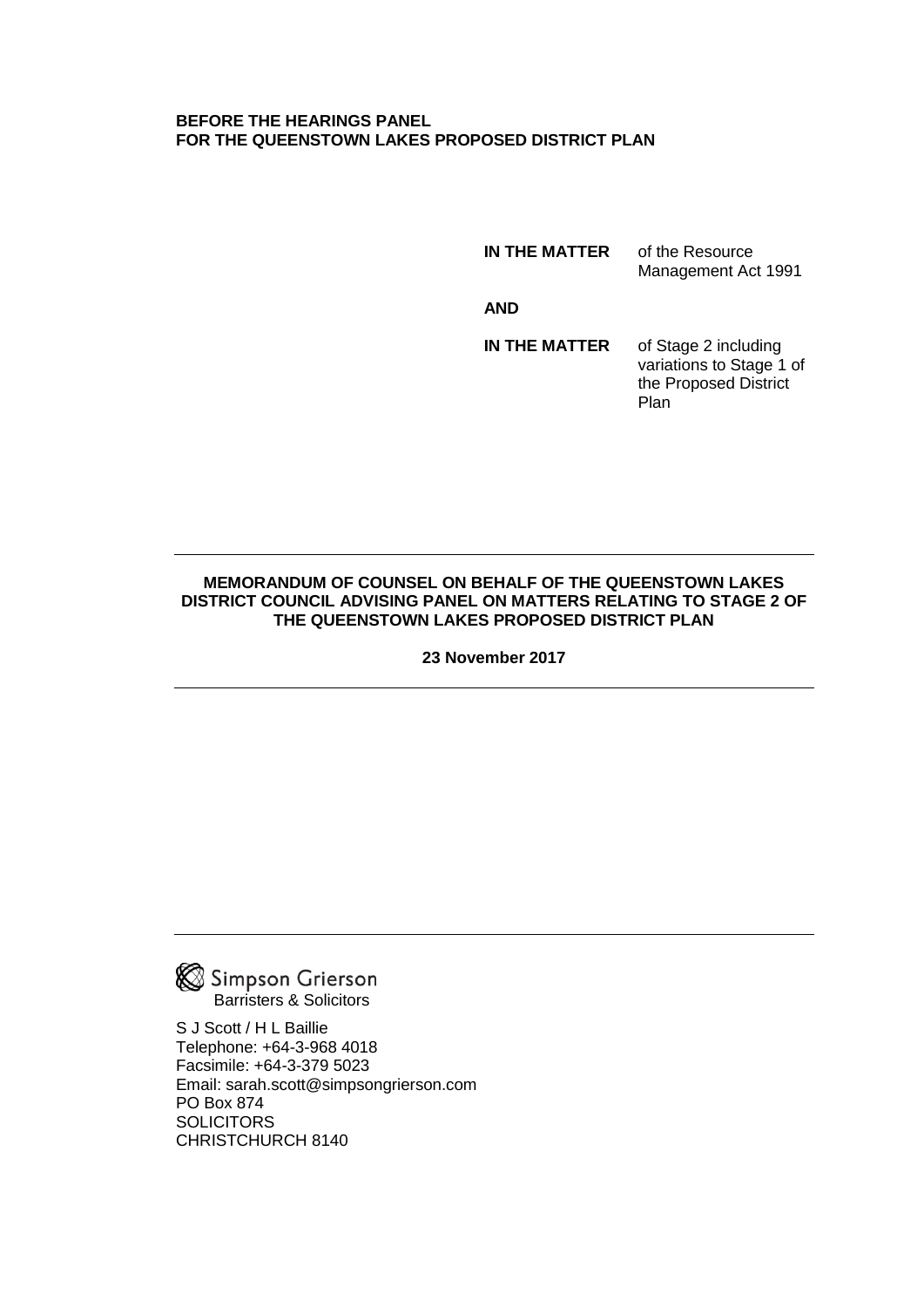### **MAY IT PLEASE THE PANEL**

- **1.** This memorandum is filed on behalf of Queenstown Lakes District Council (**Council**). Its purpose is to provide information to the Hearings Panel as to what will be notified as part of Stage 2 of the Queenstown Lakes Proposed District Plan (**PDP**) on 23 November 2017, and advise on what PDP (Stage 1) provisions, and submissions and further submissions on those provisions, will be affected by the variation.
- **2.** The Council is undertaking a partial review of its Operative District Plan by notifying the PDP in stages, with Stage 1 notified on 26 August 2015. Hearings on Stage 1 of the PDP are now complete, with recommendations from the Hearings Panel expected in the first quarter of 2018. In June 2017 Council agreed to complete the remainder of the partial review in tranches, with Stage 2 to be notified on 23 November 2017, and Stages 3 and 4 to be notified in 2019.
- **3.** The various provisions for each of the six topics to be addressed in Stage 2 were approved for public notification at meetings of the Full Council as follows:<sup>1</sup>
	- **3.1** 28 September 2017 earthworks, signs, and open space and recreation;<sup>2</sup> and
	- **3.2** 8 November 2017 transport, the Wakatipu Basin, and visitor accommodation.<sup>3</sup>
- **4.** The provisions to be notified do not simply fall within six new standalone PDP (Stage 2) chapters. Some topics necessitate either variations, or new provisions being added to, the PDP (Stage 1).

 $\overline{a}$ 1 This was foreshadowed in paragraph 6 of the Council's Memorandum Regarding Approach to Stage 1 and Stage 2 dated 23 November 2016. The table at paragraph 19.2 of that Memorandum, showing the Council's intended approach to Stage 2, has now been superseded by the Full Council decisions of 28 September 2017 and 8 November 2017.

<sup>2</sup> [http://www.qldc.govt.nz/council-online/council-documents/agendas-and-minutes/full-council-agendas/2017-full](http://www.qldc.govt.nz/council-online/council-documents/agendas-and-minutes/full-council-agendas/2017-full-council-agendas/28-september-2017/)[council-agendas/28-september-2017/](http://www.qldc.govt.nz/council-online/council-documents/agendas-and-minutes/full-council-agendas/2017-full-council-agendas/28-september-2017/)

<sup>3</sup> [http://www.qldc.govt.nz/council-online/council-documents/agendas-and-minutes/full-council-agendas/2017-full](http://www.qldc.govt.nz/council-online/council-documents/agendas-and-minutes/full-council-agendas/2017-full-council-agendas/8-november-2017/)[council-agendas/8-november-2017/](http://www.qldc.govt.nz/council-online/council-documents/agendas-and-minutes/full-council-agendas/2017-full-council-agendas/8-november-2017/)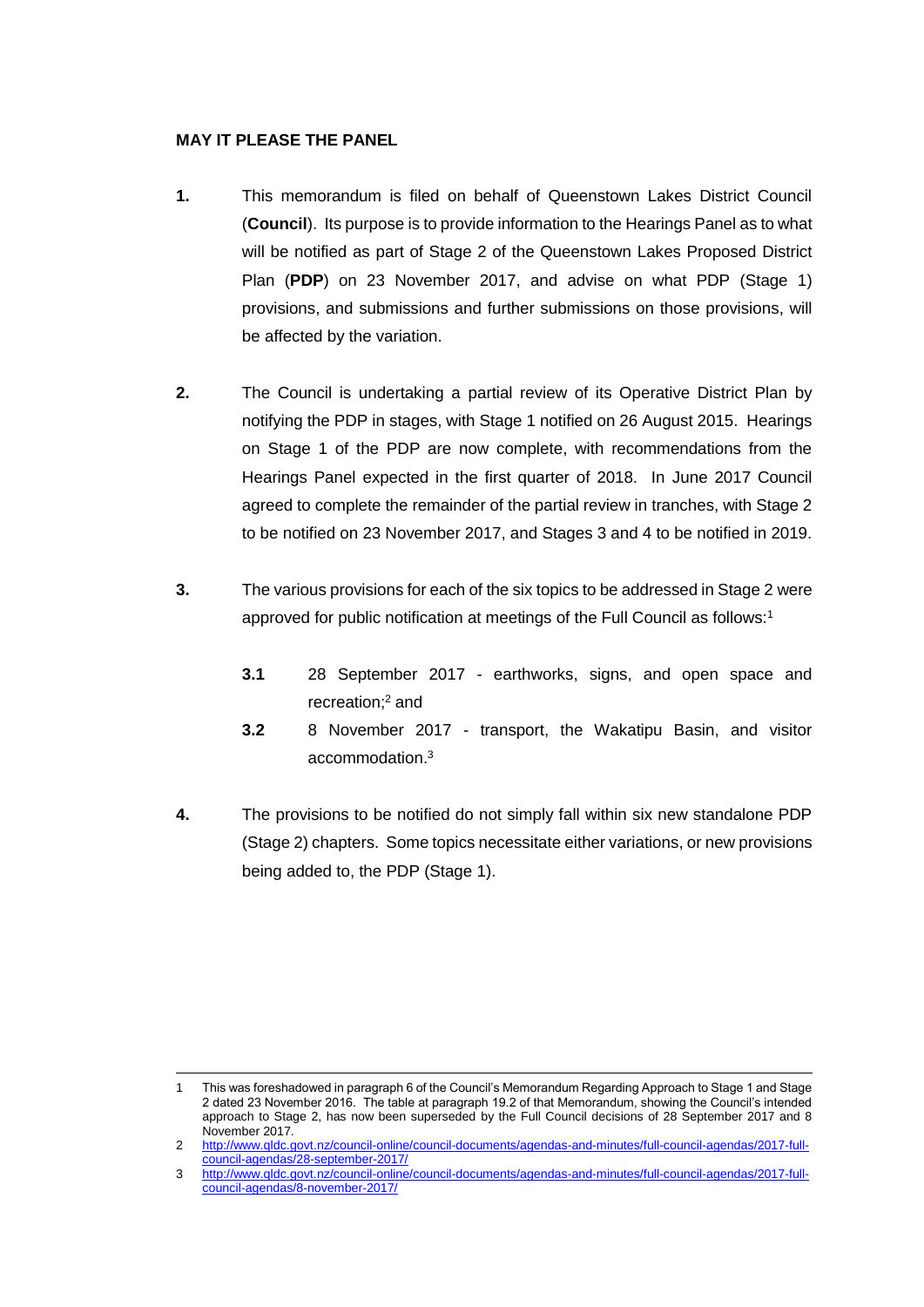- **5.** The PDP (Stage 2) is made up of:
	- **5.1** New Stage 2 provisions:
		- (a) the introduction of new PDP (Stage 2) chapters;
		- (b) new PDP (Stage 2) provisions to be inserted into PDP (Stage 1) chapters;
		- (c) new PDP (Stage 2) Visitor Accommodation Sub Zones; and
		- (d) new PDP (Stage 2) zones on the planning maps over land not previously notified in Stage 1; and
	- **5.2** Variation to Stage 1:
		- (a) variations to specific PDP (Stage 1) provisions; and
		- (b) variations to PDP (Stage 1) zones on the planning maps.
- **6.** For the purposes of submissions, the intention is that submitters make a separate submission for any of the six discrete Stage 2 topics that interest them (which may contain numerous submission points), whether their area of interest is new PDP (Stage 2) chapters, or variations to the PDP (Stage 1).
- **7.** The Council's current intended approach to the hearings on Stage 2 submissions is to hold two hearings:
	- **7.1** one dealing with the district wide topics (ie. earthworks, signs, transport including the planning maps where affected, and visitor accommodation); and
	- **7.2** the other dealing with the text and geographic area (ie, rezoning submissions) for Chapter 24 Wakatipu Basin and Chapter 38 Open Space and Recreation Zones.
- **8.** This approach is entirely dependent on the volume and nature of the submissions actually received and is therefore subject to change.
- **9.** Council officers have also collated full lists of the relevant Stage 1 PDP provisions, and Stage 1 submissions and further submissions affected by the variations, which are attached in **Appendices A-H** as follows:
	- **9.1 Appendix A**: Proposed Chapter 2 Definitions;
	- **9.2 Appendix B**: Proposed Chapter 24 Wakatipu Basin;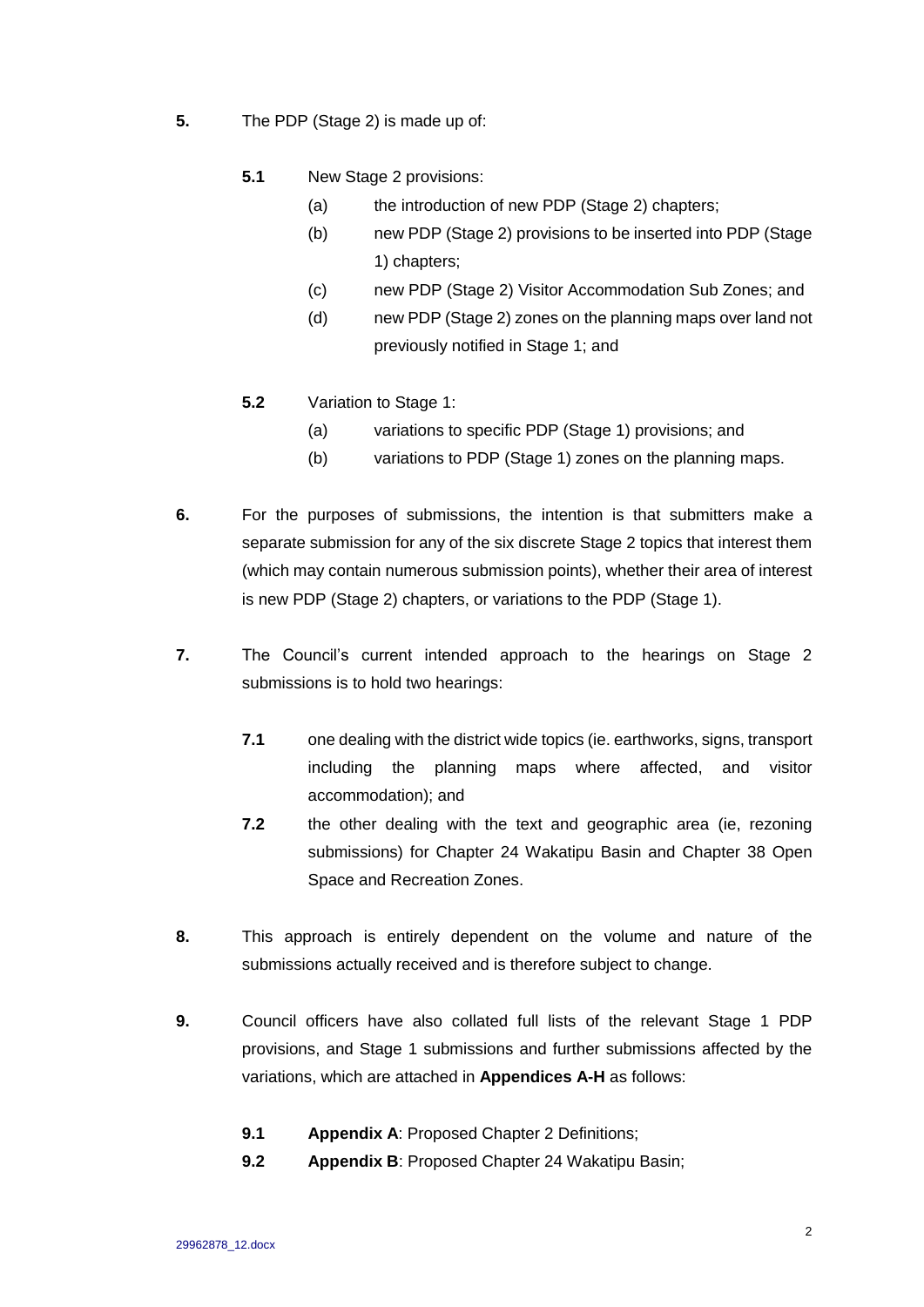- **9.3 Appendix C**: Proposed Chapter 38 Open Space and Recreation;
- **9.4 Appendix D**: Proposed Chapter 25 Earthworks;
- **9.5 Appendix E**: Proposed Chapter 29 Transport;
- **9.6 Appendix F**: Proposed Chapter 31 Signs;
- **9.7 Appendix G**: Proposed Chapter 27 Subdivision and Development; and
- **9.8 Appendix H**: Rezoning Submissions.
- **10.** Generally, these are grouped together by topic<sup>4</sup> as described in this memorandum. However, Chapters 2 and 27 (Definitions, and Subdivision and Development respectively), have been included in separate appendices (**Appendices A** and **G**). There is no appendix for the Visitor Accommodation topic because the only Stage 1 provision being varied is Policy 22.2.2.5 and there are no Stage 1 submissions on this policy. Otherwise, the only other relevant provisions are in Chapter 2, definitions (**Appendix A**).

### **Scope of application of Stage 2 PDP**

- **11.** The district wide chapters (ie. earthworks, signs and transport) will apply to all land notified in Stages 1 and 2.
- **12.** The one exception is that there are rules in the proposed Transport chapter that apply to 'roads' as defined in the PDP. These are the 'roads' located across the District, and as also shown on the notified Stage 2 planning maps.
- **13.** In relation to Visitor Accommodation, the notified provisions will apply to the land covered by the various zone chapters that the provisions are inserted into. These provisions therefore apply to any land notified in Stages 1 and 2 that are subject to one of the relevant zone types, and more specifically in some instances to the Visitor Accommodation Sub Zones notified on the Stage 2 planning maps. Because of the staged approach to the review, Council will receive and consider submissions in Stage 2, that ask for the Visitor Accommodation to be applied over land that has not otherwise been notified in Stage 2 with the Visitor Accommodation Sub Zone (except across land that is excluded from the plan review altogether, for example the Remarkables Park Zone).

 $\overline{a}$ 

<sup>4</sup> The provisions that relate to each topic, have been grouped together in six separate documents, for the purposes of notification.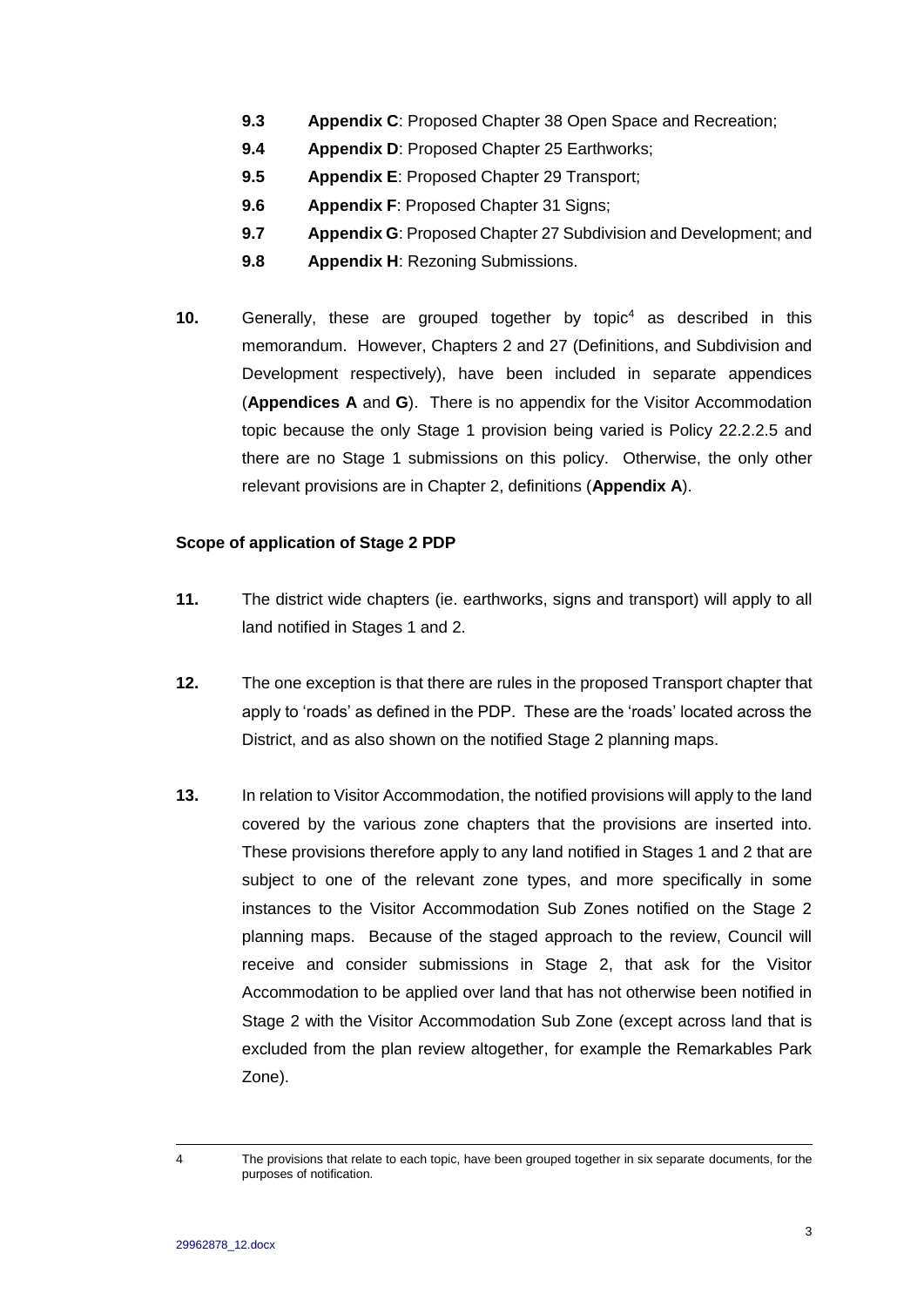**14.** The Wakatipu Basin and Open Space and Recreation Zones chapters will apply to all land notified with these zones, on the Stage 2 planning maps. The notified zones on the plan maps cover some land already notified in Stage 1 (as a variation), and also for Open Space and Recreation, cover some new areas of Stage 2 land.

#### **Residual Stage 1 submissions still to be heard, but not affected by variation**

**15.** Although they have no relevance to the variation being notified on 23 November, Council wishes to highlight that there are also some residual Stage 1 submissions on the Stage 1 zoning and mapping annotations in the Wakatipu Ward, including the location of the Outstanding Natural Features and Landscapes, and zoning in the remaining rural areas outside of the new Wakatipu Basin Rural Amenity Zone, and in urban Arrowtown, that have not yet been heard by the Stage 1 Panel. These submissions were originally allocated to the Stage 1 Wakatipu Basin Hearing Stream 14, and therefore have not yet gone to hearing. The Council's intention is to hear these submissions at the same time as the hearing on Chapters 24 and 38.

#### **Variation to PDP (Stage 1)**

- **16.** The variation to the PDP (Stage 1) is of direct relevance to the Panel's recommendations for Stage 1, in that the respective Panels will not need to make any recommendations on PDP (Stage 1) provisions that have been subject to the variation, nor on whether to accept, accept in part or reject any Stage 1 submissions and further submissions, on such provisions. This is because through clause 16B(1) of Schedule 1 of the Resource Management Act 1991, Stage 1 submission points will be deemed to be submissions against the variation, and therefore, decision-making on the appropriate provision, or for example zone type, will be deferred until decision making on the variation.
- **17.** A full list of PDP (Stage 1) provisions and Stage 1 submission points affected by the variation is provided in **Appendices A-H**. Recommendations on these submission points as they relate to the variations will be made in 'Stage 2' alongside the provisions that have been varied.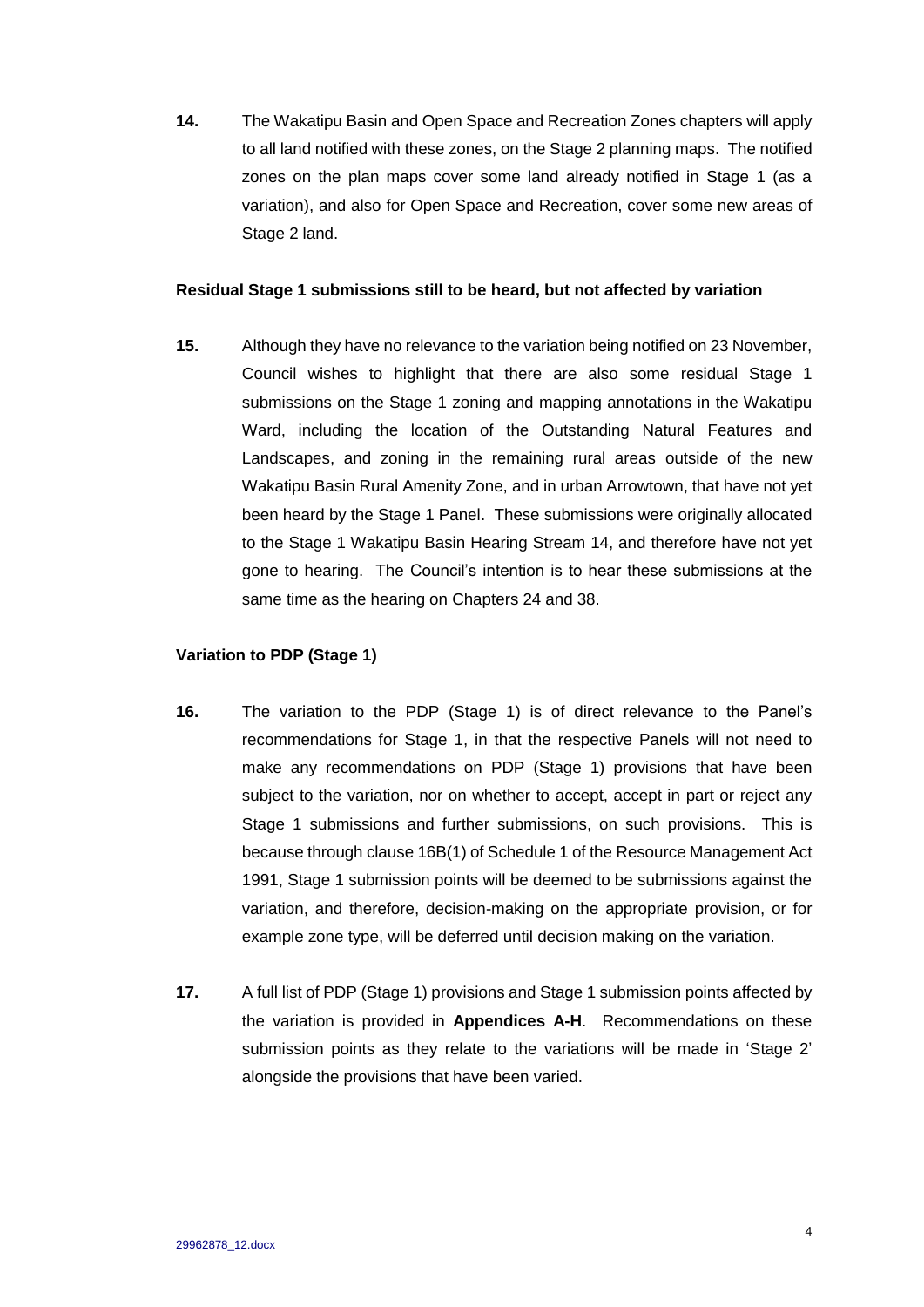- **18.** Council wishes to record that it is only the listed provisions (and parts of provisions) that are subject to the variation, and not the wider chapter and/or provisions.
- **19.** By way of example, where a specific minimum lot size for the new Wakatipu Basin Rural Amenity Zone is inserted into the existing Stage 1 Subdivision minimum lot size rule, the Panel can still go ahead and make recommendations in Stage 1 on the minimum lot size rule itself as it applies to all other Stage 1 zones. It is only the deletion of the Rural Lifestyle Deferred A and B, and buffer, and Rural Residential Ferry Hill Sub zone, that are captured by clause 16A of Schedule 1.
- **20.** The legal consequence of the variation is that from the date of notification, the PDP shall have effect as if it had been so varied. $5$  In practice this means that any rules triggered by section 86B of the RMA have immediate legal effect, and the PDP as varied is also relevant for the purposes of the likes of s 104(1)(b)(vi) of the RMA.

## **PDP (Stage 2)**

**21.** For the convenience of the Panel and interested submitters, what will be notified as part of each of the six topics, is now explained.

## *Wakatipu Basin*

- **22.** A new Wakatipu Basin Chapter 24 will be notified. Proposed Chapter 24 provides a framework of objectives, policies, zones and rules for the Wakatipu Basin. The Wakatipu Basin Rural Amenity Zone and the Wakatipu Basin Lifestyle Precinct will be notified on the planning maps. All of the Wakatipu Basin Rural Amenity Zone will cover land previously notified in Stage 1, and therefore will be a variation to the planning maps as far as the Rural, Rural Lifestyle and Rural Residential zones previously notified for this land in Stage 1 will be replaced with the proposed Wakatipu Basin Rural Amenity Zone and Wakatipu Basin Lifestyle Precinct.
- **23.** The proposed new zone will be located on planning maps 10, 13, 13d, 15, 26, 27, 28, 29, 30, 31, 31a, and 39.

 $\overline{a}$ 5 Clause 16B(2) of Schedule 1 of the RMA.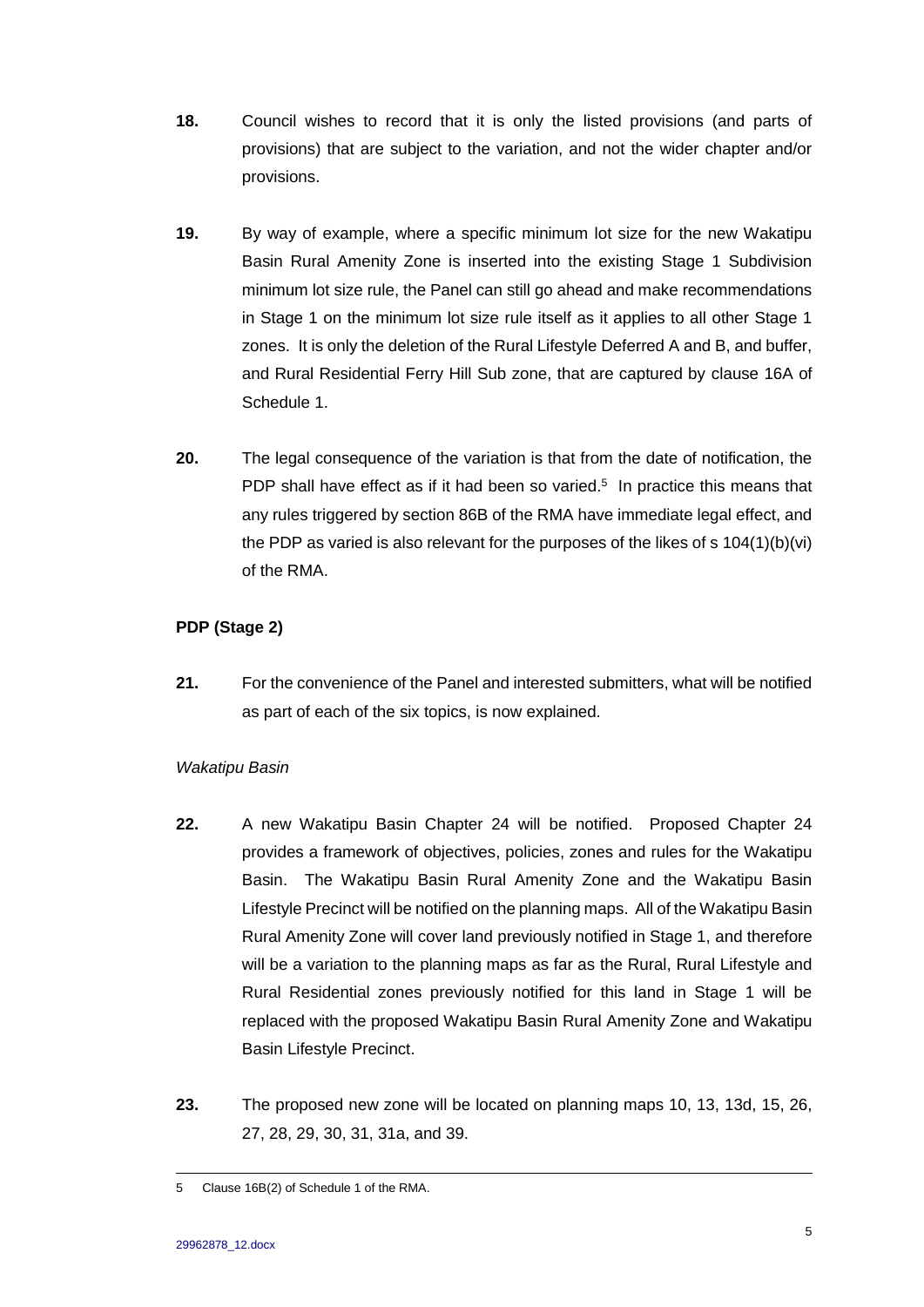- **24.** Proposed Chapter 24 results in a need for a variation to specific provisions located within the following PDP (Stage 1) chapters:
	- **24.1** 2 (Definitions);
	- **24.2** 22 (Rural Residential and Rural Lifestyle);
	- **24.3** 27 (Subdivision and Development); and
	- **24.4** 36 (Noise).
- **25.** Further details of the variation and Stage 1 submission points are provided in **Appendices A, B, G** and **H**.

### *Open Space and Recreation*

- **26.** A new Open Space and Recreation Chapter 38 will be notified. Proposed Chapter 38 provides a framework of objectives, policies, zones and rules for open space, parks and reserves in the District. Five new zones and four subzones will be notified on the PDP (Stage 2) planning maps, as follows:
	- **26.1** Nature Conservation Zone;
	- **26.2** Informal Recreation Zone, which includes the Ben Lomond sub-zone;
	- **26.3** Active Sports and Recreation Zone;
	- **26.4** Civic Spaces Zone; and
	- **26.5** Community Purpose Zone, which includes the three sub-zones to manage cemeteries, golf, and camping activities.
- **27.** The majority of the land affected by the proposed new zones was notified in the PDP (Stage 1) planning maps with a different zone type. Where the new zones and sub zones in this chapter replace a zone notified in Stage 1, the new zones will be a variation to the PDP (Stage 1) planning maps.
- **28.** The proposed new Open Space and Recreation Zones will be located on planning maps 2 and 5-39.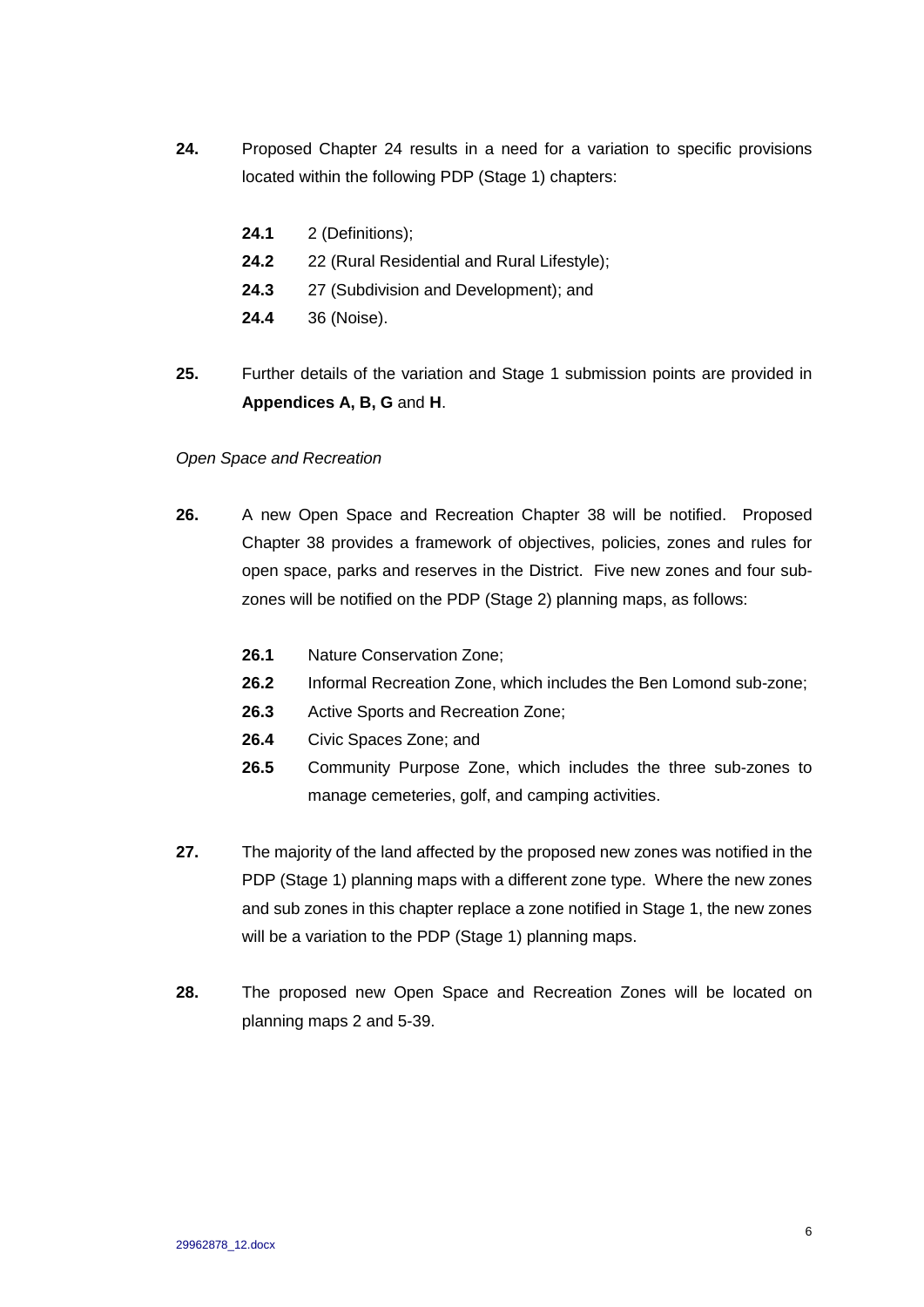- **29.** Proposed Chapter 38 results in a need for new Stage 2 provisions to be inserted into, and other consequential variations to, the following PDP (Stage 1) chapters:
	- **29.1** 2 (Definitions);
	- **29.2** 6 (Landscapes);
	- **29.3** 27 (Subdivision and Development);
	- **29.4** 35 (Temporary Activities and Relocated Buildings); and
	- **29.5** 36 (Noise).
- **30.** Further details of the variation and Stage 1 submission points are provided in **Appendices A, C, G** and **H.**

#### *Earthworks*

- **31.** A new Earthworks Chapter 25 will be notified. Proposed Chapter 25 provides a framework of objectives, policies, and rules for earthworks in the District and will apply to roads and land notified with a zone in either Stage 1 or Stage 2 of the PDP.
- **32.** The new chapter results in a need for new Stage 2 provisions to be inserted into, and other consequential variations to, the following PDP (Stage 1) chapters:
	- **32.1** 2 (Definitions);
	- **32.2** 27 (Subdivision and Development); and
	- **32.3** 41 (Jacks Point Zone).
- **33.** Further details of the variation and Stage 1 submission points are provided in **Appendices A, D** and **G.**

### *Transport*

**34.** A new Transport Chapter 29 will be notified. Proposed Chapter 29 provides a framework of objectives, policies, and rules for transport in the District and will apply to land notified with a zone in either Stage 1 or Stage 2 of the PDP. The chapter also includes rules that apply to "roads" as defined in the PDP. This applies to all "roads" within the District, including roads within land that would meet the definition of "road" that is located within land shown on the Stage 1 planning maps as "Operative Special Zones", and as shown on the Stage 2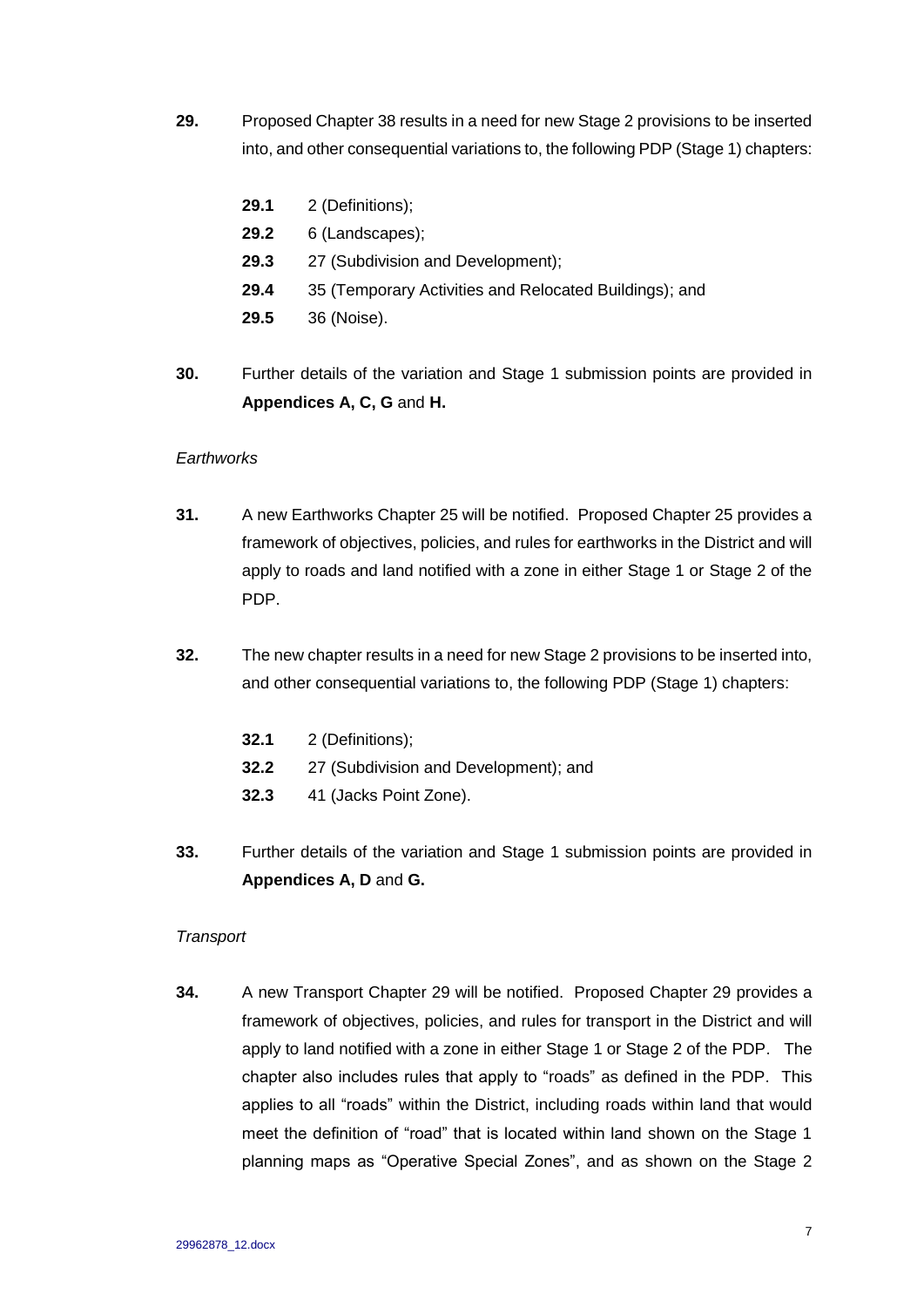planning maps as road. Where there have been any changes to the location of "roads" in the planning maps, the Stage 2 planning maps apply.

- **35.** The new chapter results in a need for new Stage 2 provisions to be inserted into, and other consequential variations to, the following PDP (Stage 1) chapters:
	- **35.1** 2 (Definitions);
	- **35.2** 9 (High Density Residential);
	- **35.3** 12 (Queenstown Town Centre);
	- **35.4** 21 (Rural); and
	- **35.5** 37 (Designations).
- **36.** Further details of the variation and Stage 1 submission points are provided in **Appendices A** and **E**.
- **37.** As a consequence of new roads having been created or existing roads having been stopped since the PDP (Stage 1) planning maps were notified, variations are also proposed to various planning maps. There are instances where roads have been stopped, and therefore a new zone type, which is generally the adjacent zone type, has been notified on the Stage 2 planning maps. In other instances, roads have been formed between notification of Stages 1 and 2, and therefore a Stage 1 zone has been varied to 'road'. **Appendix I** provides a detailed table of changes to parcels and properties affected by updating new roading data into the planning maps, where the affected land is over 10  $m<sup>2</sup>$  in area, together with relevant Stage 1 submissions affected by these changes.

### *Signs*

- **38.** A new Signs Chapter 31 will be notified. Proposed Chapter 31 provides a framework of objectives, policies, and rules for signs in the District and will apply to roads and land notified with a zone in either Stage 1 or Stage 2 of the PDP. It results in a need for a variation to the following PDP (Stage 1) chapters:
	- **38.1** 2 (Definitions) and
	- **38.2** 17 (Airport Mixed Use).
- **39.** Further details of the variation and Stage 1 submission points are provided in **Appendices A** and **F.**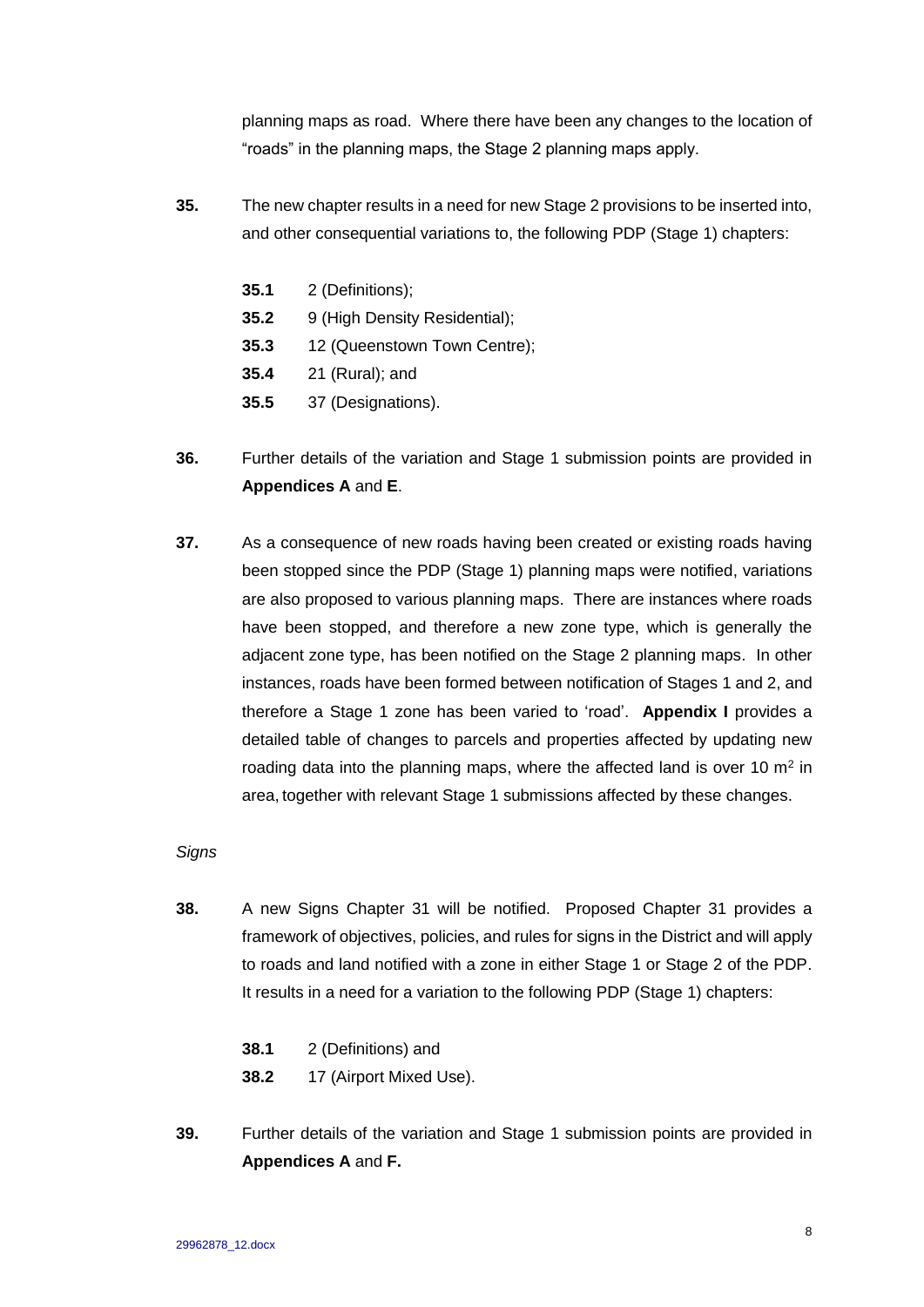#### *Visitor Accommodation*

- **40.** The proposed new Visitor Accommodation provisions do not fall within a single standalone Stage 2 chapter. Rather, this topic necessitates the notification of new Stage 2 provisions into existing PDP (Stage 1) chapters, and a new Sub Zone on the planning maps.
- **41.** The proposed new Visitor Accommodation Sub Zone will be located on planning maps 20, 21, 22, 23, 26, 27, 28, 31, 31a, 32, 33, 34, 35 and 37, and is notified as an additional, new provision over certain areas of land. Where a Visitor Accommodation Sub Zone has been notified over land zoned in the PDP (Stage 1), the Panel is still able to make recommendations on the underlying PDP (Stage 1) zone, in Stage 1.
- **42.** New Stage 2 provisions will be inserted into, and other consequential variations made to the following PDP (Stage 1) chapters:
	- **42.1** 2 (Definitions);
	- **42.2** 7 (Low Density Residential);
	- **42.3** 8 (Medium Density Residential);
	- **42.4** 9 (High Density Residential);
	- **42.5** 10 (Arrowtown Residential Historic Management Zone);
	- **42.6** 11 (Large Lot Residential);
	- **42.7** 16 (Business Mixed Use);
	- **42.8** 21 (Rural);
	- **42.9** 22 (Rural Residential and Rural Lifestyle);
	- **42.10** 23 (Gibbston Character Zone);
	- **42.11** 27 (Subdivision and Development);
	- **42.12** 41 (Jacks Point Zone);
	- **42.13** 42 (Waterfall Park); and
	- **42.14** 43 (Millbrook).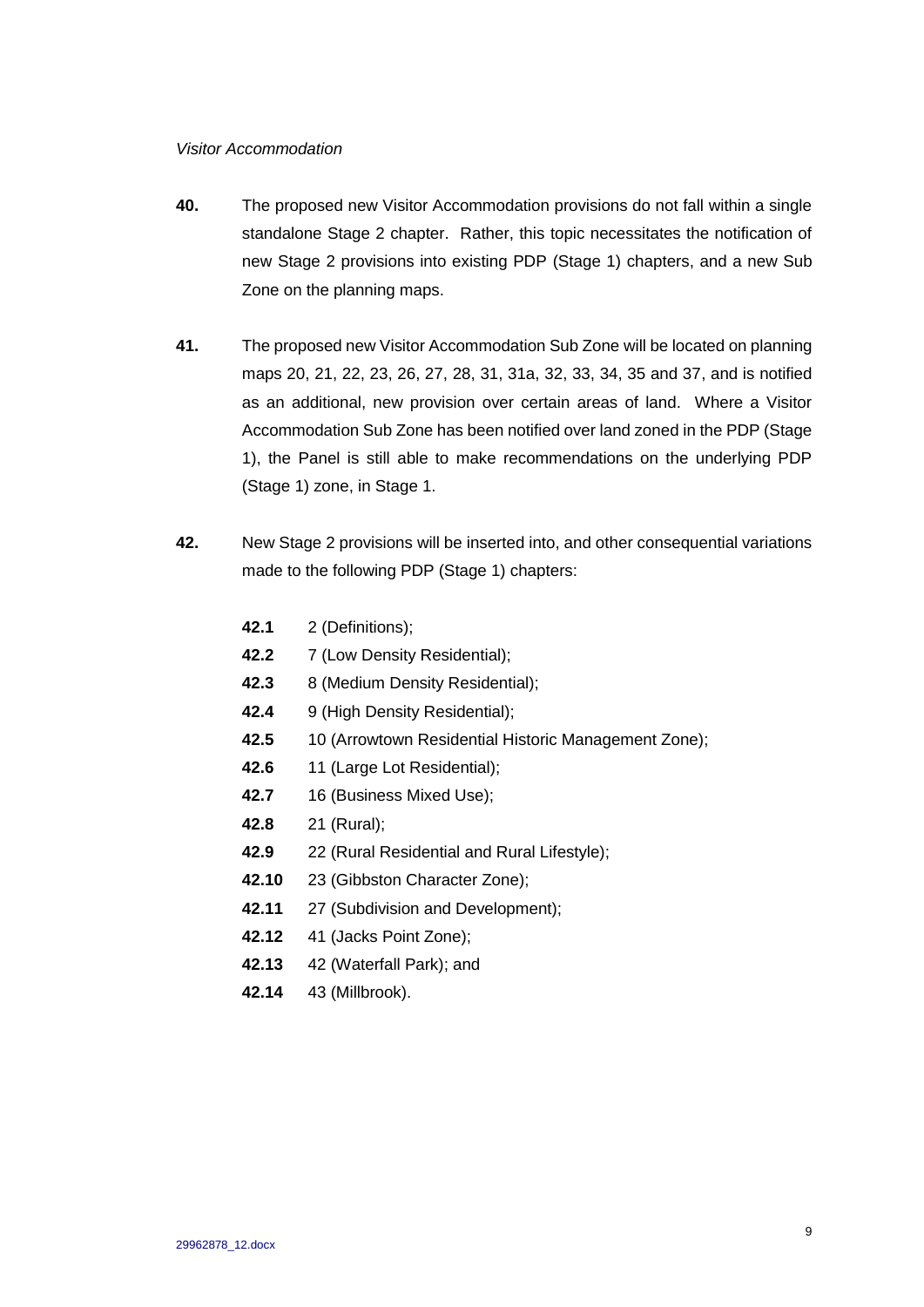**43.** Further details of the variation and Stage 1 submission points are provided in **Appendices A** and **H.**

DATED this 23<sup>rd</sup> day of November 2017

\_\_\_\_\_\_\_\_\_\_\_\_\_\_\_\_\_\_\_\_\_\_\_\_\_\_\_\_\_\_\_\_\_\_\_\_ S J Scott / H L Baillie Counsel for Queenstown Lakes District Council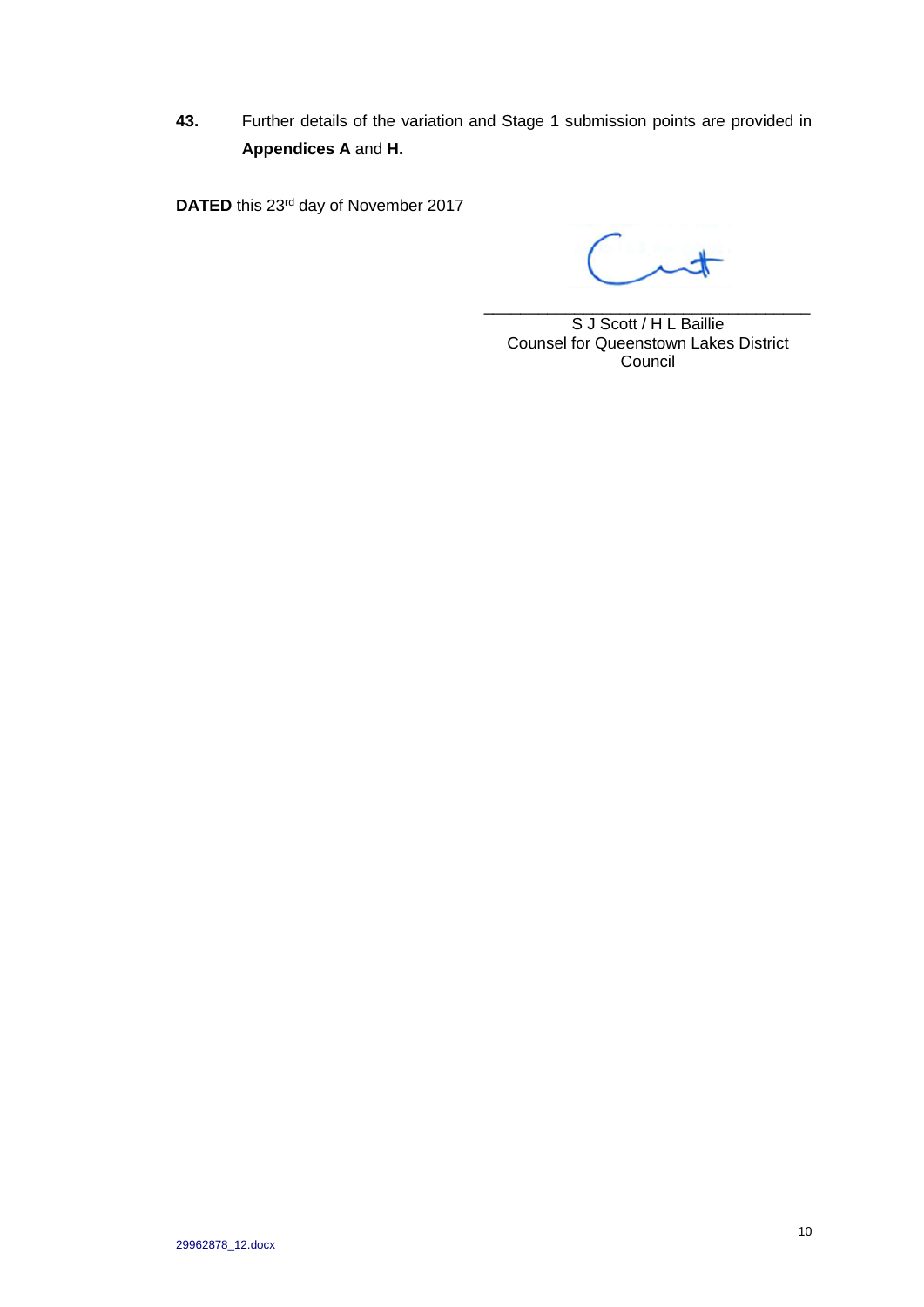# **Appendix A**

**PDP (Stage 1) provisions and Stage 1 Submission points affected by variations to Stage 1: Proposed Chapter 2 Definitions**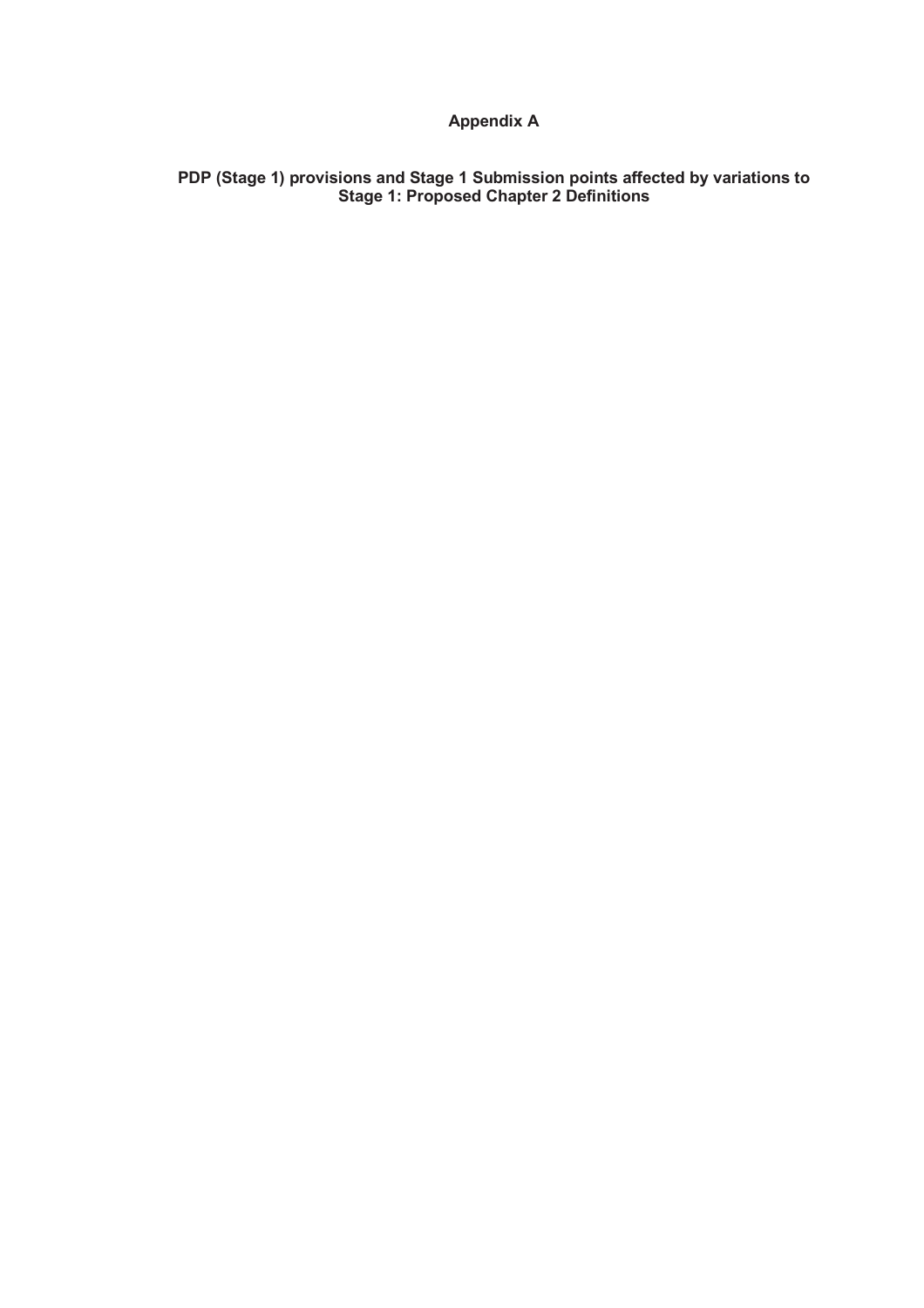| PDP (Stage 1) Definition subject to<br><b>Variation</b> | Original<br><b>Point No</b> | <b>Further</b><br><b>Submission No</b> | <b>Submitter</b>               | <b>Submission Summary</b>                                                                                                                                                                                                                                                                                                                                                                                                                                                                                                                                                                                                                                                                                                                                                                                                                                                                                                                                                                                                                                                                                  | Stage 1 hearing where recommendations were made | Stage 2 hearing topic that Stage 1 provision and<br>submissions to be transferred to |
|---------------------------------------------------------|-----------------------------|----------------------------------------|--------------------------------|------------------------------------------------------------------------------------------------------------------------------------------------------------------------------------------------------------------------------------------------------------------------------------------------------------------------------------------------------------------------------------------------------------------------------------------------------------------------------------------------------------------------------------------------------------------------------------------------------------------------------------------------------------------------------------------------------------------------------------------------------------------------------------------------------------------------------------------------------------------------------------------------------------------------------------------------------------------------------------------------------------------------------------------------------------------------------------------------------------|-------------------------------------------------|--------------------------------------------------------------------------------------|
| Visitor Accomodation                                    | 243.47                      |                                        | Christine Byrch                | Rewrite the definitions based on the following comments:<br>Visitor Accommodation - this is defined as the use of buildings<br>and land. You need to also define the buildings and<br>infrastructure that is used to provide for visitor accommodation,<br>as you have attempted to do for residential buildings and use of<br>residential living, so that separate resource consents can be<br>described for the infrastructure and for its use.                                                                                                                                                                                                                                                                                                                                                                                                                                                                                                                                                                                                                                                          | Stream 10 Definitions                           | <b>Visitor Accommodation</b>                                                         |
| Visitor Accomodation                                    | 243.47                      | FS1224.47                              | Matakauri Lodge Limited        | The submitter opposes this submission and considers that the<br>Proposed District Plan and Visitor Accommodation Sub-zone is<br>an appropriate method to recognise and enable visitor<br>accommodation on Lot 2 DP 27037. Seeks it to be disallowed.                                                                                                                                                                                                                                                                                                                                                                                                                                                                                                                                                                                                                                                                                                                                                                                                                                                       | Stream 10 Definitions                           | Visitor Accommodation                                                                |
| Visitor Accommodation                                   | 278.1                       |                                        | Sousa Jefferson                | Amend the definition of Visitor Accommodation, Part A<br>(exclusions) to include 'The letting of a residential unit that is<br>the primary residence where the letting occurs for less than 30<br>days per calendar year'.                                                                                                                                                                                                                                                                                                                                                                                                                                                                                                                                                                                                                                                                                                                                                                                                                                                                                 | Stream 10 Definitions                           | Visitor Accommodation                                                                |
| Visitor Accommodation                                   | 433.34                      |                                        | Queenstown Airport Corporation | Visitor Accommodation: Retain the definition as notified.                                                                                                                                                                                                                                                                                                                                                                                                                                                                                                                                                                                                                                                                                                                                                                                                                                                                                                                                                                                                                                                  | Stream 10 Definitions                           | Visitor Accommodation                                                                |
| Visitor Accommodation                                   | 433.34                      | FS1117.90                              | Remarkables Park Limited       | Oppose all amendments to definitions that are inconsistent with<br>Plan Change 35. Oppose all amendments to any provisions that<br>seek to impose controls in addition to those proposed<br>under Plan Change 35. Oppose all amendments that seek to<br>place additional restrictions on existing urban zones such as<br>the Remarkables Park Zone. Oppose all amendments that seek<br>to undermine or circumvent the Plan Change 35 and Lot 6<br>NoR proceedings that are currently before the<br>Environment Court. Oppose all amendments that seek to enable<br>urban activities on airport land where such activities<br>are constrained on land adjoining or near the airport (Frankton<br>and Remarkables Park). Oppose all amendments that seek to<br>reduce open space or buffer areas between the airport<br>and adjoining urban zones. Oppose all amendments that seek to<br>constrain any existing development opportunity within<br>the Remarkables Park Zone. Any amendments or provisions<br>supported/opposed by QAC that seek to achieve any of the<br>outcomes set out above be rejected. | Stream 10 Definitions                           | Visitor Accommodation                                                                |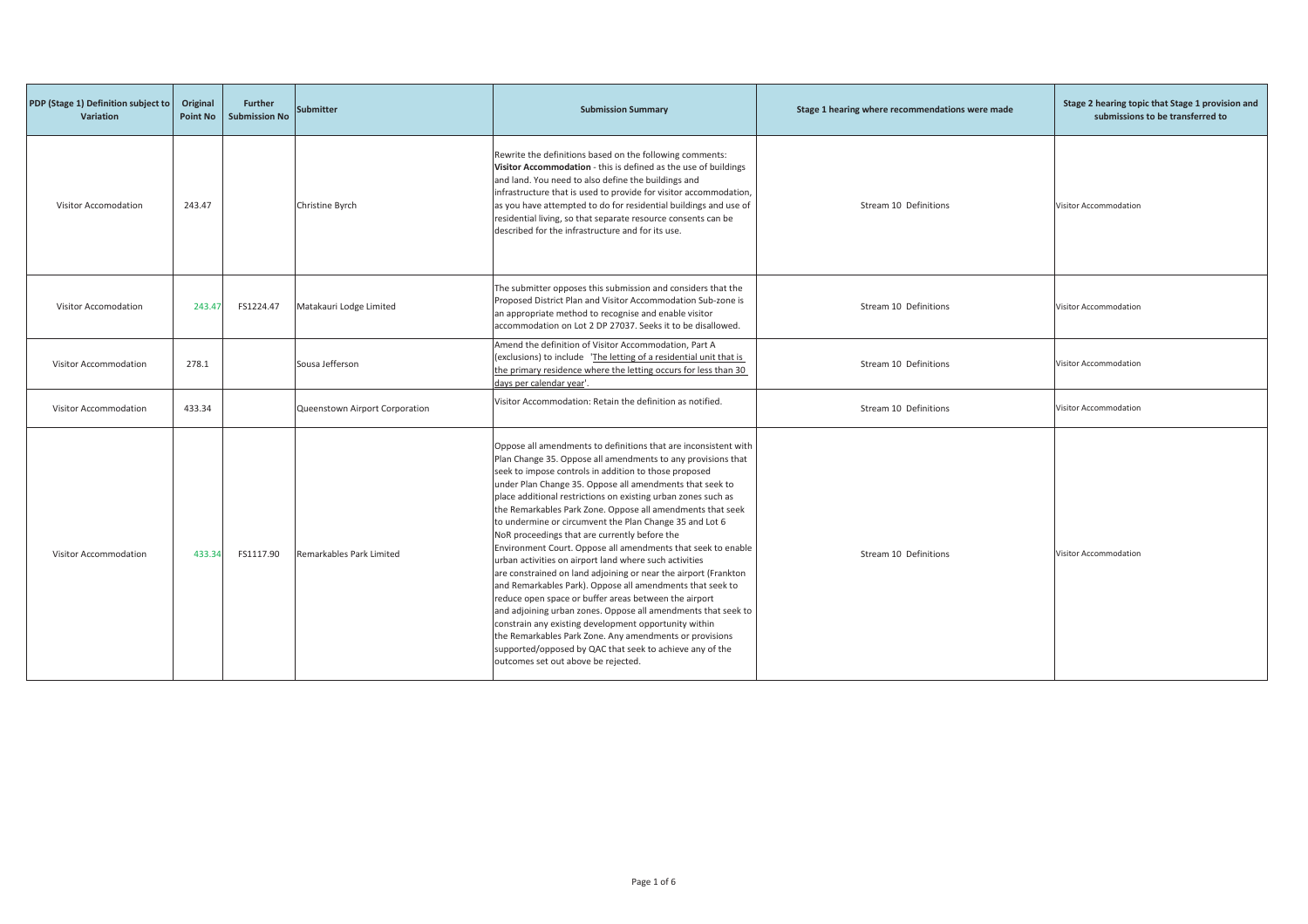| PDP (Stage 1) Definition subject to<br>Variation | Original<br><b>Point No</b> | <b>Further</b><br><b>Submission No</b> | Submitter                     | <b>Submission Summary</b>                                                                                                                                                                                                                                                                                                                                                                                                                                                                                                                                                                                                                                                                                                                                                                                                                                                                                                                                                                                                                                                                              | Stage 1 hearing where recommendations were made |                       |
|--------------------------------------------------|-----------------------------|----------------------------------------|-------------------------------|--------------------------------------------------------------------------------------------------------------------------------------------------------------------------------------------------------------------------------------------------------------------------------------------------------------------------------------------------------------------------------------------------------------------------------------------------------------------------------------------------------------------------------------------------------------------------------------------------------------------------------------------------------------------------------------------------------------------------------------------------------------------------------------------------------------------------------------------------------------------------------------------------------------------------------------------------------------------------------------------------------------------------------------------------------------------------------------------------------|-------------------------------------------------|-----------------------|
| Visitor Accommodation                            | 433.34                      | FS1097.320                             | Queenstown Park Limited       | Oppose all amendments to definitions that are inconsistent with<br>Plan Change 35 Oppose all amendments to any provisions that<br>seek to impose controls in addition to those proposed under<br>Plan Change 35. Oppose all amendments that seek to place<br>additional restrictions on existing urban zones such as the<br>Remarkables Park Zone. Oppose all amendments that seek to<br>undermine or circumvent the Plan Change 35 and Lot 6 NoR<br>proceedings that are currently before the Environment Court.<br>Oppose all amendments that seek to enable urban activities on<br>airport land where such activities are constrained on land<br>adjoining or near the airport (Frankton and Remarkables Park).<br>Oppose all amendments that seek to reduce open space or<br>buffer areas between the airport and adjoining urban zones.<br>Oppose all amendments that seek to constrain any existing<br>development opportunity within the Remarkables Park Zone.<br>Any amendments or provisions supported/opposed by QAC that<br>seek to achieve any of the outcomes set out above be rejected. | Stream 10 Definitions                           | Visitor Accommodation |
| Visitor Accommodation                            | 552.1                       |                                        | Pounamu Holdings 2014 Limited | Supports in part, the definition of Visitor Accommodation in the<br>PDP, subject to amending it as follows:<br>Adding the following sentence to part (ii) of the decision: "For<br>avoidance of doubt, the centralised services or facilities can be<br>used by persons not staying overnight on the site, provided that<br>the primary role of the facility is that of providing visitor<br>accommodation to paying guests"; and<br>Adding a new part c) as follows: " <i>Where the provisions above</i><br>are otherwise altered by Zone Rules, the Zone Rules shall apply.<br>It is submitted that the definition of Visitor Accommodation<br>which requires centralised services or facilities to be 'associated'<br>with the visitor accommodation activity is ambiguous and<br>difficult to interpret."<br>AND such further or consequential or alternative amendments<br>necessary to give effect to this submission<br>This will eliminate the ambiguity around the requirement for<br>centralised services or facilities to be 'associated' with the visitor<br>accommodation activity.       | Stream 10 Definitions                           | Visitor Accommodation |
| Visitor Accommodation                            | 552.1                       | FS1170.1                               | Niki Gladding                 | ask that the following part of submission #552 be disallowed:<br>"For the avoidance of doubt, the centralised services or facilities<br>can be used by persons not staying overnight on the site,<br>provided that the primary role of the facility is that of providing<br>visitor accommodation to paying guests"                                                                                                                                                                                                                                                                                                                                                                                                                                                                                                                                                                                                                                                                                                                                                                                    | Stream 10 Definitions                           | Visitor Accommodation |
| Visitor Accommodation                            | 552.3                       | FS1244.2                               | Three Beaches Limited         | Agrees with the amendments to the definition of visitor<br>accommodation as outlined in the submission, and the general<br>approach to this issue                                                                                                                                                                                                                                                                                                                                                                                                                                                                                                                                                                                                                                                                                                                                                                                                                                                                                                                                                      | Stream 10 Definitions                           | Visitor Accommodation |
| Visitor Accommodation                            | 258.1                       |                                        | Peter Barrow                  | Either keep the status Quo or delay the introduction of the new<br>rules until further discussions are held with representatives<br>involved in the holiday home rental industry. (Visitor<br>Accommodation)                                                                                                                                                                                                                                                                                                                                                                                                                                                                                                                                                                                                                                                                                                                                                                                                                                                                                           | Stream 10 Definitions                           | Visitor Accommodation |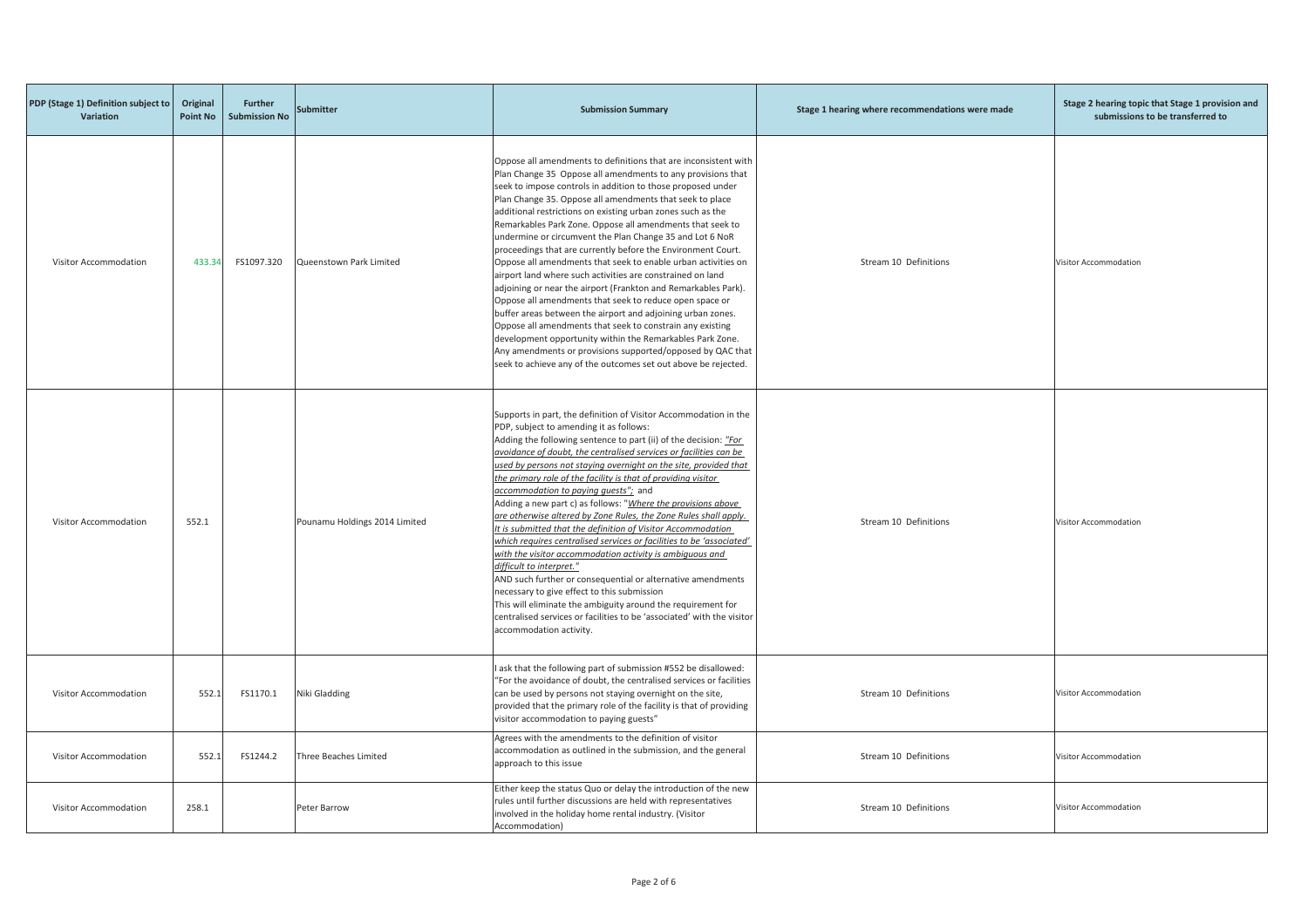| PDP (Stage 1) Definition subject to<br><b>Variation</b> | Original<br><b>Point No</b> | <b>Further</b><br><b>Submission No</b> | <b>Submitter</b>                                     | <b>Submission Summary</b>                                                                                                                                                                                                                                                                                                                                                                                                                                                                                                                                                                                                                                                                                                                                                                                                                                                                                                                             | Stage 1 hearing where recommendations were made | Stage 2 hearing topic that Stage 1 provision and<br>submissions to be transferred to |
|---------------------------------------------------------|-----------------------------|----------------------------------------|------------------------------------------------------|-------------------------------------------------------------------------------------------------------------------------------------------------------------------------------------------------------------------------------------------------------------------------------------------------------------------------------------------------------------------------------------------------------------------------------------------------------------------------------------------------------------------------------------------------------------------------------------------------------------------------------------------------------------------------------------------------------------------------------------------------------------------------------------------------------------------------------------------------------------------------------------------------------------------------------------------------------|-------------------------------------------------|--------------------------------------------------------------------------------------|
| Visitor Accommodation                                   | 449.2                       |                                        | <b>Tracey Henderson</b>                              | Requests that the definition of 'Visitor Accommodation' exclude<br>a short term rental of less than 30 days per calendar year. States<br>that one of the ways that low and moderate income Households<br>afford their accommodation is to let it out during the holiday<br>times and long weekends. Considers that there needs to be<br>some revisions in the definitions of exclusions for Visitor<br>Accommodation to allow more than just 3 days per year and<br>much less than 90 days per year to occur without a 25% increase<br>in the rates charged.                                                                                                                                                                                                                                                                                                                                                                                          | Stream 10 Definitions                           | Visitor Accommodation                                                                |
| Visitor Accommodation                                   | 449.2                       | FS1059.93                              | Erna Spijkerbosch                                    | Accommodation advertised and let for remuneration whether it<br>is for 3 nights or 300 is commercial visitor accommodation and<br>should be treated as such. Standards such as health & Safety,<br>fire alarms, securing conformity with ones building insurance etc<br>all need to be taken into consideration. Motels, Hotels B&B etc<br>all have to comply with standards and to take guests even when<br>it is not a holiday time or long weekends and these same places<br>provide many of the jobs within the district and do not need<br>staff to compete against them unfairly.                                                                                                                                                                                                                                                                                                                                                               | Stream 10 Definitions                           | Visitor Accommodation                                                                |
| Visitor Accommodation                                   | 591.8                       |                                        | Varina Propriety Limited                             | Amend the definition of visitor accommodation as follows:<br>Means the use of land or buildings for short-term, fee paying,<br>living accommodation where the length of stay for any<br>visitor/guest is less than 3 months; and<br>i. Includes such accommodation as camping grounds, motor<br>parks, hotels, motels, boarding houses, guest houses,<br>backpackers' accommodation, bunkhouses, tourist houses,<br>lodges, homestays, and the commercial letting of a residential<br>unit; and<br>ii. May include some centralised services or facilities, such as<br>food preparation, dining and sanitary facilities, conference, bar<br>and recreational facilities if such facilities are associated with the<br>visitor accommodation activity (for the avoidance of doubt such<br>facilities shall be treated as associated with the visitor<br>accommodation activity whether or not the persons using the<br>facilities are staying guests). | Stream 10 Definitions                           | Visitor Accommodation                                                                |
| Visitor Accommodation                                   | 679.2                       |                                        | Millennium & Copthorne Hotels New Zealand<br>Limited | A definition of visitor accommodation / hotels which provide for<br>all the activities likely to be associated with a hotel visitor<br>accommodation i.e., conference facilities, restaurants, bars,<br>gyms, guest retail etc.                                                                                                                                                                                                                                                                                                                                                                                                                                                                                                                                                                                                                                                                                                                       | Stream 10 Definitions                           | Visitor Accommodation                                                                |
| Visitor Accommodation                                   | 679.2                       | FS1063.3                               | Peter Fleming and Others                             | All disallowed                                                                                                                                                                                                                                                                                                                                                                                                                                                                                                                                                                                                                                                                                                                                                                                                                                                                                                                                        | Stream 10 Definitions                           | Visitor Accommodation                                                                |
| Visitor Accommodation                                   | 433.34                      |                                        | Queenstown Airport Corporation                       | Visitor Accommodation: Retain the definition as notified.                                                                                                                                                                                                                                                                                                                                                                                                                                                                                                                                                                                                                                                                                                                                                                                                                                                                                             | Airport Mixed Use                               | <b>Visitor Accommodation</b>                                                         |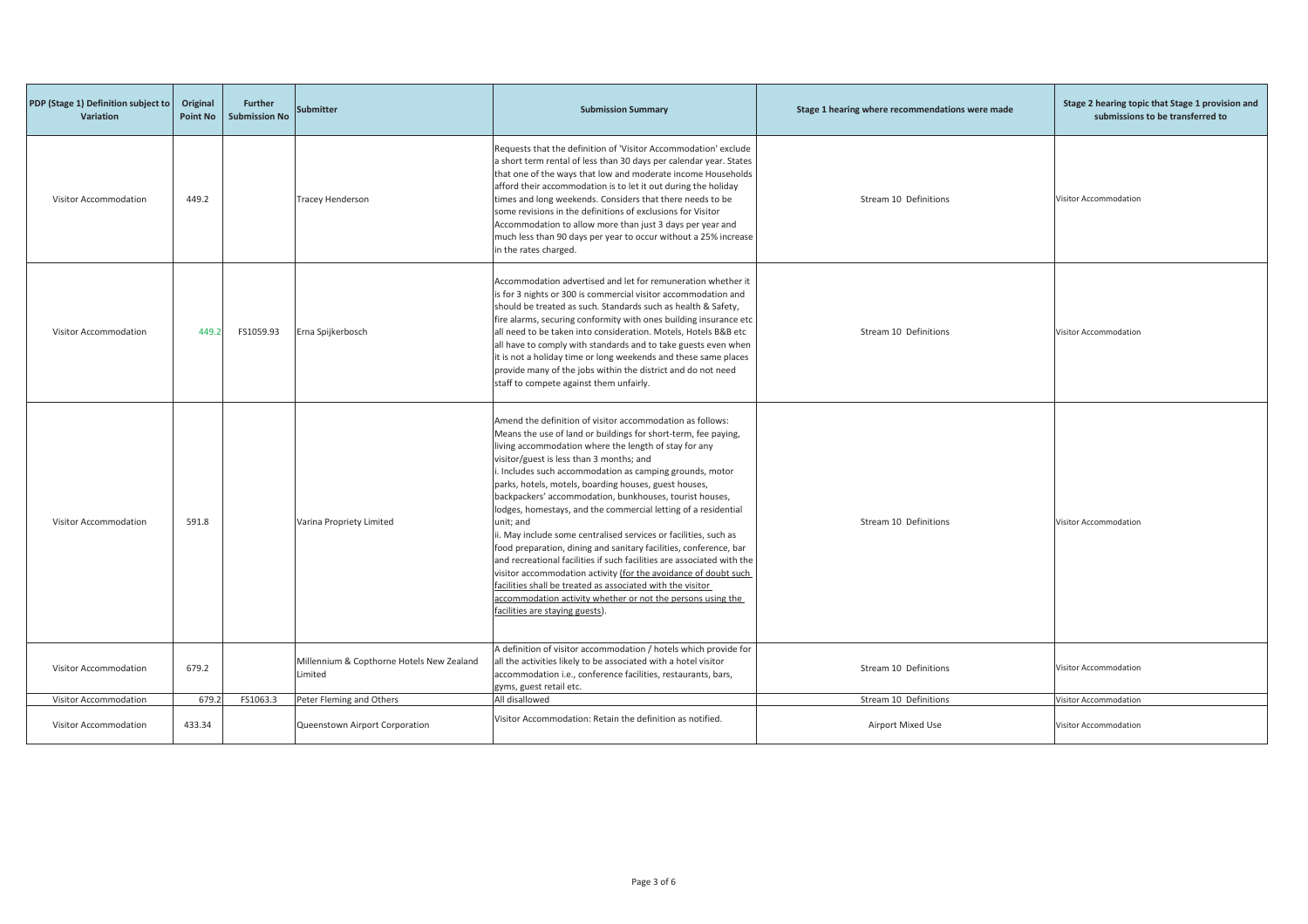| PDP (Stage 1) Definition subject to<br>Variation | Original<br><b>Point No</b> | <b>Further</b><br><b>Submission No</b> | <b>Submitter</b>                  | <b>Submission Summary</b>                                                                                                                                                                                                                                                                                                                                                                                                                                                                                                                                                                                                                                                                                                                                                                                                                                                                                                                                                                                                                                                                                  | Stage 1 hearing where recommendations were made | Stage 2 hearing topic that Stage 1 provision and<br>submissions to be transferred to |
|--------------------------------------------------|-----------------------------|----------------------------------------|-----------------------------------|------------------------------------------------------------------------------------------------------------------------------------------------------------------------------------------------------------------------------------------------------------------------------------------------------------------------------------------------------------------------------------------------------------------------------------------------------------------------------------------------------------------------------------------------------------------------------------------------------------------------------------------------------------------------------------------------------------------------------------------------------------------------------------------------------------------------------------------------------------------------------------------------------------------------------------------------------------------------------------------------------------------------------------------------------------------------------------------------------------|-------------------------------------------------|--------------------------------------------------------------------------------------|
| <b>Visitor Accommodation</b>                     | 433.34                      | FS1117.90                              | Remarkables Park Limited          | Oppose all amendments to definitions that are inconsistent with<br>Plan Change 35. Oppose all amendments to any provisions that<br>seek to impose controls in addition to those proposed<br>under Plan Change 35. Oppose all amendments that seek to<br>place additional restrictions on existing urban zones such as<br>the Remarkables Park Zone. Oppose all amendments that seek<br>to undermine or circumvent the Plan Change 35 and Lot 6<br>NoR proceedings that are currently before the<br>Environment Court. Oppose all amendments that seek to enable<br>urban activities on airport land where such activities<br>are constrained on land adjoining or near the airport (Frankton<br>and Remarkables Park). Oppose all amendments that seek to<br>reduce open space or buffer areas between the airport<br>and adjoining urban zones. Oppose all amendments that seek to<br>constrain any existing development opportunity within<br>the Remarkables Park Zone. Any amendments or provisions<br>supported/opposed by QAC that seek to achieve any of the<br>outcomes set out above be rejected. | <b>Airport Mixed Use</b>                        | Visitor Accommodation                                                                |
| Site                                             | 370.1                       |                                        | Paterson Pitts Group              | Amend the definition of site, which refers to the Unit Titles Act<br>1972, to include 'and replacement Acts', or 'or Unit Titles Act<br>2010'. References to the Unit Titles Act 1972 throughout the<br>Plan also include reference to replacement legislation. i.e. for<br>now, the Unit Titles Act 2010.                                                                                                                                                                                                                                                                                                                                                                                                                                                                                                                                                                                                                                                                                                                                                                                                 | Stream 10 Definitions                           | Chapter 24 Wakatipu Basin                                                            |
| Signs                                            | 383.7                       |                                        | Queenstown Lakes District Council | Delete all definitions relating to signage and replace with only<br>those recently made operative under QLDC Plan Change 48.                                                                                                                                                                                                                                                                                                                                                                                                                                                                                                                                                                                                                                                                                                                                                                                                                                                                                                                                                                               | Stream 10 Definitions                           | Chapter 31 Signs                                                                     |
| <b>Residential Activity</b>                      | 433.30                      |                                        | Queenstown Airport Corporation    | Residential Activity: Retain the definition as notified.                                                                                                                                                                                                                                                                                                                                                                                                                                                                                                                                                                                                                                                                                                                                                                                                                                                                                                                                                                                                                                                   | Low Density Residential                         | Visitor Accommodation                                                                |
| <b>Residential Activity</b>                      | 433.30                      | FS1117.86                              | Remarkables Park Limited          | Oppose all amendments to definitions that are inconsistent with<br>Plan Change 35. Oppose all amendments to any provisions that<br>seek to impose controls in addition to those proposed<br>under Plan Change 35. Oppose all amendments that seek to<br>place additional restrictions on existing urban zones such as<br>the Remarkables Park Zone. Oppose all amendments that seek<br>to undermine or circumvent the Plan Change 35 and Lot 6<br>NoR proceedings that are currently before the<br>Environment Court. Oppose all amendments that seek to enable<br>urban activities on airport land where such activities<br>are constrained on land adjoining or near the airport (Frankton<br>and Remarkables Park). Oppose all amendments that seek to<br>reduce open space or buffer areas between the airport<br>and adjoining urban zones. Oppose all amendments that seek to<br>constrain any existing development opportunity within<br>the Remarkables Park Zone. Any amendments or provisions<br>supported/opposed by QAC that seek to achieve any of the<br>outcomes set out above be rejected. | Low Density Residential                         | Visitor Accommodation                                                                |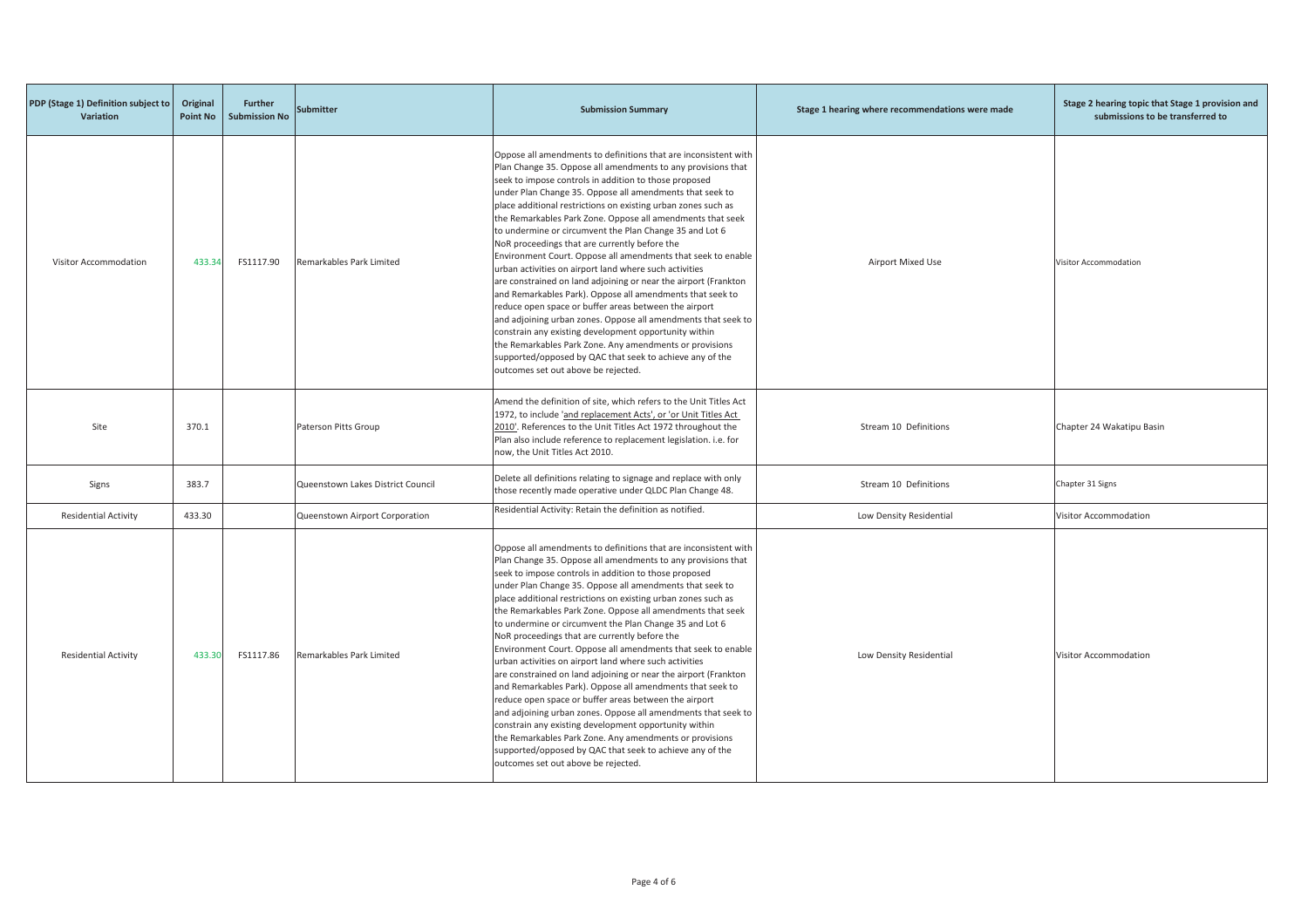| PDP (Stage 1) Definition subject to<br>Variation | Original<br><b>Point No</b> | <b>Further</b><br><b>Submission No</b> | <b>Submitter</b>                    | <b>Submission Summary</b>                                                                                                                                                                                                                                                                                                                                                                                                                                                                                                                                                                                                                                                                                                                                                                                                                                                                                                                                                                                                                                                                              | Stage 1 hearing where recommendations were made | Stage 2 hearing topic that Stage 1 provision and<br>submissions to be transferred to |
|--------------------------------------------------|-----------------------------|----------------------------------------|-------------------------------------|--------------------------------------------------------------------------------------------------------------------------------------------------------------------------------------------------------------------------------------------------------------------------------------------------------------------------------------------------------------------------------------------------------------------------------------------------------------------------------------------------------------------------------------------------------------------------------------------------------------------------------------------------------------------------------------------------------------------------------------------------------------------------------------------------------------------------------------------------------------------------------------------------------------------------------------------------------------------------------------------------------------------------------------------------------------------------------------------------------|-------------------------------------------------|--------------------------------------------------------------------------------------|
| <b>Residential Activity</b>                      | 433.30                      | FS1097.316                             | Queenstown Park Limited             | Oppose all amendments to definitions that are inconsistent with<br>Plan Change 35 Oppose all amendments to any provisions that<br>seek to impose controls in addition to those proposed under<br>Plan Change 35. Oppose all amendments that seek to place<br>additional restrictions on existing urban zones such as the<br>Remarkables Park Zone. Oppose all amendments that seek to<br>undermine or circumvent the Plan Change 35 and Lot 6 NoR<br>proceedings that are currently before the Environment Court.<br>Oppose all amendments that seek to enable urban activities on<br>airport land where such activities are constrained on land<br>adjoining or near the airport (Frankton and Remarkables Park).<br>Oppose all amendments that seek to reduce open space or<br>buffer areas between the airport and adjoining urban zones.<br>Oppose all amendments that seek to constrain any existing<br>development opportunity within the Remarkables Park Zone.<br>Any amendments or provisions supported/opposed by QAC that<br>seek to achieve any of the outcomes set out above be rejected. | Low Density Residential                         | Visitor Accommodation                                                                |
| Registered Homestay, Visitor<br>Accommodation    | 600.6                       |                                        | Federated Farmers of New Zealand    | Adopt the following definitions as proposed: Factory Farming<br>Farming Activity Flood Protection Work Holding<br>informal<br>Airport Minor Upgrading National Grid Corridor National<br>Grid Sensitive Activities National Grid Yard Nature<br>Conservation Values Registered Homestay Rural Selling<br>Place Sensitive Activities-Transmission Corridor Utility<br>Visitor Accommodation Waste Management Facility                                                                                                                                                                                                                                                                                                                                                                                                                                                                                                                                                                                                                                                                                   | Stream 10 Definitions                           | Visitor Accommodation                                                                |
| <b>Mining Activity</b>                           | 252.2                       |                                        | HW Richardson Group                 | The submitter supports the following definition: Mining activity                                                                                                                                                                                                                                                                                                                                                                                                                                                                                                                                                                                                                                                                                                                                                                                                                                                                                                                                                                                                                                       | Rural                                           | Chapter 25 Earthworks                                                                |
| <b>Mining Activity</b>                           | 519.3                       |                                        | New Zealand Tungsten Mining Limited | Clarify the definition of mining activity as follows: Mining<br>Activity(a) means operations in connection with mining,<br>exploring, or prospecting for any mineral; and(b) includes, when<br>carried out at or near the site where the mining, exploration, or<br>prospecting is undertaken-(i) the extraction, transport,<br>treatment, processing, and separation of any mineral or<br>chemical substance from the mineral; and(ii) the construction,<br>maintenance, and operation of any works, structures, and other<br>land improvements, and of any related machinery and<br>equipment connected with the operations; and(iii) the removal<br>of overburden by mechanical or other means, and treatment of<br>any substance considered to contain any mineral; and(iv) the<br>deposit or discharge of any mineral, material, debris, tailings,<br>refuse, or wastewater produced from or consequent on the<br>operations; and'                                                                                                                                                                | Rural                                           | Chapter 25 Earthworks                                                                |
| <b>Mining Activity</b>                           | 519.3                       | FS1356.3                               | Cabo Limited                        | All the relief sought be declined                                                                                                                                                                                                                                                                                                                                                                                                                                                                                                                                                                                                                                                                                                                                                                                                                                                                                                                                                                                                                                                                      | Rural                                           | Chapter 25 Earthworks                                                                |
| <b>Mining Activity</b>                           | 519.3                       | FS1015.39                              | Straterra                           | I support this submission in its entirety as providing<br>appropriately for minerals and mining activities in the District, in<br>a way that is consistent with the letter and intent of the RMA.                                                                                                                                                                                                                                                                                                                                                                                                                                                                                                                                                                                                                                                                                                                                                                                                                                                                                                      | Rural                                           | Chapter 25 Earthworks                                                                |
| <b>Mining Activity</b>                           | 519.3                       | FS1040.23                              | Forest and Bird                     | Oppose                                                                                                                                                                                                                                                                                                                                                                                                                                                                                                                                                                                                                                                                                                                                                                                                                                                                                                                                                                                                                                                                                                 | Rural                                           | Chapter 25 Earthworks                                                                |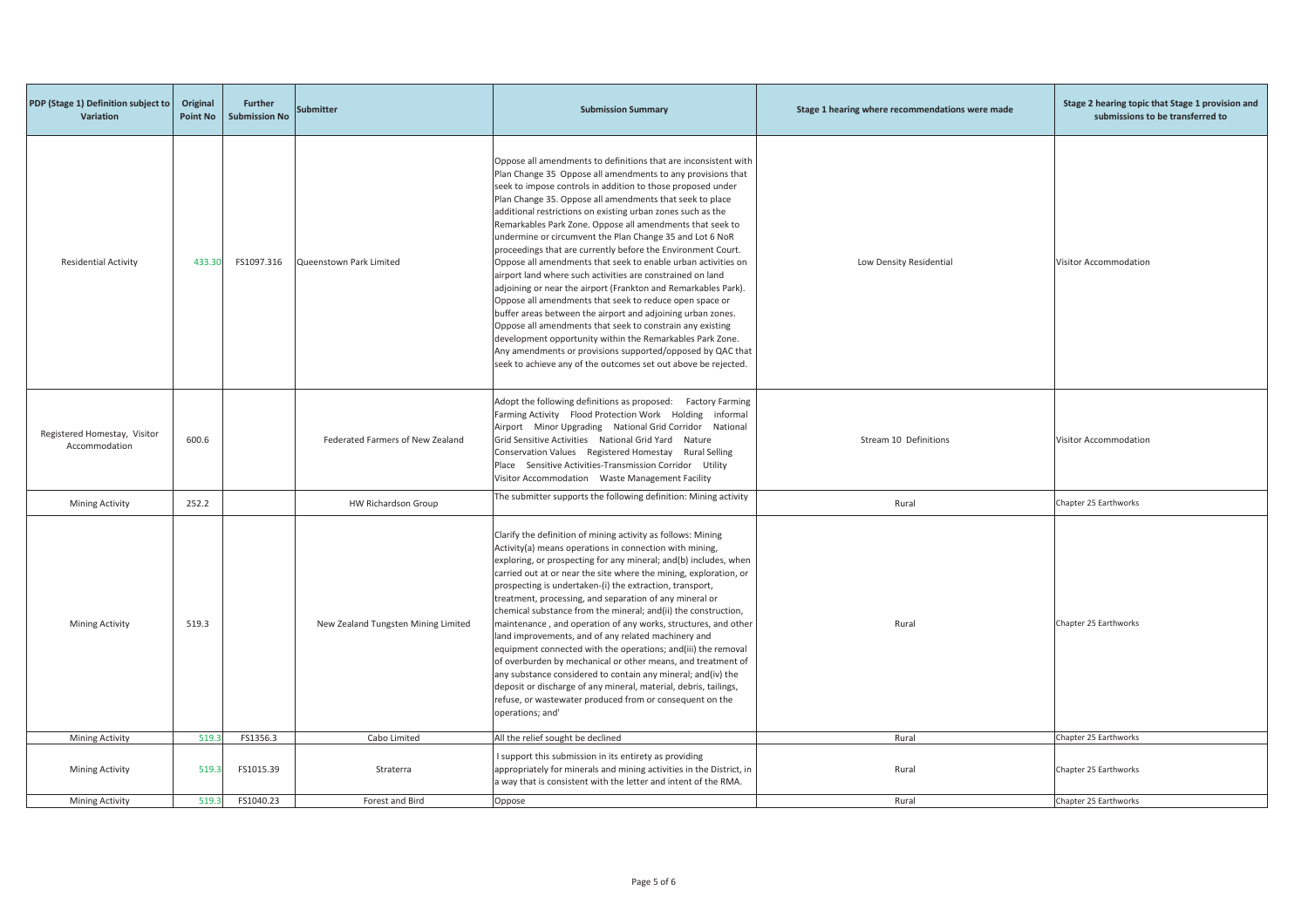| PDP (Stage 1) Definition subject to<br><b>Variation</b> | Original<br><b>Point No</b> | <b>Further</b><br><b>Submission No</b> | <b>Submitter</b>                                 | <b>Submission Summary</b>                                                                                                                                                                                                                                                                                                                                                                                                                                                                                                                                                                                   | Stage 1 hearing where recommendations were made | Stage 2 hearing topic that Stage 1 provision and<br>submissions to be transferred to |
|---------------------------------------------------------|-----------------------------|----------------------------------------|--------------------------------------------------|-------------------------------------------------------------------------------------------------------------------------------------------------------------------------------------------------------------------------------------------------------------------------------------------------------------------------------------------------------------------------------------------------------------------------------------------------------------------------------------------------------------------------------------------------------------------------------------------------------------|-------------------------------------------------|--------------------------------------------------------------------------------------|
| Earthworks                                              | 768.3                       |                                        | Z Energy Ltd, BP Oil NZ Ltd and Mobil Oil NZ Ltd | Delete the definition of 'Earthworks' and adopt instead the<br>definition provided in the Hearings Panel Decision on Plan<br>Change 49, subject to any amendments through the appeals<br>process. The decision version of the definition is as follows:<br>Means the disturbance of land by the removal or depositing of<br>material. Earthworks include excavation, fill, cuts, batters and<br>formation of roads, access and tracks, and the use of Cleanfill,<br>but does not include the cultivation of land, planting of<br>vegetation including trees, Mining Activities and Cleanfill<br>Facilities. | Stream 10 Definitions                           | Chapter 25 Earthworks                                                                |
| Earthworks                                              | 768.3                       | FS1015.134                             | Straterra                                        | I seek that 768.3 be allowed, subject to the proposed<br>amendments below:<br>"Means the disturbance of land by the removal or depositing of<br>material. Earthworks include excavation, fill, cuts, batters and<br>formation of roads, access and tracks, relevant mining activities,<br>and the use of Cleanfill, but does not include the cultivation of<br>land, planting of vegetation including trees, Mining Activities-<br>and Cleanfill Facilities."                                                                                                                                               | Chapter 21 - Rural                              | Chapter 25 Earthworks                                                                |
| Cleanfill                                               |                             |                                        | Not applicable - new definition                  |                                                                                                                                                                                                                                                                                                                                                                                                                                                                                                                                                                                                             |                                                 | Chapter 25 Earthworks                                                                |
| Cleanfill facility                                      |                             |                                        | Not applicable - new definition                  |                                                                                                                                                                                                                                                                                                                                                                                                                                                                                                                                                                                                             |                                                 | Chapter 25 Earthworks                                                                |
| Mineral Exploration                                     |                             |                                        | Not applicable - new definition                  |                                                                                                                                                                                                                                                                                                                                                                                                                                                                                                                                                                                                             |                                                 | Chapter 25 Earthworks                                                                |
| <b>Mineral Prospecting</b>                              |                             |                                        | Not applicable - new definition                  |                                                                                                                                                                                                                                                                                                                                                                                                                                                                                                                                                                                                             |                                                 | Chapter 25 Earthworks                                                                |
| Regionally Significant Infrastructure                   |                             |                                        | Not applicable - new definition                  |                                                                                                                                                                                                                                                                                                                                                                                                                                                                                                                                                                                                             |                                                 | Chapter 25 Earthworks                                                                |
| Landfill                                                |                             |                                        | None identified                                  |                                                                                                                                                                                                                                                                                                                                                                                                                                                                                                                                                                                                             |                                                 | Chapter 25 Earthworks                                                                |
| Park and Ride                                           |                             |                                        | None identified                                  |                                                                                                                                                                                                                                                                                                                                                                                                                                                                                                                                                                                                             |                                                 | Chapter 29 Transport                                                                 |
| Camping Ground                                          |                             |                                        | None identified                                  |                                                                                                                                                                                                                                                                                                                                                                                                                                                                                                                                                                                                             |                                                 | Chapter 38 Open Space and Recreation                                                 |
| Flatboard                                               |                             |                                        | None identified                                  |                                                                                                                                                                                                                                                                                                                                                                                                                                                                                                                                                                                                             |                                                 | Chapter 31 Signs                                                                     |
| Free Standing Sign                                      |                             |                                        | None identified                                  |                                                                                                                                                                                                                                                                                                                                                                                                                                                                                                                                                                                                             |                                                 | Chapter 31 Signs                                                                     |
| Under verandah Sign                                     |                             |                                        | None identified                                  |                                                                                                                                                                                                                                                                                                                                                                                                                                                                                                                                                                                                             |                                                 | Chapter 31 Signs                                                                     |
| Wall sign                                               |                             |                                        | None identified                                  |                                                                                                                                                                                                                                                                                                                                                                                                                                                                                                                                                                                                             |                                                 | Chapter 31 Signs                                                                     |
| Ground Floor Area (For Signs)                           |                             |                                        | None identified                                  |                                                                                                                                                                                                                                                                                                                                                                                                                                                                                                                                                                                                             |                                                 | Chapter 31 Signs                                                                     |
| Sign and Signage                                        |                             |                                        | None identified                                  |                                                                                                                                                                                                                                                                                                                                                                                                                                                                                                                                                                                                             |                                                 | Chapter 31 Signs                                                                     |
| Sign Types                                              |                             |                                        | None identified                                  |                                                                                                                                                                                                                                                                                                                                                                                                                                                                                                                                                                                                             |                                                 | Chapter 31 Signs                                                                     |
| Sign Area                                               |                             |                                        | None identified                                  |                                                                                                                                                                                                                                                                                                                                                                                                                                                                                                                                                                                                             |                                                 | Chapter 31 Signs                                                                     |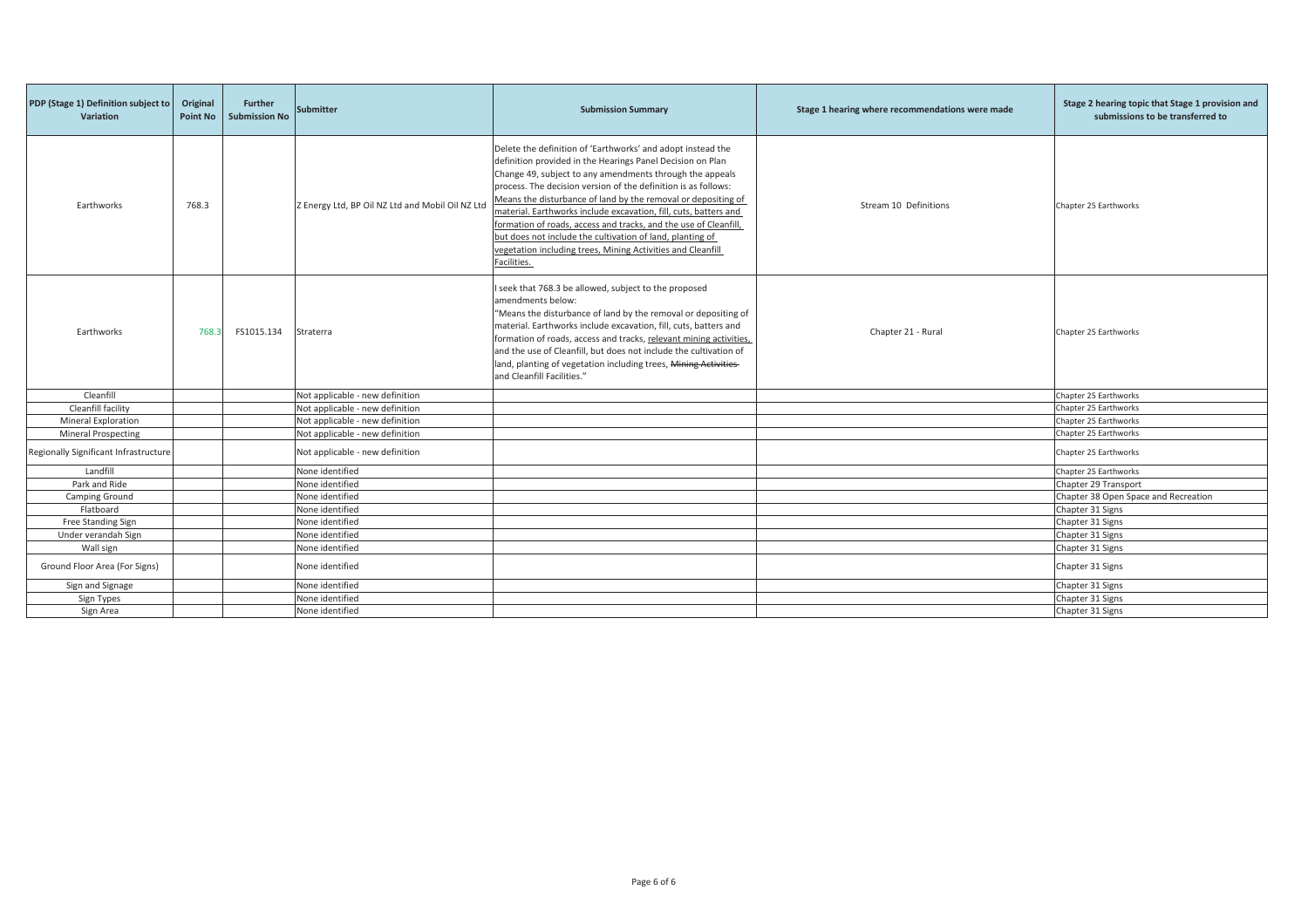# **Appendix B**

**PDP (Stage 1) provisions and Stage 1 Submission points affected by: Proposed Chapter 24 Wakatipu Basin**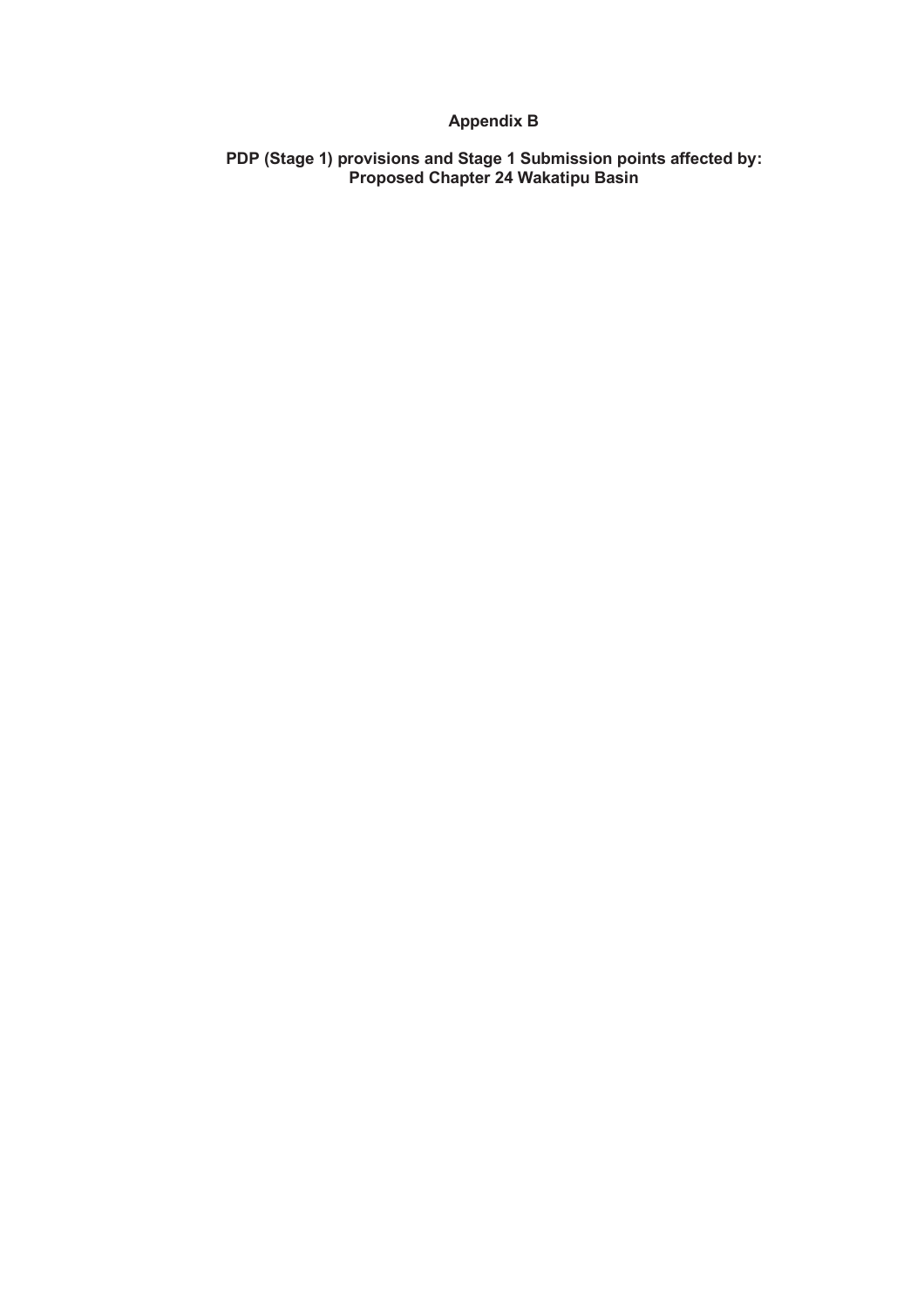| PDP (Stage 1)                                                                                                                   | <b>Original Submission ref</b> | <b>Further Submission Ref</b> | Submitter          | <b>Lowest Clause</b> | <b>Submission Summary</b>                                                                                                                |                              | Stage 1 hearing where Stage 2 hearing topic that Stage |
|---------------------------------------------------------------------------------------------------------------------------------|--------------------------------|-------------------------------|--------------------|----------------------|------------------------------------------------------------------------------------------------------------------------------------------|------------------------------|--------------------------------------------------------|
| provisions subject<br>to Variation                                                                                              |                                |                               |                    |                      |                                                                                                                                          | recommendations<br>were made | 1 provision and submissions to<br>be transferred to    |
| Submissions on Chapter 22<br>Rural Residential and Rural<br>Lifestyle where they relate<br>to chapter 24 Wakatipu<br>Basin only | 157.2                          |                               | Miles Wilson       | 22.5.12              | Confirm the existing Rural Lifestyle Density rules that require a minimum<br>allotment size of 1 hectare, with an average of 2 hectares. | Stream 02 Rural              | Wakatipu Basin 24                                      |
| Submissions on Chapter 22<br>Rural Residential and Rural<br>Lifestyle where they relate<br>to chapter 24 Wakatipu<br>Basin only | 216.1                          |                               | Elizabeth Wadworth | 22.5.12              | That land in the rural life style zone be allowed to be subdivided down to<br>1ha lots.                                                  | Stream 02 Rural              | Wakatipu Basin 24                                      |
| Submissions on Chapter 22<br>Rural Residential and Rural<br>Lifestyle where they relate<br>to chapter 24 Wakatipu<br>Basin only | 351.2                          |                               | Sam Strain         | 22.5.12              | Remove the lot averages standard 22.5.12.3.                                                                                              | Stream 02 Rural              | Wakatipu Basin 24                                      |
| Submissions on Chapter 22<br>Rural Residential and Rural<br>Lifestyle where they relate<br>to chapter 24 Wakatipu<br>Basin only | 351.                           | FS1071.56                     | The Secretary      | 22.5.12              | That the entire submission is disallowed and hte existing zoning remains in<br>place                                                     | Stream 02 Rural              | Wakatipu Basin 24                                      |
| Submissions on Chapter 22<br>Rural Residential and Rural<br>Lifestyle where they relate<br>to chapter 24 Wakatipu<br>Basin only | 367.7                          |                               | John Borrell       | 22.5.12              | Change the rule requiring an average of 2ha so that the minimum Lot size<br>for subdivision in the rural lifestyle zone be 1 hectare.    | Stream 02 Rural              | Wakatipu Basin 24                                      |
| Submissions on Chapter 22<br>Rural Residential and Rural<br>Lifestyle where they relate<br>to chapter 24 Wakatipu<br>Basin only | 402.2                          |                               | Sam Buchan         | 22.5.12              | Delete Rule 22.5.12.2.                                                                                                                   | Stream 02 Rural              | Wakatipu Basin 24                                      |
| Submissions on Chapter 22<br>Rural Residential and Rural<br>Lifestyle where they relate<br>to chapter 24 Wakatipu<br>Basin only | 428.3                          |                               | Sam Buchan         | 22.5.12              | Opposes Rule 22.5.12.2 and Rule 22.5.12.3                                                                                                | Stream 02 Rural              | Wakatipu Basin 24                                      |
| Submissions on Chapter 22<br>Rural Residential and Rural<br>Lifestyle where they relate<br>to chapter 24 Wakatipu<br>Basin only | 763.11                         |                               | Chris Ferguson     | 22.5.12              | Amend Rule 22.5.12.1 as follows: One Two residential Units located within<br>each building platform                                      | Stream 02 Rural              | Wakatipu Basin 24                                      |
| Submissions on Chapter 22<br>Rural Residential and Rural<br>Lifestyle where they relate<br>to chapter 24 Wakatipu<br>Basin only | 331.4                          |                               | Nick Geddes        | 22.5.12.1            | Delete Rule 22.5.12.1 from the Proposed District Plan.                                                                                   | Stream 02 Rural              | Wakatipu Basin 24                                      |
| Submissions on Chapter 22<br>Rural Residential and Rural<br>Lifestyle where they relate<br>to chapter 24 Wakatipu<br>Basin only | 348.7                          |                               | Mrs M K Greenslade | 22.5.12.1            | Delete rule 22.5.12.1.                                                                                                                   | Stream 02 Rural              | Wakatipu Basin 24                                      |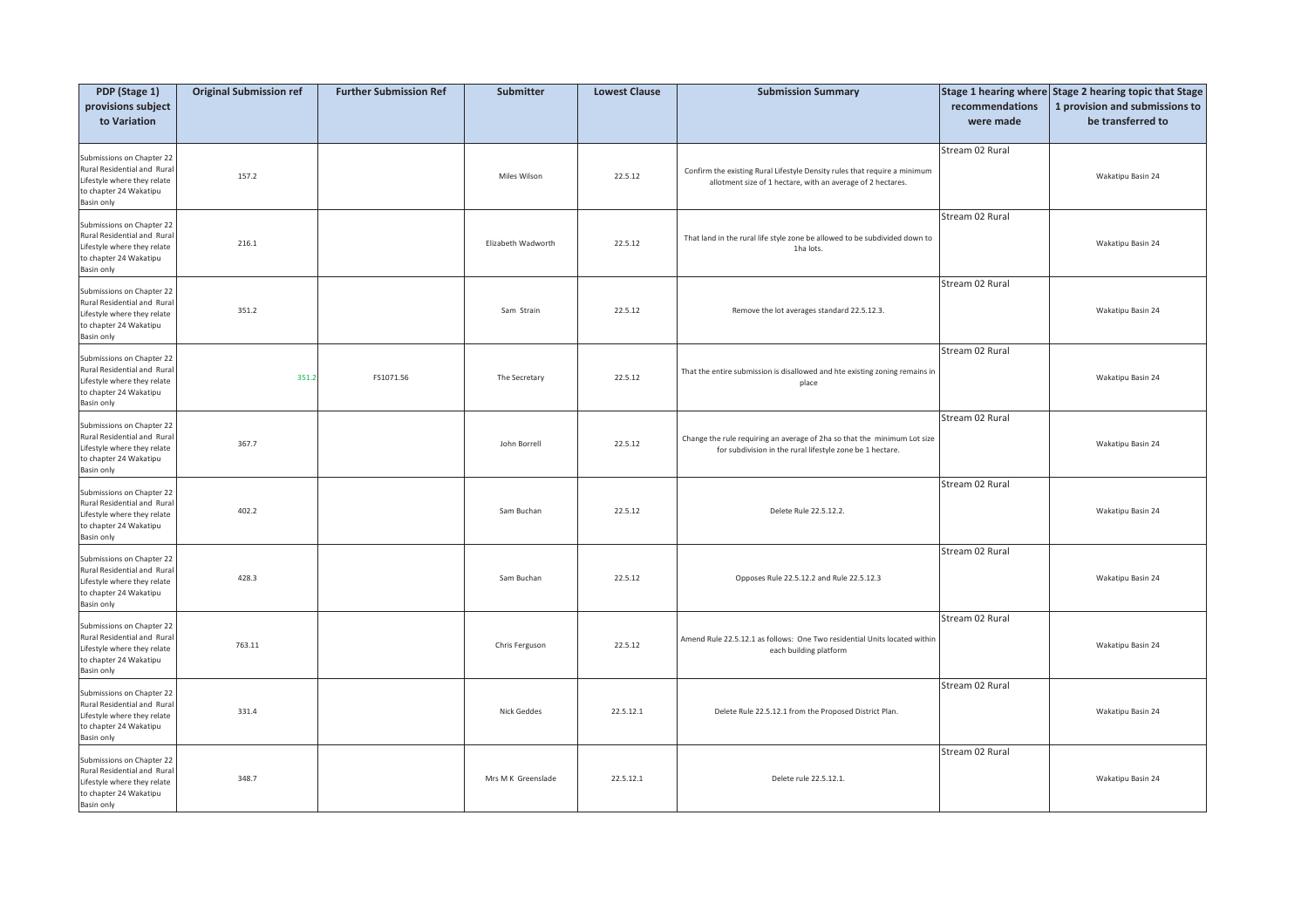| Submissions on Chapter 22<br>Rural Residential and Rural<br>Lifestyle where they relate<br>to chapter 24 Wakatipu<br>Basin only        | 348.7  | FS1286.9   | Mr M and Mrs J Henry | 22.5.12.1 | The submission be allowed. The Submission is supported in its entirety. The<br>rezoning is considered to achieve the most efficient and effective use of<br>resources as that land is no longer capable of rural productivity. | Stream 02 Rural | Wakatipu Basin 24 |
|----------------------------------------------------------------------------------------------------------------------------------------|--------|------------|----------------------|-----------|--------------------------------------------------------------------------------------------------------------------------------------------------------------------------------------------------------------------------------|-----------------|-------------------|
| Submissions on Chapter 22<br>Rural Residential and Rural<br>Lifestyle where they relate<br>to chapter 24 Wakatipu<br>Basin only        | 411.2  |            | Nick Geddes          | 22.5.12.1 | Delete Rule 22.5.12.1 from the Proposed District Plan                                                                                                                                                                          | Stream 02 Rural | Wakatipu Basin 24 |
| Submissions on Chapter 22<br><b>Rural Residential and Rural</b><br>Lifestyle where they relate<br>to chapter 24 Wakatipu<br>Basin only | 414.7  |            | Nick Geddes          | 22.5.12.1 | Delete Rule 22.5.12.1 (that restricts buildings in approved platforms to one<br>residential unit).                                                                                                                             | Stream 02 Rural | Wakatipu Basin 24 |
| Submissions on Chapter 22<br>Rural Residential and Rural<br>Lifestyle where they relate<br>to chapter 24 Wakatipu<br>Basin only        | 414.7  | FS1255.16  | Warwick Goldsmith    | 22.5.12.1 | Allow the submission.                                                                                                                                                                                                          | Stream 02 Rural | Wakatipu Basin 24 |
| Submissions on Chapter 22<br>Rural Residential and Rural<br>Lifestyle where they relate<br>to chapter 24 Wakatipu<br>Basin only        | 414.7  | FS1071.110 | The Secretary        | 22.5.12.1 | That the entire submission is disallowed and hte existing zoning remains in<br>place                                                                                                                                           | Stream 02 Rural | Wakatipu Basin 24 |
| Submissions on Chapter 22<br>Rural Residential and Rural<br>Lifestyle where they relate<br>to chapter 24 Wakatipu<br>Basin only        | 497.10 |            | Warwick Goldsmith    | 22.5.12.1 | Amend Rule 22.5.12.1 as follows: One Two residential Units located within<br>each building platform                                                                                                                            | Stream 02 Rural | Wakatipu Basin 24 |
| Submissions on Chapter 22<br>Rural Residential and Rural<br>Lifestyle where they relate<br>to chapter 24 Wakatipu<br>Basin only        | 513.39 |            | Maree Baker-Galloway | 22.5.12.1 | Amend Rule 22.5.12.12 as follows: One Two residential Units located<br>within each building platform                                                                                                                           | Stream 02 Rural | Wakatipu Basin 24 |
| Submissions on Chapter 22<br>Rural Residential and Rural<br>Lifestyle where they relate<br>to chapter 24 Wakatipu<br>Basin only        | 515.40 |            | Maree Baker-Galloway | 22.5.12.1 | Amend Rule 22.5.12.1 as follows: One Two residential Units located within<br>each building platform                                                                                                                            | Stream 02 Rural | Wakatipu Basin 24 |
| Submissions on Chapter 22<br>Rural Residential and Rural<br>Lifestyle where they relate<br>to chapter 24 Wakatipu<br>Basin only        | 530.9  |            | Maree Baker-Galloway | 22.5.12.1 | Amend Rule 22.5.12.1 as follows: One Two residential Units located within<br>each building platform                                                                                                                            | Stream 02 Rural | Wakatipu Basin 24 |
| Submissions on Chapter 22<br>Rural Residential and Rural<br>Lifestyle where they relate<br>to chapter 24 Wakatipu<br>Basin only        | 532.25 |            | Maree Baker-Galloway | 22.5.12.1 | Amend Rule 22.5.12.1 as follows: One Two residential Units located within<br>each building platform                                                                                                                            | Stream 02 Rural | Wakatipu Basin 24 |
| Submissions on Chapter 22<br>Rural Residential and Rural<br>Lifestyle where they relate<br>to chapter 24 Wakatipu<br>Basin only        | 532.25 | FS1071.83  | The Secretary        | 22.5.12.1 | That the entire submission is disallowed and hte existing zoning remains in<br>place                                                                                                                                           | Stream 02 Rural | Wakatipu Basin 24 |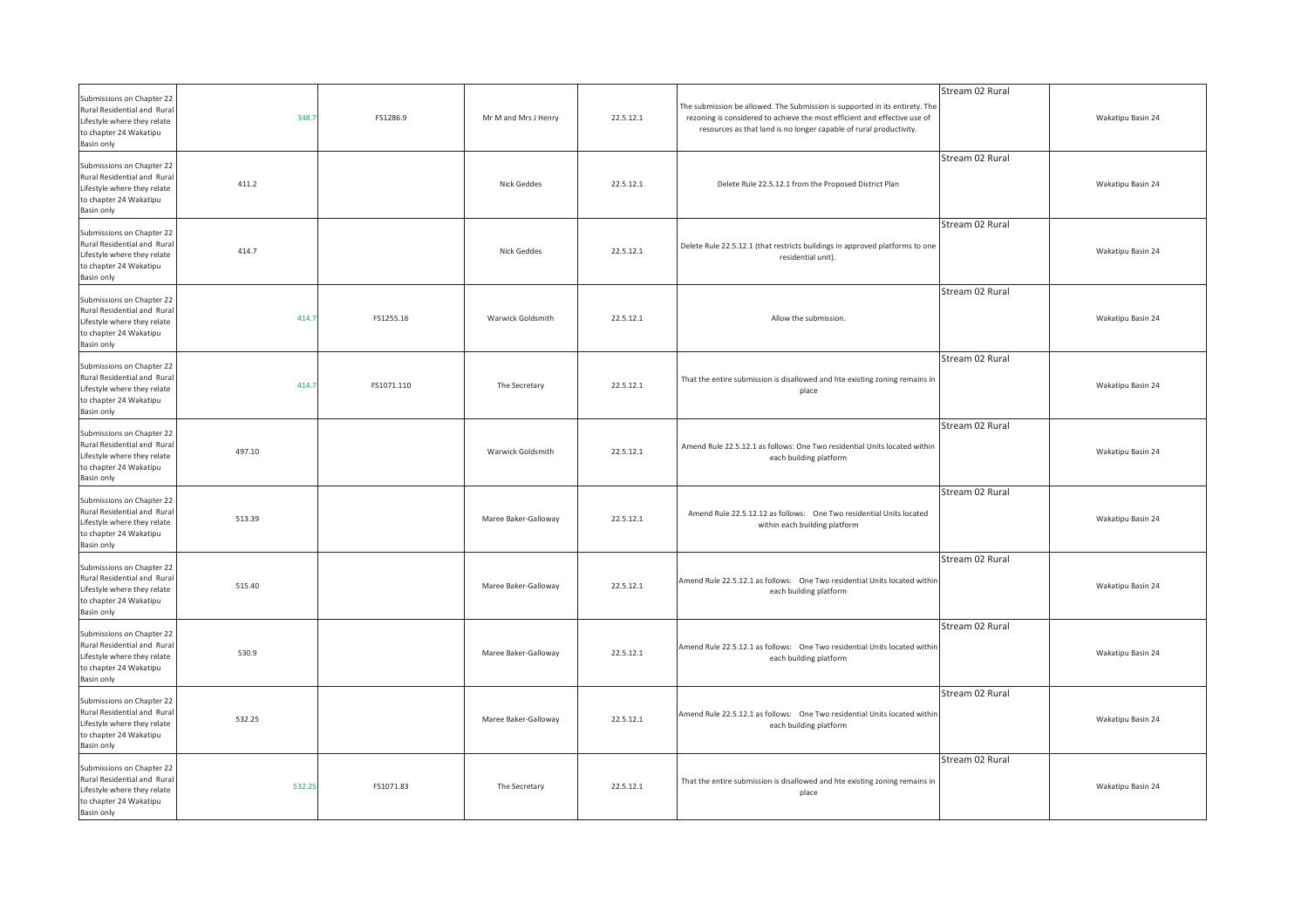| Submissions on Chapter 22<br>Rural Residential and Rural<br>Lifestyle where they relate<br>to chapter 24 Wakatipu<br>Basin only | 532.25 | FS1322.29  | Jayne Macdonald             | 22.5.12.1 | Supports. Requests that the decisions requested by the original submitter<br>in original submission 532 be allowed (save for those of a site specifk<br>nature in respect of which I do not express a view).                                                                                                                                                                                                                                                                 | Stream 02 Rural | Wakatipu Basin 24 |
|---------------------------------------------------------------------------------------------------------------------------------|--------|------------|-----------------------------|-----------|------------------------------------------------------------------------------------------------------------------------------------------------------------------------------------------------------------------------------------------------------------------------------------------------------------------------------------------------------------------------------------------------------------------------------------------------------------------------------|-----------------|-------------------|
| Submissions on Chapter 22<br>Rural Residential and Rural<br>Lifestyle where they relate<br>to chapter 24 Wakatipu<br>Basin only | 534.28 |            | Warwick Goldsmith           | 22.5.12.1 | Amend Rule 22.5.12.1 as follows: One Two residential Units located within<br>each building platform                                                                                                                                                                                                                                                                                                                                                                          | Stream 02 Rural | Wakatipu Basin 24 |
| Submissions on Chapter 22<br>Rural Residential and Rural<br>Lifestyle where they relate<br>to chapter 24 Wakatipu<br>Basin only | 534.28 | FS1322.68  | Jayne Macdonald             | 22.5.12.1 | Supports. Requests that the decisions requested by the original submitter<br>in original submission 534 be allowed (save for those of a site specific<br>nature in respect of which I do not express a view).                                                                                                                                                                                                                                                                | Stream 02 Rural | Wakatipu Basin 24 |
| Submissions on Chapter 22<br>Rural Residential and Rural<br>Lifestyle where they relate<br>to chapter 24 Wakatipu<br>Basin only | 535.28 |            | Warwick Goldsmith           | 22.5.12.1 | Amend Rule 22.5.12.1 as follows: One Two residential Units located withir<br>each building platform                                                                                                                                                                                                                                                                                                                                                                          | Stream 02 Rural | Wakatipu Basin 24 |
| Submissions on Chapter 22<br>Rural Residential and Rural<br>Lifestyle where they relate<br>to chapter 24 Wakatipu<br>Basin only | 535.28 | FS1068.28  | Keri & Roland Lemaire-Sicre | 22.5.12.1 | Seek that the whole submission be disallowed. The over domestication on<br>this area (Ladies Mile between Lower Shotover Road and Lake Hayes<br>southern end) which is the intent of this submission will have adverse<br>effects by introducing domestic activities which will disturb our boarding<br>pets and compromise the operation of the Pet Lodge; creating huge reverse<br>sensitivity issues. This site was chosen for its rural location (over 40 years<br>ago). | Stream 02 Rural | Wakatipu Basin 24 |
| Submissions on Chapter 22<br>Rural Residential and Rural<br>Lifestyle where they relate<br>to chapter 24 Wakatipu<br>Basin only | 535.28 | FS1071.41  | The Secretary               | 22.5.12.1 | That the entire submission is disallowed and hte existing zoning remains in<br>place                                                                                                                                                                                                                                                                                                                                                                                         | Stream 02 Rural | Wakatipu Basin 24 |
| Submissions on Chapter 22<br>Rural Residential and Rural<br>Lifestyle where they relate<br>to chapter 24 Wakatipu<br>Basin only | 535.28 | FS1259.12  | Maree Baker-Galloway        | 22.5.12.1 | That the submission be allowed insofar as it seeks amendments to chapters<br>21, 22, 27 and Planning Map 30 of the Proposed Plan.                                                                                                                                                                                                                                                                                                                                            | Stream 02 Rural | Wakatipu Basin 24 |
| Submissions on Chapter 22<br>Rural Residential and Rural<br>Lifestyle where they relate<br>to chapter 24 Wakatipu<br>Basin only | 535.28 | FS1267.12  | Maree Baker-Galloway        | 22.5.12.1 | Supports. Seeks amendments to chapters 21, 22, 27 and Planning Map 30<br>of the Proposed Plan.                                                                                                                                                                                                                                                                                                                                                                               | Stream 02 Rural | Wakatipu Basin 24 |
| Submissions on Chapter 22<br>Rural Residential and Rural<br>Lifestyle where they relate<br>to chapter 24 Wakatipu<br>Basin only | 535.28 | FS1322.105 | Jayne Macdonald             | 22.5.12.1 | Supports. Requests that the decisions requested by the original submitter<br>in original submission 535 be allowed (save for those of a site specific<br>nature in respect of which I do not express a view).                                                                                                                                                                                                                                                                | Stream 02 Rural | Wakatipu Basin 24 |
| Submissions on Chapter 22<br>Rural Residential and Rural<br>Lifestyle where they relate<br>to chapter 24 Wakatipu<br>Basin only | 763.17 |            | Chris Ferguson              | 22.5.12.1 | Amend Rule 22.5.12.1 as follows: One Two residential Units located within<br>each building platform                                                                                                                                                                                                                                                                                                                                                                          | Stream 02 Rural | Wakatipu Basin 24 |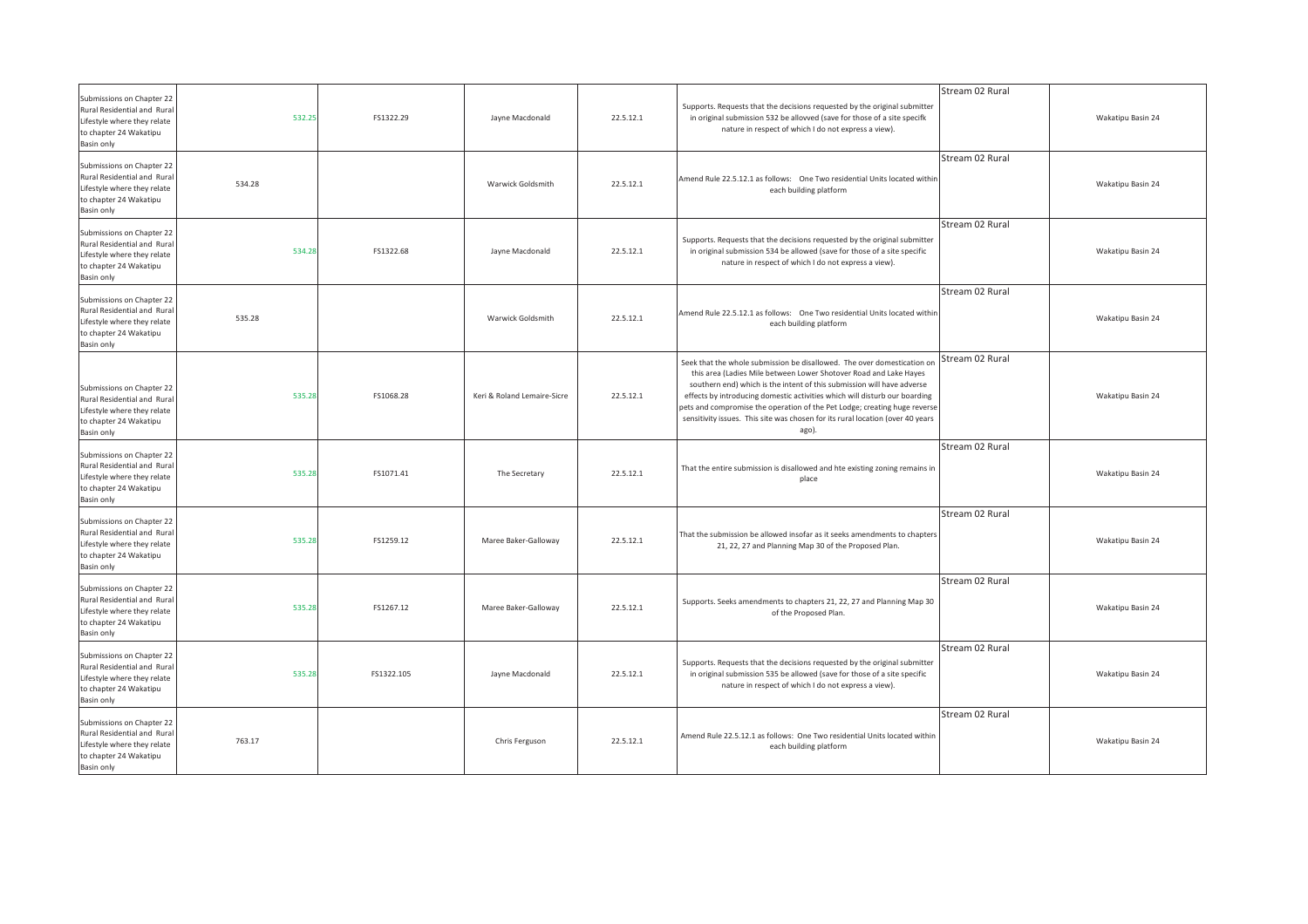| Submissions on Chapter 22<br>Rural Residential and Rura<br>Lifestyle where they relate<br>to chapter 24 Wakatipu<br>Basin only  | 231.3  |           | Emma Dixon           | 22.5.12.2 | Delete the rule.                                                                                                                                                                                                               | Stream 02 Rural | Wakatipu Basin 24 |
|---------------------------------------------------------------------------------------------------------------------------------|--------|-----------|----------------------|-----------|--------------------------------------------------------------------------------------------------------------------------------------------------------------------------------------------------------------------------------|-----------------|-------------------|
| Submissions on Chapter 22<br>Rural Residential and Rural<br>Lifestyle where they relate<br>to chapter 24 Wakatipu<br>Basin only | 231.   | FS1286.62 | Mr M and Mrs J Henry | 22.5.12.2 | The submission be allowed. The Submission is supported in its entirety. The<br>rezoning is considered to achieve the most efficient and effective use of<br>resources as that land is no longer capable of rural productivity. | Stream 02 Rural | Wakatipu Basin 24 |
| Submissions on Chapter 22<br>Rural Residential and Rural<br>Lifestyle where they relate<br>to chapter 24 Wakatipu<br>Basin only | 232.6  |           | Emma Dixon           | 22.5.12.2 | Delete rule.                                                                                                                                                                                                                   | Stream 02 Rural | Wakatipu Basin 24 |
| Submissions on Chapter 22<br>Rural Residential and Rural<br>Lifestyle where they relate<br>to chapter 24 Wakatipu<br>Basin only | 232.6  | FS1286.72 | Mr M and Mrs J Henry | 22.5.12.2 | The submission be allowed. The Submission is supported in its entirety. The<br>rezoning is considered to achieve the most efficient and effective use of<br>resources as that land is no longer capable of rural productivity. | Stream 02 Rural | Wakatipu Basin 24 |
| Submissions on Chapter 22<br>Rural Residential and Rural<br>Lifestyle where they relate<br>to chapter 24 Wakatipu<br>Basin only | 233.3  |           | Dean Gallagher       | 22.5.12.2 | Delete rule.                                                                                                                                                                                                                   | Stream 02 Rural | Wakatipu Basin 24 |
| Submissions on Chapter 22<br>Rural Residential and Rural<br>Lifestyle where they relate<br>to chapter 24 Wakatipu<br>Basin only | 235.3  |           | Graeme Sim           | 22.5.12.2 | Delete rule.                                                                                                                                                                                                                   | Stream 02 Rural | Wakatipu Basin 24 |
| Submissions on Chapter 22<br>Rural Residential and Rural<br>Lifestyle where they relate<br>to chapter 24 Wakatipu<br>Basin only | 248.6  |           | Scott Freeman        | 22.5.12.2 | Oppose in part the PDP objectives, policies and rules that inform and<br>support the rule framework for residential density requiring an average of<br>one dwelling per 2 hectares (Rule 22.5.12.2 & 22.5.12.3).               | Stream 02 Rural | Wakatipu Basin 24 |
| Submissions on Chapter 22<br>Rural Residential and Rural<br>Lifestyle where they relate<br>to chapter 24 Wakatipu<br>Basin only | 497.11 |           | Warwick Goldsmith    | 22.5.12.2 | Amend Rule 22.5.12.2 as follows: On sites less than 2ha there shall be only<br>one residential building platform.                                                                                                              | Stream 02 Rural | Wakatipu Basin 24 |
| Submissions on Chapter 22<br>Rural Residential and Rural<br>Lifestyle where they relate<br>to chapter 24 Wakatipu<br>Basin only | 513.40 |           | Maree Baker-Galloway | 22.5.12.2 | Amend Rule 22.5.12.2 as follows: On sites less than 2ha there shall be<br>only one residential building platform.                                                                                                              | Stream 02 Rural | Wakatipu Basin 24 |
| Submissions on Chapter 22<br>Rural Residential and Rural<br>Lifestyle where they relate<br>to chapter 24 Wakatipu<br>Basin only | 515.33 |           | Maree Baker-Galloway | 22.5.12.2 | Amend Rule 22.5.12.2 as follows: On sites less than 2ha there may be up<br>to two residential units                                                                                                                            | Stream 02 Rural | Wakatipu Basin 24 |
| Submissions on Chapter 22<br>Rural Residential and Rural<br>Lifestyle where they relate<br>to chapter 24 Wakatipu<br>Basin only | 530.10 |           | Maree Baker-Galloway | 22.5.12.2 | Amend Rule 22.5.12.2 as follows: On sites less than 2ha there may be up<br>to two residential units                                                                                                                            | Stream 02 Rural | Wakatipu Basin 24 |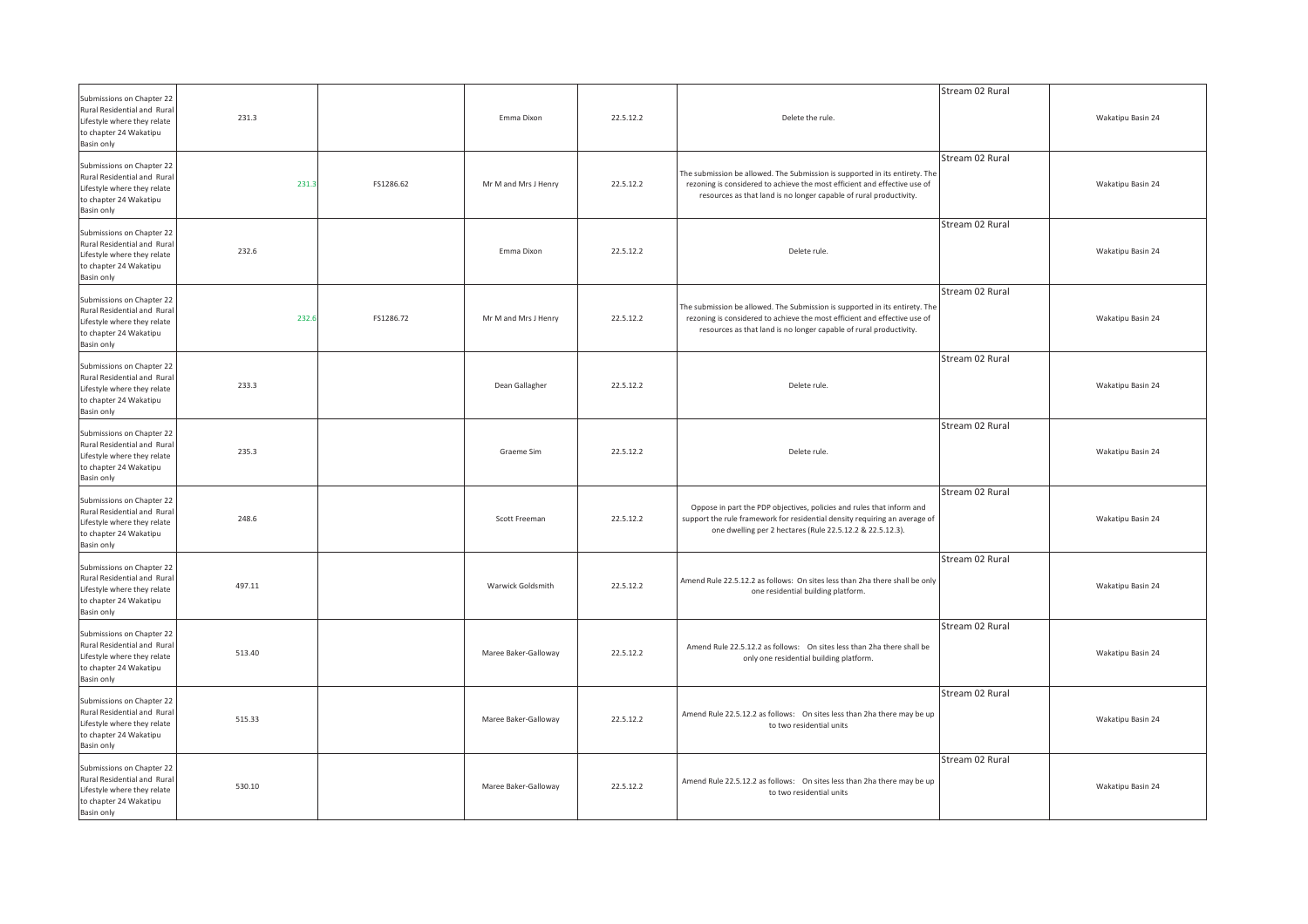| Submissions on Chapter 22<br>Rural Residential and Rural<br>Lifestyle where they relate<br>to chapter 24 Wakatipu<br>Basin only        | 532.26 |           | Maree Baker-Galloway        | 22.5.12.2 | Amend Rule 22.5.12.2 as follows: On sites less than 2ha there may be up<br>to two residential units within one building platform                                                                                                                                                                                                                                                                                                                                             | Stream 02 Rural | Wakatipu Basin 24 |
|----------------------------------------------------------------------------------------------------------------------------------------|--------|-----------|-----------------------------|-----------|------------------------------------------------------------------------------------------------------------------------------------------------------------------------------------------------------------------------------------------------------------------------------------------------------------------------------------------------------------------------------------------------------------------------------------------------------------------------------|-----------------|-------------------|
| Submissions on Chapter 22<br>Rural Residential and Rural<br>Lifestyle where they relate<br>to chapter 24 Wakatipu<br>Basin only        | 532.26 | FS1071.84 | The Secretary               | 22.5.12.2 | That the entire submission is disallowed and hte existing zoning remains in<br>place                                                                                                                                                                                                                                                                                                                                                                                         | Stream 02 Rural | Wakatipu Basin 24 |
| Submissions on Chapter 22<br>Rural Residential and Rural<br>Lifestyle where they relate<br>to chapter 24 Wakatipu<br>Basin only        | 532.26 | FS1322.30 | Jayne Macdonald             | 22.5.12.2 | Supports. Requests that the decisions requested by the original submitter<br>in original submission 532 be allowed (save for those of a site specifk<br>nature in respect of which I do not express a view).                                                                                                                                                                                                                                                                 | Stream 02 Rural | Wakatipu Basin 24 |
| Submissions on Chapter 22<br>Rural Residential and Rural<br>Lifestyle where they relate<br>to chapter 24 Wakatipu<br>Basin only        | 534.29 |           | Warwick Goldsmith           | 22.5.12.2 | Amend Rule 22.5.12.2 as follows: On sites less than 2ha there shall be<br>only one residential building platform.                                                                                                                                                                                                                                                                                                                                                            | Stream 02 Rural | Wakatipu Basin 24 |
| Submissions on Chapter 22<br>Rural Residential and Rural<br>Lifestyle where they relate<br>to chapter 24 Wakatipu<br>Basin only        | 534.29 | FS1322.69 | Jayne Macdonald             | 22.5.12.2 | Supports. Requests that the decisions requested by the original submitter<br>in original submission 534 be allowed (save for those of a site specific<br>nature in respect of which I do not express a view).                                                                                                                                                                                                                                                                | Stream 02 Rural | Wakatipu Basin 24 |
| Submissions on Chapter 22<br><b>Rural Residential and Rural</b><br>Lifestyle where they relate<br>to chapter 24 Wakatipu<br>Basin only | 535.29 |           | Warwick Goldsmith           | 22.5.12.2 | Amend Rule 22.5.12.2 as follows: On sites less than 2ha there shall be<br>only one residential building platform.                                                                                                                                                                                                                                                                                                                                                            | Stream 02 Rural | Wakatipu Basin 24 |
| Submissions on Chapter 22<br>Rural Residential and Rural<br>Lifestyle where they relate<br>to chapter 24 Wakatipu<br>Basin only        | 535.29 | FS1068.29 | Keri & Roland Lemaire-Sicre | 22.5.12.2 | Seek that the whole submission be disallowed. The over domestication on<br>this area (Ladies Mile between Lower Shotover Road and Lake Hayes<br>southern end) which is the intent of this submission will have adverse<br>effects by introducing domestic activities which will disturb our boarding<br>pets and compromise the operation of the Pet Lodge; creating huge reverse<br>sensitivity issues. This site was chosen for its rural location (over 40 years<br>ago). | Stream 02 Rural | Wakatipu Basin 24 |
| Submissions on Chapter 22<br>Rural Residential and Rural<br>Lifestyle where they relate<br>to chapter 24 Wakatipu<br>Basin only        | 535.29 | FS1071.42 | The Secretary               | 22.5.12.2 | That the entire submission is disallowed and hte existing zoning remains in<br>place                                                                                                                                                                                                                                                                                                                                                                                         | Stream 02 Rural | Wakatipu Basin 24 |
| Submissions on Chapter 22<br>Rural Residential and Rural<br>Lifestyle where they relate<br>to chapter 24 Wakatipu<br>Basin only        | 535.29 | FS1259.13 | Maree Baker-Galloway        | 22.5.12.2 | That the submission be allowed insofar as it seeks amendments to chapters<br>21, 22, 27 and Planning Map 30 of the Proposed Plan.                                                                                                                                                                                                                                                                                                                                            | Stream 02 Rural | Wakatipu Basin 24 |
| Submissions on Chapter 22<br>Rural Residential and Rural<br>Lifestyle where they relate<br>to chapter 24 Wakatipu<br>Basin only        | 535.29 | FS1267.13 | Maree Baker-Galloway        | 22.5.12.2 | Supports. Seeks amendments to chapters 21, 22, 27 and Planning Map 30<br>of the Proposed Plan.                                                                                                                                                                                                                                                                                                                                                                               | Stream 02 Rural | Wakatipu Basin 24 |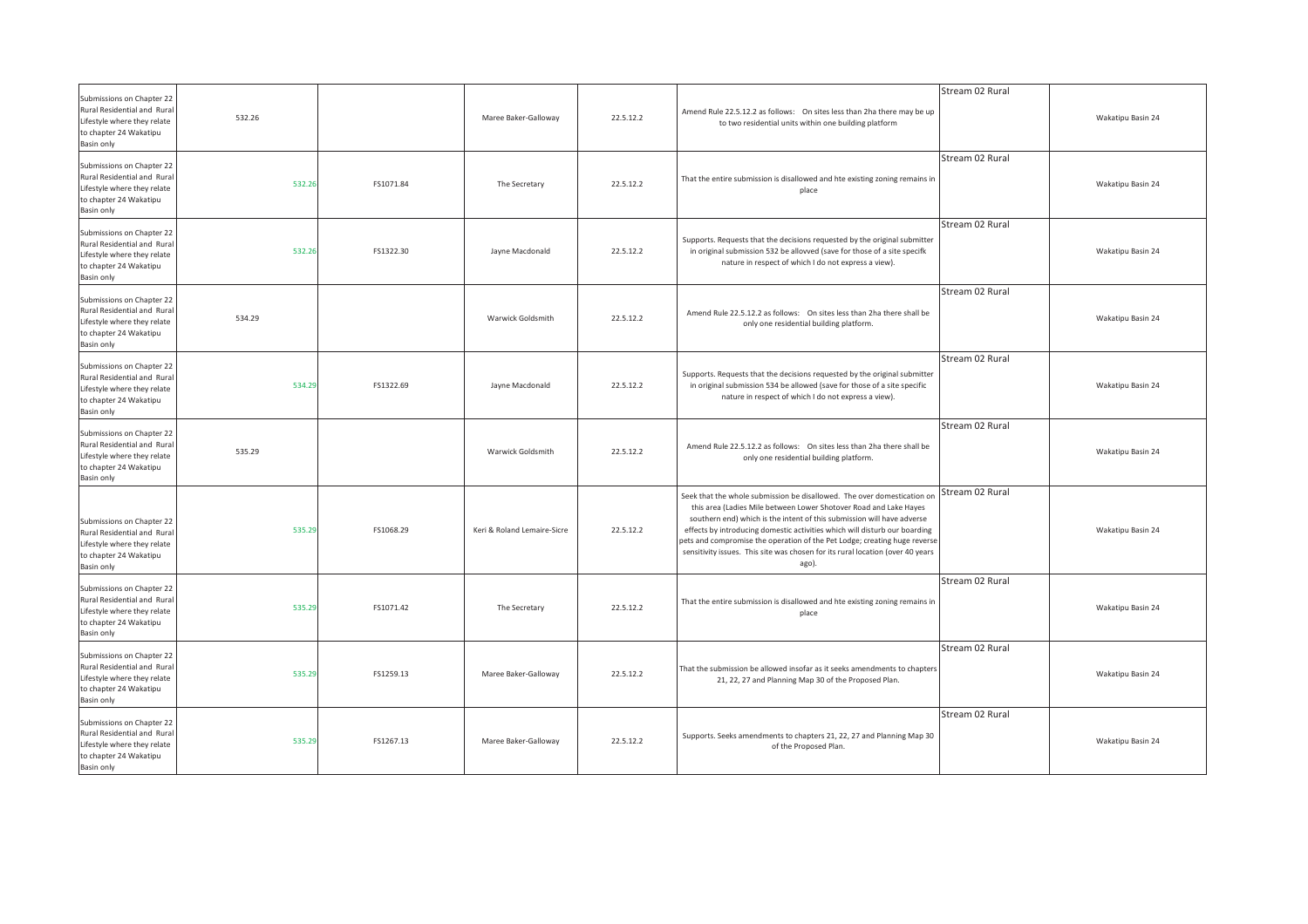| Submissions on Chapter 22<br>Rural Residential and Rural<br>Lifestyle where they relate<br>to chapter 24 Wakatipu<br>Basin only | 535.29 | FS1322.106 | Jayne Macdonald         | 22.5.12.2 | Supports. Requests that the decisions requested by the original submitter<br>in original submission 535 be allowed (save for those of a site specific<br>nature in respect of which I do not express a view).                  | Stream 02 Rural | Wakatipu Basin 24 |
|---------------------------------------------------------------------------------------------------------------------------------|--------|------------|-------------------------|-----------|--------------------------------------------------------------------------------------------------------------------------------------------------------------------------------------------------------------------------------|-----------------|-------------------|
| Submissions on Chapter 22<br>Rural Residential and Rural<br>Lifestyle where they relate<br>to chapter 24 Wakatipu<br>Basin only | 763.12 |            | Chris Ferguson          | 22.5.12.2 | Oppose in part. Amend Rule 22.5.12.2 as follows: On sites less than 2ha<br>there may be up to two residential units                                                                                                            | Stream 02 Rural | Wakatipu Basin 24 |
| Submissions on Chapter 22<br>Rural Residential and Rural<br>Lifestyle where they relate<br>to chapter 24 Wakatipu<br>Basin only | 830.3  |            | Duncan Edward Robertson | 22.5.12.2 | Delete Rule 22.5.12.2                                                                                                                                                                                                          | Stream 02 Rural | Wakatipu Basin 24 |
| Submissions on Chapter 22<br>Rural Residential and Rural<br>Lifestyle where they relate<br>to chapter 24 Wakatipu<br>Basin only | 830.3  | FS1286.76  | Mr M and Mrs J Henry    | 22.5.12.2 | The submission be allowed. The Submission is supported in its entirety. The<br>rezoning is considered to achieve the most efficient and effective use of<br>resources as that land is no longer capable of rural productivity. | Stream 02 Rural | Wakatipu Basin 24 |
| Submissions on Chapter 22<br>Rural Residential and Rural<br>Lifestyle where they relate<br>to chapter 24 Wakatipu<br>Basin only | 166.20 |            | <b>Bruce McLeod</b>     | 22.5.12.3 | Reject 4ha cap to calculate the average.                                                                                                                                                                                       | Stream 02 Rural | Wakatipu Basin 24 |
| Submissions on Chapter 22<br>Rural Residential and Rural<br>Lifestyle where they relate<br>to chapter 24 Wakatipu<br>Basin only | 166.20 | FS1157.55  | Amy Wilson-White        | 22.5.12.3 | That the submission point be accepted. Reject the 4ha cap to calculate the<br>average.                                                                                                                                         | Stream 02 Rural | Wakatipu Basin 24 |
| Submissions on Chapter 22<br>Rural Residential and Rural<br>Lifestyle where they relate<br>to chapter 24 Wakatipu<br>Basin only | 231.4  |            | Emma Dixon              | 22.5.12.3 | Delete the rule                                                                                                                                                                                                                | Stream 02 Rural | Wakatipu Basin 24 |
| Submissions on Chapter 22<br>Rural Residential and Rural<br>Lifestyle where they relate<br>to chapter 24 Wakatipu<br>Basin only | 231.4  | FS1286.63  | Mr M and Mrs J Henry    | 22.5.12.3 | The submission be allowed. The Submission is supported in its entirety. The<br>rezoning is considered to achieve the most efficient and effective use of<br>resources as that land is no longer capable of rural productivity. | Stream 02 Rural | Wakatipu Basin 24 |
| Submissions on Chapter 22<br>Rural Residential and Rural<br>Lifestyle where they relate<br>to chapter 24 Wakatipu<br>Basin only | 232.7  |            | Emma Dixon              | 22.5.12.3 | Delete rule.                                                                                                                                                                                                                   | Stream 02 Rural | Wakatipu Basin 24 |
| Submissions on Chapter 22<br>Rural Residential and Rural<br>Lifestyle where they relate<br>to chapter 24 Wakatipu<br>Basin only | 232.7  | FS1286.73  | Mr M and Mrs J Henry    | 22.5.12.3 | The submission be allowed. The Submission is supported in its entirety. The<br>rezoning is considered to achieve the most efficient and effective use of<br>resources as that land is no longer capable of rural productivity. | Stream 02 Rural | Wakatipu Basin 24 |
| Submissions on Chapter 22<br>Rural Residential and Rural<br>Lifestyle where they relate<br>to chapter 24 Wakatipu<br>Basin only | 233.4  |            | Dean Gallagher          | 22.5.12.3 | Delete rule.                                                                                                                                                                                                                   | Stream 02 Rural | Wakatipu Basin 24 |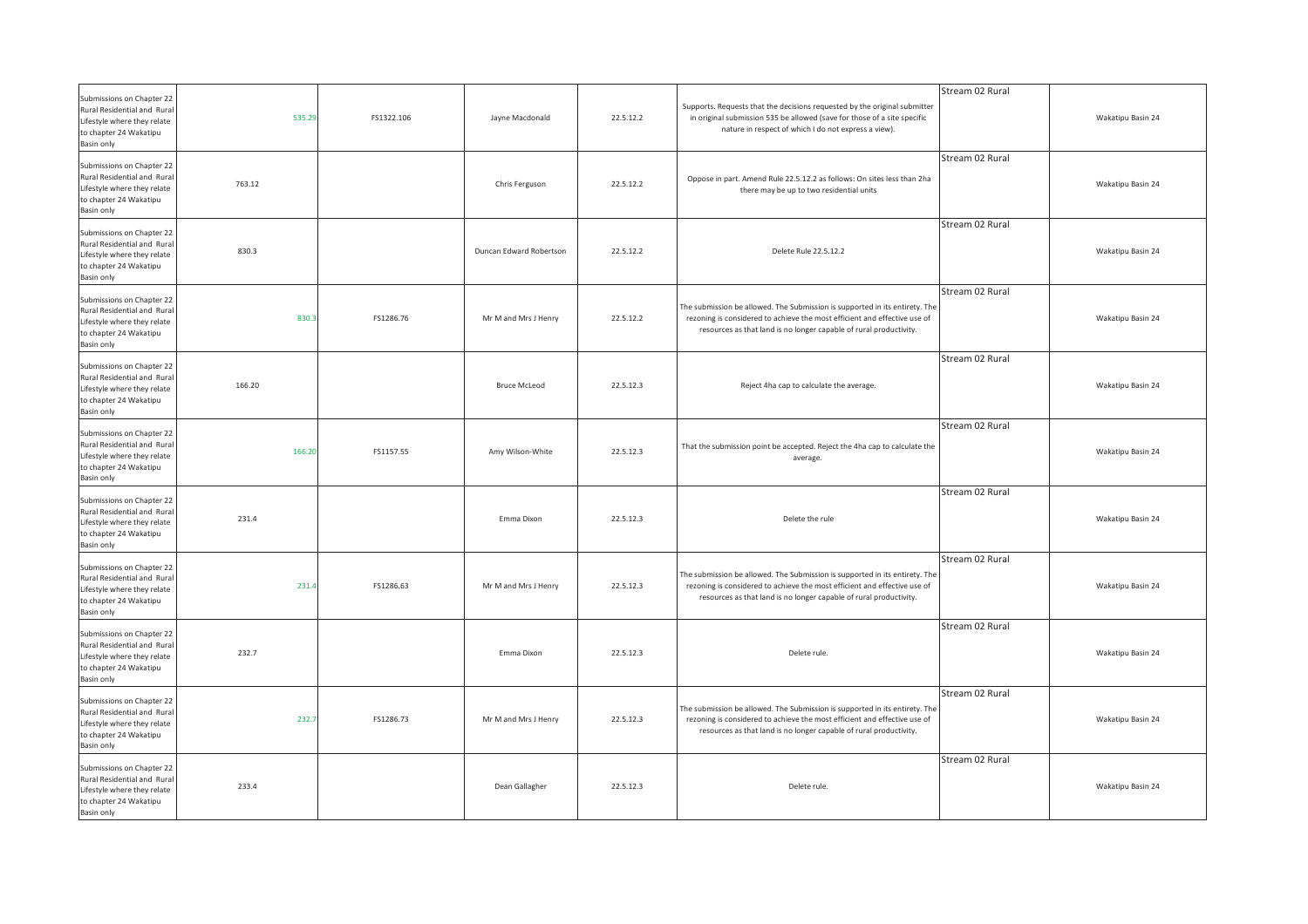| Submissions on Chapter 22<br>Rural Residential and Rura<br>Lifestyle where they relate<br>to chapter 24 Wakatipu<br>Basin only  | 235.4 |          | Graeme Sim           | 22.5.12.3 | Delete rule.                                                                                                                                                                                                                   | Stream 02 Rural | Wakatipu Basin 24 |
|---------------------------------------------------------------------------------------------------------------------------------|-------|----------|----------------------|-----------|--------------------------------------------------------------------------------------------------------------------------------------------------------------------------------------------------------------------------------|-----------------|-------------------|
| Submissions on Chapter 22<br>Rural Residential and Rural<br>Lifestyle where they relate<br>to chapter 24 Wakatipu<br>Basin only | 248.7 |          | Scott Freeman        | 22.5.12.3 | Oppose in part the PDP objectives, policies and rules that inform and<br>support the rule framework for residential density requiring an average of<br>one dwelling per 2 hectares (Rule 22.5.12.2 & 22.5.12.3).               | Stream 02 Rural | Wakatipu Basin 24 |
| Submissions on Chapter 22<br>Rural Residential and Rural<br>Lifestyle where they relate<br>to chapter 24 Wakatipu<br>Basin only | 314.4 |          | Nick Geddes          | 22.5.12.3 | The Rural Lifestyle zone be amended to remove the 2ha lot averages                                                                                                                                                             | Stream 02 Rural | Wakatipu Basin 24 |
| Submissions on Chapter 22<br>Rural Residential and Rural<br>Lifestyle where they relate<br>to chapter 24 Wakatipu<br>Basin only | 314.4 | FS1309.4 | Scott Edgar          | 22.5.12.3 | the submission of Wakatipu Holdings Limited is rejected.                                                                                                                                                                       | Stream 02 Rural | Wakatipu Basin 24 |
| Submissions on Chapter 22<br>Rural Residential and Rural<br>Lifestyle where they relate<br>to chapter 24 Wakatipu<br>Basin only | 328.3 |          | Noel Gutzewitz       | 22.5.12.3 | Remove the requirement for a 2ha average.                                                                                                                                                                                      | Stream 02 Rural | Wakatipu Basin 24 |
| Submissions on Chapter 22<br>Rural Residential and Rural<br>Lifestyle where they relate<br>to chapter 24 Wakatipu<br>Basin only | 331.7 |          | Nick Geddes          | 22.5.12.3 | Amend Standard 22.5.12.3 in order to remove the Rural Lifestyle Zone lot<br>averages                                                                                                                                           | Stream 02 Rural | Wakatipu Basin 24 |
| Submissions on Chapter 22<br>Rural Residential and Rural<br>Lifestyle where they relate<br>to chapter 24 Wakatipu<br>Basin only | 348.4 |          | Mrs M K Greenslade   | 22.5.12.3 | Amend to remove the lot averages standard 22.5.12.3.                                                                                                                                                                           | Stream 02 Rural | Wakatipu Basin 24 |
| Submissions on Chapter 22<br>Rural Residential and Rural<br>Lifestyle where they relate<br>to chapter 24 Wakatipu<br>Basin only | 348.4 | FS1286.6 | Mr M and Mrs J Henry | 22.5.12.3 | The submission be allowed. The Submission is supported in its entirety. The<br>rezoning is considered to achieve the most efficient and effective use of<br>resources as that land is no longer capable of rural productivity. | Stream 02 Rural | Wakatipu Basin 24 |
| Submissions on Chapter 22<br>Rural Residential and Rural<br>Lifestyle where they relate<br>to chapter 24 Wakatipu<br>Basin only | 367.1 |          | John Borrell         | 22.5.12.3 | Change rule 22.5.12.3 to read - On sites equal to or greater than 2 hectares<br>there shall be no more than two residential units.                                                                                             | Stream 02 Rural | Wakatipu Basin 24 |
| Submissions on Chapter 22<br>Rural Residential and Rural<br>Lifestyle where they relate<br>to chapter 24 Wakatipu<br>Basin only | 402.5 |          | Sam Buchan           | 22.5.12.3 | Delete Rule 22.5.12.3.                                                                                                                                                                                                         | Stream 02 Rural | Wakatipu Basin 24 |
| Submissions on Chapter 22<br>Rural Residential and Rural<br>Lifestyle where they relate<br>to chapter 24 Wakatipu<br>Basin only | 414.5 |          | Nick Geddes          | 22.5.12.3 | Remove the lot average standard 22.5.12.3.                                                                                                                                                                                     | Stream 02 Rural | Wakatipu Basin 24 |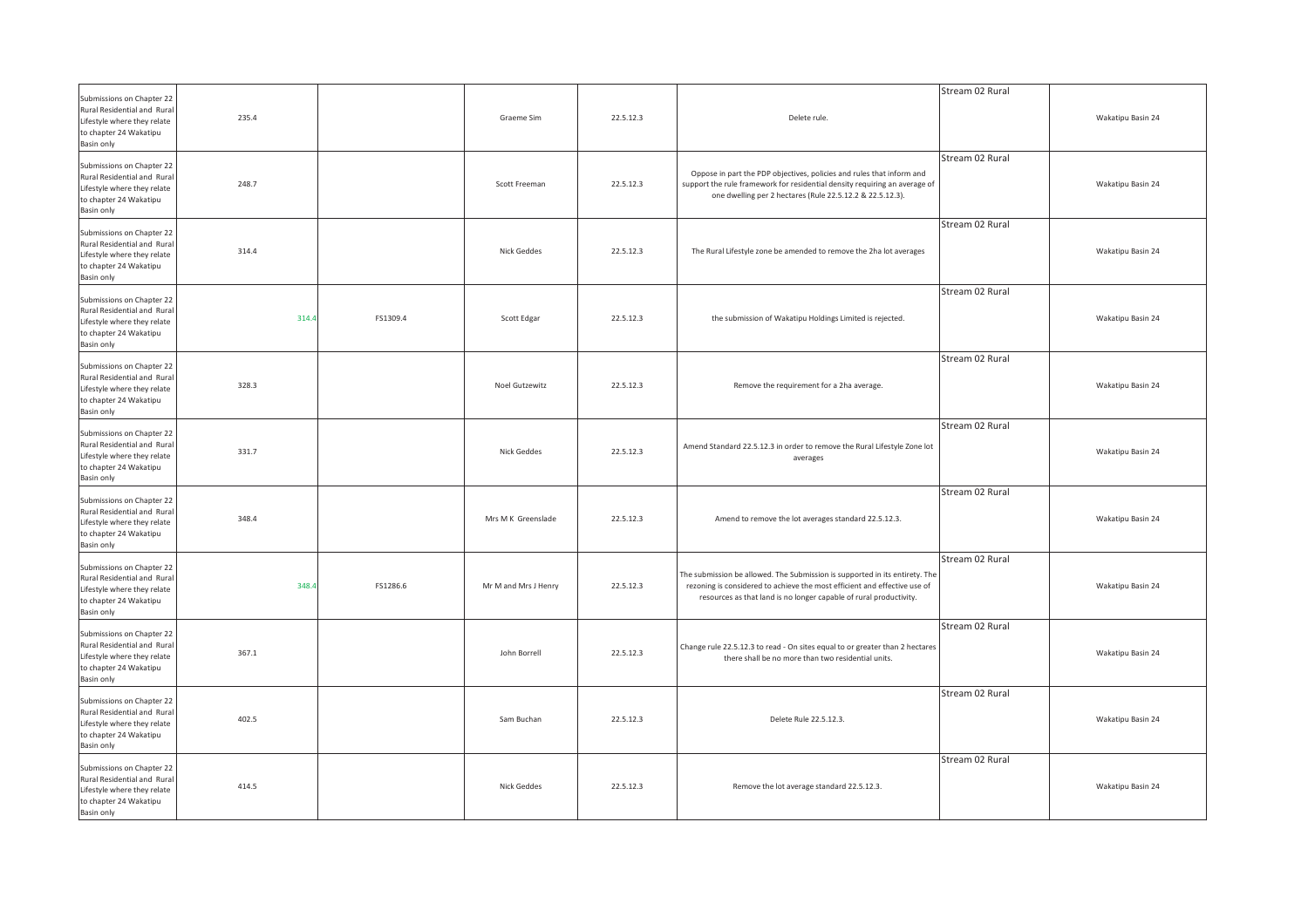| Submissions on Chapter 22                                                                                                              |        |            |                           |           |                                                                                                                                                                                                                                                                                                                                                 | Stream 02 Rural |                   |
|----------------------------------------------------------------------------------------------------------------------------------------|--------|------------|---------------------------|-----------|-------------------------------------------------------------------------------------------------------------------------------------------------------------------------------------------------------------------------------------------------------------------------------------------------------------------------------------------------|-----------------|-------------------|
| Rural Residential and Rural<br>Lifestyle where they relate<br>to chapter 24 Wakatipu<br>Basin only                                     | 414.5  | FS1255.14  | Warwick Goldsmith         | 22.5.12.3 | Allow the submission.                                                                                                                                                                                                                                                                                                                           |                 | Wakatipu Basin 24 |
| Submissions on Chapter 22<br>Rural Residential and Rural<br>Lifestyle where they relate<br>to chapter 24 Wakatipu<br>Basin only        | 414.   | FS1071.108 | The Secretary             | 22.5.12.3 | That the entire submission is disallowed and hte existing zoning remains in<br>place                                                                                                                                                                                                                                                            | Stream 02 Rural | Wakatipu Basin 24 |
| Submissions on Chapter 22<br><b>Rural Residential and Rural</b><br>Lifestyle where they relate<br>to chapter 24 Wakatipu<br>Basin only | 497.12 |            | Warwick Goldsmith         | 22.5.12.3 | Delete Rule 22.5.12.3                                                                                                                                                                                                                                                                                                                           | Stream 02 Rural | Wakatipu Basin 24 |
| Submissions on Chapter 22<br>Rural Residential and Rural<br>Lifestyle where they relate<br>to chapter 24 Wakatipu<br>Basin only        | 497.13 |            | Warwick Goldsmith         | 22.5.12.3 | Amend Rule 22.5.12.3 as follows: On sites equal to or greater than 2<br>hectares there shall be no more than one residential building platform per<br>hectare on average. For the purpose of calculating any average, any<br>allotment greater than 2 hectares, including the balance, is deemed to be 2<br>hectares.                           | Stream 02 Rural | Wakatipu Basin 24 |
| Submissions on Chapter 22<br>Rural Residential and Rural<br>Lifestyle where they relate<br>to chapter 24 Wakatipu<br>Basin only        | 513.41 |            | Maree Baker-Galloway      | 22.5.12.3 | Delete Rule 22.5.12.3; or Amend Rule 22.5.12.3 as follows: On sites<br>equal to or greater than 2 hectares there shall be no more than one<br>residential building platform per hectare on average. For the purpose of<br>calculating any average, any allotment greater than 2 hectares, including<br>the balance, is deemed to be 2 hectares. | Stream 02 Rural | Wakatipu Basin 24 |
| Submissions on Chapter 22<br>Rural Residential and Rural<br>Lifestyle where they relate<br>to chapter 24 Wakatipu<br>Basin only        | 514.5  |            | Maree Baker-Galloway      | 22.5.12.3 | Amend Rule 22.5.12.3 as follows: On sites equal to or greater than 1<br>hectare there shall be no more than one residential unit per two hectares<br>on average. For the purpose of calculating any average, any allotment<br>greater than 2 hectares, including the balance, is deemed to be 2 hectares.                                       | Stream 02 Rural | Wakatipu Basin 24 |
| Submissions on Chapter 22<br>Rural Residential and Rural<br>Lifestyle where they relate<br>to chapter 24 Wakatipu<br>Basin only        | 515.34 |            | Maree Baker-Galloway      | 22.5.12.3 | Delete Rule 22.5.12.3                                                                                                                                                                                                                                                                                                                           | Stream 02 Rural | Wakatipu Basin 24 |
| Submissions on Chapter 22<br>Rural Residential and Rura<br>Lifestyle where they relate<br>to chapter 24 Wakatipu<br>Basin only         | 515.35 |            | Maree Baker-Galloway      | 22.5.12.3 | Amend Rule 22.5.12.3 as follows: On sites equal to or greater than 2<br>hectares there shall be no more than one two residential units per two<br>hectares on average. For the purpose of calculating any average, any<br>allotment greater than 2 hectares, including the balance, is deemed to be 2<br>hectares.                              | Stream 02 Rural | Wakatipu Basin 24 |
| Submissions on Chapter 22<br>Rural Residential and Rural<br>Lifestyle where they relate<br>to chapter 24 Wakatipu<br>Basin only        | 522.37 |            | Vanessa Robb              | 22.5.12.3 | Delete Rule 22.5.12.3                                                                                                                                                                                                                                                                                                                           | Stream 02 Rural | Wakatipu Basin 24 |
| Submissions on Chapter 22<br>Rural Residential and Rural<br>Lifestyle where they relate<br>to chapter 24 Wakatipu<br>Basin only        | 522.37 | FS1292.86  | Roger and Carol Wilkinson | 22.5.12.3 | That the submission be allowed in its entirety.                                                                                                                                                                                                                                                                                                 | Stream 02 Rural | Wakatipu Basin 24 |
| Submissions on Chapter 22<br>Rural Residential and Rural<br>Lifestyle where they relate<br>to chapter 24 Wakatipu<br>Basin only        | 522.38 |            | Vanessa Robb              | 22.5.12.3 | Amend Rule 22.5.12.3 as follows: On sites equal to or greater than 2<br>hectares there shall be no more than one residential unit per two hectares<br>on average. For the purpose of calculating any average, any allotment<br>greater than 2 hectares, including the balance, is deemed to be 2 hectares.                                      | Stream 02 Rural | Wakatipu Basin 24 |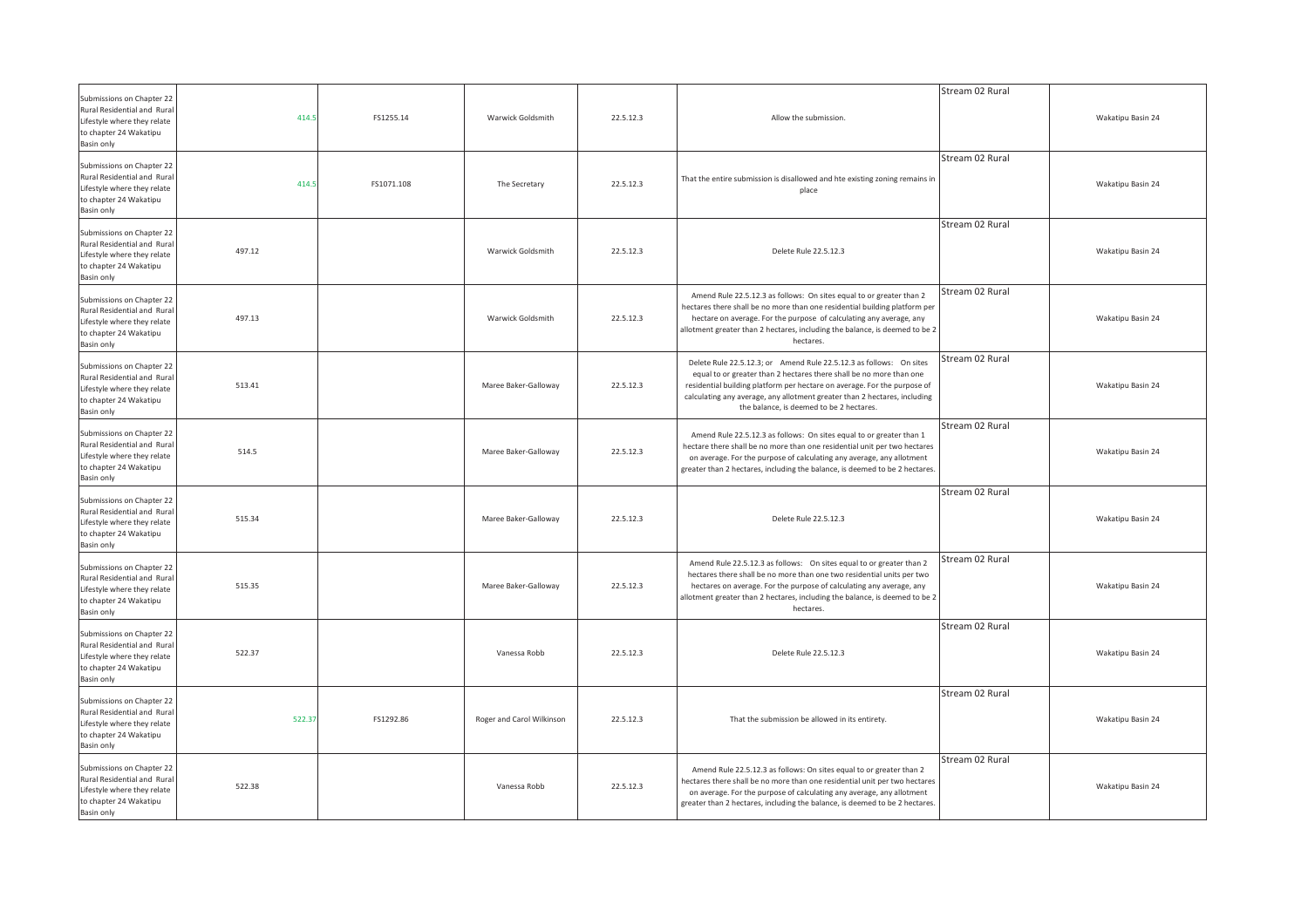| Submissions on Chapter 22<br>Rural Residential and Rural<br>Lifestyle where they relate                                         | 522.38 | FS1292.87 | Roger and Carol Wilkinson | 22.5.12.3 | That the submission be allowed in its entirety.                                                                                                                                                                                                                                                                    | Stream 02 Rural | Wakatipu Basin 24 |
|---------------------------------------------------------------------------------------------------------------------------------|--------|-----------|---------------------------|-----------|--------------------------------------------------------------------------------------------------------------------------------------------------------------------------------------------------------------------------------------------------------------------------------------------------------------------|-----------------|-------------------|
| to chapter 24 Wakatipu<br>Basin only                                                                                            |        |           |                           |           |                                                                                                                                                                                                                                                                                                                    |                 |                   |
| Submissions on Chapter 22<br>Rural Residential and Rural<br>Lifestyle where they relate<br>to chapter 24 Wakatipu<br>Basin only | 523.11 |           | Warwick Goldsmith         | 22.5.12.3 | Delete Rule 22.5.12.3                                                                                                                                                                                                                                                                                              | Stream 02 Rural | Wakatipu Basin 24 |
| Submissions on Chapter 22<br>Rural Residential and Rural<br>Lifestyle where they relate<br>to chapter 24 Wakatipu<br>Basin only | 523.1  | FS1256.11 | Warwick Goldsmith         | 22.5.12.3 | Insofar as the submission seeks changes to the provisions of chapters 3, 6,<br>21, 22, and 27, the submission is supported.                                                                                                                                                                                        | Stream 02 Rural | Wakatipu Basin 24 |
| Submissions on Chapter 22<br>Rural Residential and Rural<br>Lifestyle where they relate<br>to chapter 24 Wakatipu<br>Basin only | 523.12 |           | Warwick Goldsmith         | 22.5.12.3 | Amend Rule 22.5.12.3 as follows: On sites equal to or greater than 2<br>hectares there shall be no more than one residential unit per two hectares<br>on average. For the purpose of calculating any average, any allotment<br>greater than 2 hectares, including the balance, is deemed to be 2 hectares.         | Stream 02 Rural | Wakatipu Basin 24 |
| Submissions on Chapter 22<br>Rural Residential and Rural<br>Lifestyle where they relate<br>to chapter 24 Wakatipu<br>Basin only | 523.12 | FS1256.12 | Warwick Goldsmith         | 22.5.12.3 | Insofar as the submission seeks changes to the provisions of chapters 3, 6,<br>21, 22, and 27, the submission is supported.                                                                                                                                                                                        | Stream 02 Rural | Wakatipu Basin 24 |
| Submissions on Chapter 22<br>Rural Residential and Rural<br>Lifestyle where they relate<br>to chapter 24 Wakatipu<br>Basin only | 530.11 |           | Maree Baker-Galloway      | 22.5.12.3 | Delete Rule 22.5.12.3.                                                                                                                                                                                                                                                                                             | Stream 02 Rural | Wakatipu Basin 24 |
| Submissions on Chapter 22<br>Rural Residential and Rural<br>Lifestyle where they relate<br>to chapter 24 Wakatipu<br>Basin only | 530.12 |           | Maree Baker-Galloway      | 22.5.12.3 | Amend Rule 22.5.12.3 as follows: On sites equal to or greater than 2<br>hectares there shall be no more than one two residential units per two<br>hectares on average. For the purpose of calculating any average, any<br>allotment greater than 2 hectares, including the balance, is deemed to be 2<br>hectares. | Stream 02 Rural | Wakatipu Basin 24 |
| Submissions on Chapter 22<br>Rural Residential and Rural<br>Lifestyle where they relate<br>to chapter 24 Wakatipu<br>Basin only | 532.27 |           | Maree Baker-Galloway      | 22.5.12.3 | Delete Rule 22.5.12.3;                                                                                                                                                                                                                                                                                             | Stream 02 Rural | Wakatipu Basin 24 |
| Submissions on Chapter 22<br>Rural Residential and Rural<br>Lifestyle where they relate<br>to chapter 24 Wakatipu<br>Basin only | 532.27 | FS1071.85 | The Secretary             | 22.5.12.3 | That the entire submission is disallowed and hte existing zoning remains in<br>place                                                                                                                                                                                                                               | Stream 02 Rural | Wakatipu Basin 24 |
| Submissions on Chapter 22<br>Rural Residential and Rural<br>Lifestyle where they relate<br>to chapter 24 Wakatipu<br>Basin only | 532.27 | FS1322.31 | Jayne Macdonald           | 22.5.12.3 | Supports. Requests that the decisions requested by the original submitter<br>in original submission 532 be allowed (save for those of a site specifk<br>nature in respect of which I do not express a view).                                                                                                       | Stream 02 Rural | Wakatipu Basin 24 |
| Submissions on Chapter 22<br>Rural Residential and Rural<br>Lifestyle where they relate<br>to chapter 24 Wakatipu<br>Basin only | 532.28 |           | Maree Baker-Galloway      | 22.5.12.3 | Amend Rule 22.5.12.3 as follows: On sites equal to or greater than 2<br>hectares there shall be no more than one two residential units per two<br>hectares on average. For the purpose of calculating any average, any<br>allotment greater than 2 hectares, including the balance, is deemed to be 2<br>hectares. | Stream 02 Rural | Wakatipu Basin 24 |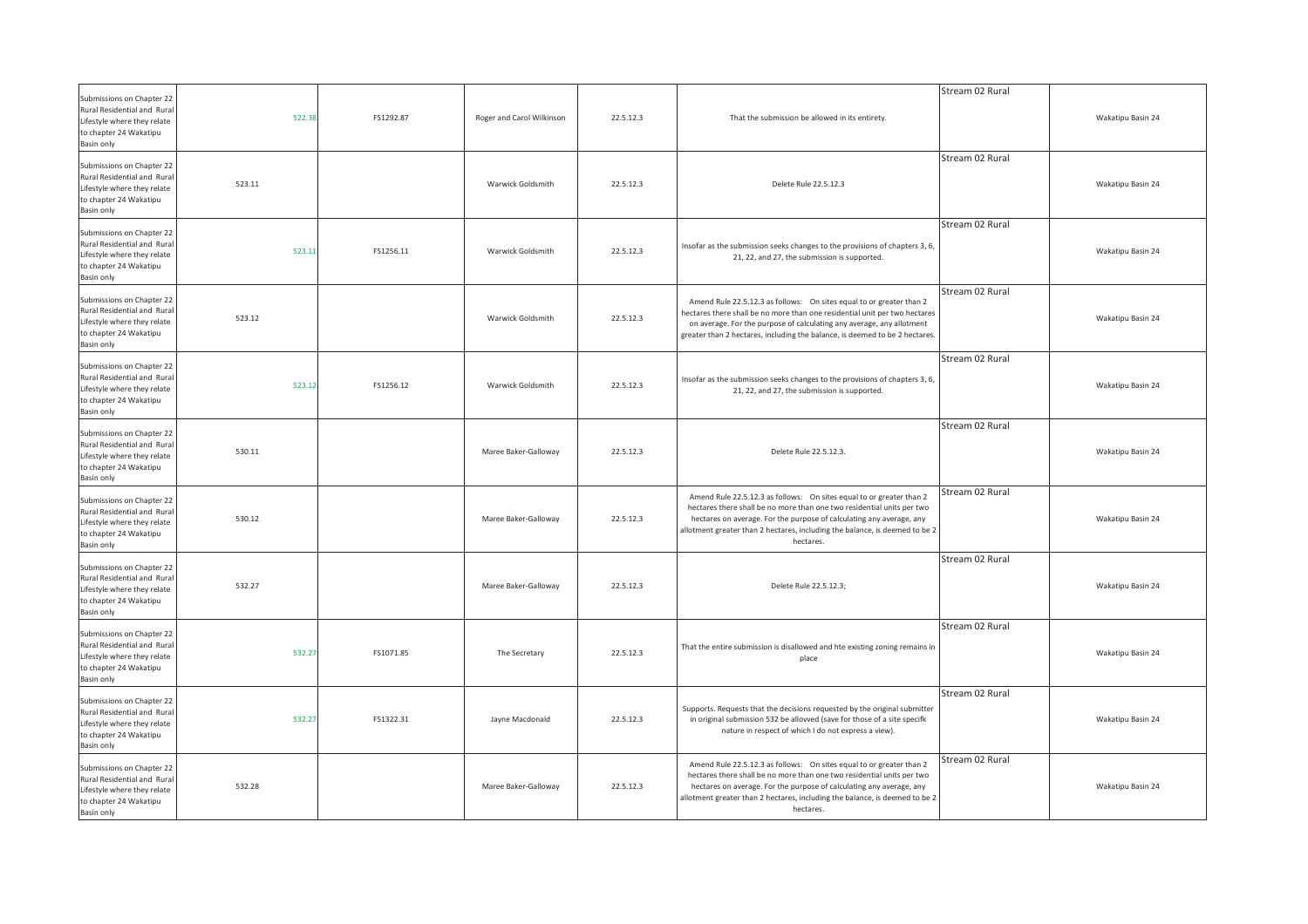| Submissions on Chapter 22<br>Rural Residential and Rural<br>Lifestyle where they relate<br>to chapter 24 Wakatipu<br>Basin only | 532.28 | FS1071.86 | The Secretary               | 22.5.12.3 | That the entire submission is disallowed and hte existing zoning remains in<br>place                                                                                                                                                                                                                                                                                                                                                                                         | Stream 02 Rural | Wakatipu Basin 24 |
|---------------------------------------------------------------------------------------------------------------------------------|--------|-----------|-----------------------------|-----------|------------------------------------------------------------------------------------------------------------------------------------------------------------------------------------------------------------------------------------------------------------------------------------------------------------------------------------------------------------------------------------------------------------------------------------------------------------------------------|-----------------|-------------------|
| Submissions on Chapter 22<br>Rural Residential and Rural<br>Lifestyle where they relate<br>to chapter 24 Wakatipu<br>Basin only | 532.28 | FS1322.32 | Jayne Macdonald             | 22.5.12.3 | Supports. Requests that the decisions requested by the original submitter<br>in original submission 532 be allovved (save for those of a site specifk<br>nature in respect of which I do not express a view).                                                                                                                                                                                                                                                                | Stream 02 Rural | Wakatipu Basin 24 |
| Submissions on Chapter 22<br>Rural Residential and Rural<br>Lifestyle where they relate<br>to chapter 24 Wakatipu<br>Basin only | 534.30 |           | Warwick Goldsmith           | 22.5.12.3 | Delete Rule 22.5.12.3;                                                                                                                                                                                                                                                                                                                                                                                                                                                       | Stream 02 Rural | Wakatipu Basin 24 |
| Submissions on Chapter 22<br>Rural Residential and Rural<br>Lifestyle where they relate<br>to chapter 24 Wakatipu<br>Basin only | 534.30 | FS1322.70 | Jayne Macdonald             | 22.5.12.3 | Supports. Requests that the decisions requested by the original submitter<br>in original submission 534 be allowed (save for those of a site specific<br>nature in respect of which I do not express a view).                                                                                                                                                                                                                                                                | Stream 02 Rural | Wakatipu Basin 24 |
| Submissions on Chapter 22<br>Rural Residential and Rural<br>Lifestyle where they relate<br>to chapter 24 Wakatipu<br>Basin only | 534.31 |           | Warwick Goldsmith           | 22.5.12.3 | Amend Rule 22.5.12.3 as follows: On sites equal to or greater than 2<br>hectares there shall be no more than one residential building platform per<br>hectare on average. For the purpose of calculating any average, any<br>allotment greater than 2 hectares, including the balance, is deemed to be 2<br>hectares.                                                                                                                                                        | Stream 02 Rural | Wakatipu Basin 24 |
| Submissions on Chapter 22<br>Rural Residential and Rural<br>Lifestyle where they relate<br>to chapter 24 Wakatipu<br>Basin only | 534.31 | FS1322.71 | Jayne Macdonald             | 22.5.12.3 | Supports. Requests that the decisions requested by the original submitter<br>in original submission 534 be allowed (save for those of a site specific<br>nature in respect of which I do not express a view).                                                                                                                                                                                                                                                                | Stream 02 Rural | Wakatipu Basin 24 |
| Submissions on Chapter 22<br>Rural Residential and Rural<br>Lifestyle where they relate<br>to chapter 24 Wakatipu<br>Basin only | 535.30 |           | Warwick Goldsmith           | 22.5.12.3 | Delete Rule 22.5.12.3;                                                                                                                                                                                                                                                                                                                                                                                                                                                       | Stream 02 Rural | Wakatipu Basin 24 |
| Submissions on Chapter 22<br>Rural Residential and Rural<br>Lifestyle where they relate<br>to chapter 24 Wakatipu<br>Basin only | 535.30 | FS1068.30 | Keri & Roland Lemaire-Sicre | 22.5.12.3 | Seek that the whole submission be disallowed. The over domestication on<br>this area (Ladies Mile between Lower Shotover Road and Lake Hayes<br>southern end) which is the intent of this submission will have adverse<br>effects by introducing domestic activities which will disturb our boarding<br>pets and compromise the operation of the Pet Lodge; creating huge reverse<br>sensitivity issues. This site was chosen for its rural location (over 40 years<br>ago). | Stream 02 Rural | Wakatipu Basin 24 |
| Submissions on Chapter 22<br>Rural Residential and Rural<br>Lifestyle where they relate<br>to chapter 24 Wakatipu<br>Basin only | 535.30 | FS1071.43 | The Secretary               | 22.5.12.3 | That the entire submission is disallowed and hte existing zoning remains in<br>place                                                                                                                                                                                                                                                                                                                                                                                         | Stream 02 Rural | Wakatipu Basin 24 |
| Submissions on Chapter 22<br>Rural Residential and Rural<br>Lifestyle where they relate<br>to chapter 24 Wakatipu<br>Basin only | 535.30 | FS1259.14 | Maree Baker-Galloway        | 22.5.12.3 | That the submission be allowed insofar as it seeks amendments to chapters<br>21, 22, 27 and Planning Map 30 of the Proposed Plan.                                                                                                                                                                                                                                                                                                                                            | Stream 02 Rural | Wakatipu Basin 24 |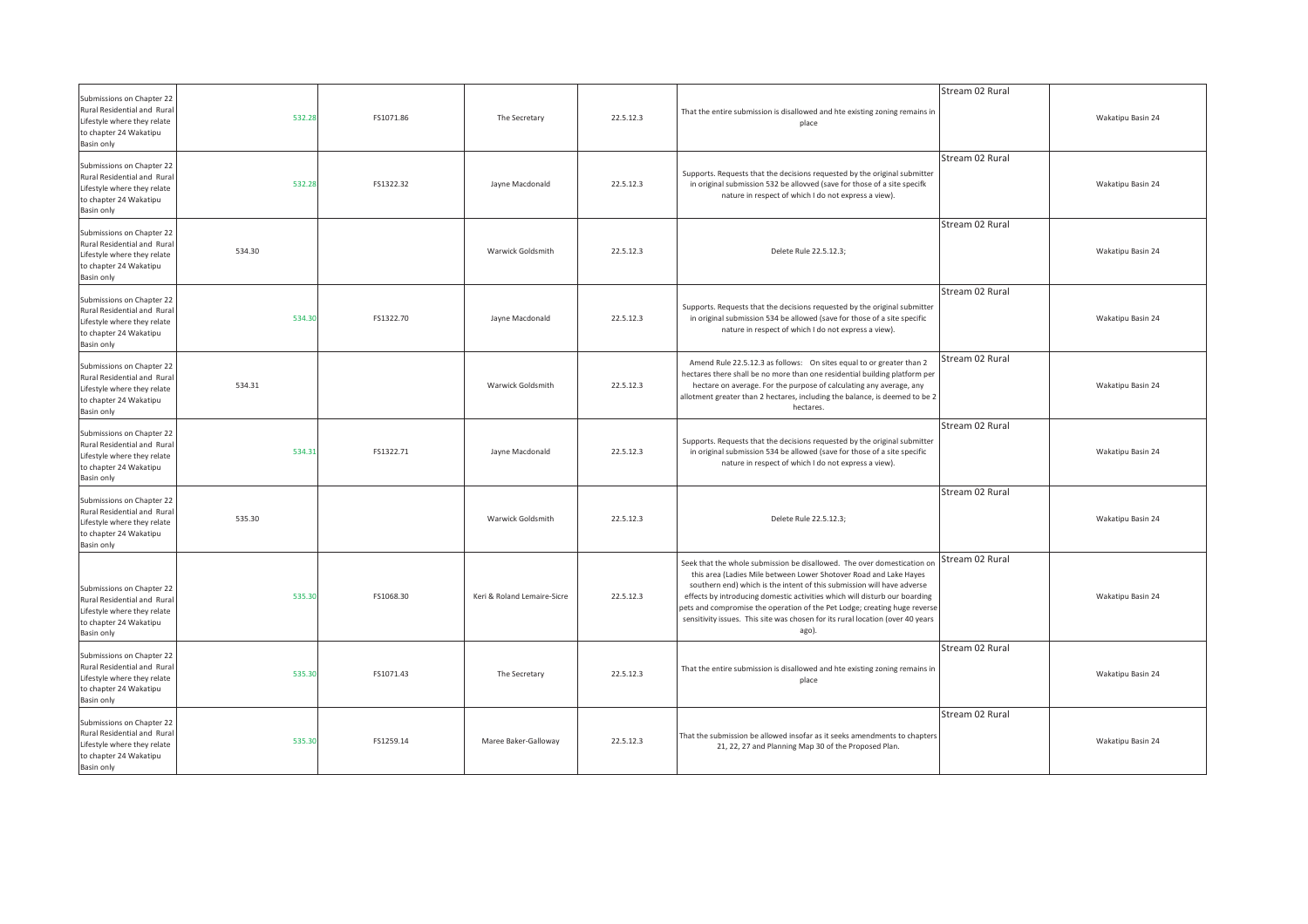| Submissions on Chapter 22<br>Rural Residential and Rural<br>Lifestyle where they relate<br>to chapter 24 Wakatipu<br>Basin only | 535.30 | FS1267.14  | Maree Baker-Galloway        | 22.5.12.3 | Supports. Seeks amendments to chapters 21, 22, 27 and Planning Map 30<br>of the Proposed Plan.                                                                                                                                                                                                                                                                                                                                                                               | Stream 02 Rural | Wakatipu Basin 24 |
|---------------------------------------------------------------------------------------------------------------------------------|--------|------------|-----------------------------|-----------|------------------------------------------------------------------------------------------------------------------------------------------------------------------------------------------------------------------------------------------------------------------------------------------------------------------------------------------------------------------------------------------------------------------------------------------------------------------------------|-----------------|-------------------|
| Submissions on Chapter 22<br>Rural Residential and Rural<br>Lifestyle where they relate<br>to chapter 24 Wakatipu<br>Basin only | 535.30 | FS1322.107 | Jayne Macdonald             | 22.5.12.3 | Supports. Requests that the decisions requested by the original submitter<br>in original submission 535 be allowed (save for those of a site specific<br>nature in respect of which I do not express a view).                                                                                                                                                                                                                                                                | Stream 02 Rural | Wakatipu Basin 24 |
| Submissions on Chapter 22<br>Rural Residential and Rural<br>Lifestyle where they relate<br>to chapter 24 Wakatipu<br>Basin only | 535.31 |            | Warwick Goldsmith           | 22.5.12.3 | Amend Rule 22.5.12.3 as follows: On sites equal to or greater than 2<br>hectares there shall be no more than one residential building platform per<br>hectare on average. For the purpose of calculating any average, any<br>allotment greater than 2 hectares, including the balance, is deemed to be 2<br>hectares.                                                                                                                                                        | Stream 02 Rural | Wakatipu Basin 24 |
| Submissions on Chapter 22<br>Rural Residential and Rural<br>Lifestyle where they relate<br>to chapter 24 Wakatipu<br>Basin only | 535.3  | FS1068.31  | Keri & Roland Lemaire-Sicre | 22.5.12.3 | Seek that the whole submission be disallowed. The over domestication on<br>this area (Ladies Mile between Lower Shotover Road and Lake Hayes<br>southern end) which is the intent of this submission will have adverse<br>effects by introducing domestic activities which will disturb our boarding<br>pets and compromise the operation of the Pet Lodge; creating huge reverse<br>sensitivity issues. This site was chosen for its rural location (over 40 years<br>ago). | Stream 02 Rural | Wakatipu Basin 24 |
| Submissions on Chapter 22<br>Rural Residential and Rural<br>Lifestyle where they relate<br>to chapter 24 Wakatipu<br>Basin only | 535.31 | FS1071.44  | The Secretary               | 22.5.12.3 | That the entire submission is disallowed and hte existing zoning remains in<br>place                                                                                                                                                                                                                                                                                                                                                                                         | Stream 02 Rural | Wakatipu Basin 24 |
| Submissions on Chapter 22<br>Rural Residential and Rural<br>Lifestyle where they relate<br>to chapter 24 Wakatipu<br>Basin only | 535.31 | FS1259.15  | Maree Baker-Galloway        | 22.5.12.3 | That the submission be allowed insofar as it seeks amendments to chapters<br>21, 22, 27 and Planning Map 30 of the Proposed Plan.                                                                                                                                                                                                                                                                                                                                            | Stream 02 Rural | Wakatipu Basin 24 |
| Submissions on Chapter 22<br>Rural Residential and Rural<br>Lifestyle where they relate<br>to chapter 24 Wakatipu<br>Basin only | 535.31 | FS1267.15  | Maree Baker-Galloway        | 22.5.12.3 | Supports. Seeks amendments to chapters 21, 22, 27 and Planning Map 30<br>of the Proposed Plan.                                                                                                                                                                                                                                                                                                                                                                               | Stream 02 Rural | Wakatipu Basin 24 |
| Submissions on Chapter 22<br>Rural Residential and Rural<br>Lifestyle where they relate<br>to chapter 24 Wakatipu<br>Basin only | 535.31 | FS1322.108 | Jayne Macdonald             | 22.5.12.3 | Supports. Requests that the decisions requested by the original submitter<br>in original submission 535 be allowed (save for those of a site specific<br>nature in respect of which I do not express a view).                                                                                                                                                                                                                                                                | Stream 02 Rural | Wakatipu Basin 24 |
| Submissions on Chapter 22<br>Rural Residential and Rural<br>Lifestyle where they relate<br>to chapter 24 Wakatipu<br>Basin only | 537.35 |            | Vanessa Robb                | 22.5.12.3 | Delete Rule 22.5.12.3                                                                                                                                                                                                                                                                                                                                                                                                                                                        | Stream 02 Rural | Wakatipu Basin 24 |
| Submissions on Chapter 22<br>Rural Residential and Rural<br>Lifestyle where they relate<br>to chapter 24 Wakatipu<br>Basin only | 537.35 | FS1120.39  | Michael Brial               | 22.5.12.3 | Does not agree that the land of the submission should be rezoned Rural<br>Lifestyle due to its location and characteristics. Believes that the adverse<br>cumulative effect development allowed by such zoning would have on the<br>environment of itself and in association with other land for which such<br>zoning has been sought in the immediate vicinity. Seeks that all of the relief<br>sought be declined.                                                         | Stream 02 Rural | Wakatipu Basin 24 |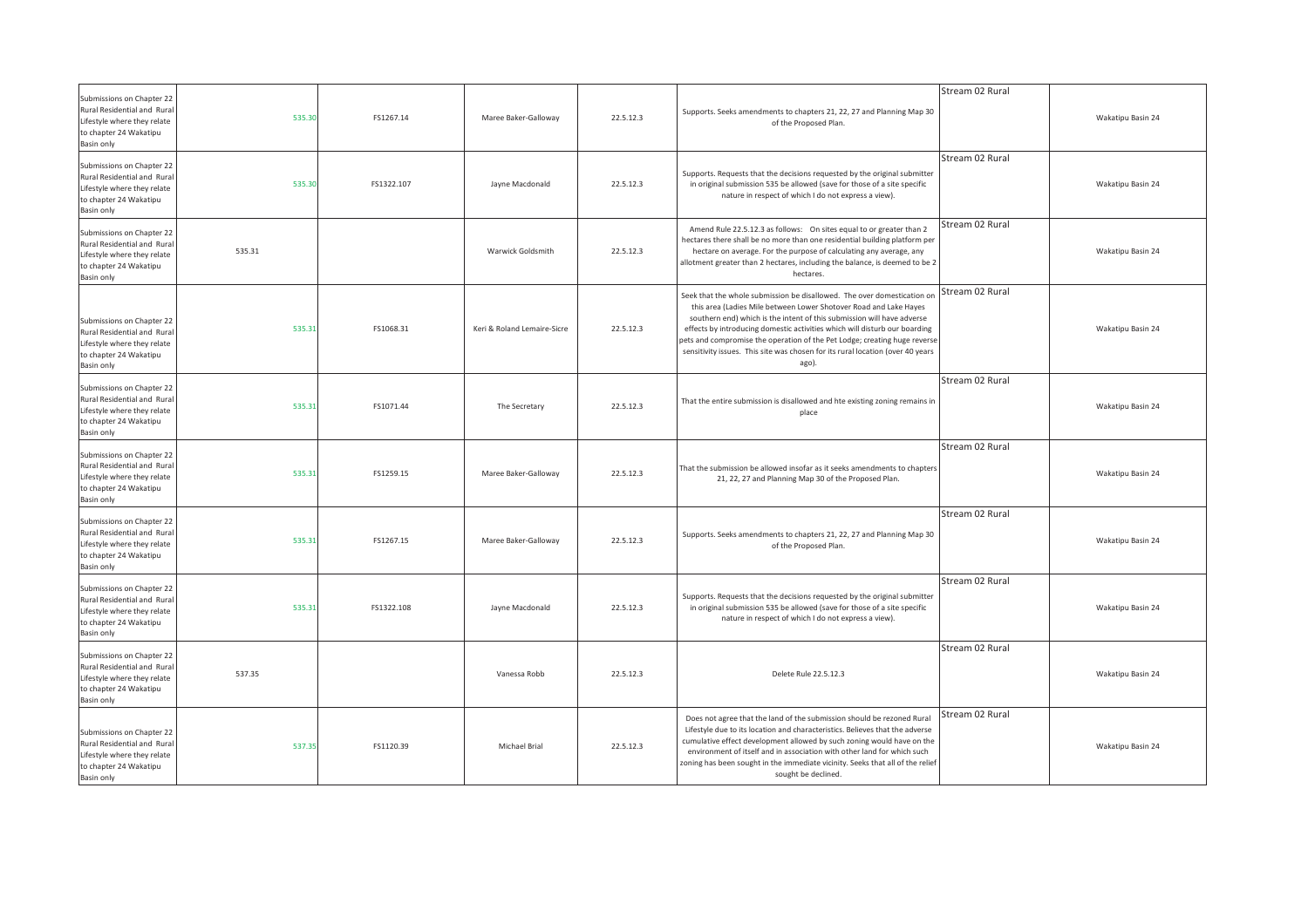| Submissions on Chapter 22<br>Rural Residential and Rural<br>Lifestyle where they relate<br>to chapter 24 Wakatipu<br>Basin only | 537.35 | FS1256.53 | Warwick Goldsmith         | 22.5.12.3 | Insofar as the submission seeks changes to the provisions of chapters 3, 6,<br>21, 22, and 27, the submission is supported.                                                                                                                                                                                                                                                                                          | Stream 02 Rural | Wakatipu Basin 24 |
|---------------------------------------------------------------------------------------------------------------------------------|--------|-----------|---------------------------|-----------|----------------------------------------------------------------------------------------------------------------------------------------------------------------------------------------------------------------------------------------------------------------------------------------------------------------------------------------------------------------------------------------------------------------------|-----------------|-------------------|
| Submissions on Chapter 22<br>Rural Residential and Rural<br>Lifestyle where they relate<br>to chapter 24 Wakatipu<br>Basin only | 537.35 | FS1286.44 | Mr M and Mrs J Henry      | 22.5.12.3 | The submission be allowed. The Submission is supported in its entirety. The<br>rezoning is considered to achieve the most efficient and effective use of<br>resources as that land is no longer capable of rural productivity.                                                                                                                                                                                       | Stream 02 Rural | Wakatipu Basin 24 |
| Submissions on Chapter 22<br>Rural Residential and Rural<br>Lifestyle where they relate<br>to chapter 24 Wakatipu<br>Basin only | 537.35 | FS1292.39 | Roger and Carol Wilkinson | 22.5.12.3 | Insofar as the submission seeks changes to the provisions of chapters 3, 6,<br>21, 22, and 27, the submission is supported.                                                                                                                                                                                                                                                                                          | Stream 02 Rural | Wakatipu Basin 24 |
| Submissions on Chapter 22<br>Rural Residential and Rura<br>Lifestyle where they relate<br>to chapter 24 Wakatipu<br>Basin only  | 537.36 |           | Vanessa Robb              | 22.5.12.3 | Amend Rule 22.5.12.3 as follows: On sites equal to or greater than 2<br>hectares there shall be no more than one two residential units per two<br>hectares on average. For the purpose of calculating any average, any<br>allotment greater than 2 hectares, including the balance, is deemed to be 2<br>hectares.                                                                                                   | Stream 02 Rural | Wakatipu Basin 24 |
| Submissions on Chapter 22<br>Rural Residential and Rural<br>Lifestyle where they relate<br>to chapter 24 Wakatipu<br>Basin only | 537.36 | FS1120.40 | Michael Brial             | 22.5.12.3 | Does not agree that the land of the submission should be rezoned Rural<br>Lifestyle due to its location and characteristics. Believes that the adverse<br>cumulative effect development allowed by such zoning would have on the<br>environment of itself and in association with other land for which such<br>zoning has been sought in the immediate vicinity. Seeks that all of the relief<br>sought be declined. | Stream 02 Rural | Wakatipu Basin 24 |
| Submissions on Chapter 22<br>Rural Residential and Rural<br>Lifestyle where they relate<br>to chapter 24 Wakatipu<br>Basin only | 537.36 | FS1256.54 | Warwick Goldsmith         | 22.5.12.3 | Insofar as the submission seeks changes to the provisions of chapters 3, 6,<br>21, 22, and 27, the submission is supported.                                                                                                                                                                                                                                                                                          | Stream 02 Rural | Wakatipu Basin 24 |
| Submissions on Chapter 22<br>Rural Residential and Rural<br>Lifestyle where they relate<br>to chapter 24 Wakatipu<br>Basin only | 537.36 | FS1286.45 | Mr M and Mrs J Henry      | 22.5.12.3 | The submission be allowed. The Submission is supported in its entirety. The<br>rezoning is considered to achieve the most efficient and effective use of<br>resources as that land is no longer capable of rural productivity.                                                                                                                                                                                       | Stream 02 Rural | Wakatipu Basin 24 |
| Submissions on Chapter 22<br>Rural Residential and Rural<br>Lifestyle where they relate<br>to chapter 24 Wakatipu<br>Basin only | 537.36 | FS1292.40 | Roger and Carol Wilkinson | 22.5.12.3 | Insofar as the submission seeks changes to the provisions of chapters 3, 6,<br>21, 22, and 27, the submission is supported.                                                                                                                                                                                                                                                                                          | Stream 02 Rural | Wakatipu Basin 24 |
| Submissions on Chapter 22<br>Rural Residential and Rural<br>Lifestyle where they relate<br>to chapter 24 Wakatipu<br>Basin only | 631.4  |           | Shelley Chadwick          | 22.5.12.3 | The Cassidy Trust supports Rule 22.5.12.3 but seeks an amendment to<br>delete the second sentence of this rule.                                                                                                                                                                                                                                                                                                      | Stream 02 Rural | Wakatipu Basin 24 |
| Submissions on Chapter 22<br>Rural Residential and Rural<br>Lifestyle where they relate<br>to chapter 24 Wakatipu<br>Basin only | 763.13 |           | Chris Ferguson            | 22.5.12.3 | 1. Delete Rule 22.5.12.3; or 2. Amend Rule 22.5.12.3 as follows: On sites<br>equal to or greater than 2 hectares there shall be no more than one two<br>residential units per two hectares on average. For the purpose of<br>calculating any average, any allotment greater than 2 hectares, including<br>the balance, is deemed to be 2 hectares.                                                                   | Stream 02 Rural | Wakatipu Basin 24 |
| Submissions on Chapter 22<br>Rural Residential and Rural<br>Lifestyle where they relate<br>to chapter 24 Wakatipu<br>Basin only | 830.4  |           | Duncan Edward Robertson   | 22.5.12.3 | Delete Rule 22.5.12.3                                                                                                                                                                                                                                                                                                                                                                                                | Stream 02 Rural | Wakatipu Basin 24 |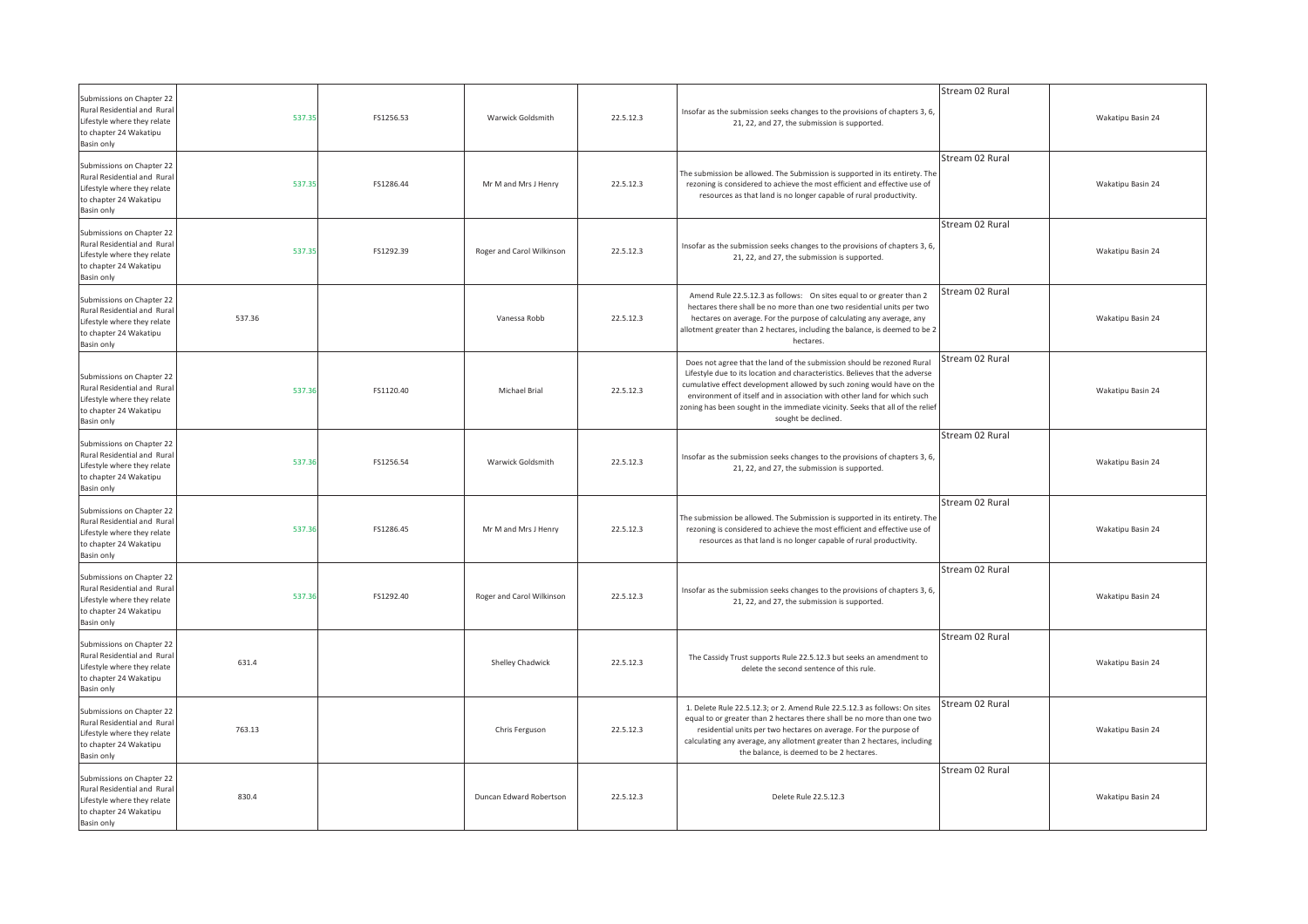| Submissions on Chapter 22<br>Rural Residential and Rural<br>Lifestyle where they relate<br>to chapter 24 Wakatipu<br>Basin only | 830. | FS1286.77 | Mr M and Mrs J Henry | 22.5.12.3 | The submission be allowed. The Submission is supported in its entirety. The<br>rezoning is considered to achieve the most efficient and effective use of<br>resources as that land is no longer capable of rural productivity. | Stream 02 Rural       | Wakatipu Basin 24 |
|---------------------------------------------------------------------------------------------------------------------------------|------|-----------|----------------------|-----------|--------------------------------------------------------------------------------------------------------------------------------------------------------------------------------------------------------------------------------|-----------------------|-------------------|
| Submissions on Part 22.1<br>Paragraphs 5 and 6 only                                                                             |      |           | None identified      |           |                                                                                                                                                                                                                                | Not Applicable        | Wakatipu Basin 24 |
| Table 3 Rules 22.5.14 to<br>22.5.18                                                                                             |      |           | None identified      |           |                                                                                                                                                                                                                                | Not Applicable        | Wakatipu Basin 24 |
| Table 6 Rules 25.5.33 to<br>25.5.37                                                                                             |      |           | None identified      |           |                                                                                                                                                                                                                                | Not Applicable        | Wakatipu Basin 24 |
| Part 22.7.2 Rural<br>Residential Ferry Hill Sub<br>Zone Concept Development<br>Plan                                             |      |           | None identified      |           |                                                                                                                                                                                                                                | Not Applicable        | Wakatipu Basin 24 |
| Rule 36.5 Table 2 General<br>Standards. New standards<br>for Wakatipu Basin Rural<br>Amenity Zone and Lifestyle<br>Precinct     |      |           | Not applicable       |           |                                                                                                                                                                                                                                | <b>Wakatipu Basin</b> | Wakatipu Basin 24 |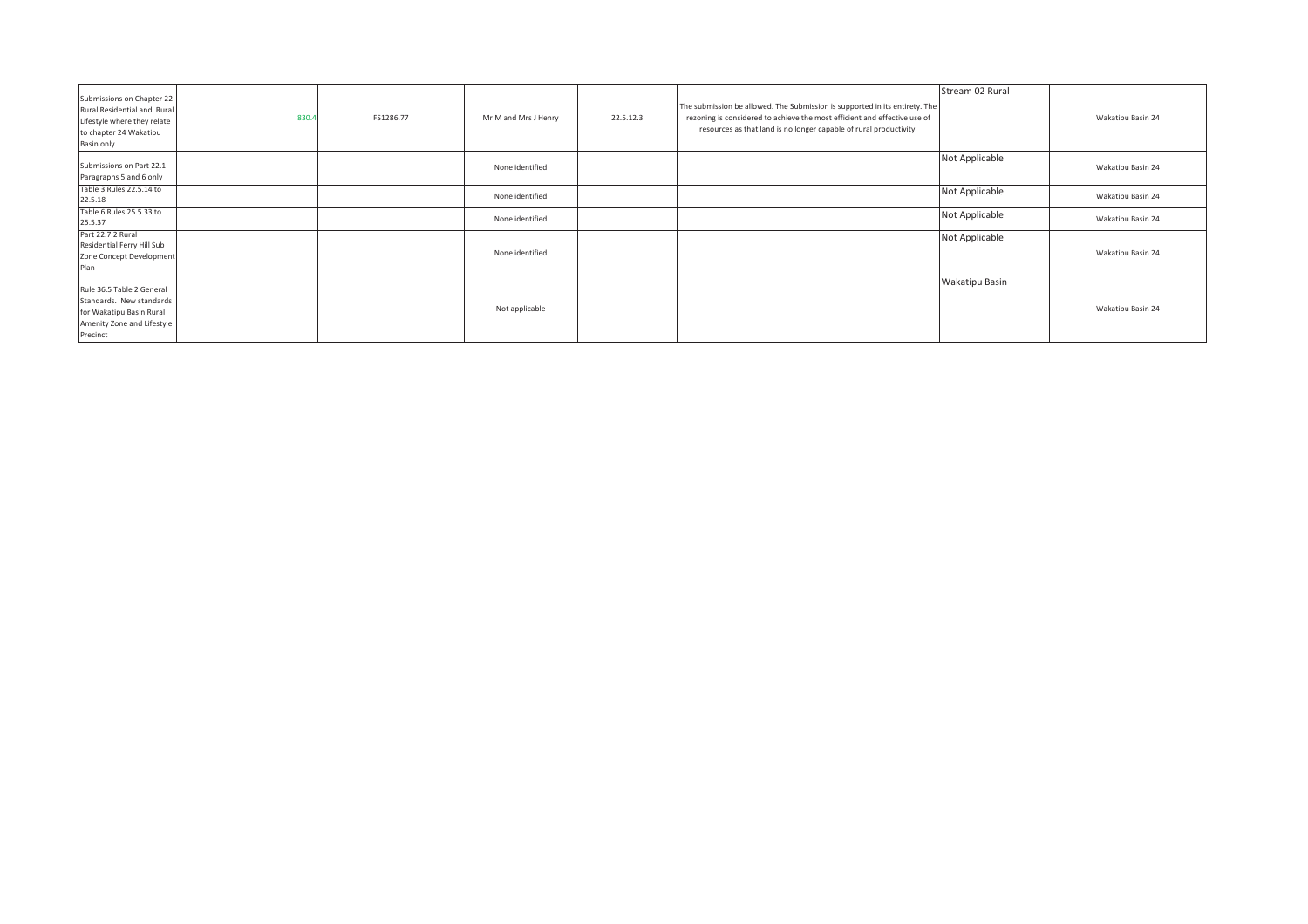# **Appendix C**

**PDP (Stage 1) provisions and Stage 1 Submission points affected by: Proposed Chapter 38 Open Space and Recreation**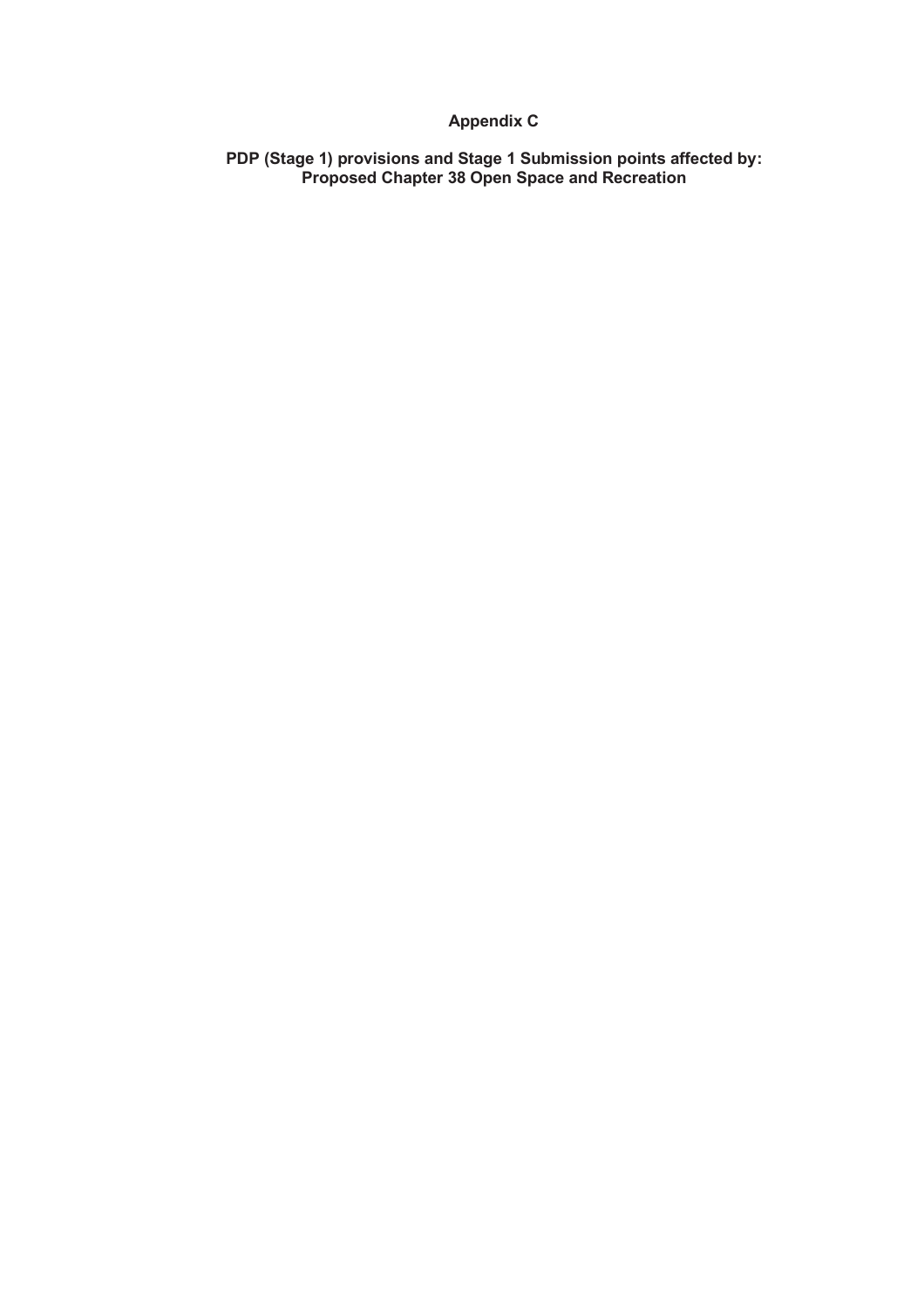| PDP (Stage 1)provision<br>subject to Variation                                                   | <b>Lowest Clause</b> | <b>Submitter</b> | <b>Name</b>         | Organisation                    | <b>Original Point No</b> | <b>Further Submission No</b> | <b>Stage 1 hearing where</b><br>recommendations were<br>made | <b>Stage 2 hearing topic that Stage</b><br>1 provision and submissions to<br>be transferred to |
|--------------------------------------------------------------------------------------------------|----------------------|------------------|---------------------|---------------------------------|--------------------------|------------------------------|--------------------------------------------------------------|------------------------------------------------------------------------------------------------|
| Submissions on Chapter 6<br>Landscapes where they<br>relate to the last paragraph<br>in Part 6.2 | 6.2 Values           | 110              | Alan Cutler         |                                 | 110.2                    |                              | Stream 01B Strategic                                         | Open Space and Recreation                                                                      |
| Submissions on Chapter 6<br>Landscapes where they<br>relate to the last paragraph<br>in Part 6.3 | 6.2 Values           | 1097             | Jenny Carter        | Queenstown Park Limited         | 110.2                    | FS1097.17                    | Stream 01B Strategic                                         | Open Space and Recreation                                                                      |
| Submissions on Chapter 6<br>Landscapes where they<br>relate to the last paragraph<br>in Part 6.2 | 6.2 Values           | 251              | Megan Justice       | PowerNet Limited                | 251.4                    |                              | Stream 01B Strategic                                         | Open Space and Recreation                                                                      |
| Submissions on Chapter 6<br>Landscapes where they<br>relate to the last paragraph<br>in Part 6.2 | 6.2 Values           | 1092             | <b>Tony MacColl</b> | NZ Transport Agency             | 251.4                    | FS1092.4                     | Stream 01B Strategic                                         | Open Space and Recreation                                                                      |
| Submissions on Chapter 6<br>Landscapes where they<br>relate to the last paragraph<br>in Part 6.2 | 6.2 Values           | 1115             | Jenny Carter        | Queenstown Wharves<br>Limited   | 251.4                    | FS1115.3                     | Stream 01B Strategic                                         | Open Space and Recreation                                                                      |
| Submissions on Chapter 6<br>Landscapes where they<br>relate to the last paragraph<br>in Part 6.2 | 6.2 Values           | 1097             | Jenny Carter        | Queenstown Park Limited         | 251.4                    | FS1097.91                    | Stream 01B Strategic                                         | Open Space and Recreation                                                                      |
| Submissions on Chapter 6<br>Landscapes where they<br>relate to the last paragraph<br>in Part 6.2 | 6.2 Values           | 375              | Jeremy Carey-Smith  |                                 | 375.7                    |                              | Stream 01B Strategic                                         | Open Space and Recreation                                                                      |
| Submissions on Chapter 6<br>Landscapes where they<br>relate to the last paragraph<br>in Part 6.2 | 5.2 Values           | 1282             | Scott Edgar         | Longview Environmental<br>Trust | 375.7                    | FS1282.21                    | Stream 01B Strategic                                         | Open Space and Recreation                                                                      |
| Submissions on Chapter 6<br>Landscapes where they<br>relate to the last paragraph<br>in Part 6.2 | 6.2 Values           | 430              | Amy Wilson-White    | Ayrburn Farm Estate Ltd         | 430.4                    |                              | Stream 01B Strategic                                         | Open Space and Recreation                                                                      |
| Submissions on Chapter 6<br>Landscapes where they<br>relate to the last paragraph<br>in Part 6.2 | 6.2 Values           | 1084             | <b>Wendy Clarke</b> |                                 | 430.4                    | FS1084.5                     | Stream 01B Strategic                                         | Open Space and Recreation                                                                      |
| Submissions on Chapter 6<br>Landscapes where they<br>relate to the last paragraph<br>in Part 6.2 | 6.2 Values           | 1086             | J Hadley            |                                 | 430.                     | FS1086.7                     | Stream 01B Strategic                                         | Open Space and Recreation                                                                      |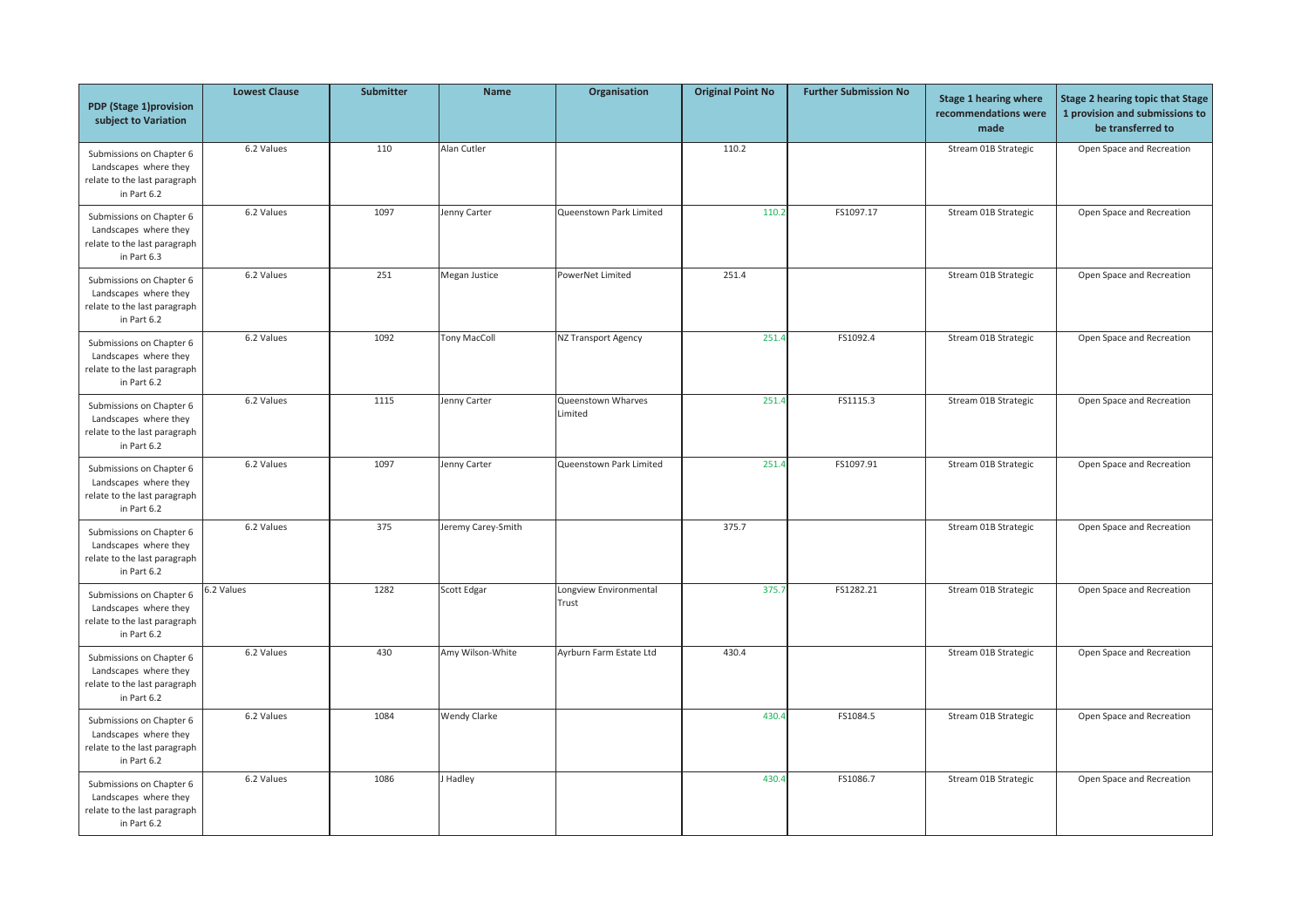| Submissions on Chapter 6<br>Landscapes where they<br>relate to the last paragraph<br>in Part 6.2 | 6.2 Values | 1087 | Robyn Hart                    |                                                               | 430.4  | FS1087.5   | Stream 01B Strategic | Open Space and Recreation |
|--------------------------------------------------------------------------------------------------|------------|------|-------------------------------|---------------------------------------------------------------|--------|------------|----------------------|---------------------------|
| Submissions on Chapter 6<br>Landscapes where they<br>relate to the last paragraph<br>in Part 6.2 | 6.2 Values | 1099 | Brendon and Katrina<br>Thomas |                                                               | 430.4  | FS1099.4   | Stream 01B Strategic | Open Space and Recreation |
| Submissions on Chapter 6<br>Landscapes where they<br>relate to the last paragraph<br>in Part 6.2 | 6.2 Values | 1129 | Graeme Hill                   |                                                               | 430.4  | FS1129.4   | Stream 01B Strategic | Open Space and Recreation |
| Submissions on Chapter 6<br>Landscapes where they<br>relate to the last paragraph<br>in Part 6.2 | 6.2 Values | 1133 | John Blair                    |                                                               | 430.4  | FS1133.5   | Stream 01B Strategic | Open Space and Recreation |
| Submissions on Chapter 6<br>Landscapes where they<br>relate to the last paragraph<br>in Part 6.2 | 6.2 Values | 1050 | Campbell Hodgson              | Jan Andersson                                                 | 430.4  | FS1050.24  | Stream 01B Strategic | Open Space and Recreation |
| Submissions on Chapter 6<br>Landscapes where they<br>relate to the last paragraph<br>in Part 6.2 | 6.2 Values | 1082 | J and R Hadley                |                                                               | 430.4  | FS1082.21  | Stream 01B Strategic | Open Space and Recreation |
| Submissions on Chapter 6<br>Landscapes where they<br>relate to the last paragraph<br>in Part 6.2 | 6.2 Values | 1089 | Mark McGuiness                |                                                               | 430.4  | FS1089.23  | Stream 01B Strategic | Open Space and Recreation |
| Submissions on Chapter 6<br>Landscapes where they<br>relate to the last paragraph<br>in Part 6.2 | 6.2 Values | 1146 | Lee Nicolson                  |                                                               | 430.4  | FS1146.22  | Stream 01B Strategic | Open Space and Recreation |
| Submissions on Chapter 6<br>Landscapes where they<br>relate to the last paragraph<br>in Part 6.2 | 6.2 Values | 1097 | Jenny Carter                  | Queenstown Park Limited                                       | 430.4  | FS1097.282 | Stream 01B Strategic | Open Space and Recreation |
| Submissions on Chapter 6<br>Landscapes where they<br>relate to the last paragraph<br>in Part 6.2 | 6.2 Values | 433  | Kirsty O'Sullivan             | Queenstown Airport<br>Corporation                             | 433.46 |            | Stream 01B Strategic | Open Space and Recreation |
| Submissions on Chapter 6<br>Landscapes where they<br>relate to the last paragraph<br>in Part 6.2 | 6.2 Values | 1077 | John Beckett                  | Board of Airline<br>Representatives of New<br>Zealand (BARNZ) | 433.46 | FS1077.28  | Stream 01B Strategic | Open Space and Recreation |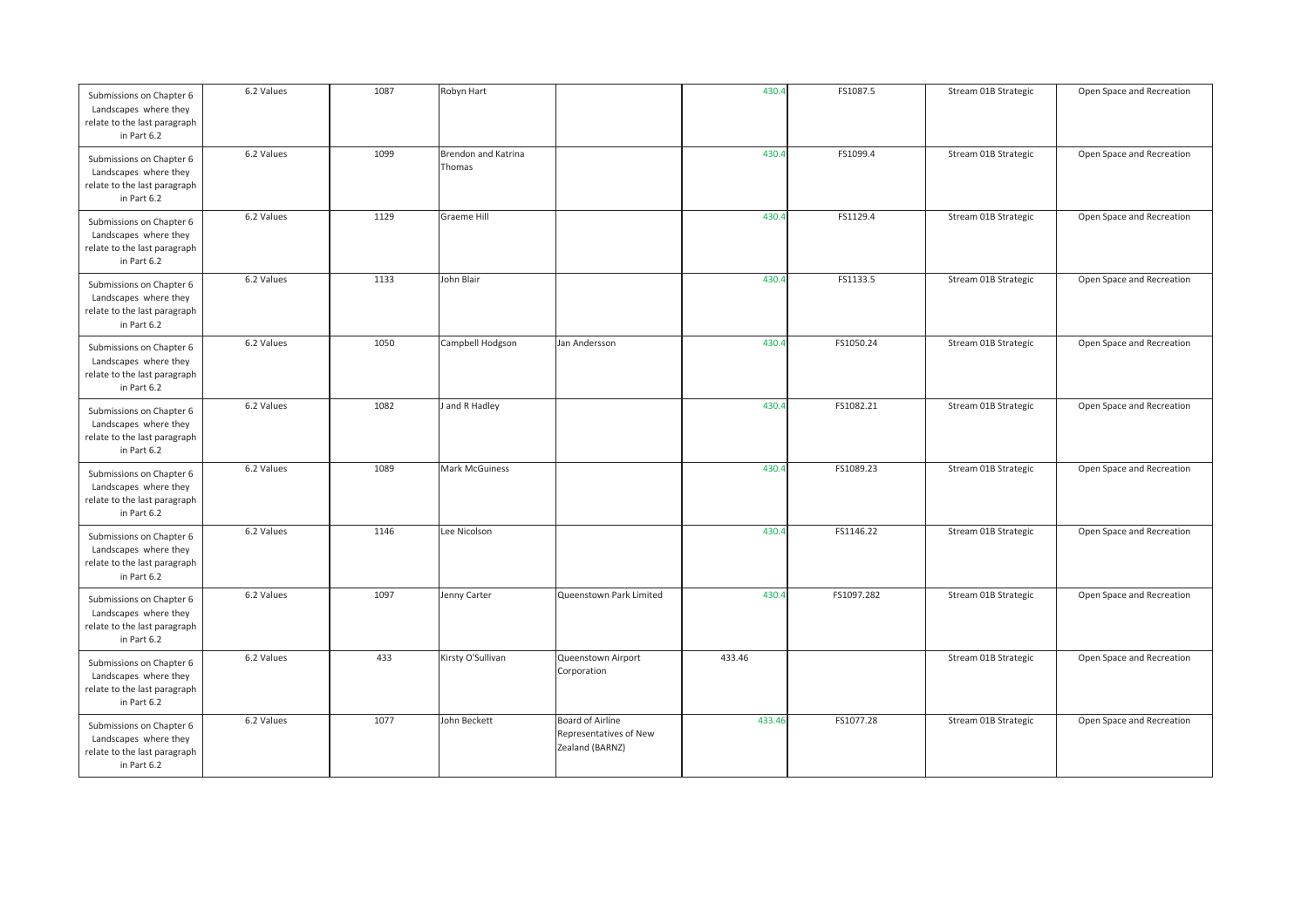| Submissions on Chapter 6<br>Landscapes where they<br>relate to the last paragraph<br>in Part 6.2 | 6.2 Values | 1097 | Jenny Carter            | Queenstown Park Limited                      | 433.46 | FS1097.332 | Stream 01B Strategic | Open Space and Recreation |
|--------------------------------------------------------------------------------------------------|------------|------|-------------------------|----------------------------------------------|--------|------------|----------------------|---------------------------|
| Submissions on Chapter 6<br>Landscapes where they<br>relate to the last paragraph<br>in Part 6.2 | 6.2 Values | 1117 | Jenny Carter            | Remarkables Park Limited                     | 433.46 | FS1117.181 | Stream 01B Strategic | Open Space and Recreation |
| Submissions on Chapter 6<br>Landscapes where they<br>relate to the last paragraph<br>in Part 6.2 | 6.2 Values | 437  | Amy Wilson-White        | Trojan Helmet Limited                        | 437.13 |            | Stream 01B Strategic | Open Space and Recreation |
| Submissions on Chapter 6<br>Landscapes where they<br>relate to the last paragraph<br>in Part 6.2 | 6.2 Values | 1160 | Warren Hanley           | Otago Regional Council                       | 437.13 | FS1160.12  | Stream 01B Strategic | Open Space and Recreation |
| Submissions on Chapter 6<br>Landscapes where they<br>relate to the last paragraph<br>in Part 6.2 | 6.2 Values | 1097 | Jenny Carter            | Queenstown Park Limited                      | 437.13 | FS1097.743 | Stream 01B Strategic | Open Space and Recreation |
| Submissions on Chapter 6<br>Landscapes where they<br>relate to the last paragraph<br>in Part 6.2 | 6.2 Values | 442  | David and Margaret Bunn |                                              | 442.6  |            | Stream 01B Strategic | Open Space and Recreation |
| Submissions on Chapter 6<br>Landscapes where they<br>relate to the last paragraph<br>in Part 6.2 | 6.2 Values | 456  | Amy Wilson-White        | <b>Hogans Gully Farming Limited</b>          | 456.8  |            | Stream 01B Strategic | Open Space and Recreation |
| Submissions on Chapter 6<br>Landscapes where they<br>relate to the last paragraph<br>in Part 6.2 | 6.2 Values | 1097 | Jenny Carter            | Queenstown Park Limited                      | 456.8  | FS1097.434 | Stream 01B Strategic | Open Space and Recreation |
| Submissions on Chapter 6<br>Landscapes where they<br>relate to the last paragraph<br>in Part 6.2 | 6.2 Values | 600  | David Cooper            | Federated Farmers of New<br>Zealand          | 600.42 |            | Stream 01B Strategic | Open Space and Recreation |
| Submissions on Chapter 6<br>Landscapes where they<br>relate to the last paragraph<br>in Part 6.2 | 6.2 Values | 1034 | Julian Haworth          | Upper Clutha Environmental<br>Society (Inc.) | 600.42 | FS1034.42  | Stream 01B Strategic | Open Space and Recreation |
| Submissions on Chapter 6<br>Landscapes where they<br>relate to the last paragraph<br>in Part 6.2 | 6.2 Values | 1209 | Richard Burdon          |                                              | 600.42 | FS1209.42  | Stream 01B Strategic | Open Space and Recreation |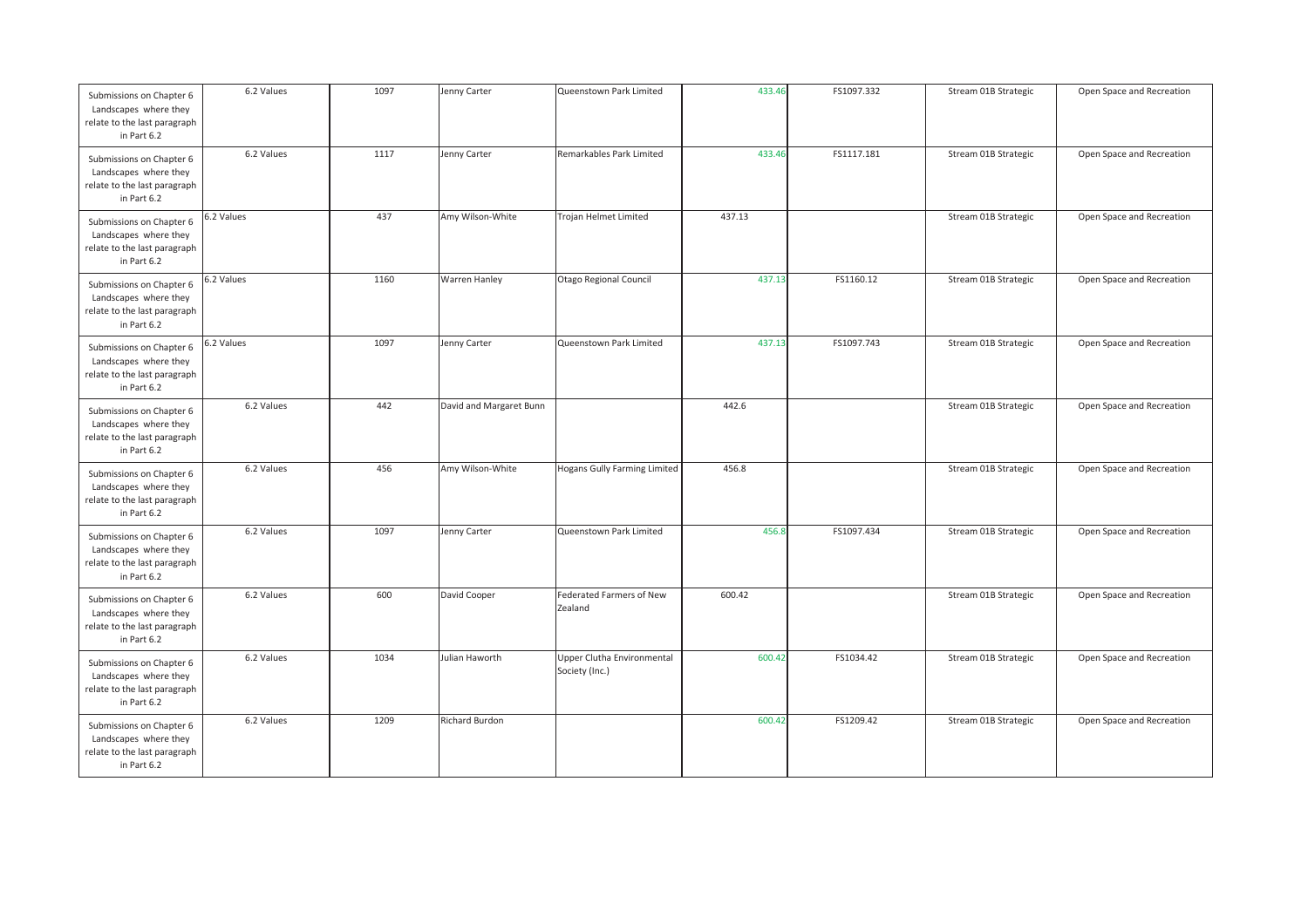| Submissions on Chapter 6<br>Landscapes where they<br>relate to the last paragraph<br>in Part 6.2                       | 6.2 Values | 608  | Chris Ferguson   | Darby Planning LP                            | 608.37 |            | Stream 01B Strategic | Open Space and Recreation |
|------------------------------------------------------------------------------------------------------------------------|------------|------|------------------|----------------------------------------------|--------|------------|----------------------|---------------------------|
| Submissions on Chapter 6<br>Landscapes where they<br>relate to the last paragraph<br>in Part 6.2                       | 6.2 Values | 1154 | Amy Wilson-White | Hogans Gully Farm Ltd                        | 608.37 | FS1154.8   | Stream 01B Strategic | Open Space and Recreation |
| Submissions on Chapter 6<br>Landscapes where they<br>relate to the last paragraph<br>in Part 6.2                       | 6.2 Values | 1158 | Amy Wilson-White | ZJV (NZ) Ltd                                 | 608.37 | FS1158.4   | Stream 01B Strategic | Open Space and Recreation |
| Submissions on Chapter 6<br>Landscapes where they<br>relate to the last paragraph<br>in Part 6.2                       | 6.2 Values | 1015 | Bernie Napp      | Straterra                                    | 608.37 | FS1015.101 | Stream 01B Strategic | Open Space and Recreation |
| Submissions on Chapter 6<br>Landscapes where they<br>relate to the last paragraph<br>in Part 6.2                       | 6.2 Values | 1034 | Julian Haworth   | Upper Clutha Environmental<br>Society (Inc.) | 608.37 | FS1034.195 | Stream 01B Strategic | Open Space and Recreation |
| Submissions on Chapter 6<br>Landscapes where they<br>relate to the last paragraph<br>in Part 6.2                       | 6.2 Values | 1097 | Jenny Carter     | Queenstown Park Limited                      | 608.37 | FS1097.569 | Stream 01B Strategic | Open Space and Recreation |
| Submissions on Chapter 6<br>Landscapes where they<br>relate to the last paragraph<br>in Part 6.2                       | 6.2 Values | 755  | Don Robertson    | Guardians of Lake Wanaka                     | 755.9  |            | Stream 01B Strategic | Open Space and Recreation |
| Submissions on Chapter 6<br>Landscapes where they<br>relate to the last paragraph<br>in Part 6.2                       | 6.2 Values | 805  | Aileen Craw      | Transpower New Zealand<br>Limited            | 805.40 |            | Stream 01B Strategic | Open Space and Recreation |
| Submissions on Provisions<br>6.4.1.2 and 6.4.1.3 where<br>they relate to the variations<br>associated with Chapter 38. | 6.4 Rules  | 168  | Garry Strange    |                                              | 168.3  |            | Stream 01B Strategic | Open Space and Recreation |
| Submissions on Provisions<br>6.4.1.2 and 6.4.1.3 where<br>they relate to the variations<br>associated with Chapter 38. | 6.4 Rules  | 300  | Rob Jewell       |                                              | 300.3  |            | Stream 01B Strategic | Open Space and Recreation |
| Submissions on Provisions<br>6.4.1.2 and 6.4.1.3 where<br>they relate to the variations<br>associated with Chapter 38. | 6.4 Rules  | 625  | John Wellington  | Upper Clutha Track Trust                     | 625.12 |            | Stream 01B Strategic | Open Space and Recreation |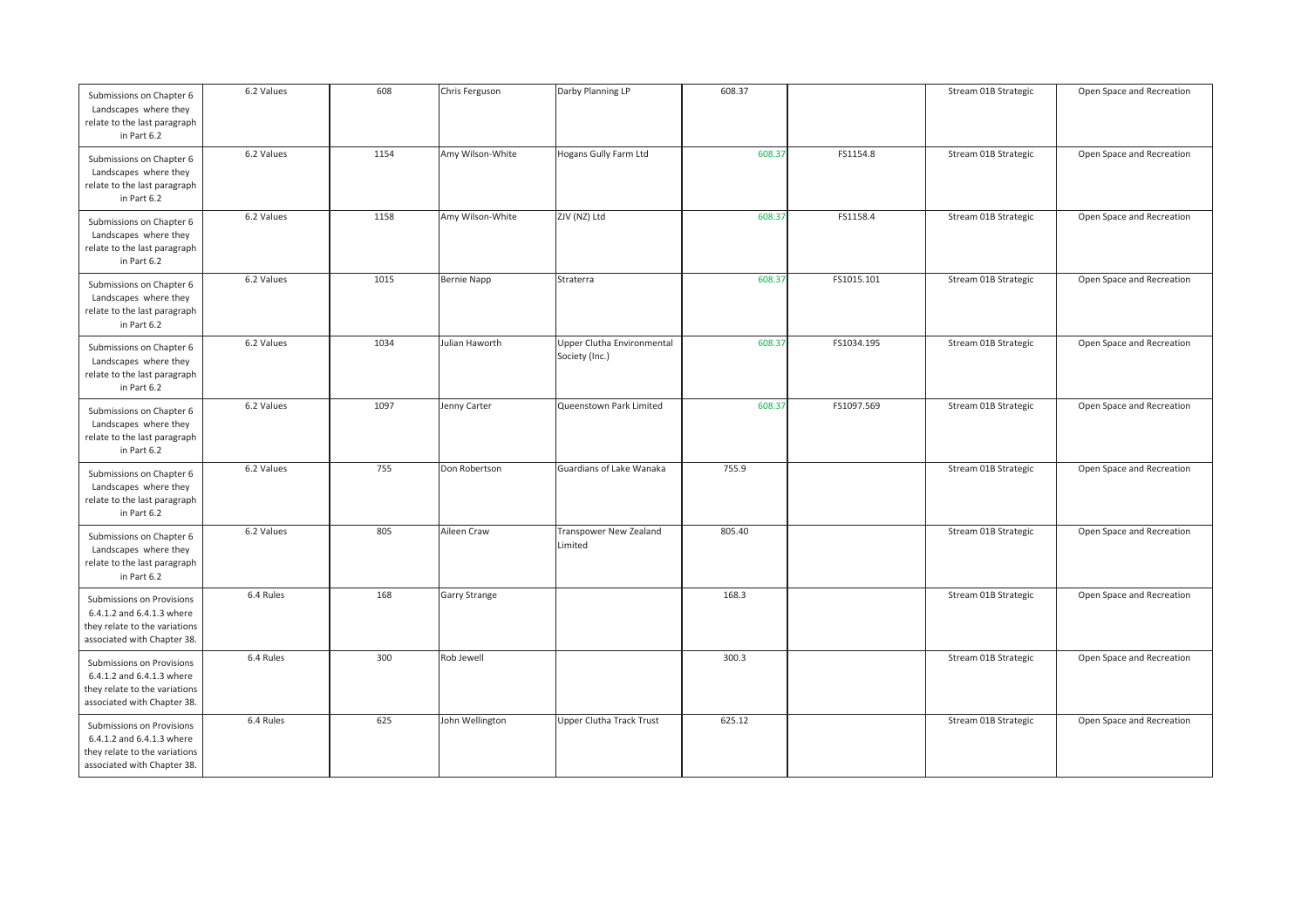| Submissions on Provisions<br>6.4.1.2 and 6.4.1.3 where<br>they relate to the variations<br>associated with Chapter 38. | 6.4 Rules | 1347 | Tim Burdon        | Lakes Land Care                              | 625.12 | FS1347.92  | Stream 01B Strategic | Open Space and Recreation |
|------------------------------------------------------------------------------------------------------------------------|-----------|------|-------------------|----------------------------------------------|--------|------------|----------------------|---------------------------|
| Submissions on Provisions<br>6.4.1.2 and 6.4.1.3 where<br>they relate to the variations<br>associated with Chapter 38. | 6.4 Rules | 1097 | Jenny Carter      | Queenstown Park Limited                      | 625.12 | FS1097.629 | Stream 01B Strategic | Open Space and Recreation |
| Submissions on Provisions<br>6.4.1.2 and 6.4.1.3 where<br>they relate to the variations<br>associated with Chapter 38. | 6.4.1.2   | 443  | Amy Wilson-White  | Trojan Helmet Limited                        | 443.8  |            | Stream 01B Strategic | Open Space and Recreation |
| Submissions on Provisions<br>6.4.1.2 and 6.4.1.3 where<br>they relate to the variations<br>associated with Chapter 38. | 6.4.1.2   | 452  | Amy Wilson-White  | Trojan Helmet Limited                        | 452.8  |            | Stream 01B Strategic | Open Space and Recreation |
| Submissions on Provisions<br>6.4.1.2 and 6.4.1.3 where<br>they relate to the variations<br>associated with Chapter 38. | 6.4.1.2   | 669  | C & M Burgess     | Cook Adam Trustees Limited,<br>C & M Burgess | 669.9  |            | Stream 01B Strategic | Open Space and Recreation |
| Submissions on Provisions<br>6.4.1.2 and 6.4.1.3 where<br>they relate to the variations<br>associated with Chapter 38. | 6.4.1.2   | 694  | James Aoake       | Glentui Heights Ltd                          | 694.21 |            | Stream 01B Strategic | Open Space and Recreation |
| Submissions on Provisions<br>6.4.1.2 and 6.4.1.3 where<br>they relate to the variations<br>associated with Chapter 38. | 6.4.1.2   | 696  | James Aoake       | Millbrook Country Club Ltd                   | 696.15 |            | Stream 01B Strategic | Open Space and Recreation |
| Submissions on Provisions<br>6.4.1.2 and 6.4.1.3 where<br>they relate to the variations<br>associated with Chapter 38. | 6.4.1.2   | 712  | James Aoake       | <b>Bobs Cove Developments</b><br>Limited     | 712.11 |            | Stream 01B Strategic | Open Space and Recreation |
| Submissions on Provisions<br>6.4.1.2 and 6.4.1.3 where<br>they relate to the variations<br>associated with Chapter 38. | 6.4.1.2   | 836  | Warwick Goldsmith | Arcadian Triangle Limited                    | 836.19 |            | Stream 01B Strategic | Open Space and Recreation |
| Submissions on Provisions<br>6.4.1.2 and 6.4.1.3 where<br>they relate to the variations<br>associated with Chapter 38. | 6.4.1.2   | 1085 | Daniel Druce      | <b>Contact Energy Limited</b>                | 836.19 | FS1085.6   | Stream 01B Strategic | Open Space and Recreation |
| Submissions on Provisions<br>6.4.1.2 and 6.4.1.3 where<br>they relate to the variations<br>associated with Chapter 38. | 6.4.1.3   | 407  | Amy Wilson-White  | Mount Cardrona Station<br>Limited            | 407.4  |            | Stream 01B Strategic | Open Space and Recreation |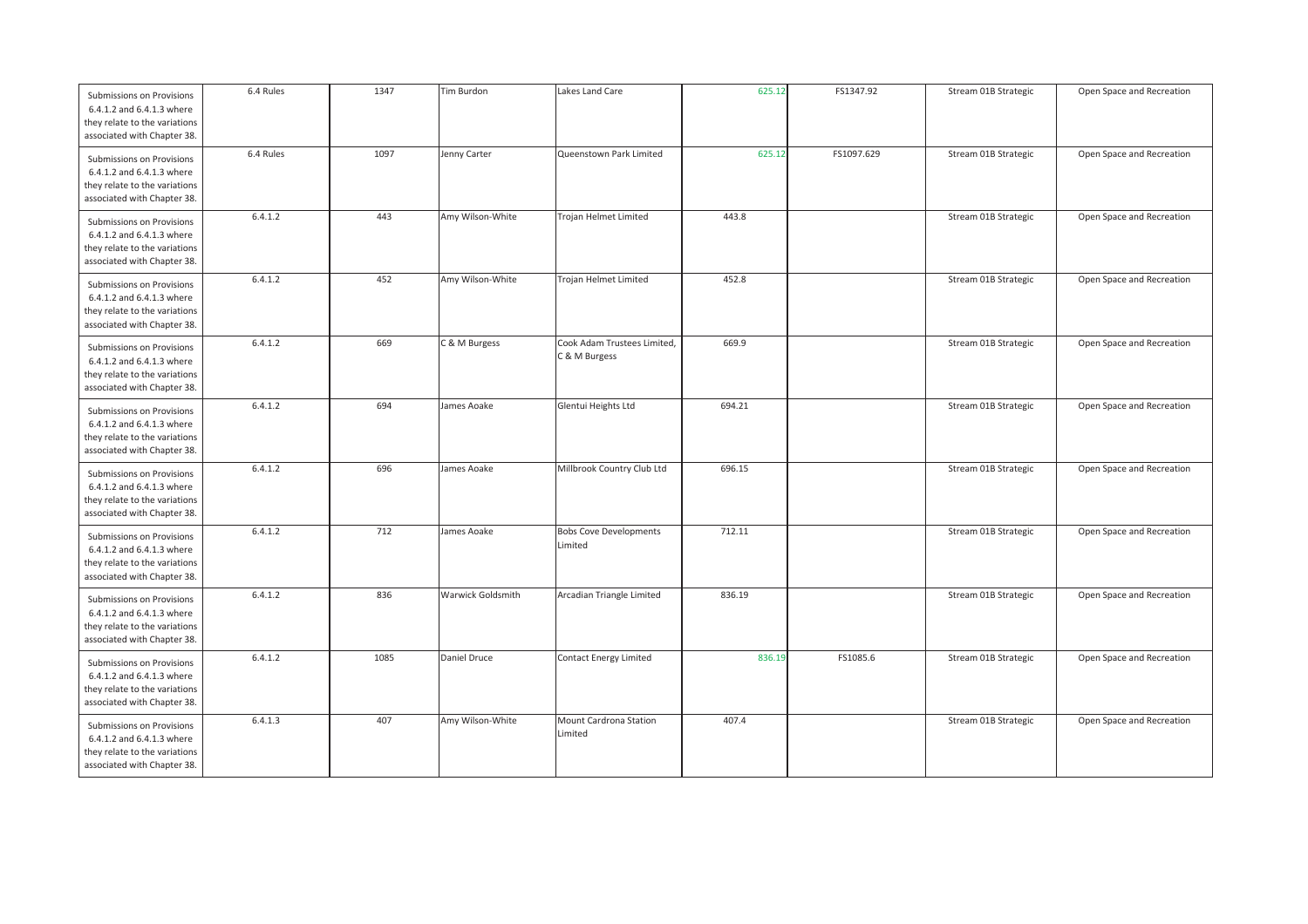| Submissions on Provisions<br>6.4.1.2 and 6.4.1.3 where<br>they relate to the variations<br>associated with Chapter 38. | 6.4.1.3 | 1097 | Jenny Carter             | Queenstown Park Limited                      | 407.4  | FS1097.265 | Stream 01B Strategic | Open Space and Recreation |
|------------------------------------------------------------------------------------------------------------------------|---------|------|--------------------------|----------------------------------------------|--------|------------|----------------------|---------------------------|
| Submissions on Provisions<br>6.4.1.2 and 6.4.1.3 where<br>they relate to the variations<br>associated with Chapter 38. | 6.4.1.3 | 580  | Daniel Druce             | <b>Contact Energy Limited</b>                | 580.4  |            | Stream 01B Strategic | Open Space and Recreation |
| Submissions on Provisions<br>6.4.1.2 and 6.4.1.3 where<br>they relate to the variations<br>associated with Chapter 38. | 6.4.1.3 | 1040 | Sue Maturin              | Forest and Bird                              | 580.   | FS1040.28  | Stream 01B Strategic | Open Space and Recreation |
| Submissions on Provisions<br>6.4.1.2 and 6.4.1.3 where<br>they relate to the variations<br>associated with Chapter 38. | 6.4.1.3 | 608  | Chris Ferguson           | Darby Planning LP                            | 608.54 |            | Stream 01B Strategic | Open Space and Recreation |
| Submissions on Provisions<br>6.4.1.2 and 6.4.1.3 where<br>they relate to the variations<br>associated with Chapter 38. | 6.4.1.3 | 1085 | Daniel Druce             | Contact Energy Limited                       | 608.54 | FS1085.5   | Stream 01B Strategic | Open Space and Recreation |
| Submissions on Provisions<br>6.4.1.2 and 6.4.1.3 where<br>they relate to the variations<br>associated with Chapter 38. | 6.4.1.3 | 1034 | Julian Haworth           | Upper Clutha Environmental<br>Society (Inc.) | 608.54 | FS1034.212 | Stream 01B Strategic | Open Space and Recreation |
| Submissions on Provisions<br>6.4.1.2 and 6.4.1.3 where<br>they relate to the variations<br>associated with Chapter 38. | 6.4.1.3 | 631  | Shelley Chadwick         | <b>Cassidy Trust</b>                         | 631.3  |            | Stream 01B Strategic | Open Space and Recreation |
| Submissions on Provisions<br>6.4.1.2 and 6.4.1.3 where<br>they relate to the variations<br>associated with Chapter 38. | 6.4.1.3 | 671  | Mandy Kennedy            | Queenstown Trails Trust                      | 671.3  |            | Stream 01B Strategic | Open Space and Recreation |
| Submissions on Provisions<br>6.4.1.2 and 6.4.1.3 where<br>they relate to the variations<br>associated with Chapter 38. | 6.4.1.3 | 806  | Jenny Carter             | Queenstown Park Limited                      | 806.94 |            | Stream 01B Strategic | Open Space and Recreation |
| Submissions on Provisions<br>6.4.1.2 and 6.4.1.3 where<br>they relate to the variations<br>associated with Chapter 38. | 6.4.1.3 | 836  | <b>Warwick Goldsmith</b> | Arcadian Triangle Limited                    | 836.20 |            | Stream 01B Strategic | Open Space and Recreation |
| Submissions on Provisions<br>6.4.1.2 and 6.4.1.3 where<br>they relate to the variations<br>associated with Chapter 38. | 6.4.1.3 | 836  | Warwick Goldsmith        | Arcadian Triangle Limited                    | 836.21 |            | Stream 01B Strategic | Open Space and Recreation |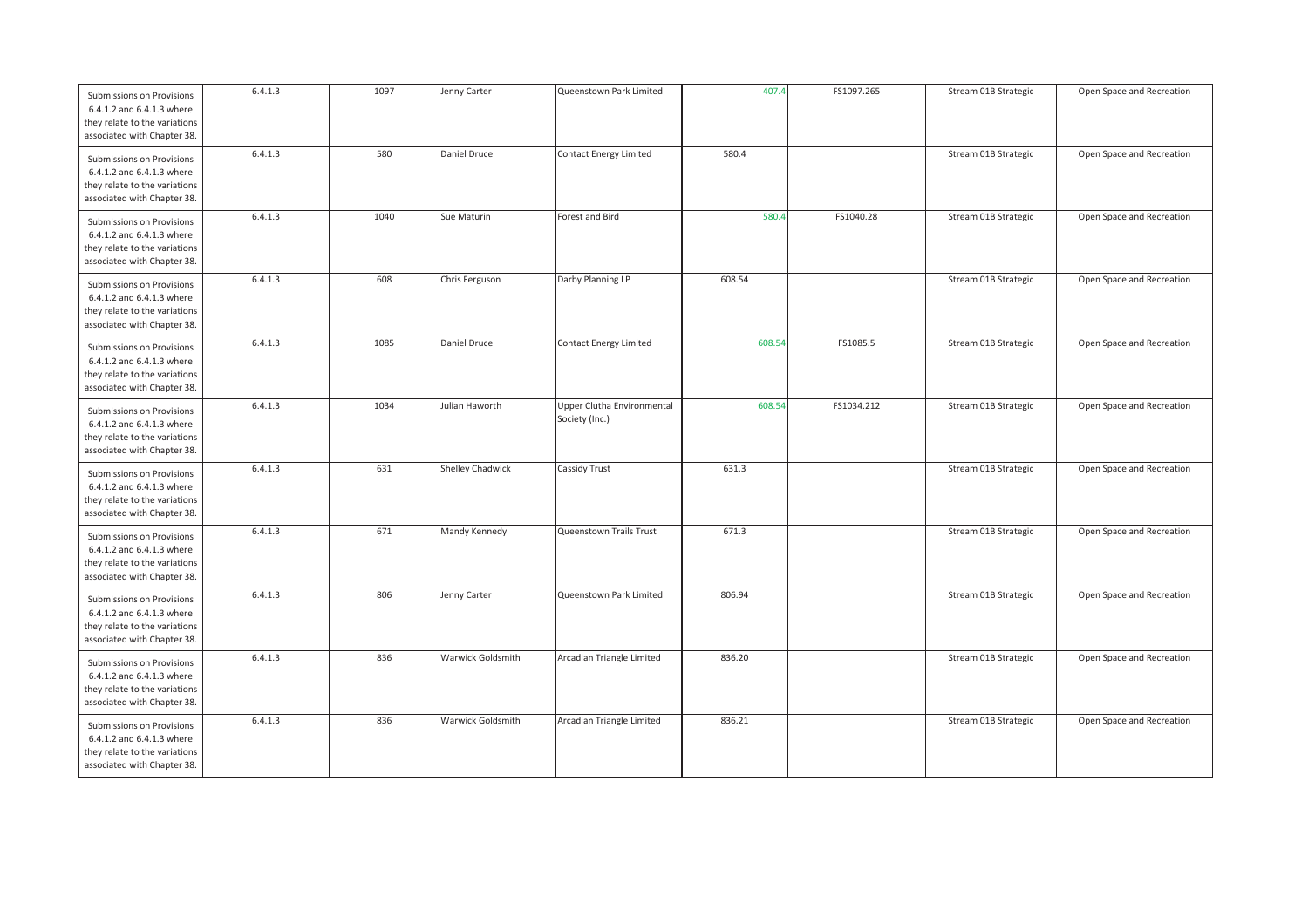| Submissions on Provisions<br>6.4.1.2 and 6.4.1.3 where<br>they relate to the variations<br>associated with Chapter 38. | 6.4.1.3 | 1229 | Sean Dent    | NXSki Limited           | 836.21 | FS1229.33  | Stream 01B Strategic | Open Space and Recreation |
|------------------------------------------------------------------------------------------------------------------------|---------|------|--------------|-------------------------|--------|------------|----------------------|---------------------------|
| Submissions on Provisions<br>6.4.1.2 and 6.4.1.3 where<br>they relate to the variations<br>associated with Chapter 38. | 6.4.1.3 | 1097 | Jenny Carter | Queenstown Park Limited | 836.21 | FS1097.726 | Stream 01B Strategic | Open Space and Recreation |
| Rule 35.4.7                                                                                                            | 35.4.7  |      |              | None identified         |        |            | Not applicable       | Open Space and Recreation |
| Rule 36.5 Table 2 General<br>Standards. New<br>standards for Chapter 38<br>Open Space and<br><b>Recreation Zones</b>   |         |      |              | Not applicable          |        |            |                      | Open Space and Recreation |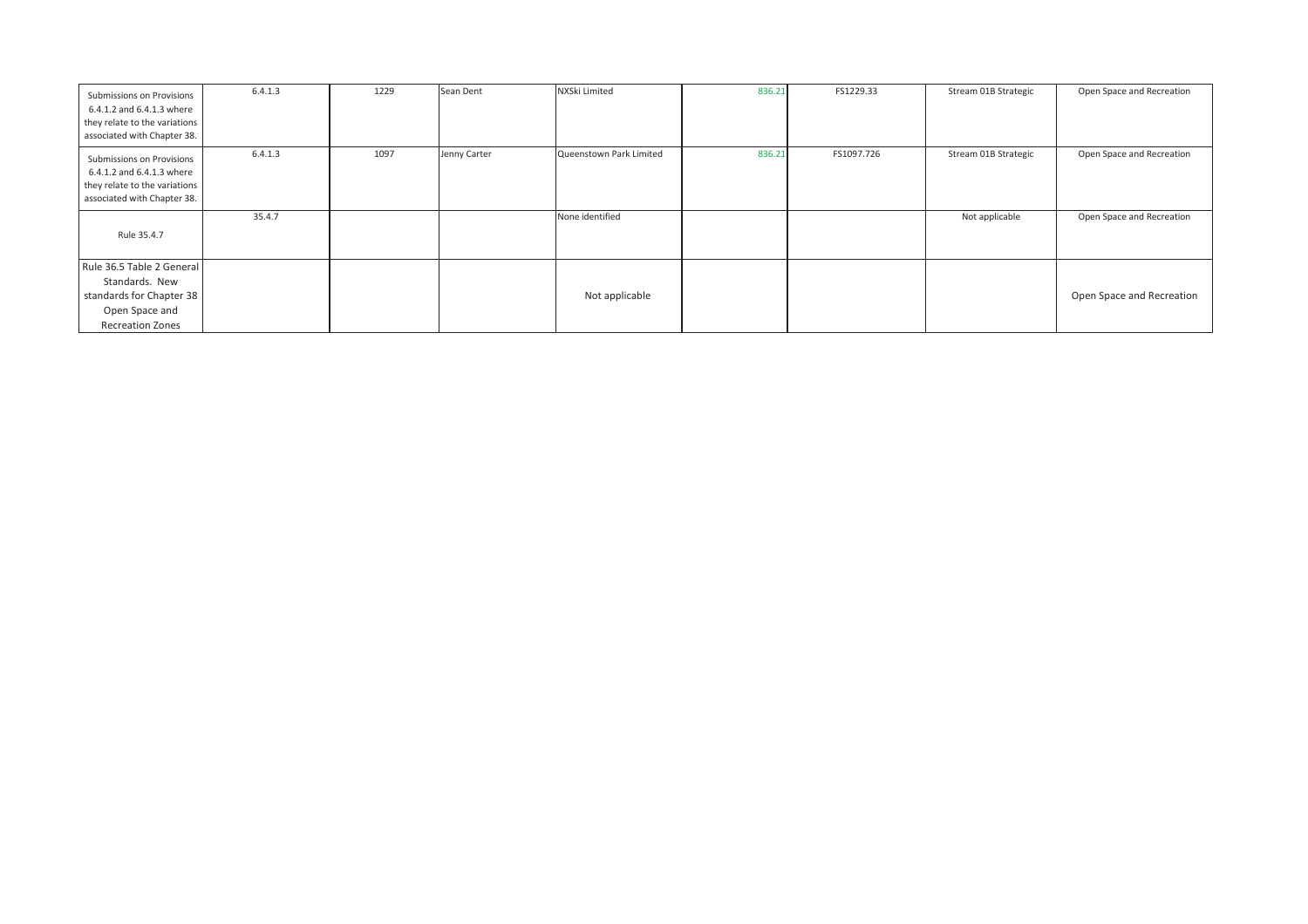## **Appendix D**

**PDP (Stage 1) provisions and Stage 1 Submission points affected by: Proposed Chapter 25 Earthworks**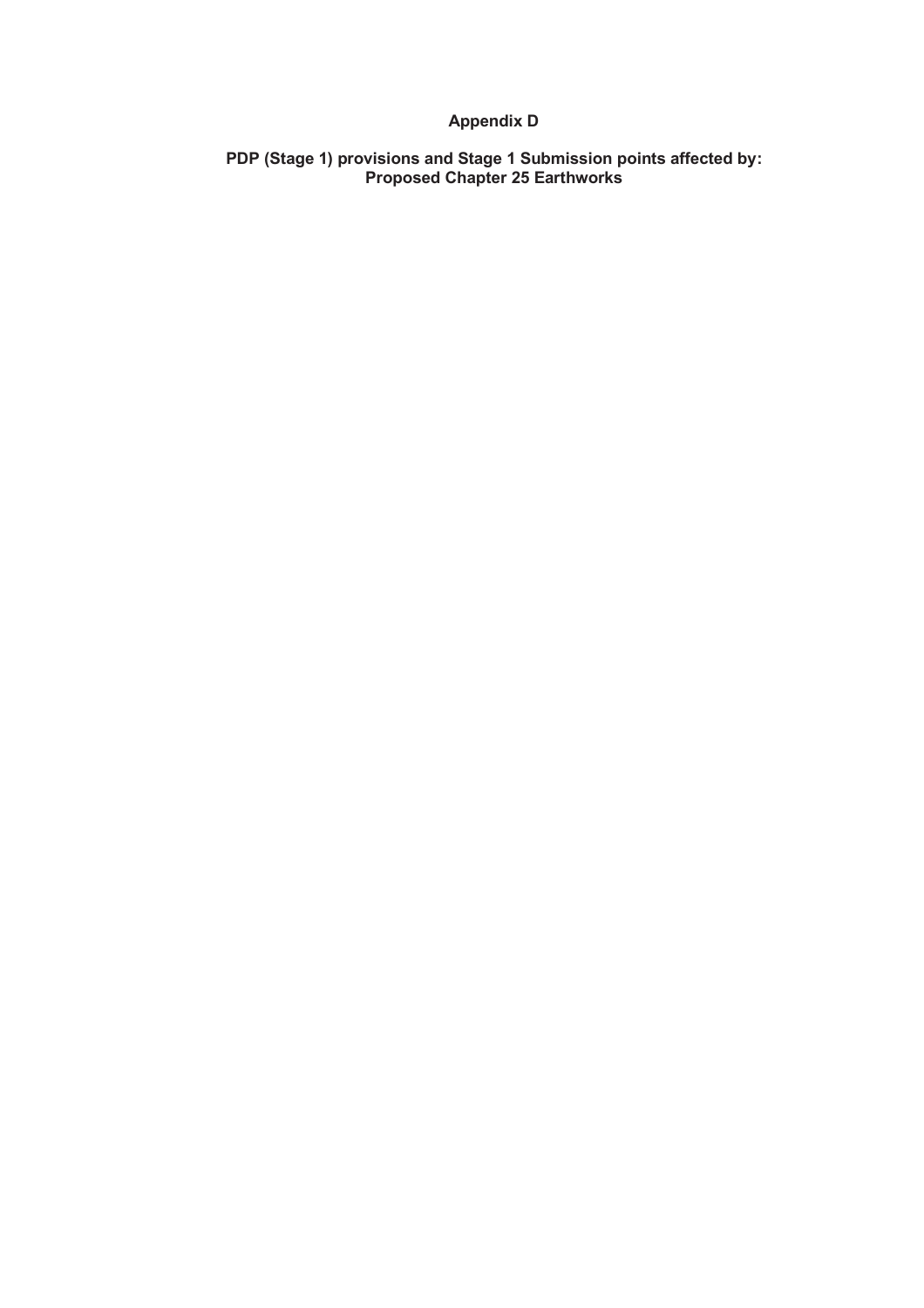| PDP (Stage 1)<br>provision subject to<br><b>Variation</b> | Original<br>Point No. | <b>Further</b><br><b>Submission No</b> | <b>Submitter</b><br><b>Lowest Clause</b><br><b>Submission Summary</b>                                |                                                                                                                                                                                                                                                                                                                                                                                                                                                     | Stage 1 hearing where<br>recommendations were made                                                                                                                                                                                                                                                                                                                                                                                                                                                                                                                                                                                                                                                                                                                                                                                                                 | Stage 2 hearing topic that Stage 1<br>provision and submissions to be<br>transferred to |            |
|-----------------------------------------------------------|-----------------------|----------------------------------------|------------------------------------------------------------------------------------------------------|-----------------------------------------------------------------------------------------------------------------------------------------------------------------------------------------------------------------------------------------------------------------------------------------------------------------------------------------------------------------------------------------------------------------------------------------------------|--------------------------------------------------------------------------------------------------------------------------------------------------------------------------------------------------------------------------------------------------------------------------------------------------------------------------------------------------------------------------------------------------------------------------------------------------------------------------------------------------------------------------------------------------------------------------------------------------------------------------------------------------------------------------------------------------------------------------------------------------------------------------------------------------------------------------------------------------------------------|-----------------------------------------------------------------------------------------|------------|
| 41.3.2.2                                                  |                       |                                        | None identified                                                                                      |                                                                                                                                                                                                                                                                                                                                                                                                                                                     |                                                                                                                                                                                                                                                                                                                                                                                                                                                                                                                                                                                                                                                                                                                                                                                                                                                                    |                                                                                         | Earthworks |
| 41.5.4                                                    | 567.12                |                                        | Wild Grass Partnership, Wild Grass<br>Investments No 1 Limited & Horizons<br><b>Investment Trust</b> | 41.5.4                                                                                                                                                                                                                                                                                                                                                                                                                                              | Delete the earthworks rules 41.5.4.1 and 41.5.4.2 as such relate to the Lodge Activity Area, with the replacement<br>of these rules with the operative earthworks rule 12.2.3.3.                                                                                                                                                                                                                                                                                                                                                                                                                                                                                                                                                                                                                                                                                   | Stream 09 Jacks Point                                                                   | Earthworks |
| 41.5.4                                                    | 567.12                | FS1275.124                             | "Jacks Point" (Submitter number 762 and<br>856)                                                      | Supports. Believes that to the extent that the submission can integrate with the JPZ as notified, and is consistent<br>with the principles of the Coneburn Study and submissions 762 and 856, the submission is supported. Seeks that<br>41.5.4<br>to the extent that the submission opposes the JPZ as notified, and is inconsistent with submissions 762 and<br>856 and addresses landscape, open space and amenity values, allow the submission. |                                                                                                                                                                                                                                                                                                                                                                                                                                                                                                                                                                                                                                                                                                                                                                                                                                                                    | Stream 09 Jacks Point                                                                   | Earthworks |
| 41.5.4                                                    | 632.77                |                                        | RCL Queenstown Pty Ltd, RCL Henley<br>Downs Ltd, RCL Jacks                                           | 41.5.4                                                                                                                                                                                                                                                                                                                                                                                                                                              | Add the Open Space Community and Recreation Activity Area to the table where 1000m3 of earthworks is the<br>maximum volume.                                                                                                                                                                                                                                                                                                                                                                                                                                                                                                                                                                                                                                                                                                                                        | Stream 09 Jacks Point                                                                   | Earthworks |
| 41.5.4                                                    | 632.77                | FS1219.78                              | <b>Bravo Trustee Company</b>                                                                         | 41.5.4                                                                                                                                                                                                                                                                                                                                                                                                                                              | The submitter opposes this submission and considers that operative provisions as they relate to the Jacks Point<br>zone provide the most appropriate and effective controls to provide for sustainable resource management within<br>Jacks Point. The submitter considers the re-zoning of open space land referred to as OSCR in submission 632 is<br>inappropriate and would result in significant adverse effects that have not been quantified or assessed. The<br>submission does not promote or give effect to Part 2 of the Act. Matters raised in the submission do not meet<br>section 32 of the Act. Are not the most appropriate method for achieving the objectives of the Proposed District<br>Plan having regard to its efficiency and effectiveness, and taking into account the costs and benefits issues of<br>existing roads within Jacks Point. | Stream 09 Jacks Point                                                                   | Earthworks |
| 41.5.4                                                    | 632.77                | FS1252.78                              | Tim & Paula Williams                                                                                 | 41.5.4                                                                                                                                                                                                                                                                                                                                                                                                                                              | The submitter opposes this submission and considers that operative provisions as they relate to the Jacks Point<br>zone provide the most appropriate and effective controls to provide for sustainable resource management within<br>Jacks Point. The submitter considers the re-zoning of open space land referred to as OSCR is inappropriate and<br>would result in significant adverse effects that have not been quantified or assessed. The submission does not<br>promote or give effect to Part 2 of the Act. Matters raised in the submission do not meet section 32 of the Act.<br>Are not the most appropriate method for achieving the objectives. The submitter seeks the submission be<br>disallowed.                                                                                                                                                | Stream 09 Jacks Point                                                                   | Earthworks |
| 41.5.4                                                    | 632.77                | FS1275.251                             | "Jacks Point" (Submitter number 762 and<br>856)                                                      | 41.5.4                                                                                                                                                                                                                                                                                                                                                                                                                                              | Opposes. Agrees that the submission is opposed as it will not enable the efficient and effective development of<br>the JPZ land in respect of which Jacks Point has an interest. Seeks that to the extent that the submission may<br>inadvertently oppose the JPZ as notified as it affects land in which the submitter Jacks Point has an interest, and Stream 09 Jacks Point<br>is inconsistent with submissions 762 and 856 in relation to land in which the submitter Jacks Point has an<br>interest. disallow the submission.                                                                                                                                                                                                                                                                                                                                 |                                                                                         | Earthworks |
| 41.5.4                                                    | 632.77                | FS1277.81                              | lacks Point Residents and Owners<br>Association                                                      | 41.5.4                                                                                                                                                                                                                                                                                                                                                                                                                                              | Opposes. Believes that the rezoning will have cumulative adverse effects on landscape values, creating potential<br>lightspill effects in the absence of specific measures to avoid such effects, and will not maintain the character and Stream 09 Jacks Point<br>amenity values of the residential environment. Seeks that the submission be disallowed.                                                                                                                                                                                                                                                                                                                                                                                                                                                                                                         |                                                                                         | Earthworks |
| 41.5.4                                                    | 632.77                | FS1283.191                             | MJ and RB Williams and Brabant                                                                       | 41.5.4                                                                                                                                                                                                                                                                                                                                                                                                                                              | Reject submission                                                                                                                                                                                                                                                                                                                                                                                                                                                                                                                                                                                                                                                                                                                                                                                                                                                  | Stream 09 Jacks Point                                                                   | Earthworks |
| 41.5.4                                                    | 632.77                | FS1316.77                              | Harris-Wingrove Trust                                                                                | 41.5.4                                                                                                                                                                                                                                                                                                                                                                                                                                              | Submission be disallowed                                                                                                                                                                                                                                                                                                                                                                                                                                                                                                                                                                                                                                                                                                                                                                                                                                           | Stream 09 Jacks Point                                                                   | Earthworks |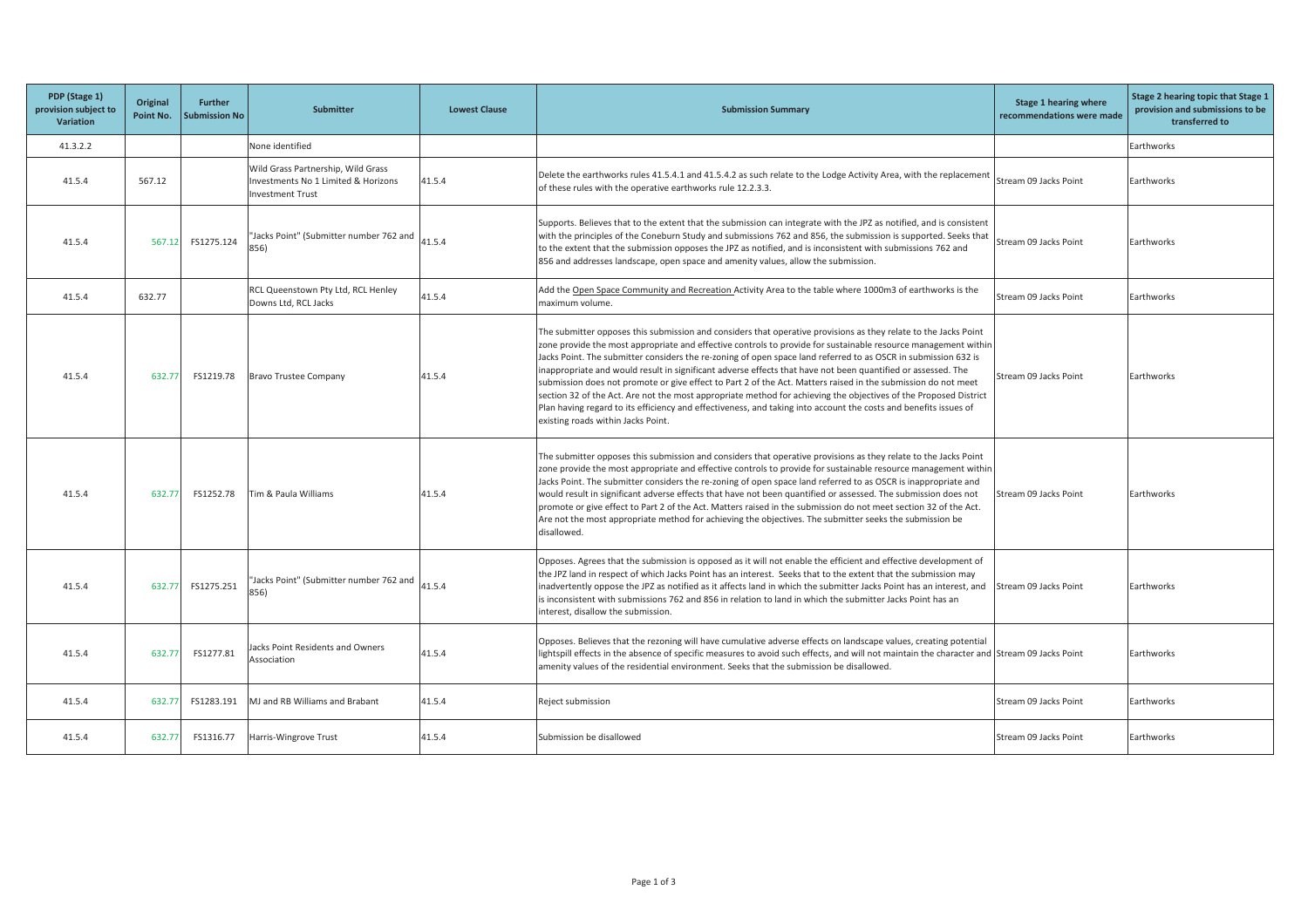| PDP (Stage 1)<br>provision subject to<br>Variation | Original<br>Point No. | Further<br><b>Submission No</b> | <b>Submitter</b>                                                                                                                                                                                                   | <b>Lowest Clause</b> | <b>Submission Summary</b>                                                                                                                                                                                                                                                                                                                                                                                                                                                                                                                                                                                                                                                                                                                                                                                                                                          | Stage 1 hearing where<br>recommendations were made | Stage 2 hearing topic that Stage 1<br>provision and submissions to be<br>transferred to |
|----------------------------------------------------|-----------------------|---------------------------------|--------------------------------------------------------------------------------------------------------------------------------------------------------------------------------------------------------------------|----------------------|--------------------------------------------------------------------------------------------------------------------------------------------------------------------------------------------------------------------------------------------------------------------------------------------------------------------------------------------------------------------------------------------------------------------------------------------------------------------------------------------------------------------------------------------------------------------------------------------------------------------------------------------------------------------------------------------------------------------------------------------------------------------------------------------------------------------------------------------------------------------|----------------------------------------------------|-----------------------------------------------------------------------------------------|
| 41.5.4                                             | 632.78                |                                 | RCL Queenstown Pty Ltd, RCL Henley<br>Downs Ltd, RCL Jacks                                                                                                                                                         | 41.5.4               | Amend as follows:<br>Height of cut and fill and slope<br>OSL, OSG, OSA, OSCR, FP-1 and 2, HS, E, EIC and L Activity Areas:<br>Mo road, track or access way shall have an upslope cut or batter greater than 1 metre in height, measured<br>vertically.<br>? All cuts and batters shall be laid back such that their angle from the horizontal is no more than 65 degrees.<br>? The maximum height of any fill shall not exceed 2 metres.                                                                                                                                                                                                                                                                                                                                                                                                                           | Stream 09 Jacks Point                              | Earthworks                                                                              |
| 41.5.4                                             | 632.78                | FS1219.79                       | <b>Bravo Trustee Company</b>                                                                                                                                                                                       | 41.5.4               | The submitter opposes this submission and considers that operative provisions as they relate to the Jacks Point<br>zone provide the most appropriate and effective controls to provide for sustainable resource management within<br>Jacks Point. The submitter considers the re-zoning of open space land referred to as OSCR in submission 632 is<br>inappropriate and would result in significant adverse effects that have not been quantified or assessed. The<br>submission does not promote or give effect to Part 2 of the Act. Matters raised in the submission do not meet<br>section 32 of the Act. Are not the most appropriate method for achieving the objectives of the Proposed District<br>Plan having regard to its efficiency and effectiveness, and taking into account the costs and benefits issues of<br>existing roads within Jacks Point. | Stream 09 Jacks Point                              | Earthworks                                                                              |
| 41.5.4                                             | 632.78                | FS1252.79                       | Tim & Paula Williams                                                                                                                                                                                               | 41.5.4               | The submitter opposes this submission and considers that operative provisions as they relate to the Jacks Point<br>zone provide the most appropriate and effective controls to provide for sustainable resource management within<br>Jacks Point. The submitter considers the re-zoning of open space land referred to as OSCR is inappropriate and<br>would result in significant adverse effects that have not been quantified or assessed. The submission does not<br>promote or give effect to Part 2 of the Act. Matters raised in the submission do not meet section 32 of the Act.<br>Are not the most appropriate method for achieving the objectives. The submitter seeks the submission be<br>disallowed.                                                                                                                                                | Stream 09 Jacks Point                              | Earthworks                                                                              |
| 41.5.4                                             | 632.78                | FS1275.252                      | Jacks Point" (Submitter number 762 and<br>856)                                                                                                                                                                     | 41.5.4               | Opposes. Agrees that the submission is opposed as it will not enable the efficient and effective development of<br>the JPZ land in respect of which Jacks Point has an interest. Seeks that to the extent that the submission may<br>inadvertently oppose the JPZ as notified as it affects land in which the submitter Jacks Point has an interest, and Stream 09 Jacks Point<br>is inconsistent with submissions 762 and 856 in relation to land in which the submitter Jacks Point has an<br>interest, disallow the submission.                                                                                                                                                                                                                                                                                                                                 |                                                    | Earthworks                                                                              |
| 41.5.4                                             | 632.78                | FS1277.82                       | Jacks Point Residents and Owners<br>Association                                                                                                                                                                    | 41.5.4               | Opposes. Believes that the rezoning will have cumulative adverse effects on landscape values, creating potential<br>lightspill effects in the absence of specific measures to avoid such effects, and will not maintain the character and Stream 09 Jacks Point<br>amenity values of the residential environment. Seeks that the submission be disallowed.                                                                                                                                                                                                                                                                                                                                                                                                                                                                                                         |                                                    | Earthworks                                                                              |
| 41.5.4                                             | 632.78                | FS1283.192                      | MJ and RB Williams and Brabant                                                                                                                                                                                     | 41.5.4               | Reject submission                                                                                                                                                                                                                                                                                                                                                                                                                                                                                                                                                                                                                                                                                                                                                                                                                                                  | Stream 09 Jacks Point                              | Earthworks                                                                              |
| 41.5.4                                             | 632.78                | FS1316.78                       | Harris-Wingrove Trust                                                                                                                                                                                              | 41.5.4               | Submission be disallowed                                                                                                                                                                                                                                                                                                                                                                                                                                                                                                                                                                                                                                                                                                                                                                                                                                           | Stream 09 Jacks Point                              | Earthworks                                                                              |
| 41.5.4                                             | 762.12                |                                 | Jacks Point Residential No.2 Ltd, Jacks<br>Point Village Holdings Ltd, Jacks Point<br>Developments Limited, Jacks Point Land<br>Limited, Jacks Point Land No. 2 Limited,<br>Jacks Point Management Limited, Henley | 41.5.4               | Support in part<br>Amend Rule 41.5.4.1 Volume of Earthworks, to shift the Village Activity Area out of the 500 m3 band to "no<br>maximum".                                                                                                                                                                                                                                                                                                                                                                                                                                                                                                                                                                                                                                                                                                                         | Stream 09 Jacks Point                              | Earthworks                                                                              |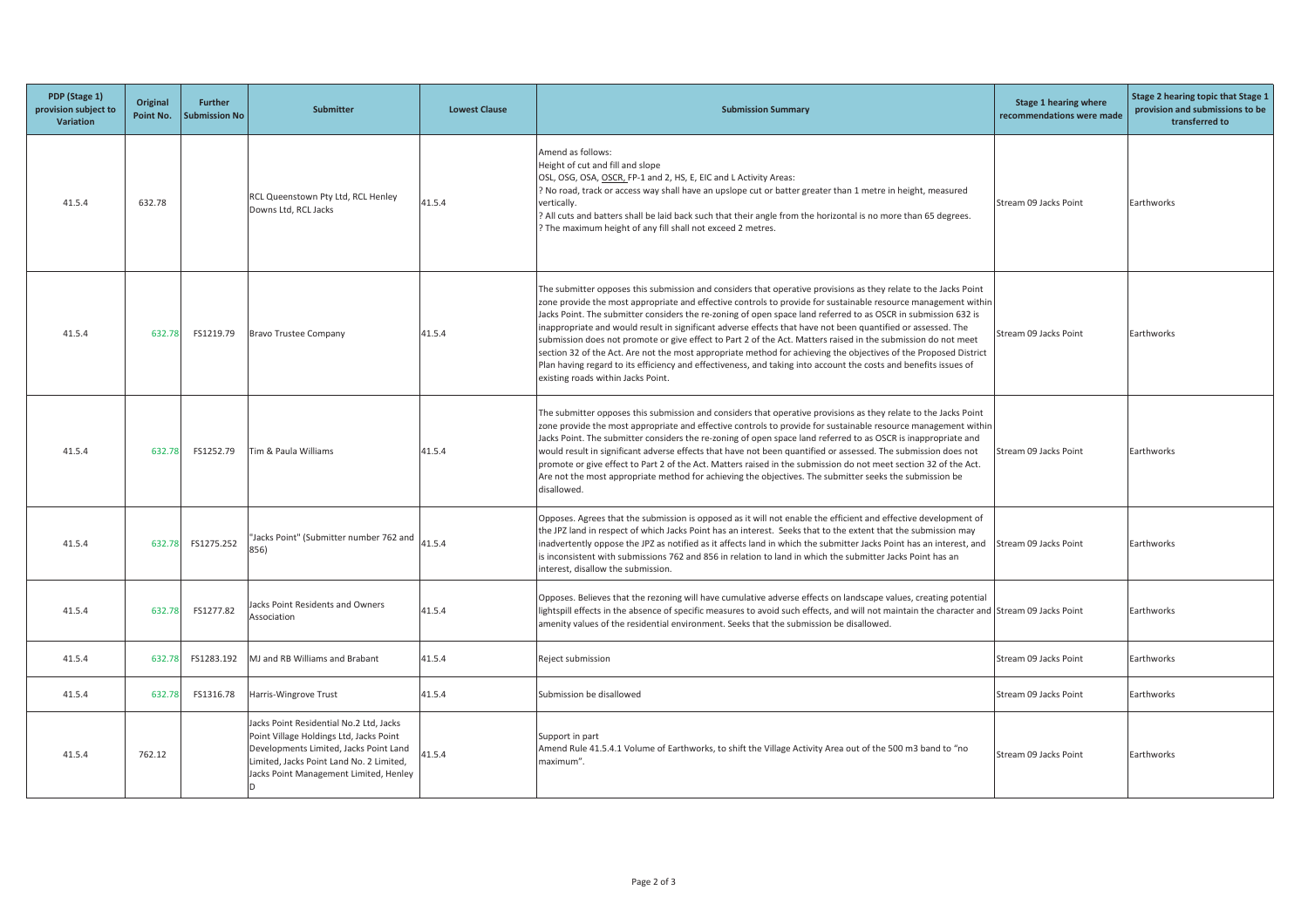| PDP (Stage 1)<br>provision subject to<br><b>Variation</b> | Original<br>Point No. | <b>Further</b><br><b>Submission No</b> | Submitter                                                                                                                                                                                                          | <b>Lowest Clause</b> | <b>Submission Summary</b>                                                                                                                                                                                                                                                                                                                                                                                                                                                                                                                                                                                                                                                                                                                                                                                                                                                      | Stage 1 hearing where<br>recommendations were made | Stage 2 hearing topic that Stage 1<br>provision and submissions to be<br>transferred to |
|-----------------------------------------------------------|-----------------------|----------------------------------------|--------------------------------------------------------------------------------------------------------------------------------------------------------------------------------------------------------------------|----------------------|--------------------------------------------------------------------------------------------------------------------------------------------------------------------------------------------------------------------------------------------------------------------------------------------------------------------------------------------------------------------------------------------------------------------------------------------------------------------------------------------------------------------------------------------------------------------------------------------------------------------------------------------------------------------------------------------------------------------------------------------------------------------------------------------------------------------------------------------------------------------------------|----------------------------------------------------|-----------------------------------------------------------------------------------------|
| 41.5.4                                                    | 762.12                | FS1277.158                             | Jacks Point Residents and Owners<br>Association                                                                                                                                                                    | 41.5.4               | Supports. The submitter supports in relation to properties yet to be developed to the extent they deliver reliable<br>protection of open space, walking access and conservation benefits and the properties associated with the<br>Jacks Point developer to fulfill the vision of an integrated community. In respect to all the R Activity Areas, such<br>areas need not be part of the JPROA. The submitters generally support the provision for increased urban<br>growth capacity subject to design controls for buildings and management of any adverse effects from lighting<br>and there being no impact on JPROA administered infrastructure or reading capacity. The submitter supports the<br>Henley Downs Village being now primarily for residential activities as this is important for the sustainability of<br>one commercial village to service the wider JPZ. | Stream 09 Jacks Point                              | Earthworks                                                                              |
| 41.5.4                                                    | 762.12                | FS1316.139                             | Harris-Wingrove Trust                                                                                                                                                                                              | 41.5.4               | Submission be disallowed                                                                                                                                                                                                                                                                                                                                                                                                                                                                                                                                                                                                                                                                                                                                                                                                                                                       | Stream 09 Jacks Point                              | Earthworks                                                                              |
| 41.5.4                                                    | 762.13                |                                        | Jacks Point Residential No.2 Ltd. Jacks<br>Point Village Holdings Ltd, Jacks Point<br>Developments Limited, Jacks Point Land<br>Limited. Jacks Point Land No. 2 Limited.<br>Jacks Point Management Limited, Henley | 41.5.4               | Support in part<br>Amend Rule 41.5.4.5 Water bodies, as follows:<br>a. Earthworks within 7m of the bed of any water body shall not exceed 20m <sup>3</sup> in total volume, except any man<br>made water body (e.g. Lake Tewa), within one consecutive 12 month period.<br>b. Any material associated with earthworks activity shall not be positioned within 7m of the bed of any water<br>body, except any man made water body (e.g. Lake Tewa) or where it may dam, divert or contaminate water.<br>Earthworks shall not:<br>cause artificial drainage of any groundwater aquifer;<br>cause temporary ponding of any surface water.                                                                                                                                                                                                                                         | Stream 09 Jacks Point                              | Earthworks                                                                              |
| 41.5.4                                                    | 762.13                | FS1277.159                             | Jacks Point Residents and Owners<br>Association                                                                                                                                                                    | 41.5.4               | Supports. The submitter supports in relation to properties yet to be developed to the extent they deliver reliable<br>protection of open space, walking access and conservation benefits and the properties associated with the<br>Jacks Point developer to fulfill the vision of an integrated community. In respect to all the R Activity Areas, such<br>areas need not be part of the JPROA. The submitters generally support the provision for increased urban<br>growth capacity subject to design controls for buildings and management of any adverse effects from lighting<br>and there being no impact on JPROA administered infrastructure or reading capacity. The submitter supports the<br>Henley Downs Village being now primarily for residential activities as this is important for the sustainability of<br>one commercial village to service the wider JPZ. | Stream 09 Jacks Point                              | Earthworks                                                                              |
| 41.5.4                                                    | 762.13                | FS1316.140                             | Harris-Wingrove Trust                                                                                                                                                                                              | 41.5.4               | Submission be disallowed                                                                                                                                                                                                                                                                                                                                                                                                                                                                                                                                                                                                                                                                                                                                                                                                                                                       | Stream 09 Jacks Point                              | Earthworks                                                                              |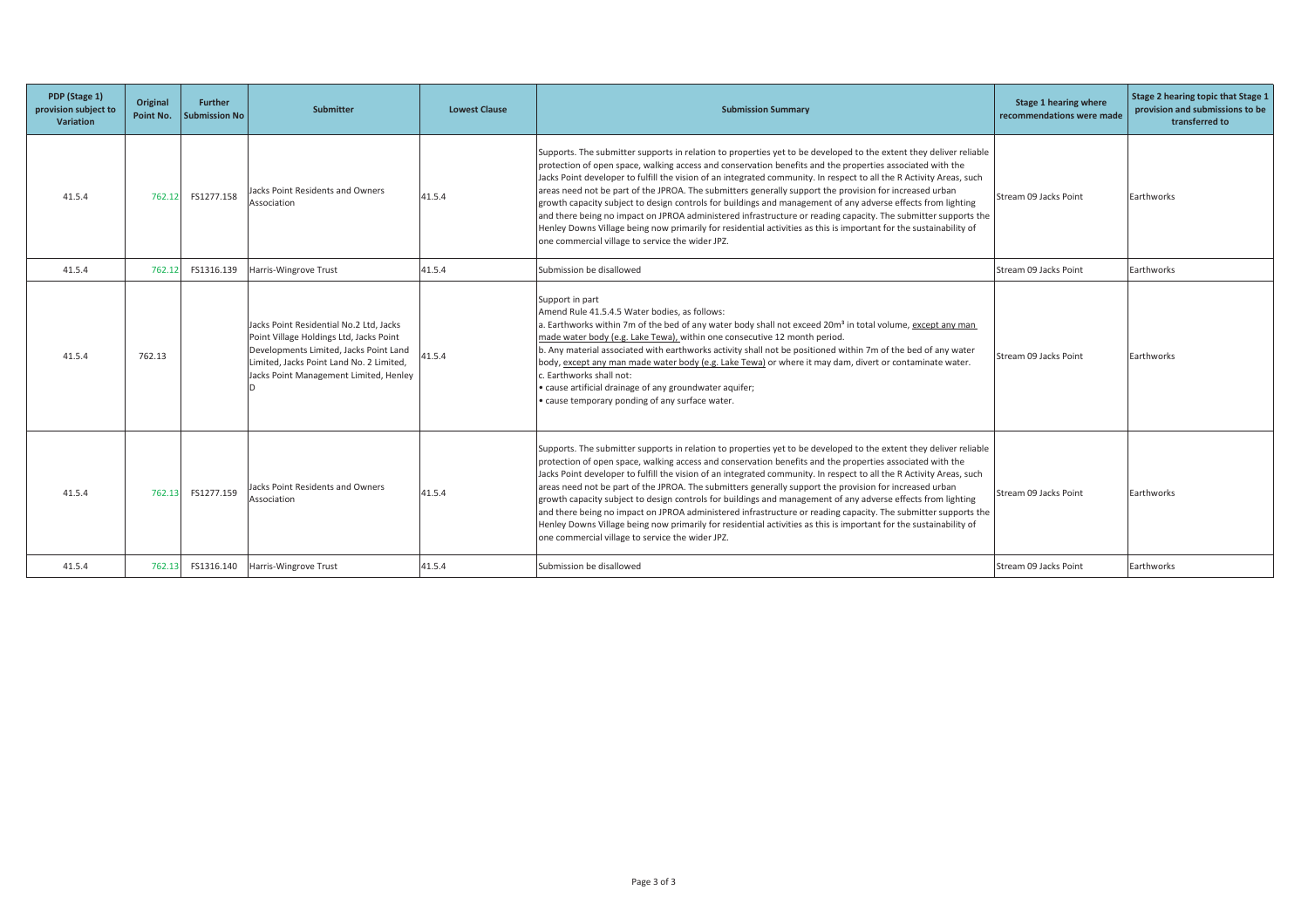## **Appendix E**

**PDP (Stage 1) provisions and Stage 1 Submission points affected by: Proposed Chapter 29 Transport**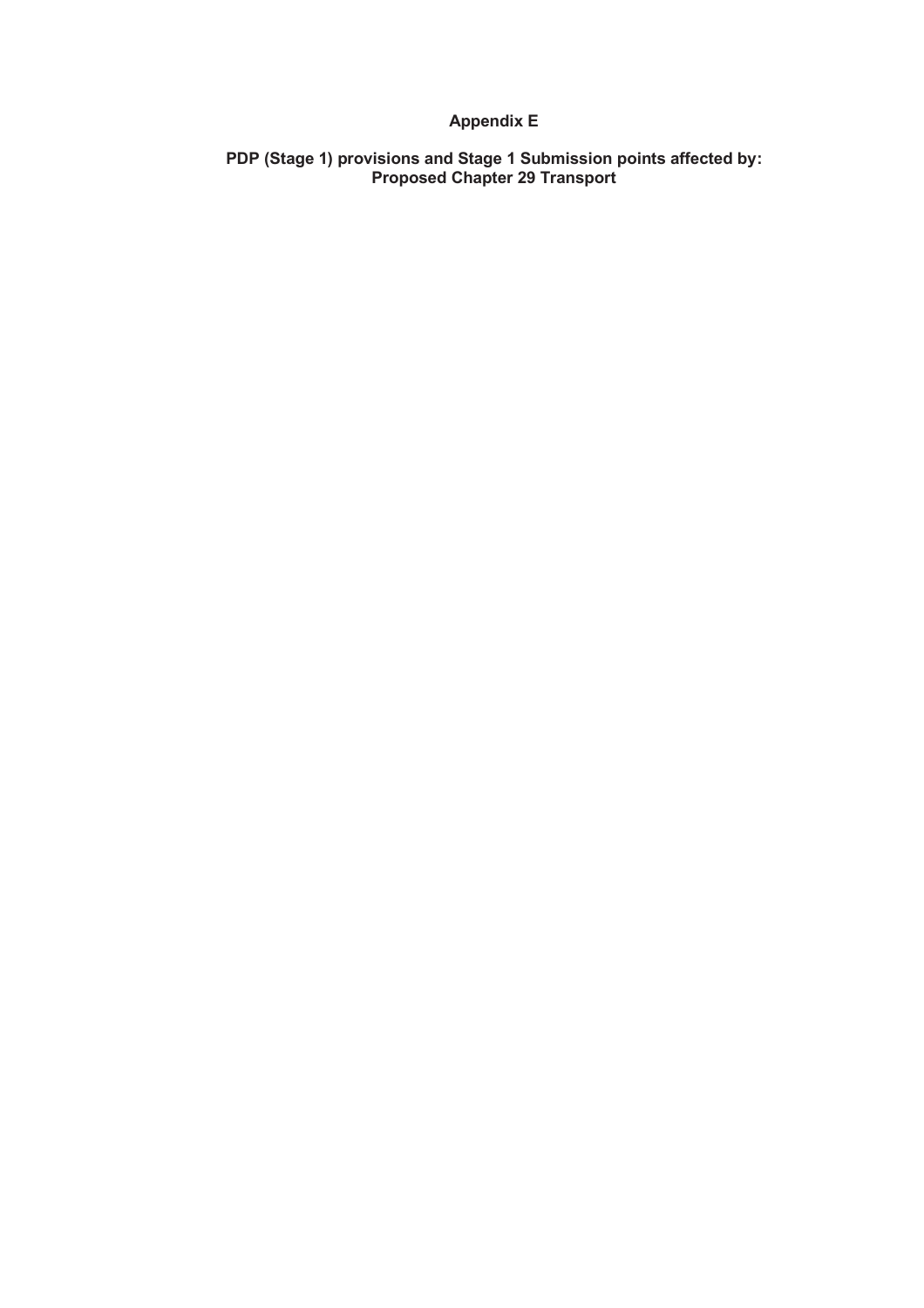| PDP (Stage 1) provision<br>subject to Variation   | <b>Submission</b><br>Point<br><b>Number</b> | Original<br>Submission<br>Ref | Submitter         | <b>Lowest Clause</b>                                               | Submitter<br><b>Position</b> | <b>Submission Summary</b>                                                                                                              | <b>Stage 1 hearing</b><br>where<br>recommendations<br>were made | <b>Stage 2 hearing</b><br>topic that Stage 1<br>provision and<br>submissions to be<br>transferred to |
|---------------------------------------------------|---------------------------------------------|-------------------------------|-------------------|--------------------------------------------------------------------|------------------------------|----------------------------------------------------------------------------------------------------------------------------------------|-----------------------------------------------------------------|------------------------------------------------------------------------------------------------------|
| High Density Residential 9.2.6.7                  | 380.51                                      |                               | Villa delLago     | 9.2.6 Objective 6 (Note:<br>appears to relate to Policy<br>9.2.6.7 | Other                        | Reduction in parking, but where parking is provided, keep it within the building, underground and away from sight Stream 6 Residential |                                                                 | <b>Transport</b>                                                                                     |
| High Density Residential 9.2.6.7                  | 380.5                                       | FS1059.25                     | Erna Spijkerbosch | 9.2.6 Objective 6 (Note:<br>appears to relate to Policy<br>9.2.6.7 | Support                      | Support                                                                                                                                | Stream 6 Residential                                            | Transport                                                                                            |
| Chapter 37 Designations 37.2 A.1<br>Stopped Roads |                                             |                               | None identified   |                                                                    |                              |                                                                                                                                        | Not applicable                                                  | Transport                                                                                            |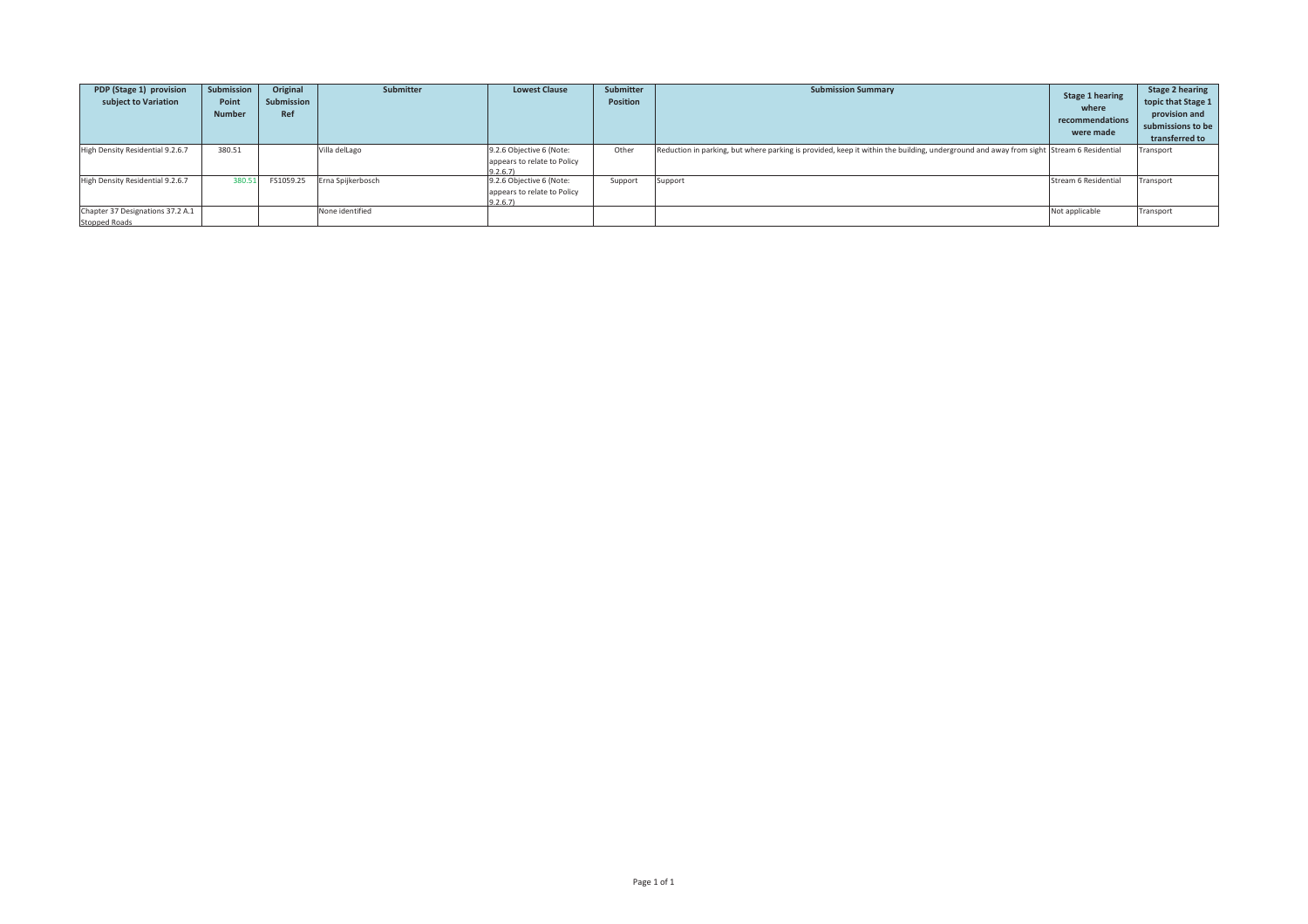## **Appendix F**

**PDP (Stage 1) provisions and Stage 1 Submission points affected by: Proposed Chapter 31 Signs**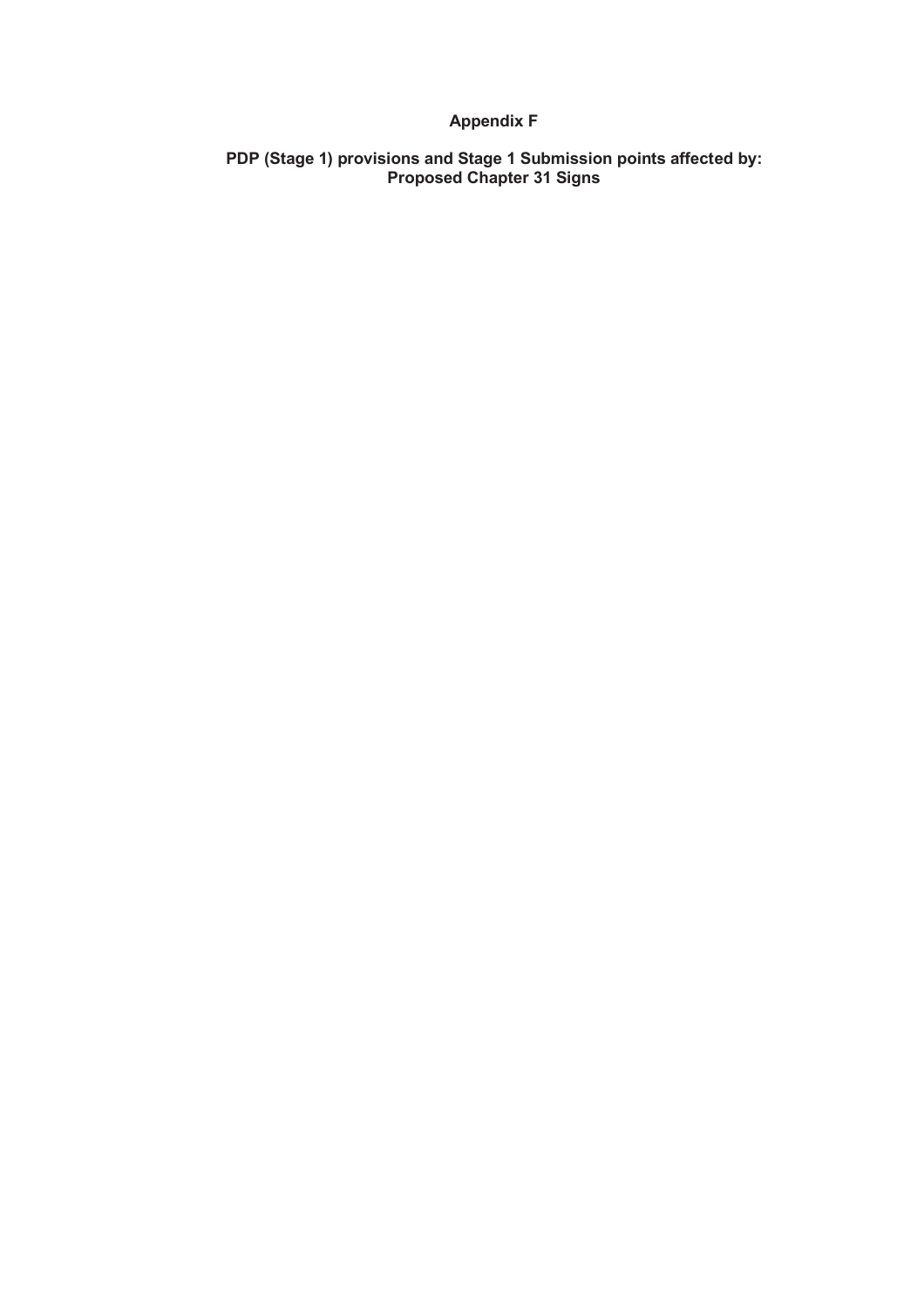| <b>PDP provision subject to Variation</b> | <b>Original Point No.</b> | <b>Further Submission No</b> | <b>Submitter</b> | <b>Lowest Clause</b> | <b>Submission</b><br>Summary | Stage 1 hearing<br>where<br>recommendations<br>were made | Stage 2 hearing topic that Stage 1<br>provision and submissions to be<br>transferred to |
|-------------------------------------------|---------------------------|------------------------------|------------------|----------------------|------------------------------|----------------------------------------------------------|-----------------------------------------------------------------------------------------|
| Airport Mixed Use Rule 17.5.10.1          |                           |                              | None identified  |                      |                              |                                                          | <b>Signs</b>                                                                            |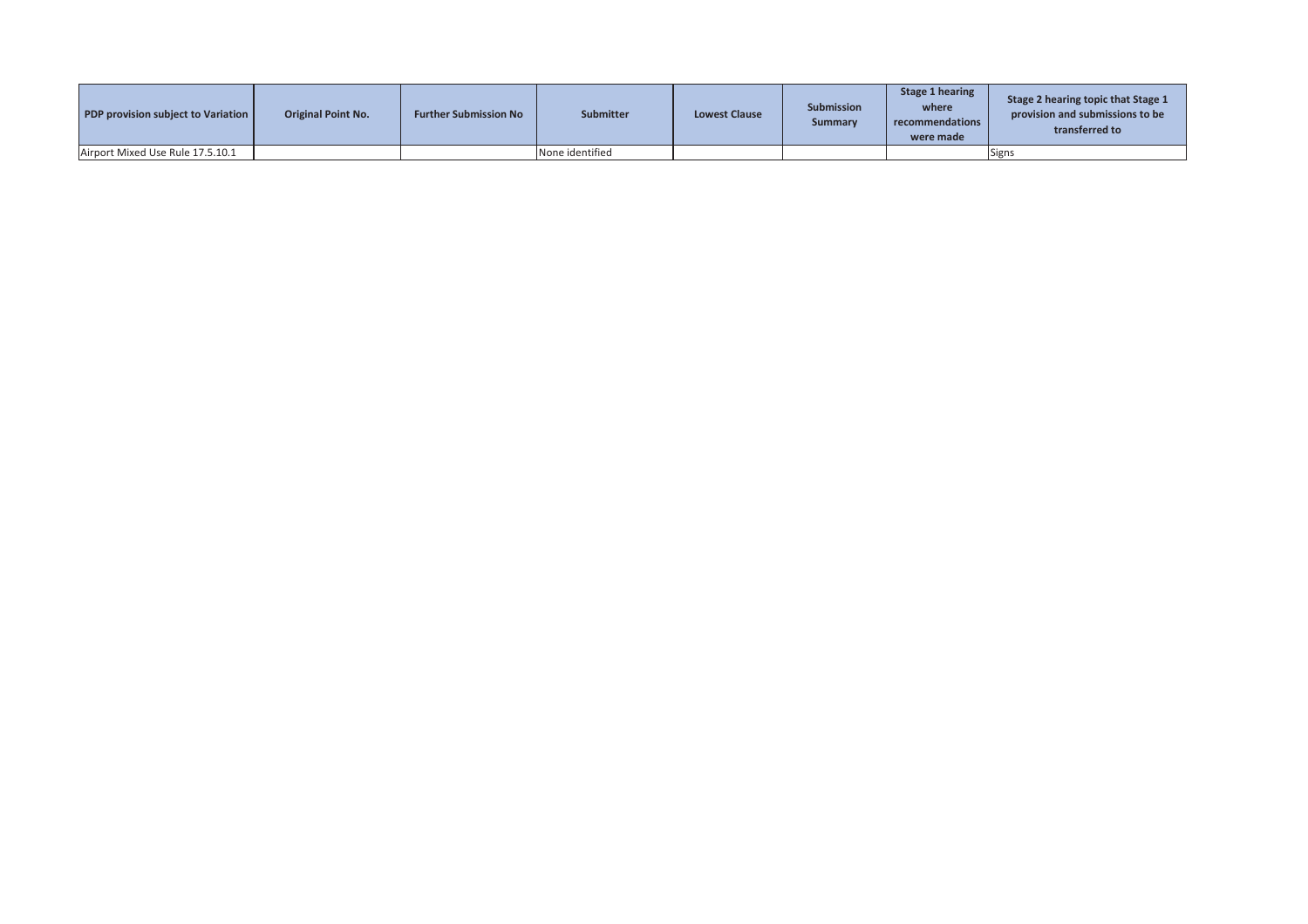## **Appendix G**

**PDP (Stage 1) provisions and Stage 1 Submission points affected by variations to Stage 1: Proposed Chapter 27 Subdivision and Development**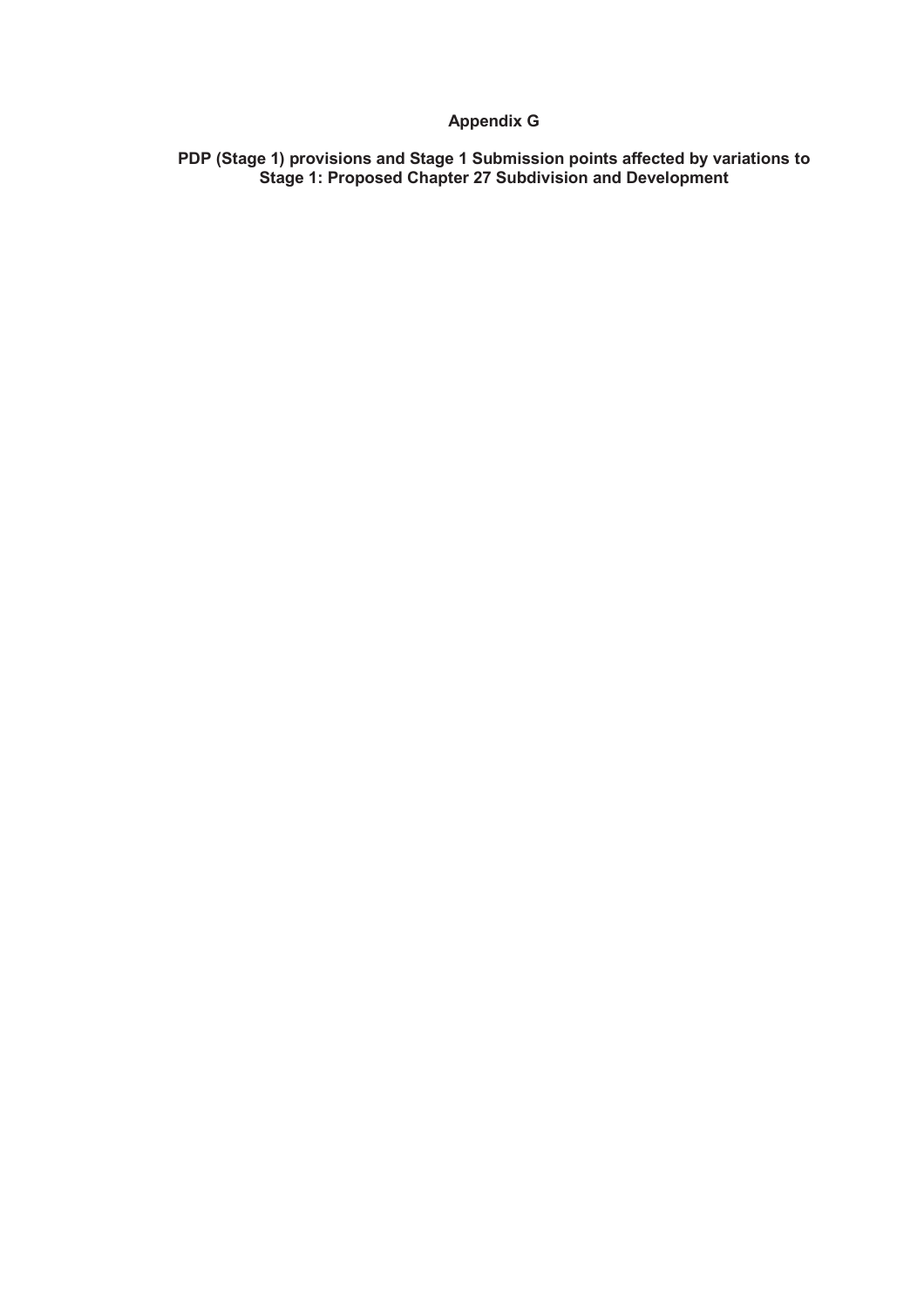| PDP (Stage 1)<br><b>Subdivision Chapter 27</b><br>provision subject to<br><b>Variation</b> | <b>Original Point No</b> | <b>Further Submission</b><br><b>No</b> | <b>Submitter</b>                   | <b>Submission Summary</b> | <b>Stage 1 hearing where</b><br>recommendations were<br>made | <b>Stage 2 hearing topic that</b><br><b>Stage 1 provision and</b><br>submissions to be transferred<br>to |
|--------------------------------------------------------------------------------------------|--------------------------|----------------------------------------|------------------------------------|---------------------------|--------------------------------------------------------------|----------------------------------------------------------------------------------------------------------|
| Chp. 27 General                                                                            | 21.55                    |                                        | Alison Walsh                       |                           | Stream 4 Subdivision<br>and Development                      | <b>Wakatipu Basin</b>                                                                                    |
| Chp. 27 Specific                                                                           | 157.1                    |                                        | Miles Wilson                       |                           | <b>Stream 4 Subdivision</b><br>and Development               | Wakatipu Basin                                                                                           |
| Chp. 27 Specific                                                                           | 166.1                    |                                        | Aurum Survey<br>Consultants (Part) |                           | Stream 4 Subdivision<br>and Development                      | <b>Wakatipu Basin</b>                                                                                    |
| Chp. 27 Specific                                                                           | 231.2                    |                                        | A, S and S Strain                  |                           | Stream 4 Subdivision<br>and Development                      | <b>Wakatipu Basin</b>                                                                                    |
| Chp. 27 Specific                                                                           | 232.5                    |                                        | D & K Andrew, R<br>Macassev        |                           | Stream 4 Subdivision<br>and Development                      | <b>Wakatipu Basin</b>                                                                                    |
| Chp. 27 Specific                                                                           | 233.2                    |                                        | D Gallagher                        |                           | <b>Stream 4 Subdivision</b><br>and Development               | <b>Wakatipu Basin</b>                                                                                    |
| Chp. 27 Specific                                                                           | 235.2                    |                                        | G Sim                              |                           | Stream 4 Subdivision<br>and Development                      | <b>Wakatipu Basin</b>                                                                                    |
| Chp. 27 Specific                                                                           | 239.1                    |                                        | D Moffat                           |                           | Stream 4 Subdivision<br>and Development                      | <b>Wakatipu Basin</b>                                                                                    |
| Chp. 27 Specific                                                                           | 248.2                    |                                        | Shotover Jet                       |                           | Stream 4 Subdivision<br>and Development                      | <b>Wakatipu Basin</b>                                                                                    |
| Chp. 27 Specific                                                                           | 314.5                    |                                        | Wakatipu Holdings                  |                           | <b>Stream 4 Subdivision</b><br>and Development               | <b>Wakatipu Basin</b>                                                                                    |
| Chp. 27 Specific                                                                           | 328.4                    |                                        | N Gutzewitz                        |                           | Stream 4 Subdivision<br>and Development                      | <b>Wakatipu Basin</b>                                                                                    |
| Chp. 27 Specific                                                                           | 331.2                    |                                        | <b>Watiri Station</b>              |                           | <b>Stream 4 Subdivision</b><br>and Development               | <b>Wakatipu Basin</b>                                                                                    |
| Chp. 27 Specific                                                                           | 348.5                    |                                        | MK Greenslade                      |                           | <b>Stream 4 Subdivision</b><br>and Development               | <b>Wakatipu Basin</b>                                                                                    |
| Chp. 27 Specific                                                                           | 350.1                    |                                        | Dalefield Trustee Ltd              |                           | Stream 4 Subdivision<br>and Development                      | <b>Wakatipu Basin</b>                                                                                    |
| Chp. 27 Specific                                                                           | 350.9                    |                                        | Dalefield Trustee Ltd              |                           | Stream 4 Subdivision<br>and Development                      | Wakatipu Basin                                                                                           |
| Chp. 27 Specific                                                                           | 351.3                    |                                        | S Strain                           |                           | Stream 4 Subdivision<br>and Development                      | <b>Wakatipu Basin</b>                                                                                    |
| Chp. 27 Specific                                                                           | 367.6                    |                                        | J Borrell                          |                           | Stream 4 Subdivision<br>and Development                      | <b>Wakatipu Basin</b>                                                                                    |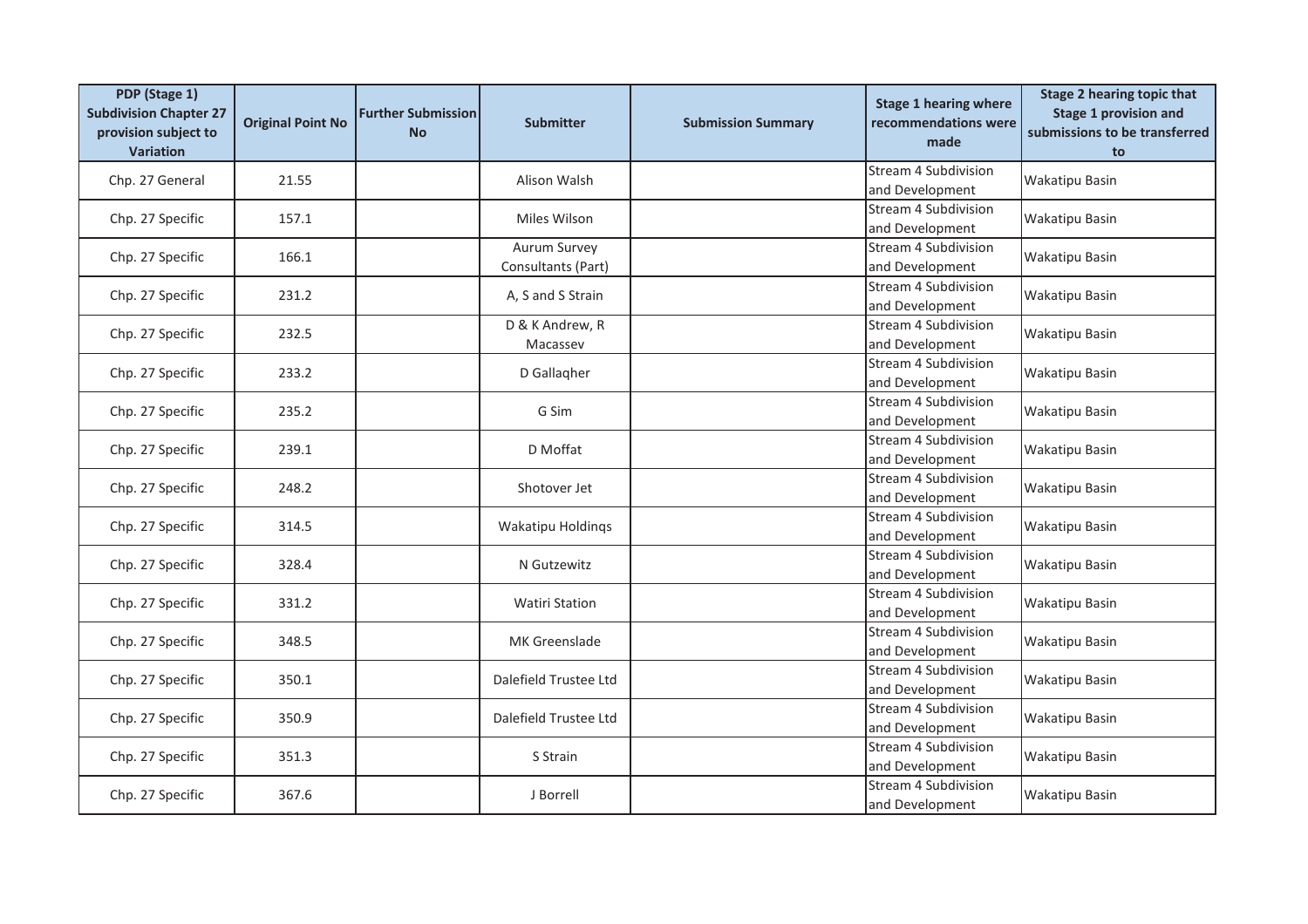| Chp. 27 General  | 389.9  | Body Corporate 22362                              | <b>Stream 4 Subdivision</b><br>and Development | <b>Wakatipu Basin</b> |
|------------------|--------|---------------------------------------------------|------------------------------------------------|-----------------------|
| Chp. 27 General  | 391.15 | S & J McLeod                                      | <b>Stream 4 Subdivision</b><br>and Development | <b>Wakatipu Basin</b> |
| Chp. 27 Specific | 414.4  | Clark Fortune<br>McDonald & Associates<br>Ltd     | Stream 4 Subdivision<br>and Development        | <b>Wakatipu Basin</b> |
| Chp. 27 Specific | 431.3  | <b>B</b> Kipke                                    | Stream 4 Subdivision<br>and Development        | <b>Wakatipu Basin</b> |
| Chp. 27 Specific | 497.2  | Arcadian Triangle Ltd                             | Stream 4 Subdivision<br>and Development        | <b>Wakatipu Basin</b> |
| Chp. 27 Specific | 497.21 | Arcadian Triangle Ltd                             | Stream 4 Subdivision<br>and Development        | <b>Wakatipu Basin</b> |
| Chp. 27 Specific | 513.46 | J Barb                                            | <b>Stream 4 Subdivision</b><br>and Development | <b>Wakatipu Basin</b> |
| Chp. 27 Specific | 513.47 | J Barb                                            | Stream 4 Subdivision<br>and Development        | <b>Wakatipu Basin</b> |
| Chp. 27 Specific | 514.6  | D Fea                                             | Stream 4 Subdivision<br>and Development        | <b>Wakatipu Basin</b> |
| Chp. 27 Specific | 515.38 | <b>Wakatipu Equities</b>                          | <b>Stream 4 Subdivision</b><br>and Development | <b>Wakatipu Basin</b> |
| Chp. 27 Specific | 515.39 | <b>Wakatipu Equities</b>                          | Stream 4 Subdivision<br>and Development        | <b>Wakatipu Basin</b> |
| Chp. 27 Specific | 522.42 | KJ Brustad and HJ Inch                            | Stream 4 Subdivision<br>and Development        | <b>Wakatipu Basin</b> |
| Chp. 27 Specific | 522.43 | KJ Brustad and HJ Inch                            | <b>Stream 4 Subdivision</b><br>and Development | <b>Wakatipu Basin</b> |
| Chp. 27 Specific | 523.17 | R & E Heywood                                     | Stream 4 Subdivision<br>and Development        | <b>Wakatipu Basin</b> |
| Chp. 27 Specific | 523.18 | R & E Hevwood                                     | Stream 4 Subdivision<br>and Development        | <b>Wakatipu Basin</b> |
| Chp. 27 Specific | 530.15 | <b>B</b> Ballan                                   | Stream 4 Subdivision<br>and Development        | <b>Wakatipu Basin</b> |
| Chp. 27 Specific | 530.16 | <b>B</b> Ballan                                   | <b>Stream 4 Subdivision</b><br>and Development | <b>Wakatipu Basin</b> |
| Chp. 27 Specific | 532.35 | <b>Bill and Jan Walker</b><br><b>Family Trust</b> | Stream 4 Subdivision<br>and Development        | <b>Wakatipu Basin</b> |
| Chp. 27 Specific | 532.36 | <b>Bill and Jan Walker</b><br><b>Family Trust</b> | Stream 4 Subdivision<br>and Development        | <b>Wakatipu Basin</b> |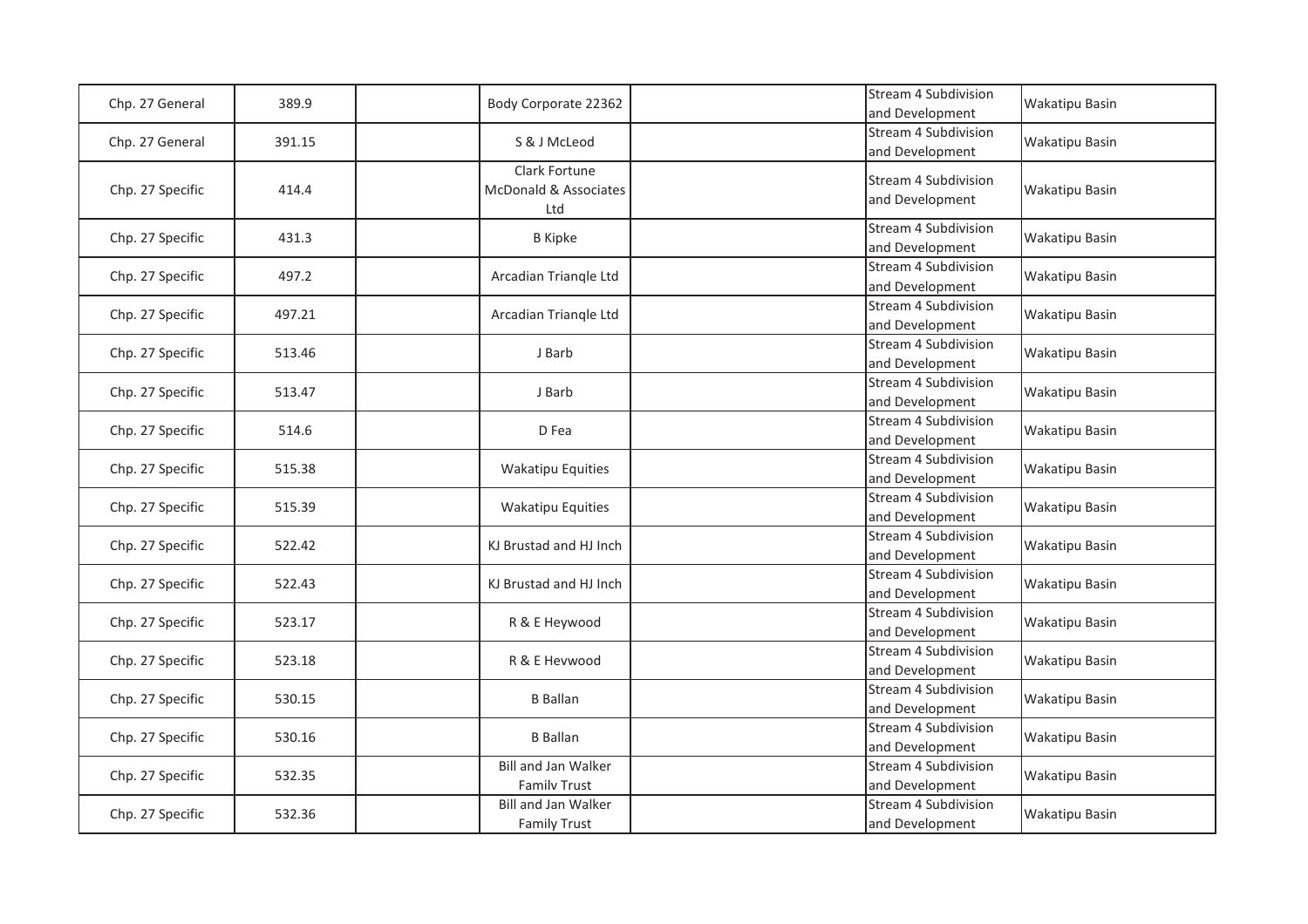| Chp. 27 Specific | 534.36  | W Evans, GW Stalker<br>Family Trust, Mike<br>Henry                                       |                                                                                                                                                | Stream 4 Subdivision<br>and Development | <b>Wakatipu Basin</b> |
|------------------|---------|------------------------------------------------------------------------------------------|------------------------------------------------------------------------------------------------------------------------------------------------|-----------------------------------------|-----------------------|
| Chp. 27 Specific | 534.37  | W Evans, GW Stalker<br>Family Trust, Mike<br>Henry                                       |                                                                                                                                                | Stream 4 Subdivision<br>and Development | <b>Wakatipu Basin</b> |
| Chp. 27 Specific | 535.36  | <b>GW Stalker Family</b><br>Trust, M Henry, M<br>Tylden, W French, D<br>Finlin, S Strain |                                                                                                                                                | Stream 4 Subdivision<br>and Development | <b>Wakatipu Basin</b> |
| Chp. 27 Specific | 535.37  | <b>GW Stalker Family</b><br>Trust, M Henry, M<br>Tylden, W French, D<br>Finlin, S Strain |                                                                                                                                                | Stream 4 Subdivision<br>and Development | <b>Wakatipu Basin</b> |
| Chp. 27 Specific | 537.4   | Slopehill Joint Venture                                                                  |                                                                                                                                                | Stream 4 Subdivision<br>and Development | <b>Wakatipu Basin</b> |
| Chp. 27 Specific | 537.41  | Slopehill Joint Venture                                                                  |                                                                                                                                                | Stream 4 Subdivision<br>and Development | <b>Wakatipu Basin</b> |
| Chp. 27 General  | 600.104 | <b>Federated Farmers</b>                                                                 |                                                                                                                                                | Stream 4 Subdivision<br>and Development | <b>Wakatipu Basin</b> |
| Chp. 27 General  | 631.6   | Cassidy Trust                                                                            |                                                                                                                                                | Stream 4 Subdivision<br>and Development | <b>Wakatipu Basin</b> |
| Chp. 27 General  | 717.18  | Jandel Trust                                                                             |                                                                                                                                                | Stream 4 Subdivision<br>and Development | <b>Wakatipu Basin</b> |
| Chp. 27 Specific | 763.16  | Lake Haves Ltd                                                                           |                                                                                                                                                | Stream 4 Subdivision<br>and Development | <b>Wakatipu Basin</b> |
| Chp. 27 Specific | 830.6   | D Robertson                                                                              |                                                                                                                                                | Stream 4 Subdivision<br>and Development | <b>Wakatipu Basin</b> |
| Chp. 27 General  | 847.17  | Fli Holdings Ltd                                                                         |                                                                                                                                                | Stream 4 Subdivision<br>and Development | <b>Wakatipu Basin</b> |
| 27.5.1           | 157.1   | Miles Wilson                                                                             | Support the existing Rural Lifestyle<br>Density rules that require a minimum<br>allotment size of 1 hectare, with an<br>average of 2 hectares. | Stream 4 Subdivision<br>and Development | <b>Wakatipu Basin</b> |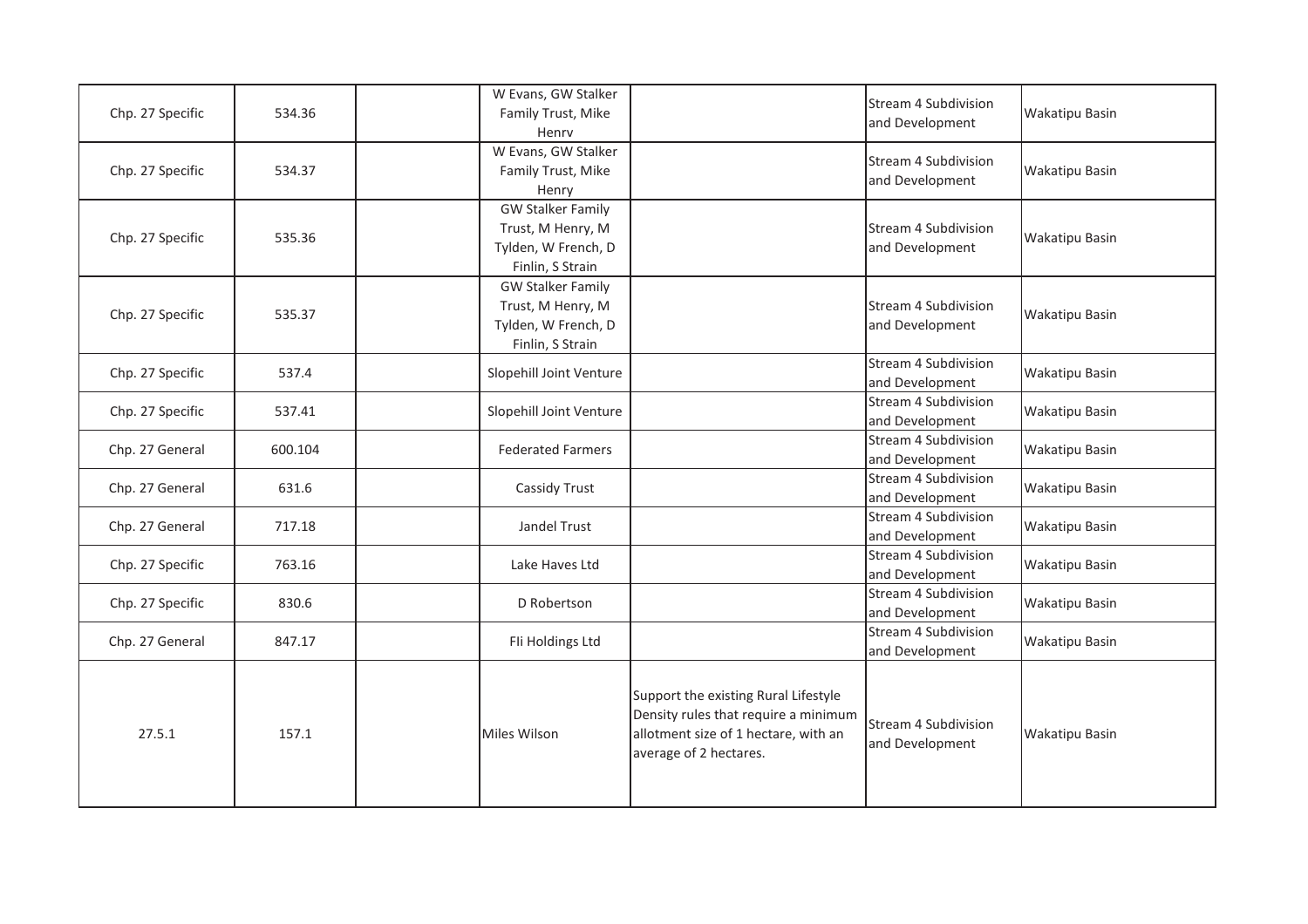| 27.3.2.1 | 21.52 |          | Alison Walsh                                               | Supports the provisions.                                                                                                                                                                                                                                                                                                                                                                                                                                       | Stream 4 Subdivision<br>and Development | Earthworks            |
|----------|-------|----------|------------------------------------------------------------|----------------------------------------------------------------------------------------------------------------------------------------------------------------------------------------------------------------------------------------------------------------------------------------------------------------------------------------------------------------------------------------------------------------------------------------------------------------|-----------------------------------------|-----------------------|
| 27.5.1   | 231.2 |          | Antony Strain, Sarah<br><b>Strain and Samuel</b><br>Strain | The 2ha average rule to be removed,<br>with the requirements for new lots in<br>the Rural Lifestyle Zone being limited<br>to a 1 ha minimum allotment size.<br>Amend as below.<br>27.5.1 No lots to be created by<br>subdivision, including balance lots,<br>shall have a net site area or where<br>specified, average, less than the<br>minimum specified - Rural Lifestyle -<br>One hectare, providing the average-<br>lot size is not less than 2 hectares. | Stream 4 Subdivision<br>and Development | <b>Wakatipu Basin</b> |
| 27.5.1   | 231.2 | FS1065.1 | Ohapi Trust                                                | The Trust seeks the submissions be<br>allowed to the extent that the 2<br>hectare average is deleted from the<br>Rural Lifestyle Zone, either generally<br>or specifically in relation to their<br>property.                                                                                                                                                                                                                                                   | Stream 4 Subdivision<br>and Development | <b>Wakatipu Basin</b> |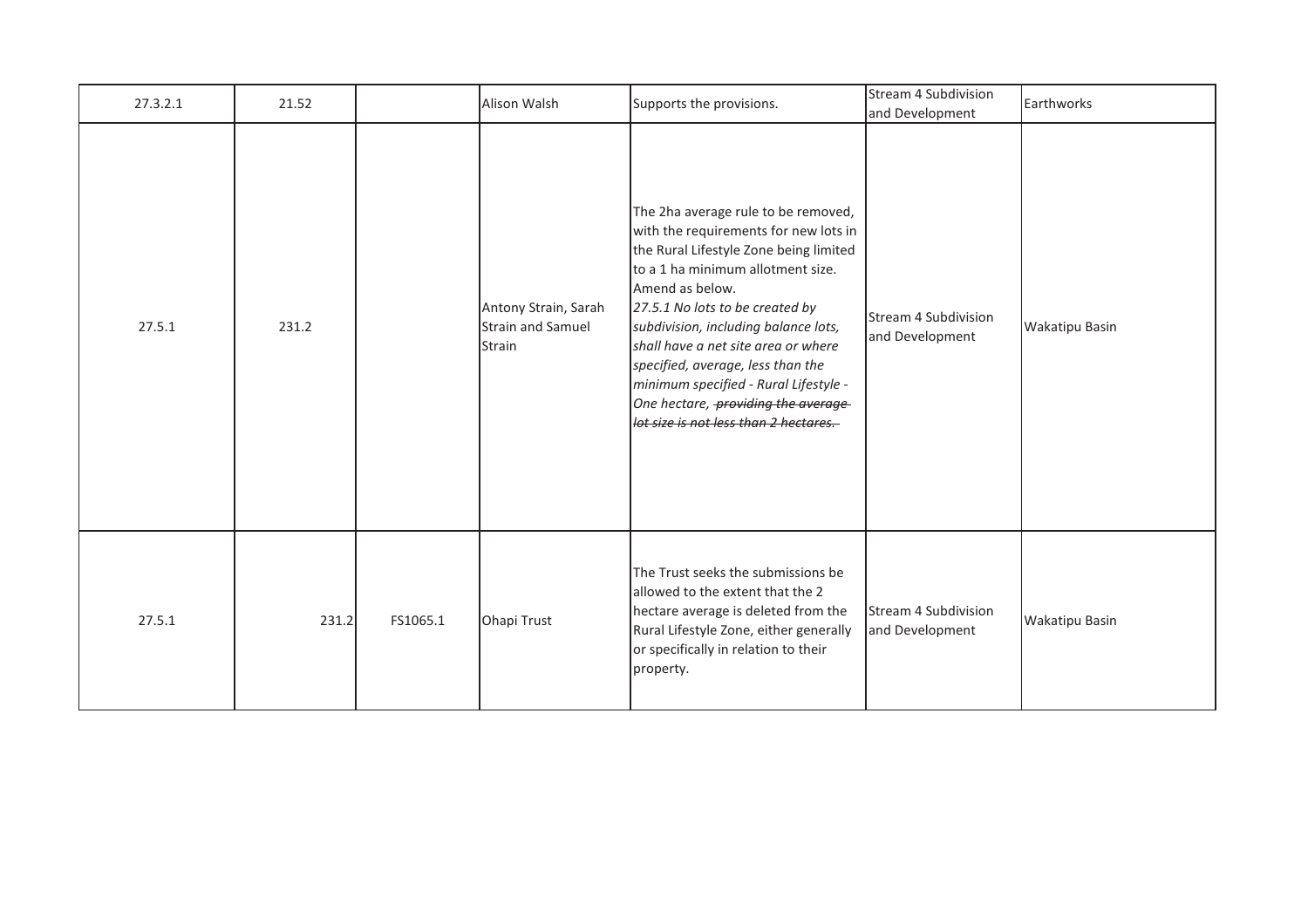| 27.5.1 | 231.2 | FS1286.61 | Mr M and Mrs J Henry                                 | The submission be allowed. The<br>Submission is supported in its<br>entirety. The rezoning is considered to<br>achieve the most efficient and<br>effective use of resources as that land<br>is no longer capable of rural<br>productivity.                                                                                                                                                                                                                     | Stream 4 Subdivision<br>and Development | <b>Wakatipu Basin</b> |
|--------|-------|-----------|------------------------------------------------------|----------------------------------------------------------------------------------------------------------------------------------------------------------------------------------------------------------------------------------------------------------------------------------------------------------------------------------------------------------------------------------------------------------------------------------------------------------------|-----------------------------------------|-----------------------|
| 27.5.1 | 232.5 |           | Don Andrew, Kathleen<br>Andrew and Roger<br>Macassey | The 2ha average rule to be removed,<br>with the requirements for new lots in<br>the Rural Lifestyle Zone being limited<br>to a 1 ha minimum allotment size.<br>Amend as below.<br>27.5.1 No lots to be created by<br>subdivision, including balance lots,<br>shall have a net site area or where<br>specified, average, less than the<br>minimum specified - Rural Lifestyle -<br>One hectare, providing the average-<br>lot size is not less than 2 hectares. | Stream 4 Subdivision<br>and Development | <b>Wakatipu Basin</b> |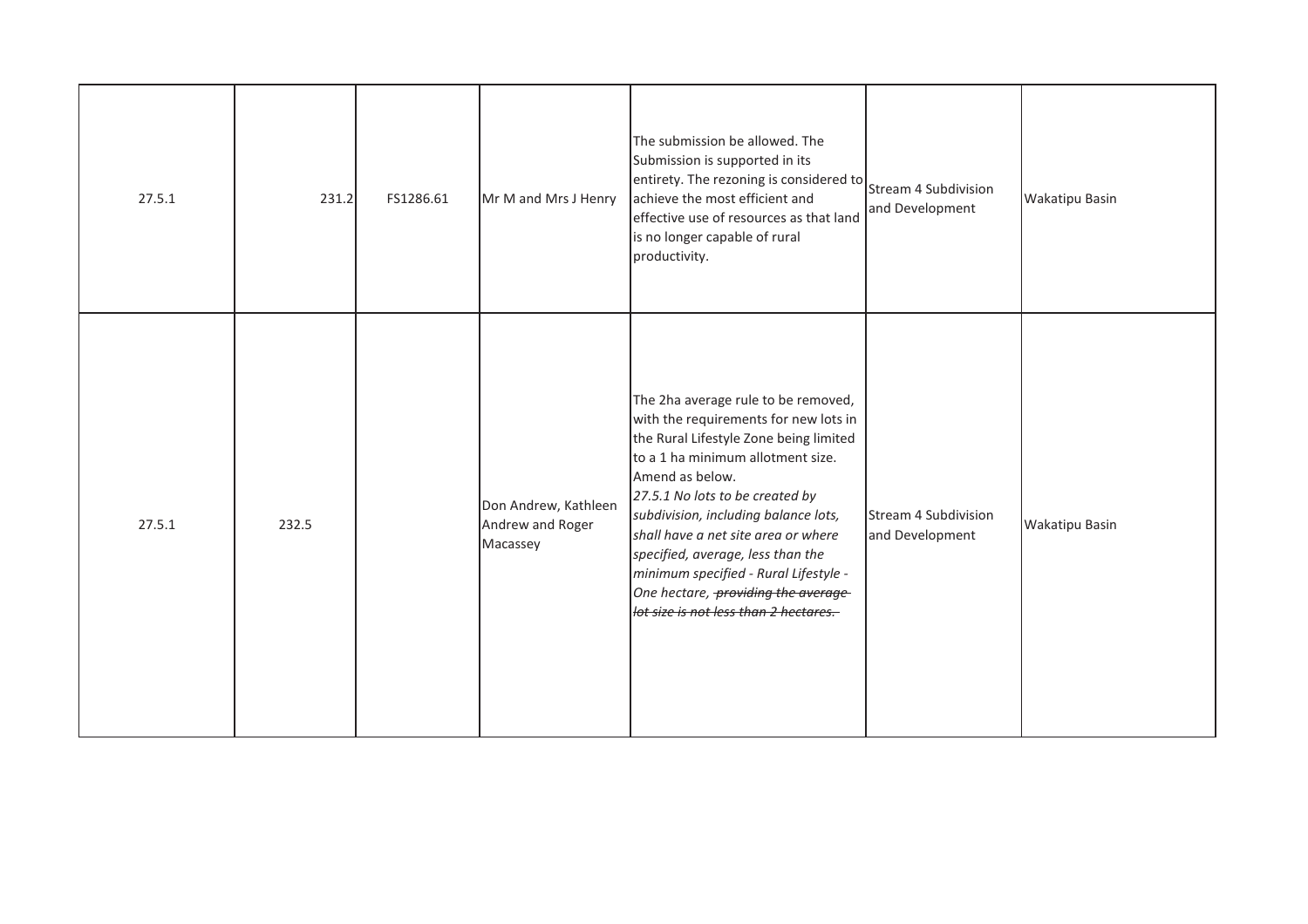| 27.5.1 | 232.5 | FS1065.2  | Ohapi Trust          | The Trust seeks the submissions be<br>allowed to the extent that the 2<br>hectare average is deleted from the<br>Rural Lifestyle Zone, either generally<br>or specifically in relation to their<br>property.                               | Stream 4 Subdivision<br>and Development | Wakatipu Basin        |
|--------|-------|-----------|----------------------|--------------------------------------------------------------------------------------------------------------------------------------------------------------------------------------------------------------------------------------------|-----------------------------------------|-----------------------|
| 27.5.1 | 232.5 | FS1286.71 | Mr M and Mrs J Henry | The submission be allowed. The<br>Submission is supported in its<br>entirety. The rezoning is considered to<br>achieve the most efficient and<br>effective use of resources as that land<br>is no longer capable of rural<br>productivity. | Stream 4 Subdivision<br>and Development | <b>Wakatipu Basin</b> |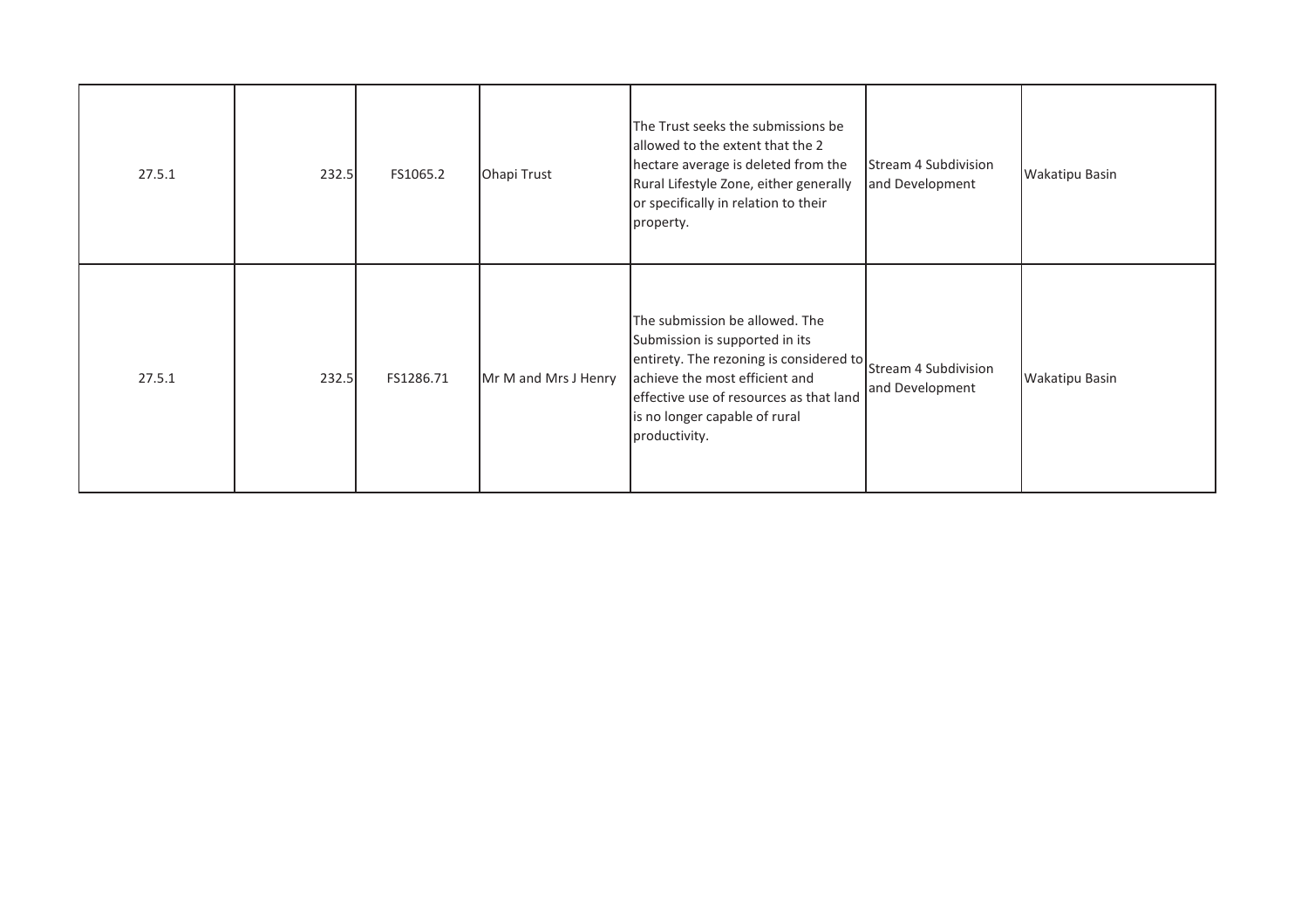| 27.5.1 | 233.2 |          | Dean Gallagher | The 2ha average rule to be removed,<br>with the requirements for new lots in<br>the Rural Lifestyle Zone being limited<br>to a 1 ha minimum allotment size.<br>Amend as below.<br>27.5.1 No lots to be created by<br>subdivision, including balance lots,<br>shall have a net site area or where<br>specified, average, less than the<br>minimum specified - Rural Lifestyle -<br>One hectare, providing the average-<br>lot size is not less than 2 hectares. | Stream 4 Subdivision<br>and Development | <b>Wakatipu Basin</b> |
|--------|-------|----------|----------------|----------------------------------------------------------------------------------------------------------------------------------------------------------------------------------------------------------------------------------------------------------------------------------------------------------------------------------------------------------------------------------------------------------------------------------------------------------------|-----------------------------------------|-----------------------|
| 27.5.1 | 233.2 | FS1065.3 | Ohapi Trust    | The Trust seeks the submissions be<br>allowed to the extent that the 2<br>hectare average is deleted from the<br>Rural Lifestyle Zone, either generally<br>or specifically in relation to their<br>property.                                                                                                                                                                                                                                                   | Stream 4 Subdivision<br>and Development | <b>Wakatipu Basin</b> |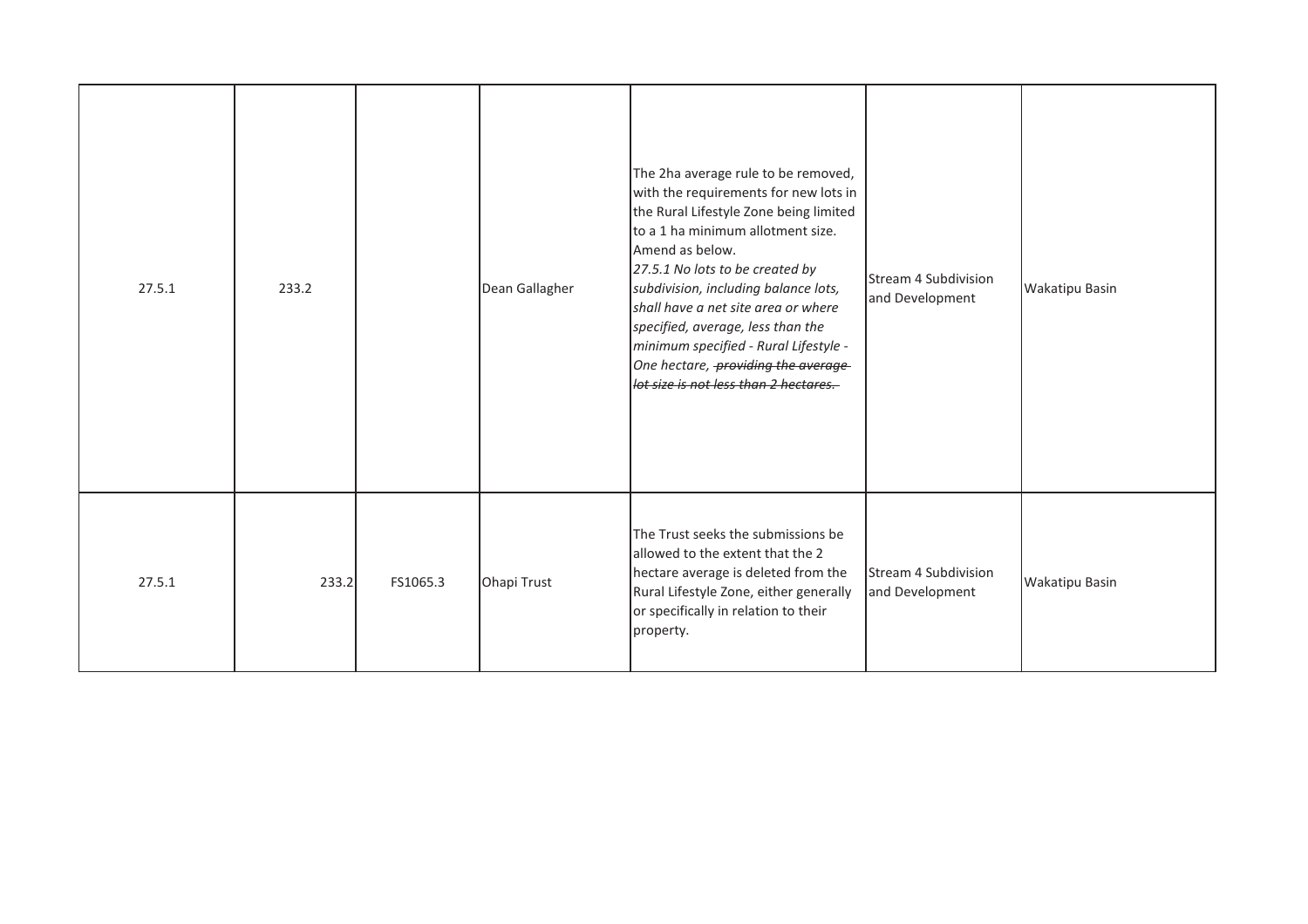| 27.5.1 | 235.2 |          | <b>Graeme Sim</b> | The 2ha average rule to be removed,<br>with the requirements for new lots in<br>the Rural Lifestyle Zone being limited<br>to a 1 ha minimum allotment size.<br>Amend as below.<br>27.5.1 No lots to be created by<br>subdivision, including balance lots,<br>shall have a net site area or where<br>specified, average, less than the<br>minimum specified - Rural Lifestyle -<br>One hectare, providing the average-<br>lot size is not less than 2 hectares. | Stream 4 Subdivision<br>and Development        | Wakatipu Basin        |
|--------|-------|----------|-------------------|----------------------------------------------------------------------------------------------------------------------------------------------------------------------------------------------------------------------------------------------------------------------------------------------------------------------------------------------------------------------------------------------------------------------------------------------------------------|------------------------------------------------|-----------------------|
| 27.5.1 | 235.2 | FS1065.4 | Ohapi Trust       | The Trust seeks the submissions be<br>allowed to the extent that the 2<br>hectare average is deleted from the<br>Rural Lifestyle Zone, either generally<br>or specifically in relation to their<br>property.                                                                                                                                                                                                                                                   | <b>Stream 4 Subdivision</b><br>and Development | <b>Wakatipu Basin</b> |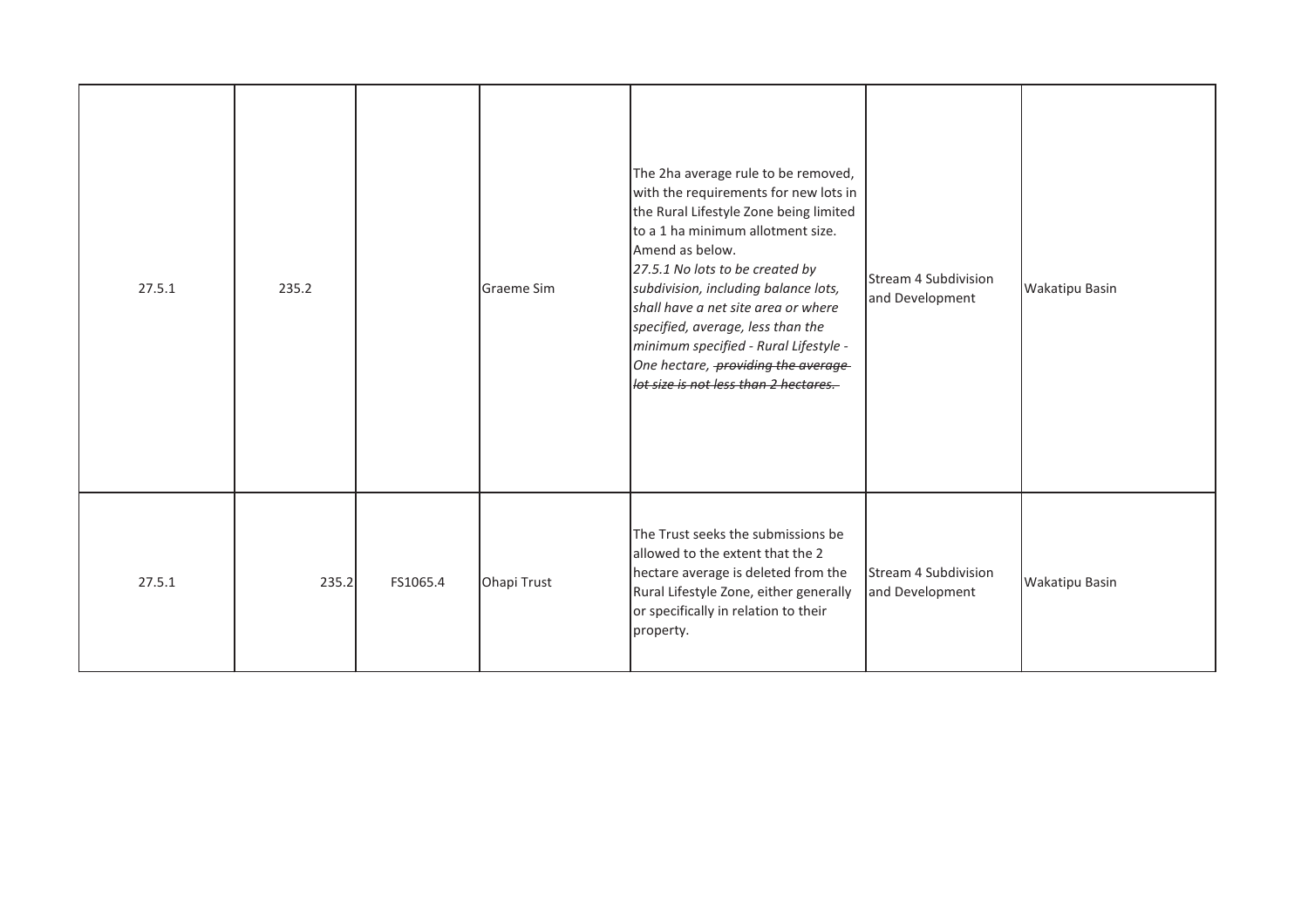| 27.5.1 | 239.1 |          | Don Moffat  | to a 1 hectare minimum allotment<br>size:<br>27.5.1 No lots to be created by<br>subdivision, including balance lots,<br>shall have a net sitearea or where<br>specified, average, less than the<br>minimum specified - Rural Lifestyle -<br>One hectare, providing the average-<br>lot size is not less than 2 hectares.<br>2.5.12.2 On sites less than 2 hectares<br>there shall be only one residential<br>unit.<br>22.5.12.3 On sites equal to or greater-<br>than 2 hectares there shall be no-<br>more than one residential unit per-<br>two hectares on average. For the-<br>purpose of calculating any average,<br>any allotment greater than 4 hectares,<br>including the balance, is deemed to-<br>be 4 hectares.<br>The Trust seeks the submissions be | Stream 4 Subdivision<br>and Development | <b>Wakatipu Basin</b> |
|--------|-------|----------|-------------|------------------------------------------------------------------------------------------------------------------------------------------------------------------------------------------------------------------------------------------------------------------------------------------------------------------------------------------------------------------------------------------------------------------------------------------------------------------------------------------------------------------------------------------------------------------------------------------------------------------------------------------------------------------------------------------------------------------------------------------------------------------|-----------------------------------------|-----------------------|
| 27.5.1 | 239.1 | FS1065.5 | Ohapi Trust | allowed to the extent that the 2<br>hectare average is deleted from the<br>Rural Lifestyle Zone, either generally<br>or specifically in relation to their<br>property.                                                                                                                                                                                                                                                                                                                                                                                                                                                                                                                                                                                           | Stream 4 Subdivision<br>and Development | <b>Wakatipu Basin</b> |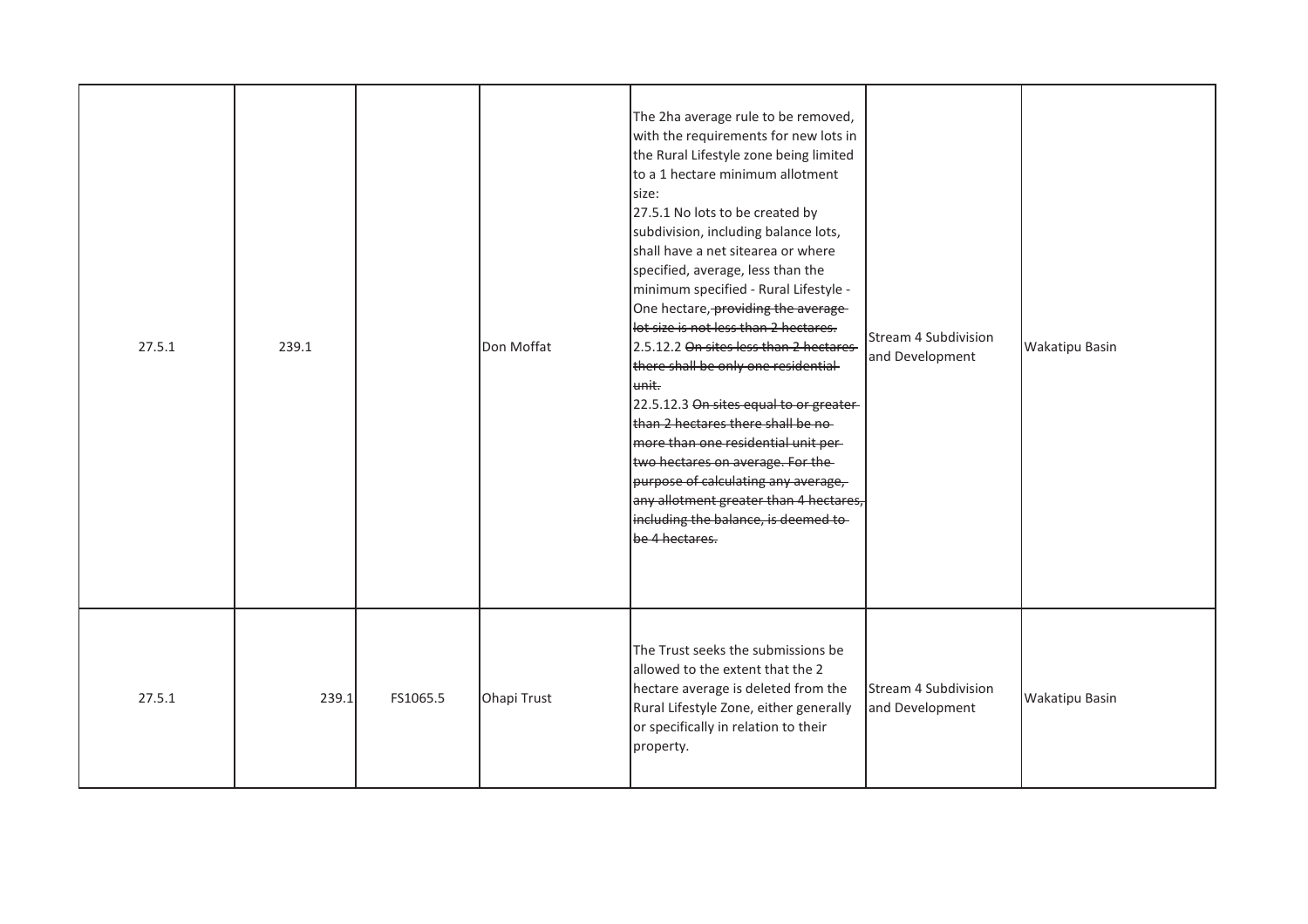| 27.5.1 | 239.1  | FS1071.98 | Lake Hayes Estate<br><b>Community Association</b> | That the entire submission is<br>disallowed and hte existing zoning<br>remains in place                                                                                                                                                                                           | Stream 4 Subdivision<br>and Development | Wakatipu Basin |
|--------|--------|-----------|---------------------------------------------------|-----------------------------------------------------------------------------------------------------------------------------------------------------------------------------------------------------------------------------------------------------------------------------------|-----------------------------------------|----------------|
| 27.5.1 | 248.20 |           | Shotover Trust                                    | The submitters oppose the average<br>density of 2 hectares within the Rural<br>Lifestyle Zone. Requests that the PDP<br>is modified to delete the requirement Stream 4 Subdivision<br>for an average density and/or lot size<br>of 2 hectares within the Rural Lifestyle<br>Zone. | and Development                         | Wakatipu Basin |
| 27.5.1 | 328.4  |           | <b>Noel Gutzewitz</b>                             | Remove the requirement for a 2 ha<br>average in the rural lifestyle zone.<br>such that the minimum lot size is 1<br>ha.                                                                                                                                                           | Stream 4 Subdivision<br>and Development | Wakatipu Basin |
| 27.5.1 | 331.2  |           | The Station at Waitiri                            | The minimum lot size applicable for<br>the Rural Lifestyle Zone (standard<br>27.5.1) shall be a 1 hectare average.                                                                                                                                                                | Stream 4 Subdivision<br>and Development | Wakatipu Basin |
| 27.5.1 | 348.5  |           | Mrs M K Greenslade                                | Submits that the minimum lot size<br>applicable for the Rural Lifestyle Zone Stream 4 Subdivision<br>(standard 27.5.1) shall be a 1 hectare<br>average.                                                                                                                           | and Development                         | Wakatipu Basin |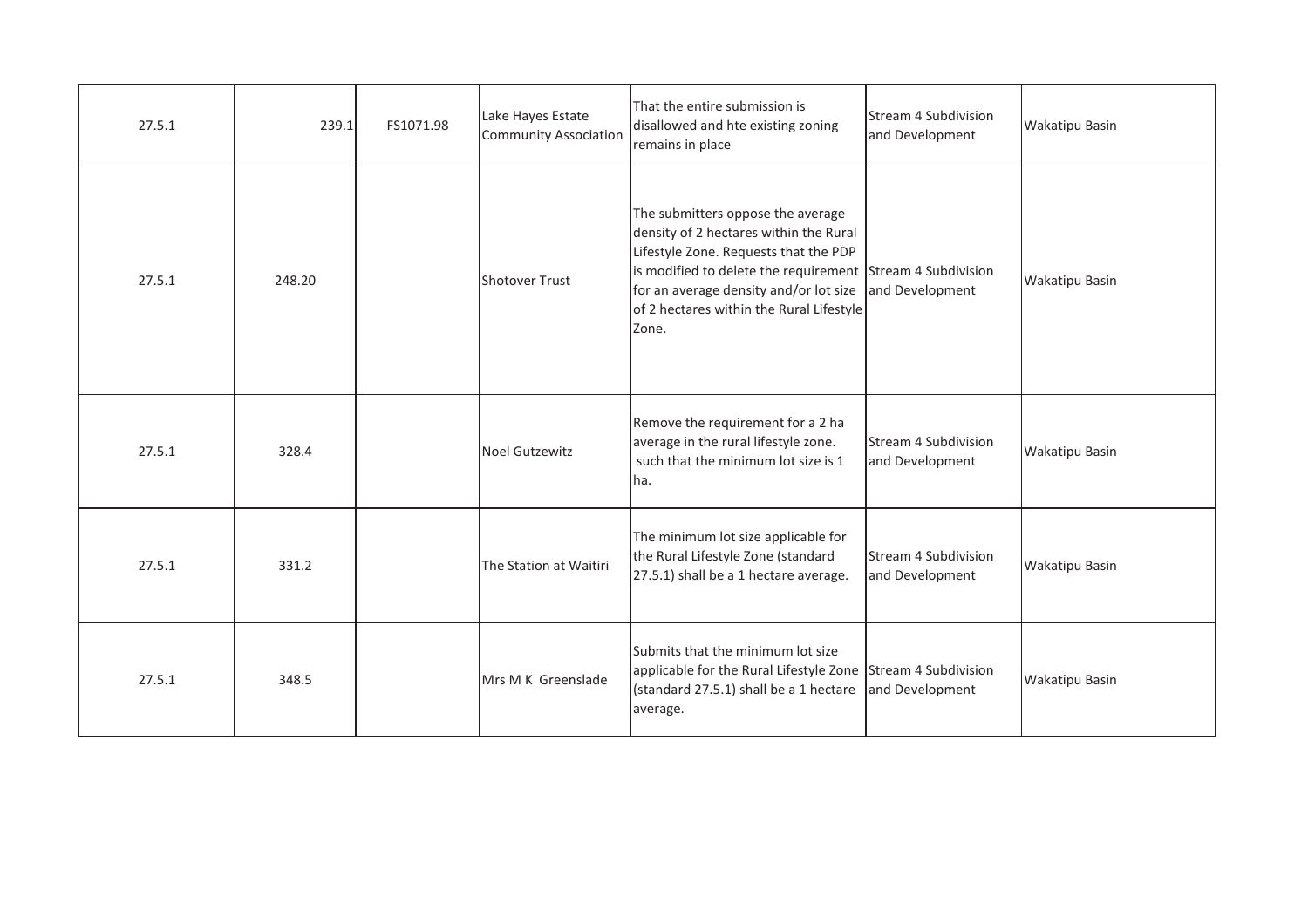| 27.5.1 | 348.5  | FS1286.7  | Mr M and Mrs J Henry                              | The submission be allowed. The<br>Submission is supported in its<br>entirety. The rezoning is considered to<br>achieve the most efficient and<br>effective use of resources as that land<br>is no longer capable of rural<br>productivity. | Stream 4 Subdivision<br>and Development | Wakatipu Basin        |
|--------|--------|-----------|---------------------------------------------------|--------------------------------------------------------------------------------------------------------------------------------------------------------------------------------------------------------------------------------------------|-----------------------------------------|-----------------------|
| 27.5.1 | 350.10 |           | Dalefield Trustee Ltd                             | Oppose the average minimum lot area<br>requirements and seeks that the<br>average lot size of not less than 2ha is Stream 4 Subdivision<br>reduced to 1.5ha.                                                                               | and Development                         | Wakatipu Basin        |
| 27.5.1 | 350.9  |           | Dalefield Trustee Ltd                             | Supports the minimum lot size of 1.0<br>hectare.                                                                                                                                                                                           | Stream 4 Subdivision<br>and Development | Wakatipu Basin        |
| 27.5.1 | 351.3  |           | Sam Strain                                        | The minimum lot size applicable for<br>the Rural Lifestyle Zone shall be 1<br>hectare.                                                                                                                                                     | Stream 4 Subdivision<br>and Development | <b>Wakatipu Basin</b> |
| 27.5.1 | 351.3  | FS1071.57 | Lake Hayes Estate<br><b>Community Association</b> | That the entire submission is<br>disallowed and hte existing zoning<br>remains in place                                                                                                                                                    | Stream 4 Subdivision<br>and Development | Wakatipu Basin        |
| 27.5.1 | 367.6  |           | John Borrell                                      | Change the rule requiring an average<br>of 2ha so that the minimum Lot size<br>for subdivision in the rural lifestyle<br>zone be 1 hectare.                                                                                                | Stream 4 Subdivision<br>and Development | Wakatipu Basin        |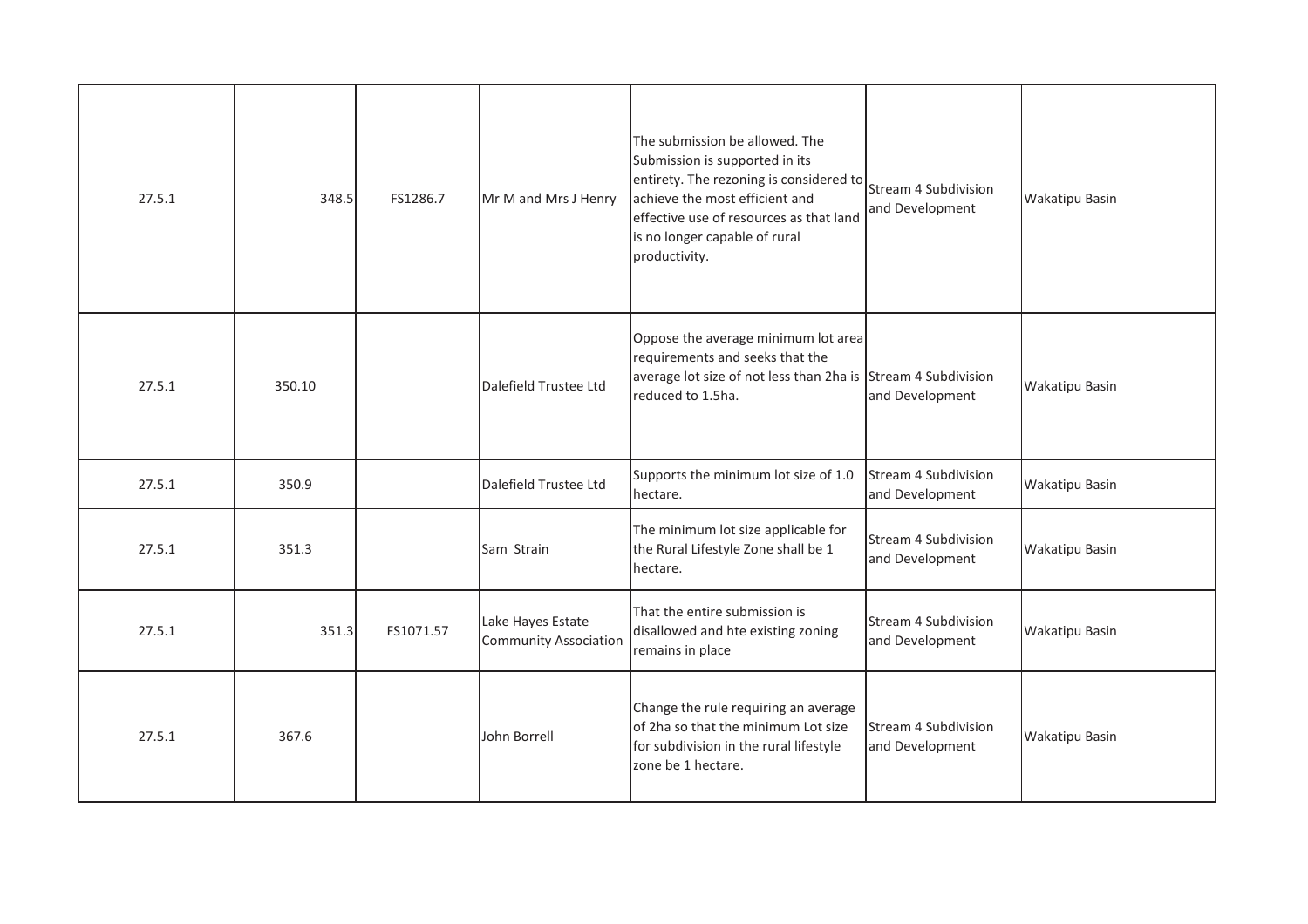| Chp. 27 Ferry Hill | 383.50 |            | Queenstown Lakes<br><b>District Council</b>       | Delete the words" "the subdivision<br>design has had regard to"                                                                                                                                                                                                                                                                                                                                                                                                         | Stream 4 Subdivision<br>and Development | <b>Wakatipu Basin</b> |
|--------------------|--------|------------|---------------------------------------------------|-------------------------------------------------------------------------------------------------------------------------------------------------------------------------------------------------------------------------------------------------------------------------------------------------------------------------------------------------------------------------------------------------------------------------------------------------------------------------|-----------------------------------------|-----------------------|
| 27.5.1             | 414.4  |            | <b>Clark Fortune McDonald</b><br>& Associates Ltd | Amend the Rural Lifestyle minimum<br>lot size standard 27.5.1 to a 1 ha<br>average                                                                                                                                                                                                                                                                                                                                                                                      | Stream 4 Subdivision<br>and Development | Wakatipu Basin        |
| 27.5.1             | 414.4  | FS1255.13  | Arcadian Triangle<br>Limited                      | Allow the submission.                                                                                                                                                                                                                                                                                                                                                                                                                                                   | Stream 4 Subdivision<br>and Development | Wakatipu Basin        |
| 27.5.1             | 414.4  | FS1071.107 | Lake Hayes Estate<br><b>Community Association</b> | That the entire submission is<br>disallowed and hte existing zoning<br>remains in place                                                                                                                                                                                                                                                                                                                                                                                 | Stream 4 Subdivision<br>and Development | Wakatipu Basin        |
| 27.3.2.1           | 453.2  |            | Paterson Pitts Partners<br>(Wanaka) Ltd           | The clarified relationship (27.3.2.1)<br>between subdivision and earthworks<br>is supported.                                                                                                                                                                                                                                                                                                                                                                            | Stream 4 Subdivision<br>and Development | Earthworks            |
| 27.5.1             | 497.20 |            | Arcadian Triangle<br>Limited                      | Amend Rule 27.5.1 as follows:<br>Ona hectare providing the average lot-<br>size is not less than 2 hectares.<br>For the purpose of calculating any-<br>average, any allotment greater than 4<br>hectares, including the balance, is-<br>deemed to be 4 hectares<br>An average lot size of not less than 1<br>hectare.<br>For the purpose of calculating any<br>average, any allotment greater than 2<br>hectares. including the balance, is<br>deemed to be 2 hectares. | Stream 4 Subdivision<br>and Development | Wakatipu Basin        |
| 27.5.1             | 497.21 |            | Arcadian Triangle<br>Limited                      | Amend Rule 27.5.1 as follows:<br>One hectare                                                                                                                                                                                                                                                                                                                                                                                                                            | Stream 4 Subdivision<br>and Development | Wakatipu Basin        |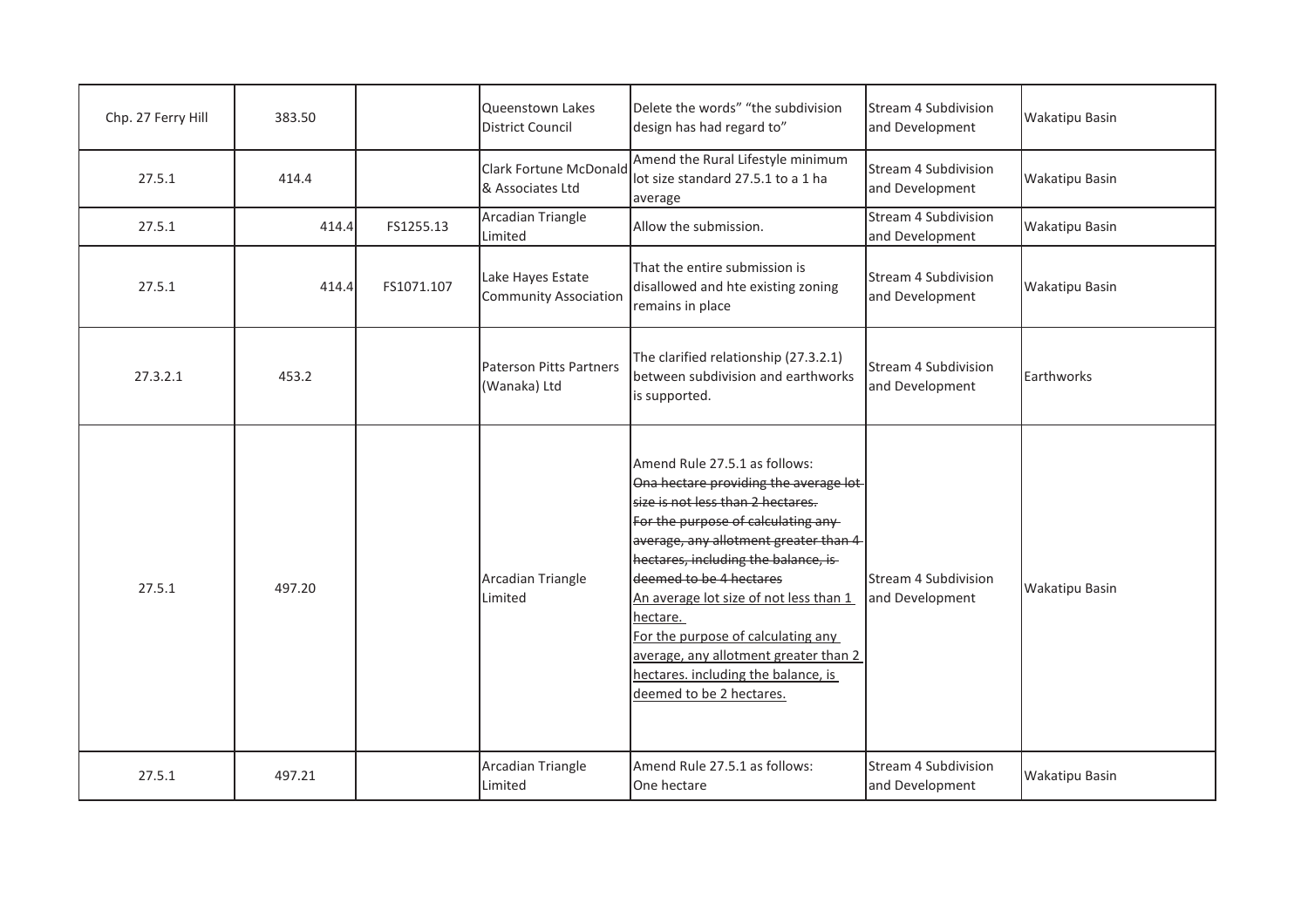| 27.5.1 | 513.46 | Jenny Barb | Amend Rule 27.5.1 as follows:<br>One hectare providing the average lot-<br>size is not less than 2 hectares.<br>For the purpose of calculating any<br>average, any allotment greater than 4<br>hectares, including the balance, is<br>deemed to be 4 hectares.<br>An average lot size of not less than 1<br>hectare.<br>For the purpose of calculating any<br>average, any allotment greater than<br>2 hectares, including the balance, is<br>deemed to be 2 hectares. | <b>Stream 4 Subdivision</b><br>and Development | Wakatipu Basin |
|--------|--------|------------|------------------------------------------------------------------------------------------------------------------------------------------------------------------------------------------------------------------------------------------------------------------------------------------------------------------------------------------------------------------------------------------------------------------------------------------------------------------------|------------------------------------------------|----------------|
| 27.5.1 | 513.47 | Jenny Barb | Amend Rule 27.5.1 as follows:<br>One hectare                                                                                                                                                                                                                                                                                                                                                                                                                           | Stream 4 Subdivision<br>and Development        | Wakatipu Basin |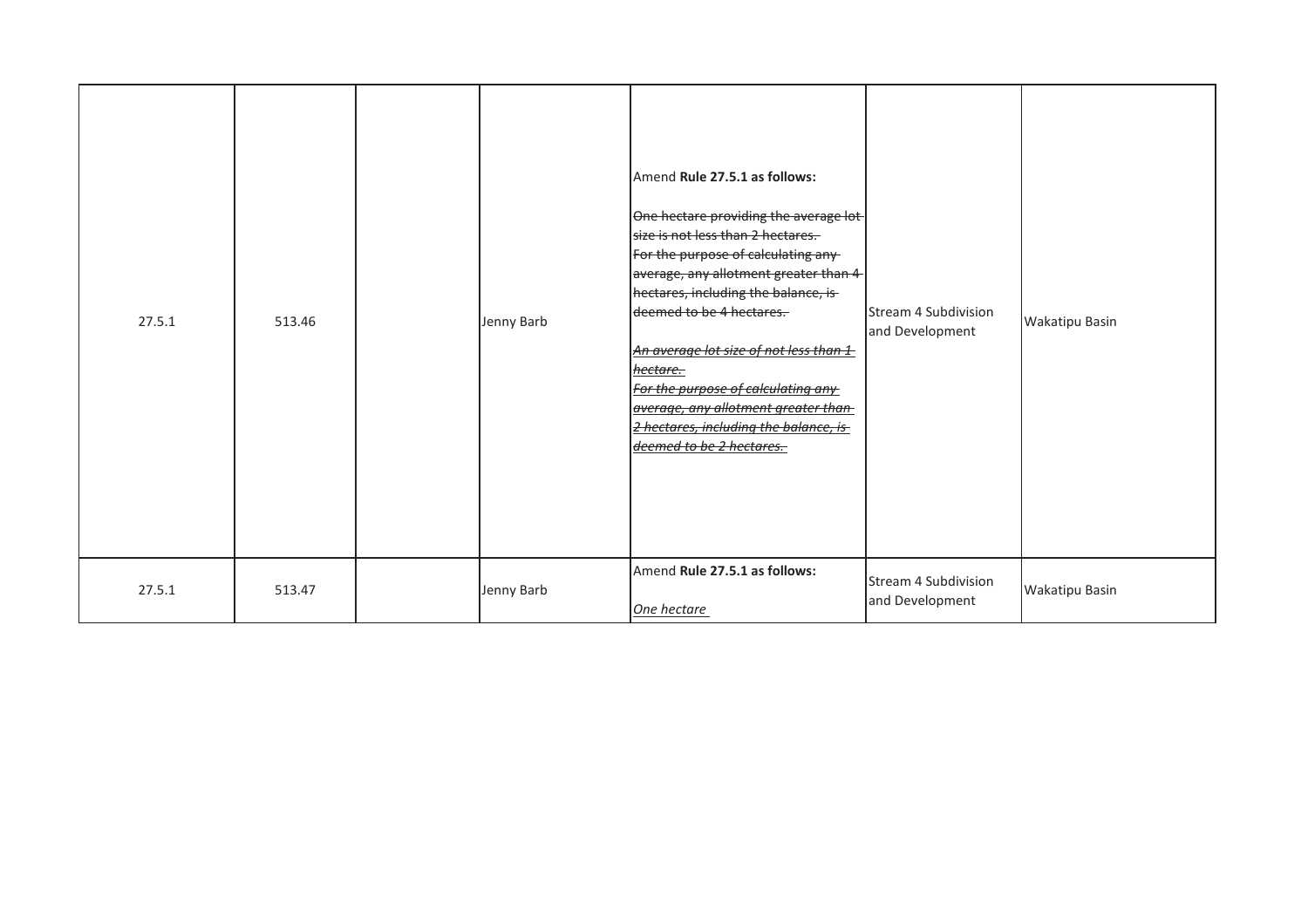| 27.5.1 | 514.6  | Duncan Fea               | Amend Rule 27.5.1 as follows:<br>4000m <sup>2</sup> One hectare providing the<br>average lot size is not less than 1<br>hectare -<br>For the purpose of calculating any-<br>average, any allotment greater than 2<br>hectares, including the balance, is-<br>deemed to be 2 hectares.                                                                                                                                                                                    | Stream 4 Subdivision<br>and Development | <b>Wakatipu Basin</b> |
|--------|--------|--------------------------|--------------------------------------------------------------------------------------------------------------------------------------------------------------------------------------------------------------------------------------------------------------------------------------------------------------------------------------------------------------------------------------------------------------------------------------------------------------------------|-----------------------------------------|-----------------------|
| 27.5.1 | 515.38 | <b>Wakatipu Equities</b> | Amend Rule 27.5.1 as follows:<br>One hectare providing the average lot-<br>size is not less than 2 hectares.<br>For the purpose of calculating any-<br>average, any allotment greater than 4<br>hectares, including the balance, is-<br>deemed to be 4 hectares.<br>An average lot size of not less than 1<br>hectare.<br>For the purpose of calculating any<br>average, any allotment greater than<br>2 hectares, including the balance, is<br>deemed to be 2 hectares. | Stream 4 Subdivision<br>and Development | <b>Wakatipu Basin</b> |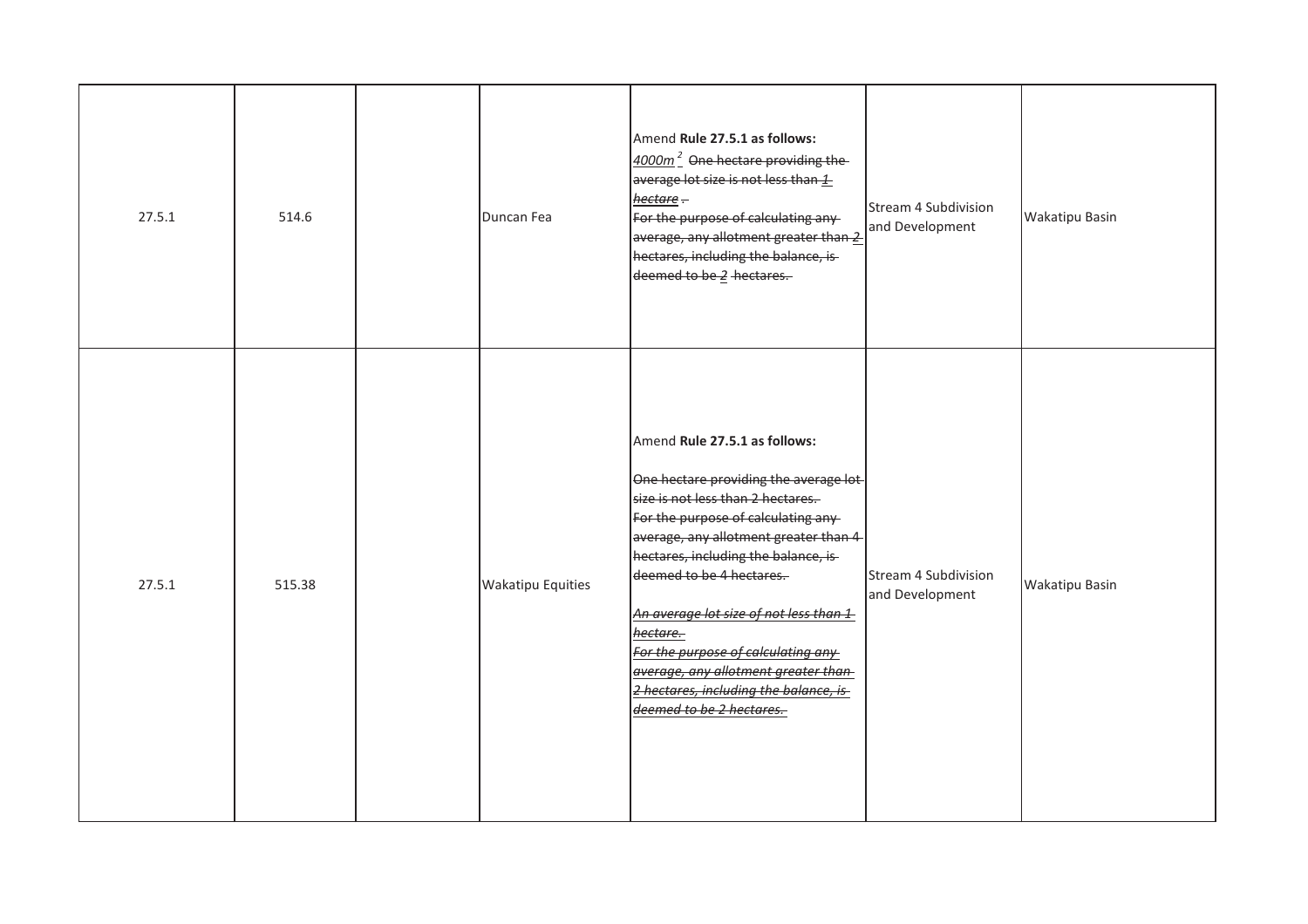| 27.5.1 | 515.39 |           | <b>Wakatipu Equities</b>                     | Amend Rule 27.5.1 as follows:<br>One hectare                                                                                                                                                                                                                                                                                                                                                                                                                                                     | Stream 4 Subdivision<br>and Development        | <b>Wakatipu Basin</b> |
|--------|--------|-----------|----------------------------------------------|--------------------------------------------------------------------------------------------------------------------------------------------------------------------------------------------------------------------------------------------------------------------------------------------------------------------------------------------------------------------------------------------------------------------------------------------------------------------------------------------------|------------------------------------------------|-----------------------|
| 27.5.1 | 522.42 |           | Harry James Inch                             | Amend Rule 27.5.1 as follows:<br>One hectare providing the average lot-<br>size is not less than 2 hectares.<br>For the purpose of calculating any<br>average, any allotment greater than 4<br>hectares, including the balance, is<br>Kristie Jean Brustad and decemed to be 4 hectares.<br>An average lot size of not less than 1<br>hectare.<br>For the purpose of calculating any<br>average, any allotment greater than 2<br>hectares, including the balance, is<br>deemed to be 2 hectares. | Stream 4 Subdivision<br>and Development        | <b>Wakatipu Basin</b> |
| 27.5.1 | 522.42 | FS1292.91 | Roger and Carol<br>Wilkinson                 | That the submission be allowed in its<br>entirety.                                                                                                                                                                                                                                                                                                                                                                                                                                               | Stream 4 Subdivision<br>and Development        | <b>Wakatipu Basin</b> |
| 27.5.1 | 522.43 |           | Kristie Jean Brustad and<br>Harry James Inch | Amend Rule 27 .5.1 as follows:<br>One hectare                                                                                                                                                                                                                                                                                                                                                                                                                                                    | <b>Stream 4 Subdivision</b><br>and Development | <b>Wakatipu Basin</b> |
| 27.5.1 | 522.43 | FS1292.92 | Roger and Carol<br>Wilkinson                 | That the submission be allowed in its<br>entirety.                                                                                                                                                                                                                                                                                                                                                                                                                                               | Stream 4 Subdivision<br>and Development        | <b>Wakatipu Basin</b> |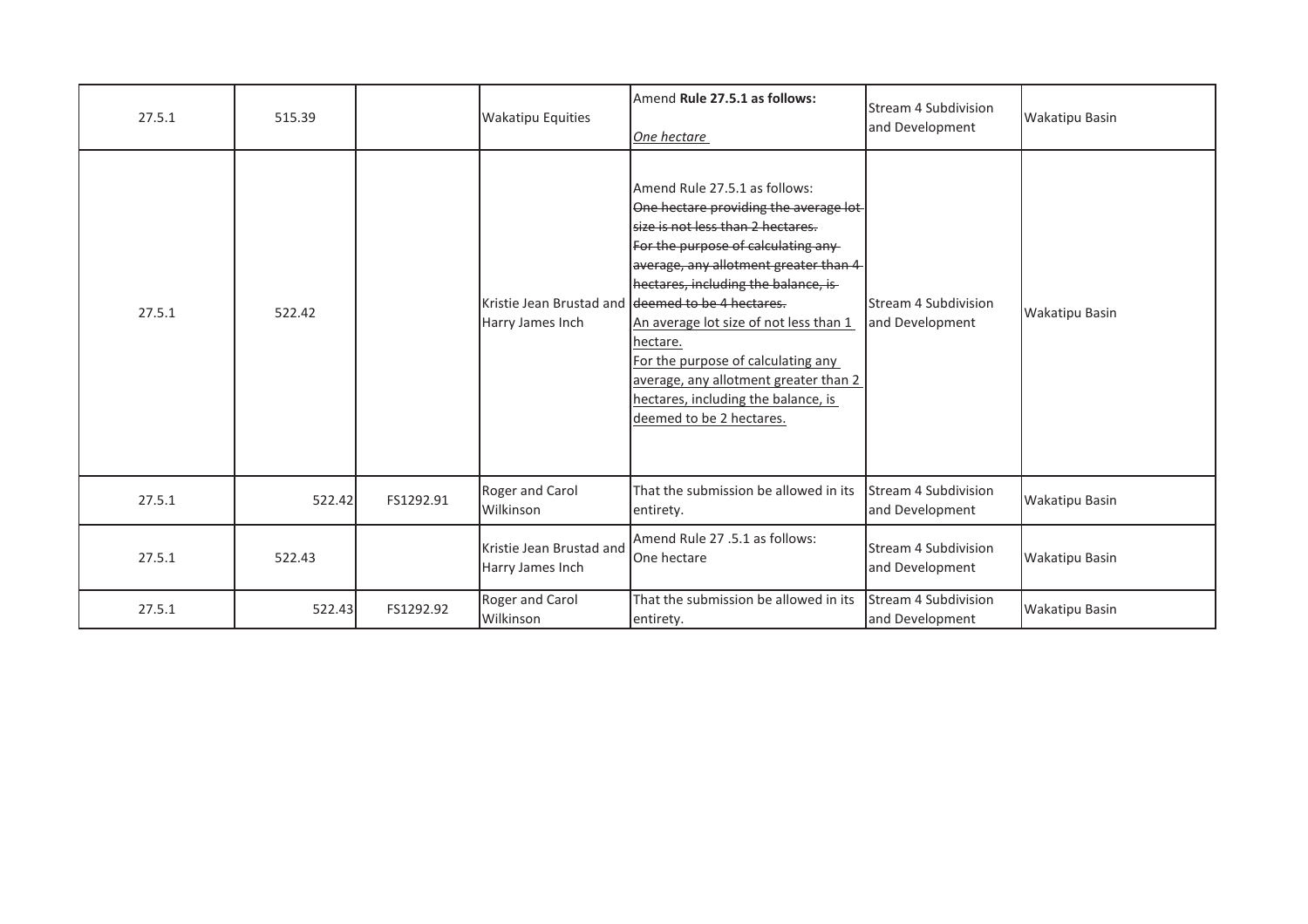| 27.5.1 | 523.17 |           | Robert and Elvena<br>Heywood | Amend Rule 27.5.1 as follows:<br>One hectare providing the average lot<br>size is not less than 2 hectares.<br>For the purpose of calculating any-<br>average, any allotment greater than 4<br>hectares, including the balance, is-<br>deemed to be 4 hectares.<br>An average lot size of not less than 1<br>hectare.<br>For the purpose of calculating any<br>average, any allotment greater than<br>2 hectares, including the balance, is-<br>deemed to be 2 hectares. | Stream 4 Subdivision<br>and Development | Wakatipu Basin |
|--------|--------|-----------|------------------------------|--------------------------------------------------------------------------------------------------------------------------------------------------------------------------------------------------------------------------------------------------------------------------------------------------------------------------------------------------------------------------------------------------------------------------------------------------------------------------|-----------------------------------------|----------------|
| 27.5.1 | 523.17 | FS1256.17 | <b>Ashford Trust</b>         | Insofar as the submission seeks<br>changes to the provisions of chapters<br>3, 6, 21, 22, and 27, the submission<br>is supported.                                                                                                                                                                                                                                                                                                                                        | Stream 4 Subdivision<br>and Development | Wakatipu Basin |
| 27.5.1 | 523.18 |           | Robert and Elvena<br>Heywood | Amend Rule 27.5.1 as follows:<br>One hectare                                                                                                                                                                                                                                                                                                                                                                                                                             | Stream 4 Subdivision<br>and Development | Wakatipu Basin |
| 27.5.1 | 523.18 | FS1256.18 | <b>Ashford Trust</b>         | Insofar as the submission seeks<br>changes to the provisions of chapters<br>3, 6, 21, 22, and 27, the submission<br>is supported.                                                                                                                                                                                                                                                                                                                                        | Stream 4 Subdivision<br>and Development | Wakatipu Basin |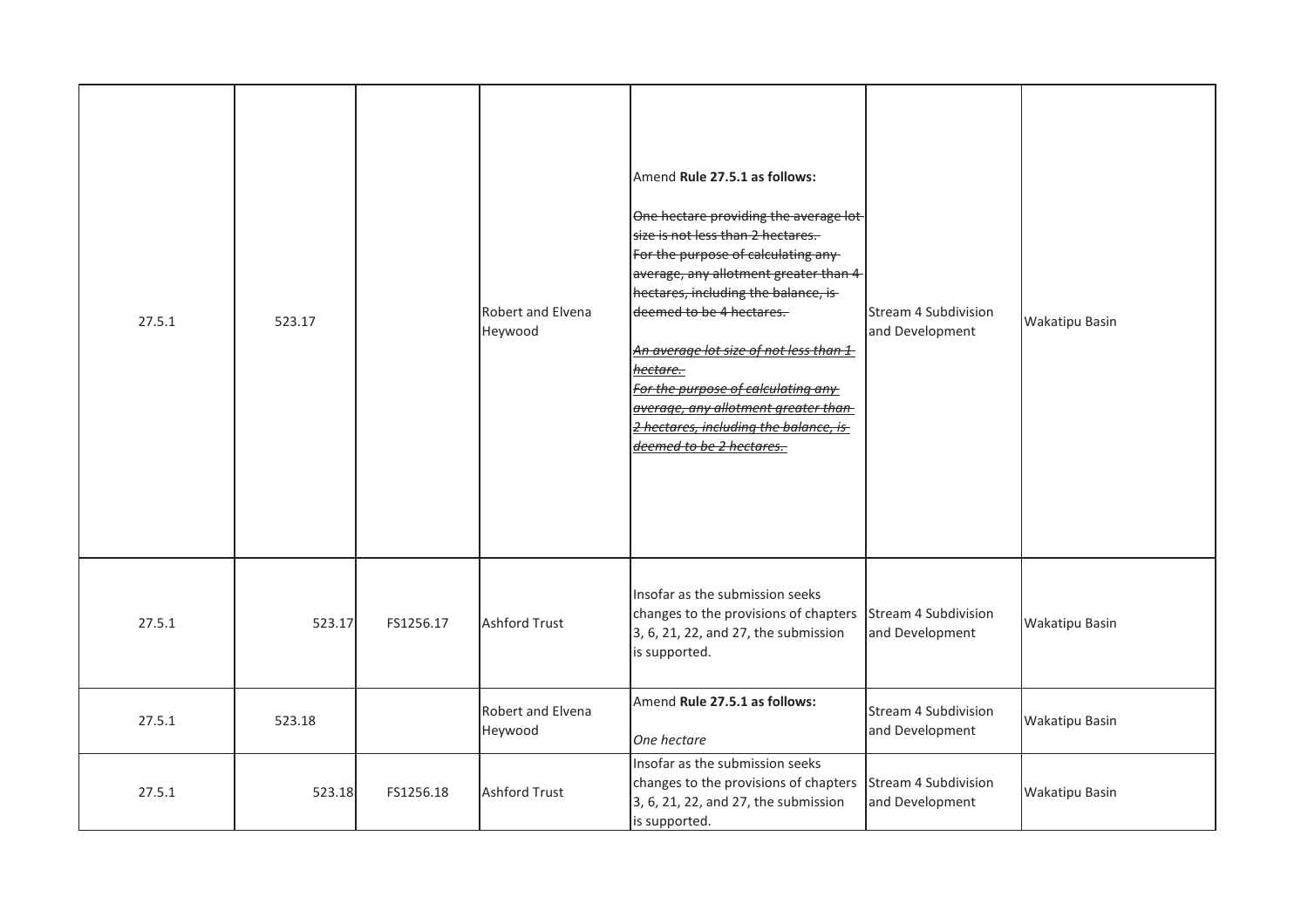| 27.5.1 | 530.15 |  | Byron Ballan | Amend Rule 27.5.1 as follows:<br>One hectare providing the average lot-<br>size is not less than 2 hectares.<br>For the purpose of calculating any<br>average, any allotment greater than 4<br>hectares, including the balance, is<br>deemed to be 4 hectares.<br>An average lot size of not less than 1<br><u>hectare.</u><br>For the purpose of calculating any<br>average, any allotment greater than<br>2 hectares, including the balance, is<br>deemed to be 2 hectares. | Stream 4 Subdivision<br>and Development | <b>Wakatipu Basin</b> |
|--------|--------|--|--------------|-------------------------------------------------------------------------------------------------------------------------------------------------------------------------------------------------------------------------------------------------------------------------------------------------------------------------------------------------------------------------------------------------------------------------------------------------------------------------------|-----------------------------------------|-----------------------|
|--------|--------|--|--------------|-------------------------------------------------------------------------------------------------------------------------------------------------------------------------------------------------------------------------------------------------------------------------------------------------------------------------------------------------------------------------------------------------------------------------------------------------------------------------------|-----------------------------------------|-----------------------|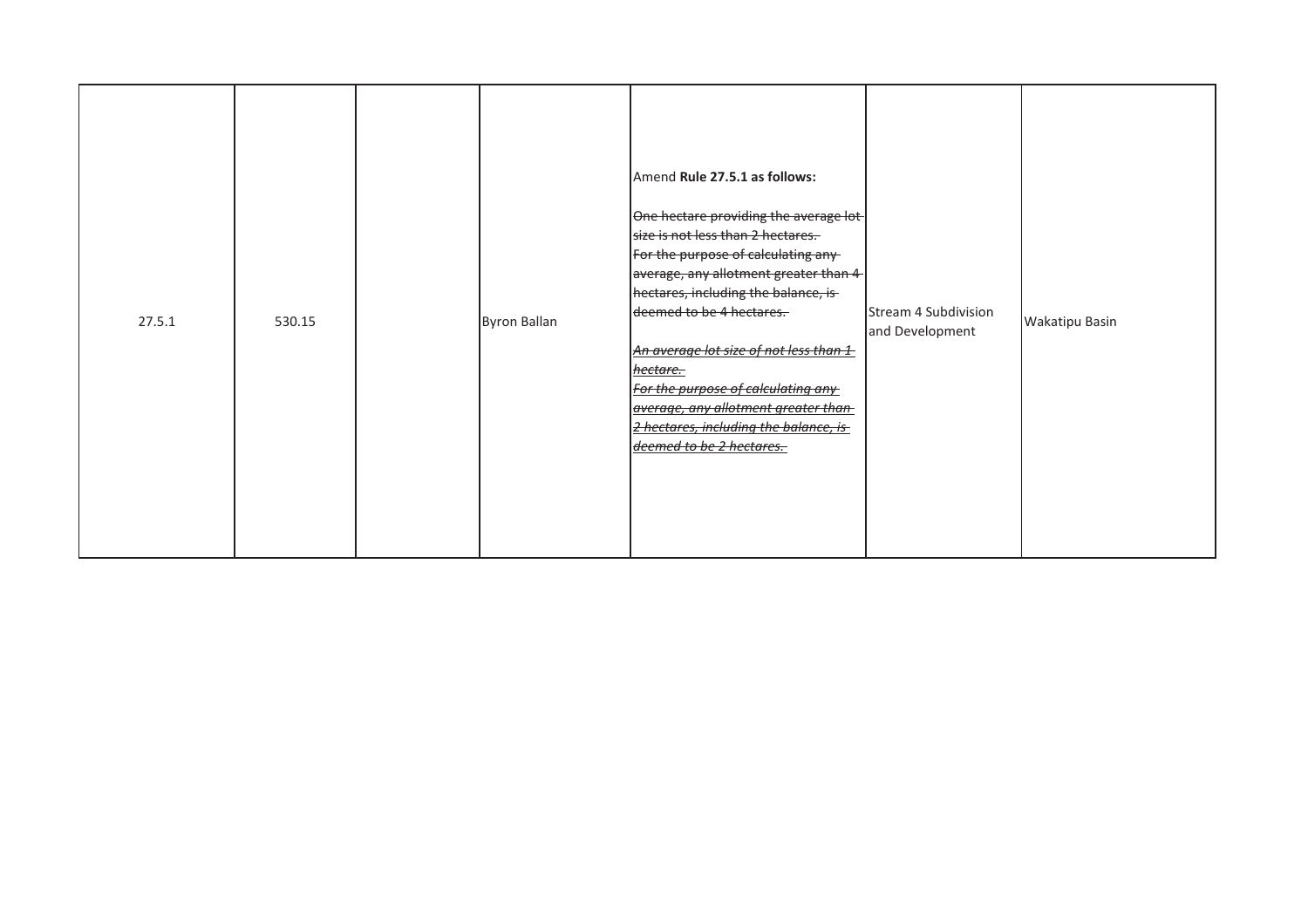| 27.5.1 | 532.35 |           | Bill & Jan Walker Family<br>Trust c/- Duncan Fea<br>(Trustee) and (Maree<br><b>Baker</b><br>Galloway/Warwick<br>Goldsmith) | Amend Rule 27.5.1 as follows:<br>One hectare providing the average lot-<br>size is not less than 2 hectares.<br>For the purpose of calculating any<br>average, any allotment greater than 4<br>hectares, including the balance, is-<br>deemed to be 4 hectares.<br>An average lot size of not less than 1<br>hectare.<br>For the purpose of calculating any<br>average, any allotment greater than<br>2 hectares, including the balance, is<br>deemed to be 2 hectares. | <b>Stream 4 Subdivision</b><br>and Development | <b>Wakatipu Basin</b> |
|--------|--------|-----------|----------------------------------------------------------------------------------------------------------------------------|-------------------------------------------------------------------------------------------------------------------------------------------------------------------------------------------------------------------------------------------------------------------------------------------------------------------------------------------------------------------------------------------------------------------------------------------------------------------------|------------------------------------------------|-----------------------|
| 27.5.1 | 532.35 | FS1071.93 | Lake Hayes Estate<br><b>Community Association</b>                                                                          | That the entire submission is<br>disallowed and hte existing zoning<br>remains in place                                                                                                                                                                                                                                                                                                                                                                                 | Stream 4 Subdivision<br>and Development        | <b>Wakatipu Basin</b> |
| 27.5.1 | 532.35 | FS1322.39 | Juie Q.T. Limited                                                                                                          | Supports. Requests that the decisions<br>requested by the original submitter in<br>original submission 532 be allovved<br>(save for those of a site specifk nature and Development<br>in respect of which I do not express a<br>view).                                                                                                                                                                                                                                  | Stream 4 Subdivision                           | <b>Wakatipu Basin</b> |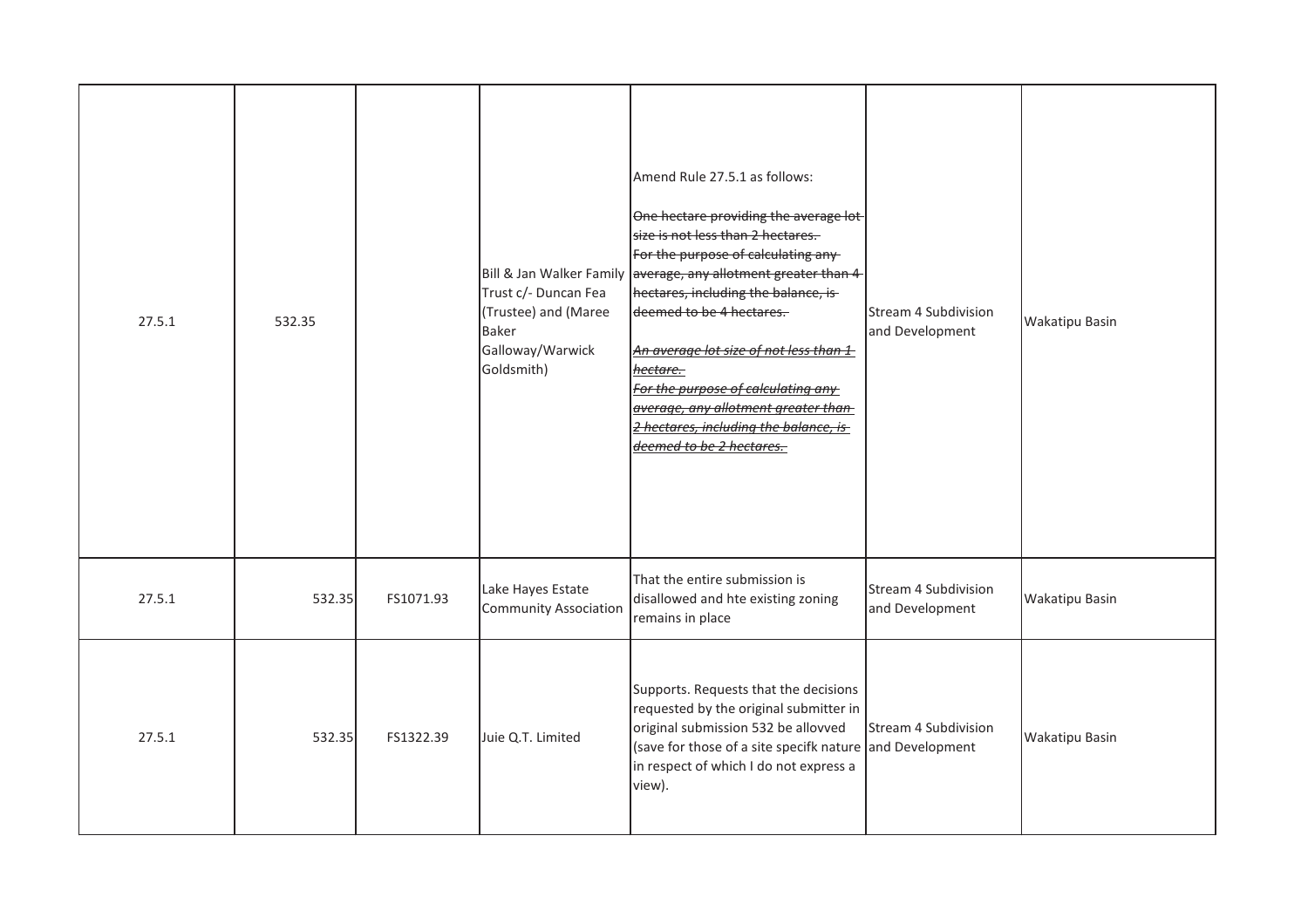| 27.5.1 | 532.36 |           | <b>bili &amp; Jari Walker Farmly</b><br>Trust c/- Duncan Fea<br>(Trustee) and (Maree<br><b>Baker</b><br>Galloway/Warwick<br>aldemith) | Amend Rule 27.5.1 as follows:<br>One hectare                                                                                                                                                                                                                                                                                                                                                                                                                                                 | Stream 4 Subdivision<br>and Development | <b>Wakatipu Basin</b> |
|--------|--------|-----------|---------------------------------------------------------------------------------------------------------------------------------------|----------------------------------------------------------------------------------------------------------------------------------------------------------------------------------------------------------------------------------------------------------------------------------------------------------------------------------------------------------------------------------------------------------------------------------------------------------------------------------------------|-----------------------------------------|-----------------------|
| 27.5.1 | 532.36 | FS1071.94 | Lake Hayes Estate<br><b>Community Association</b>                                                                                     | That the entire submission is<br>disallowed and hte existing zoning<br>remains in place                                                                                                                                                                                                                                                                                                                                                                                                      | Stream 4 Subdivision<br>and Development | <b>Wakatipu Basin</b> |
| 27.5.1 | 532.36 | FS1322.40 | Juie Q.T. Limited                                                                                                                     | Supports. Requests that the decisions<br>requested by the original submitter in<br>original submission 532 be allovved<br>(save for those of a site specifk nature and Development<br>in respect of which I do not express a<br>view).                                                                                                                                                                                                                                                       | Stream 4 Subdivision                    | <b>Wakatipu Basin</b> |
| 27.5.1 | 534.36 |           | Wayne Evans, G W<br>Stalker Family Trust,<br>Mike Henry                                                                               | Amend Rule 27.5.1 as follows:<br>One hectare providing the average lot-<br>size is not less than 2 hectares.<br>For the purpose of calculating any<br>average, any allotment greater than 4<br>hectares, including the balance, is-<br>deemed to be 4 hectares.<br>An average lot size of not less than 1<br><del>hectare.-</del><br>For t <u>he purpose of calculating any </u><br>average, any allotment greater than<br>2 hectares, including the balance, is<br>deemed to be 2 hectares. | Stream 4 Subdivision<br>and Development | <b>Wakatipu Basin</b> |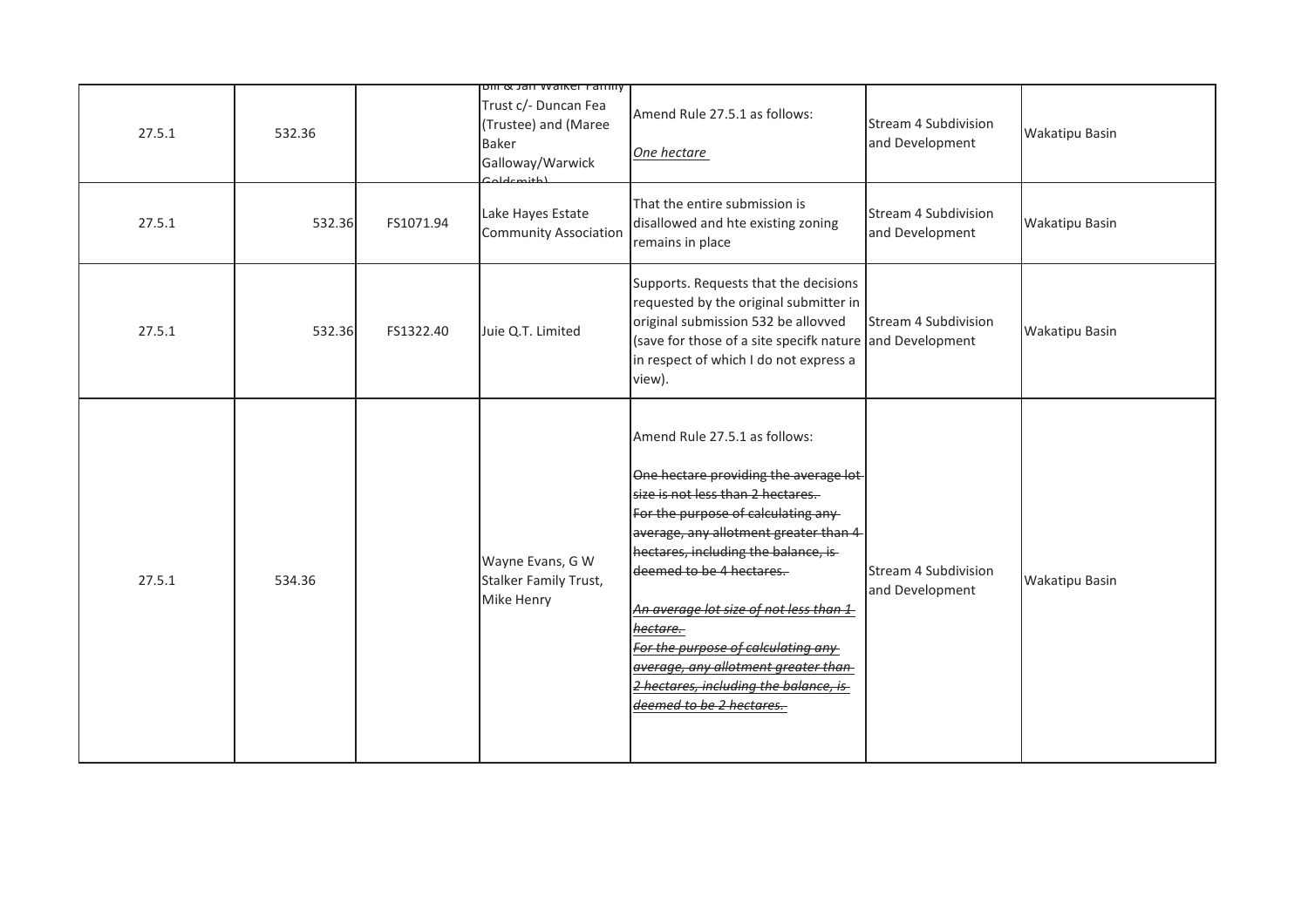| 27.5.1 | 534.36 | FS1322.76 | Juie Q.T. Limited                                                      | Supports. Requests that the decisions<br>requested by the original submitter in<br>original submission 534 be allowed<br>(save for those of a site specific<br>nature in respect of which I do not<br>express a view).                                                                                                                                                                                                                                                                          | Stream 4 Subdivision<br>and Development | <b>Wakatipu Basin</b> |
|--------|--------|-----------|------------------------------------------------------------------------|-------------------------------------------------------------------------------------------------------------------------------------------------------------------------------------------------------------------------------------------------------------------------------------------------------------------------------------------------------------------------------------------------------------------------------------------------------------------------------------------------|-----------------------------------------|-----------------------|
| 27.5.1 | 534.37 |           | Wayne Evans, G W<br>Stalker Family Trust,<br>Mike Henry                | Amend Rule 27.5.1 as follows:<br>One hectare                                                                                                                                                                                                                                                                                                                                                                                                                                                    | Stream 4 Subdivision<br>and Development | <b>Wakatipu Basin</b> |
| 27.5.1 | 534.37 | FS1322.77 | Juie Q.T. Limited                                                      | Supports. Requests that the decisions<br>requested by the original submitter in<br>original submission 534 be allowed<br>(save for those of a site specific<br>nature in respect of which I do not<br>express a view).                                                                                                                                                                                                                                                                          | Stream 4 Subdivision<br>and Development | <b>Wakatipu Basin</b> |
| 27.5.1 | 535.36 |           | G W Stalker Family<br>Tylden, Wayne French,<br>Dave Finlin, Sam Strain | Amend Rule 27.5.1 as follows:<br>One hectare providing the average lot-<br>size is not less than 2 hectares.<br>For the purpose of calculating any<br>average, any allotment greater than 4<br>hectares, including the balance, is-<br>Trust, Mike Henry, Mark deemed to be 4 hectares.<br>An average lot size of not less than 1<br>hectare.<br>For the purpose of calculating any<br>average, any allotment greater than<br>2 hectares, including the balance, is<br>deemed to be 2 hectares. | Stream 4 Subdivision<br>and Development | <b>Wakatipu Basin</b> |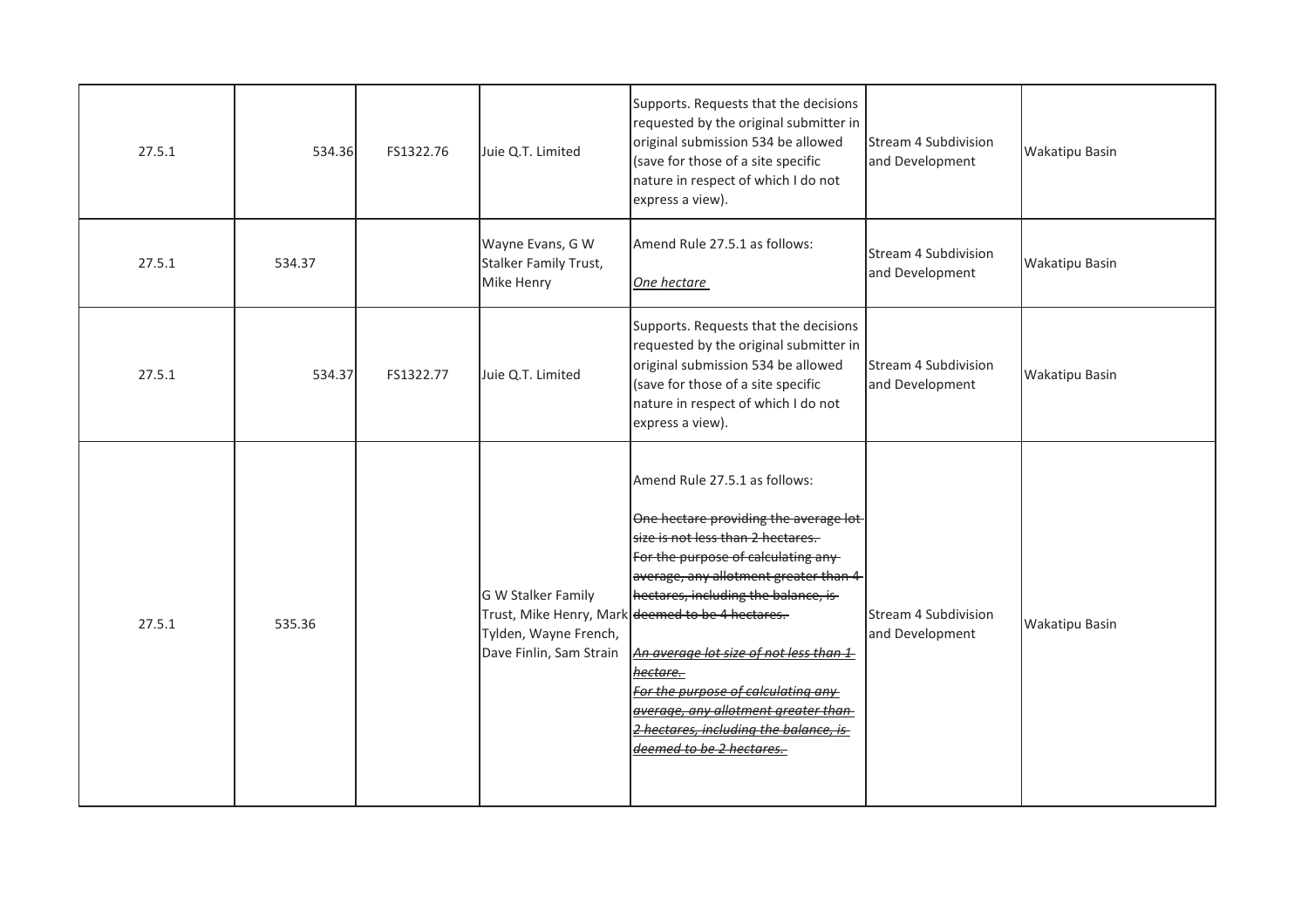| 27.5.1 | 535.36 | FS1068.36 | Keri & Roland Lemaire-<br>Sicre                   | Seek that the whole submission be<br>disallowed. The over domestication<br>on this area (Ladies Mile between<br>Lower Shotover Road and Lake Hayes<br>southern end) which is the intent of<br>this submission will have adverse<br>effects by introducing domestic<br>activities which will disturb our<br>boarding pets and compromise the<br>operation of the Pet Lodge; creating<br>huge reverse sensitivity issues. This<br>site was chosen for its rural location<br>(over 40 years ago). | <b>Stream 4 Subdivision</b><br>and Development | <b>Wakatipu Basin</b> |
|--------|--------|-----------|---------------------------------------------------|------------------------------------------------------------------------------------------------------------------------------------------------------------------------------------------------------------------------------------------------------------------------------------------------------------------------------------------------------------------------------------------------------------------------------------------------------------------------------------------------|------------------------------------------------|-----------------------|
| 27.5.1 | 535.36 | FS1071.49 | Lake Hayes Estate<br><b>Community Association</b> | That the entire submission is<br>disallowed and hte existing zoning<br>remains in place                                                                                                                                                                                                                                                                                                                                                                                                        | Stream 4 Subdivision<br>and Development        | <b>Wakatipu Basin</b> |
| 27.5.1 | 535.36 | FS1259.20 | Bill and Jan Walker<br><b>Family Trust</b>        | That the submission be<br>allowed insofar as it seeks<br>amendments to chapters 21, 22, 27<br>and Planning Map 30 of the Proposed<br>Plan.                                                                                                                                                                                                                                                                                                                                                     | Stream 4 Subdivision<br>and Development        | <b>Wakatipu Basin</b> |
| 27.5.1 | 535.36 | FS1267.20 | DV Bill and Jan Walker<br><b>Family Trust</b>     | Supports. Seeks amendments<br>to chapters 21, 22, 27 and<br>Planning Map 30 of the Proposed<br>Plan.                                                                                                                                                                                                                                                                                                                                                                                           | Stream 4 Subdivision<br>and Development        | <b>Wakatipu Basin</b> |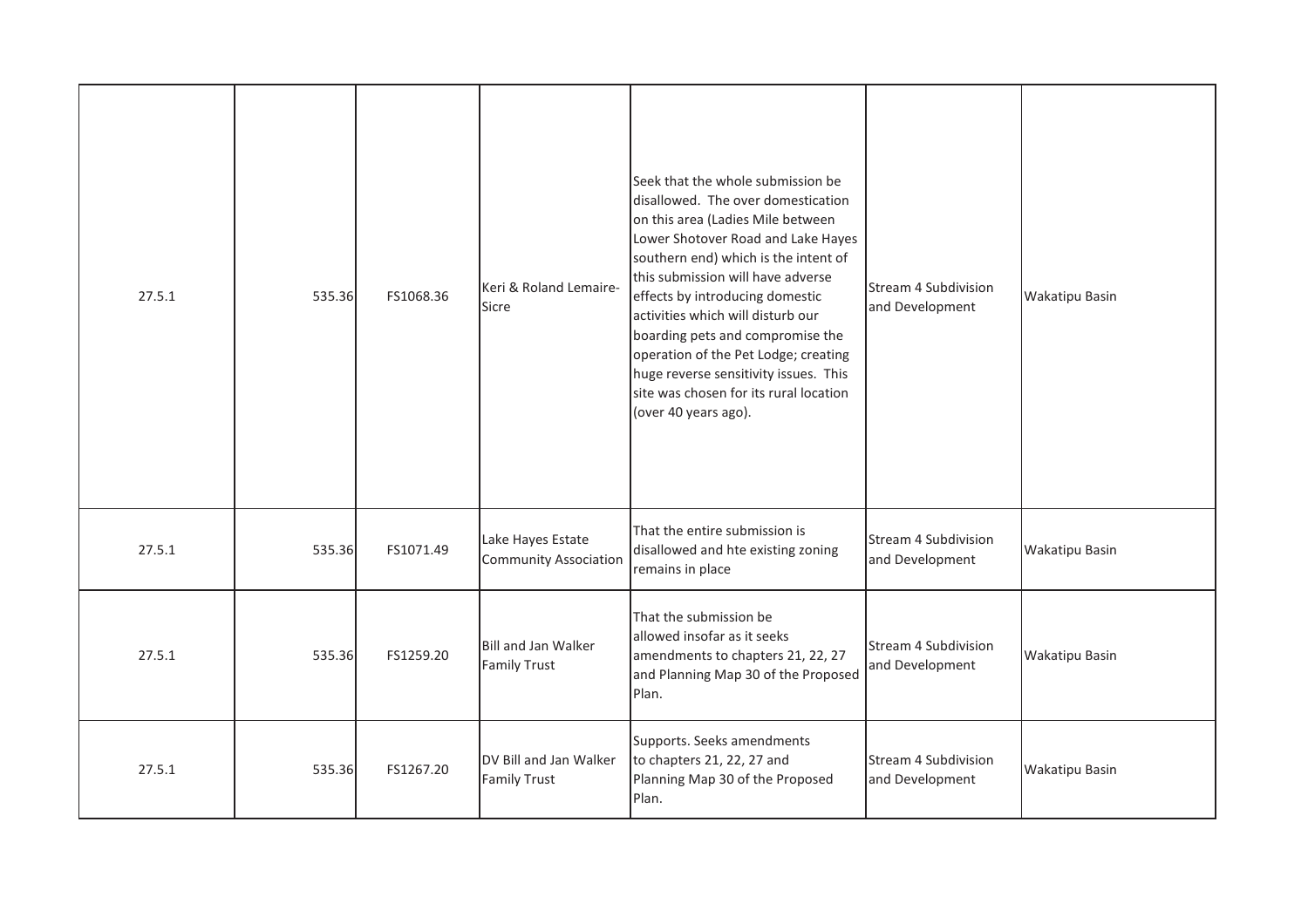| 27.5.1 | 535.36 | FS1322.113 | Juie Q.T. Limited                                                                                 | Supports. Requests that the decisions<br>requested by the original submitter in<br>original submission 535 be allowed<br>(save for those of a site specific<br>nature in respect of which I do not<br>express a view).                                                                                                                                                                                                                                                                         | Stream 4 Subdivision<br>and Development        | Wakatipu Basin |
|--------|--------|------------|---------------------------------------------------------------------------------------------------|------------------------------------------------------------------------------------------------------------------------------------------------------------------------------------------------------------------------------------------------------------------------------------------------------------------------------------------------------------------------------------------------------------------------------------------------------------------------------------------------|------------------------------------------------|----------------|
| 27.5.1 | 535.37 |            | G W Stalker Family<br>Trust, Mike Henry, Mark<br>Tylden, Wayne French,<br>Dave Finlin, Sam Strain | Amend Rule 27.5.1 as follows:<br>One hectare                                                                                                                                                                                                                                                                                                                                                                                                                                                   | Stream 4 Subdivision<br>and Development        | Wakatipu Basin |
| 27.5.1 | 535.37 | FS1068.37  | Keri & Roland Lemaire-<br>Sicre                                                                   | Seek that the whole submission be<br>disallowed. The over domestication<br>on this area (Ladies Mile between<br>Lower Shotover Road and Lake Hayes<br>southern end) which is the intent of<br>this submission will have adverse<br>effects by introducing domestic<br>activities which will disturb our<br>boarding pets and compromise the<br>operation of the Pet Lodge; creating<br>huge reverse sensitivity issues. This<br>site was chosen for its rural location<br>(over 40 years ago). | <b>Stream 4 Subdivision</b><br>and Development | Wakatipu Basin |
| 27.5.1 | 535.37 | FS1071.50  | Lake Hayes Estate<br><b>Community Association</b>                                                 | That the entire submission is<br>disallowed and hte existing zoning<br>remains in place                                                                                                                                                                                                                                                                                                                                                                                                        | Stream 4 Subdivision<br>and Development        | Wakatipu Basin |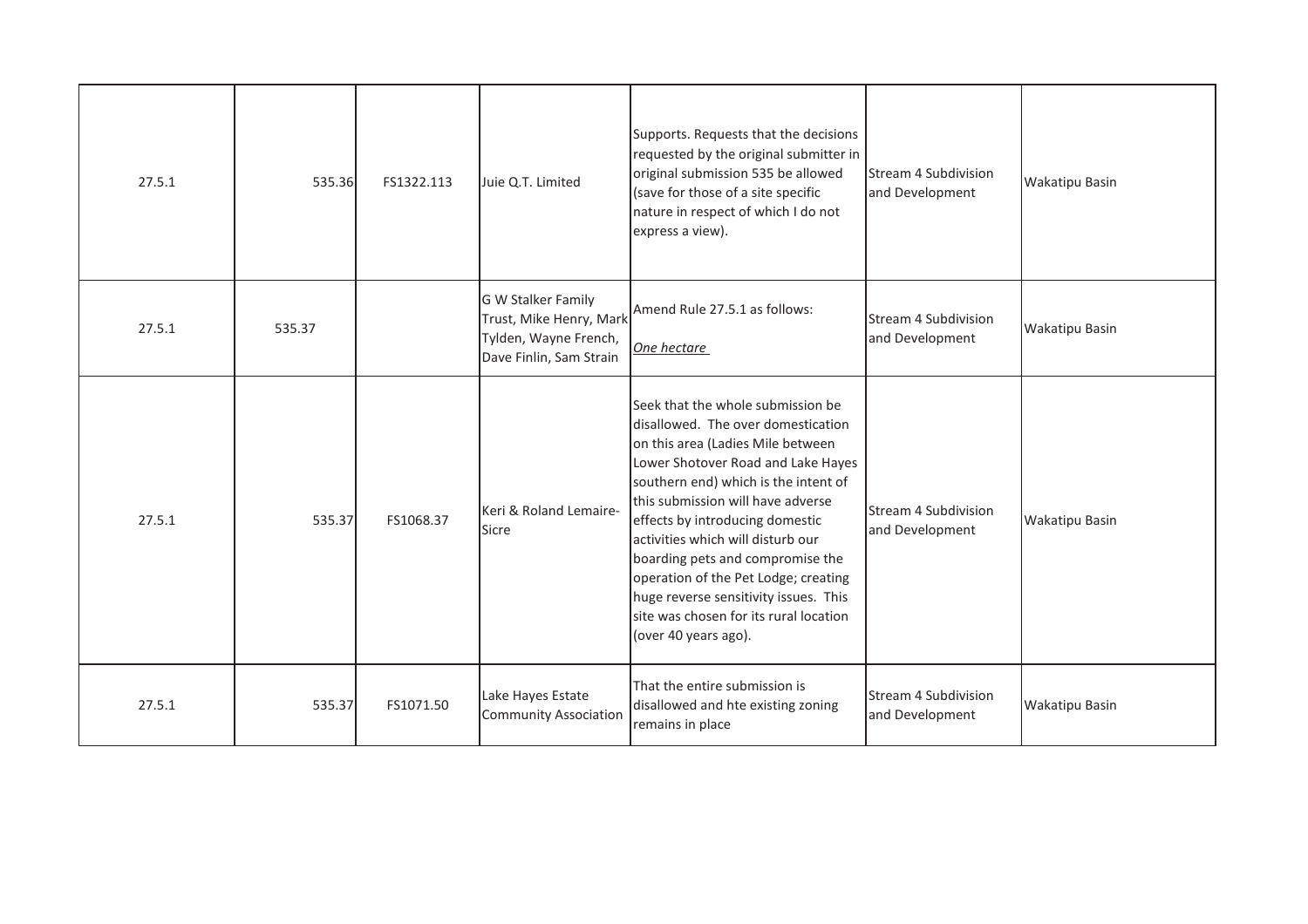| 27.5.1 | 535.37 | FS1259.21  | Bill and Jan Walker<br><b>Family Trust</b>    | That the submission be<br>allowed insofar as it seeks<br>amendments to chapters 21, 22, 27<br>and Planning Map 30 of the Proposed<br>Plan.                                                                             | Stream 4 Subdivision<br>and Development | <b>Wakatipu Basin</b> |
|--------|--------|------------|-----------------------------------------------|------------------------------------------------------------------------------------------------------------------------------------------------------------------------------------------------------------------------|-----------------------------------------|-----------------------|
| 27.5.1 | 535.37 | FS1267.21  | DV Bill and Jan Walker<br><b>Family Trust</b> | Supports. Seeks amendments<br>to chapters 21, 22, 27 and<br>Planning Map 30 of the Proposed<br>Plan.                                                                                                                   | Stream 4 Subdivision<br>and Development | <b>Wakatipu Basin</b> |
| 27.5.1 | 535.37 | FS1322.114 | Juie Q.T. Limited                             | Supports. Requests that the decisions<br>requested by the original submitter in<br>original submission 535 be allowed<br>(save for those of a site specific<br>nature in respect of which I do not<br>express a view). | Stream 4 Subdivision<br>and Development | <b>Wakatipu Basin</b> |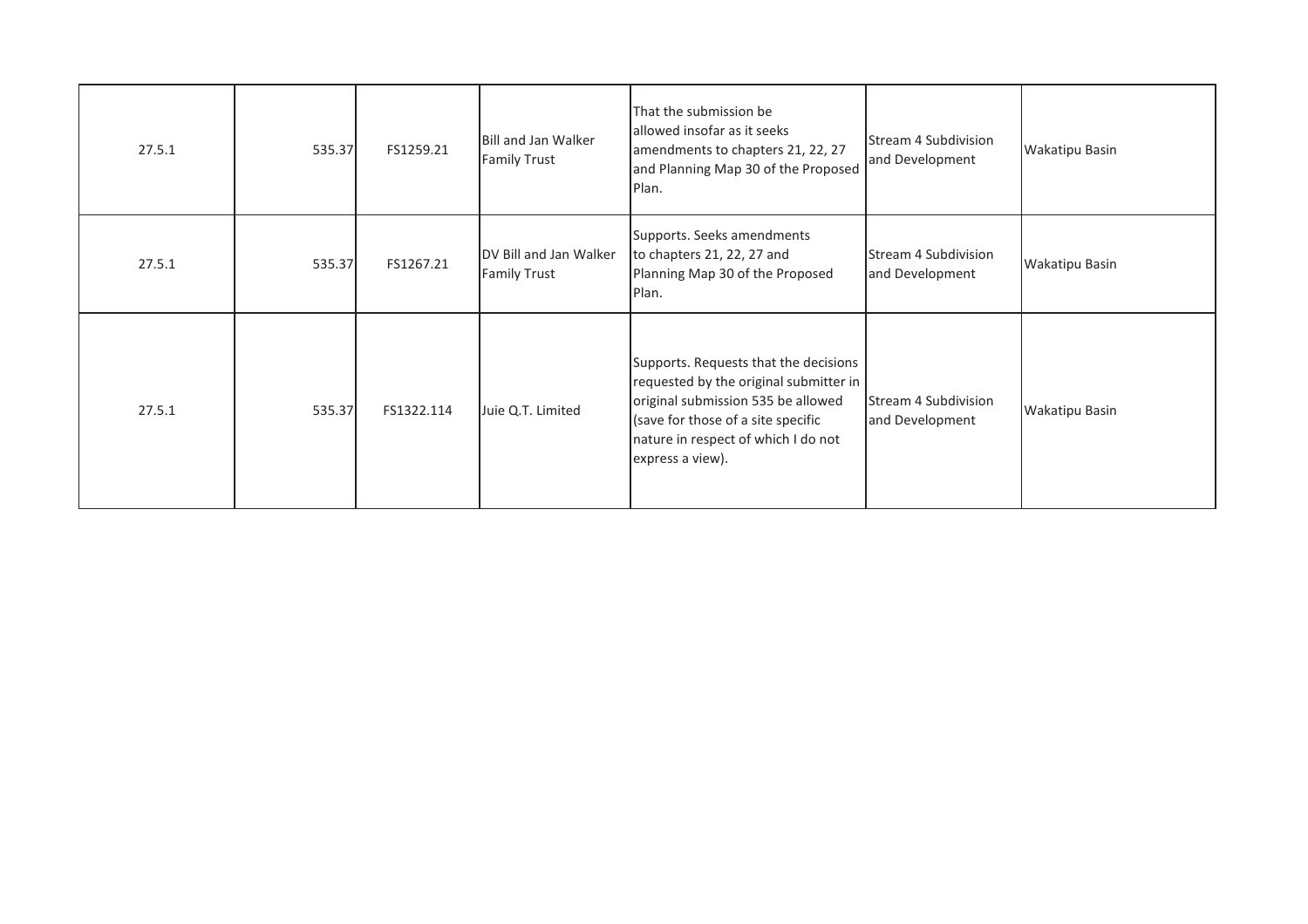| 27.5.1 | 537.40 |           | Slopehill Joint Venture | Amend Rule 27.5.1 as follows:<br>One hectare providing the average lot-<br>size is not less than 2 hectares.<br>For the purpose of calculating any<br>average, any allotment greater than 4<br>hectares, including the balance, is-<br>deemed to be 4 hectares.<br>An average lot size of not less than 1<br><del>hectare.-</del><br>For the purpose of calculating any<br>average, any allotment greater than<br>2 hectares, including the balance, is<br>deemed to be 2 hectares. | Stream 4 Subdivision<br>and Development | <b>Wakatipu Basin</b> |
|--------|--------|-----------|-------------------------|-------------------------------------------------------------------------------------------------------------------------------------------------------------------------------------------------------------------------------------------------------------------------------------------------------------------------------------------------------------------------------------------------------------------------------------------------------------------------------------|-----------------------------------------|-----------------------|
| 27.5.1 | 537.40 | FS1120.44 | <b>Michael Brial</b>    | Does not agree that the land of the<br>submission should be rezoned Rural<br>Lifestyle due to its location and<br>characteristics. Believes that the<br>adverse cumulative effect<br>development allowed by such zoning<br>would have on the environment of<br>itself and in association with other<br>land for which such zoning has been<br>sought in the immediate vicinity.<br>Seeks that all of the relief sought be<br>declined.                                              | Stream 4 Subdivision<br>and Development | <b>Wakatipu Basin</b> |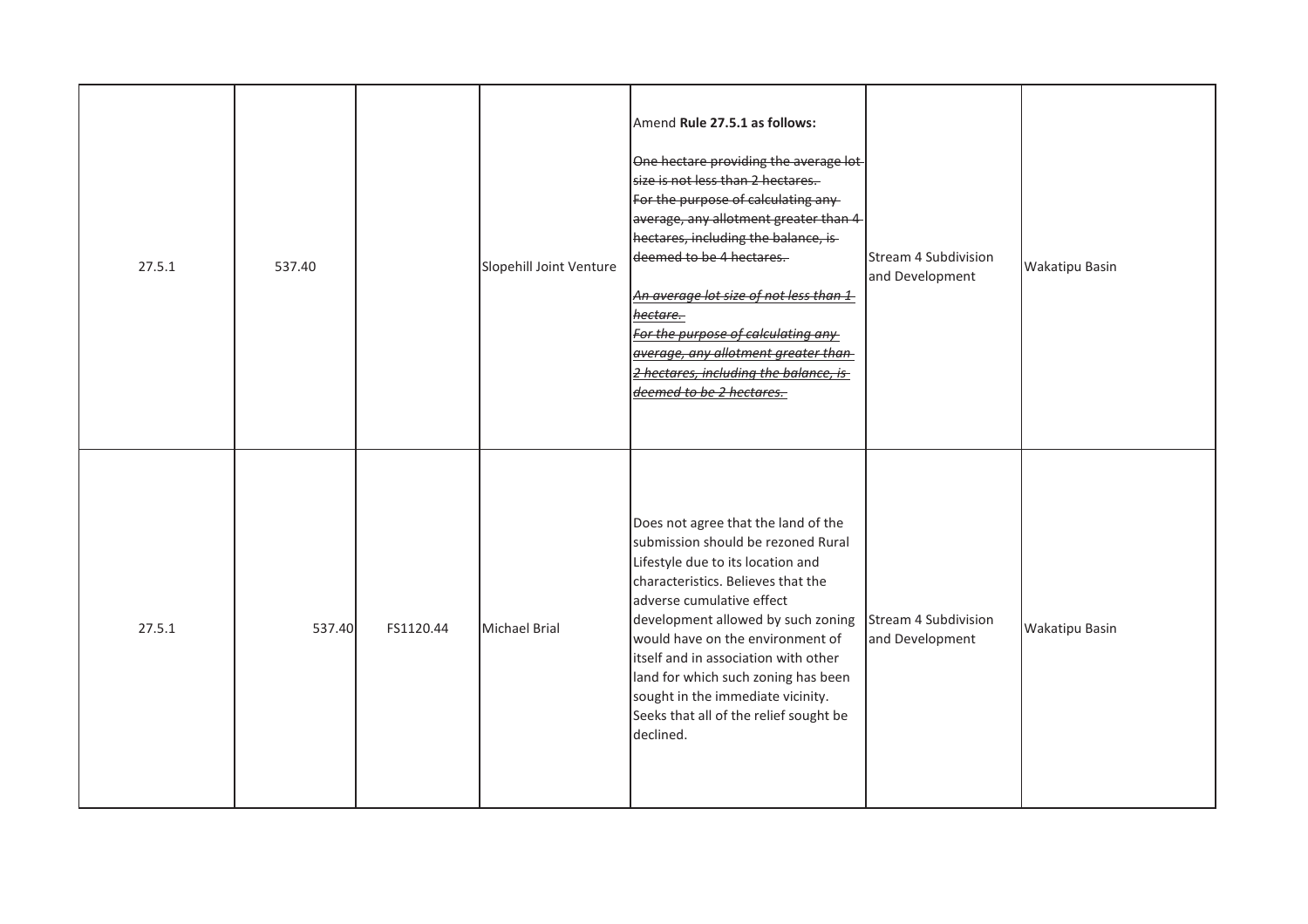| 27.5.1 | 537.40 | FS1256.58                                                                                                                                                                                                                                                                                                              | Ashford Trust                | Insofar as the submission seeks<br>changes to the provisions of chapters<br>3, 6, 21, 22, and 27, the submission<br>is supported.                                                                                                                                                                                                                                                                                                      | Stream 4 Subdivision<br>and Development        | <b>Wakatipu Basin</b> |
|--------|--------|------------------------------------------------------------------------------------------------------------------------------------------------------------------------------------------------------------------------------------------------------------------------------------------------------------------------|------------------------------|----------------------------------------------------------------------------------------------------------------------------------------------------------------------------------------------------------------------------------------------------------------------------------------------------------------------------------------------------------------------------------------------------------------------------------------|------------------------------------------------|-----------------------|
| 27.5.1 |        | The submission be allowed. The<br>Submission is supported in its<br>entirety. The rezoning is considered to<br>achieve the most efficient and<br>537.40<br>FS1286.49<br>Mr M and Mrs J Henry<br>effective use of resources as that land<br>is no longer capable of rural<br>productivity.<br>Insofar as the submission |                              | Stream 4 Subdivision<br>and Development                                                                                                                                                                                                                                                                                                                                                                                                | <b>Wakatipu Basin</b>                          |                       |
| 27.5.1 | 537.40 | FS1292.44                                                                                                                                                                                                                                                                                                              | Roger and Carol<br>Wilkinson | seeks changes to the provisions<br>of chapters 3, 6, 21, 22, and 27,<br>the submission is supported.                                                                                                                                                                                                                                                                                                                                   | <b>Stream 4 Subdivision</b><br>and Development | <b>Wakatipu Basin</b> |
| 27.5.1 | 537.41 |                                                                                                                                                                                                                                                                                                                        | Slopehill Joint Venture      | Amend Rule 27.5.1 as follows:<br>One hectare                                                                                                                                                                                                                                                                                                                                                                                           | Stream 4 Subdivision<br>and Development        | <b>Wakatipu Basin</b> |
| 27.5.1 | 537.41 | FS1120.45                                                                                                                                                                                                                                                                                                              | Michael Brial                | Does not agree that the land of the<br>submission should be rezoned Rural<br>Lifestyle due to its location and<br>characteristics. Believes that the<br>adverse cumulative effect<br>development allowed by such zoning<br>would have on the environment of<br>itself and in association with other<br>land for which such zoning has been<br>sought in the immediate vicinity.<br>Seeks that all of the relief sought be<br>declined. | Stream 4 Subdivision<br>and Development        | <b>Wakatipu Basin</b> |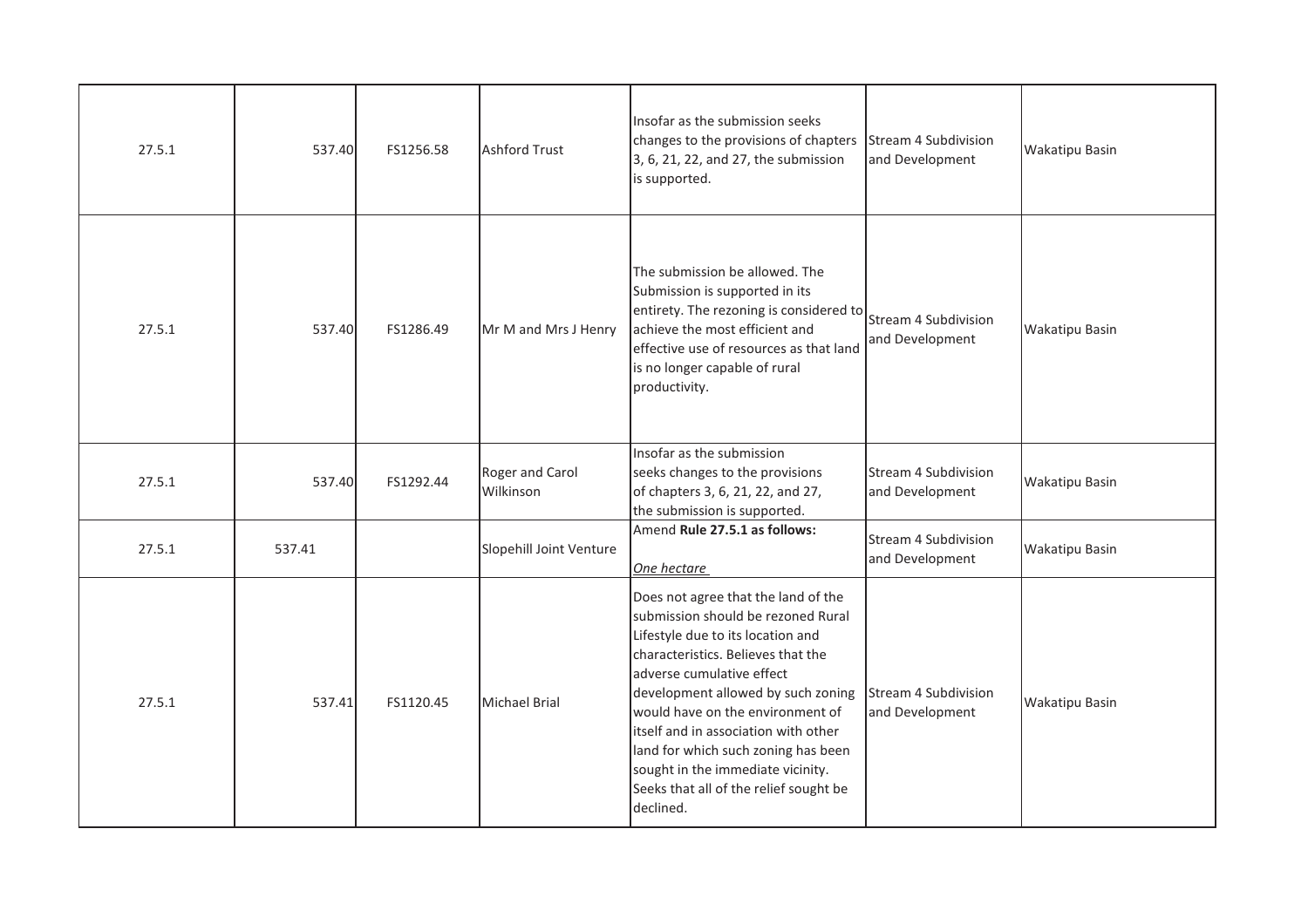| 27.5.1          | 537.41  | FS1256.59   | <b>Ashford Trust</b>              | Insofar as the submission seeks<br>changes to the provisions of chapters<br>3, 6, 21, 22, and 27, the submission<br>is supported.                                                                                                                                                                                                                                                                   | Stream 4 Subdivision<br>and Development | Wakatipu Basin |
|-----------------|---------|-------------|-----------------------------------|-----------------------------------------------------------------------------------------------------------------------------------------------------------------------------------------------------------------------------------------------------------------------------------------------------------------------------------------------------------------------------------------------------|-----------------------------------------|----------------|
| 27.5.1          | 537.41  | FS1286.50   | Mr M and Mrs J Henry              | The submission be allowed. The<br>Submission is supported in its<br>entirety. The rezoning is considered to<br>achieve the most efficient and<br>effective use of resources as that land<br>is no longer capable of rural<br>productivity.                                                                                                                                                          | Stream 4 Subdivision<br>and Development | Wakatipu Basin |
| 27.5.1          | 537.41  | FS1292.45   | Roger and Carol<br>Wilkinson      | Insofar as the submission<br>seeks changes to the provisions<br>of chapters 3, 6, 21, 22, and 27,<br>the submission is supported.                                                                                                                                                                                                                                                                   | Stream 4 Subdivision<br>and Development | Wakatipu Basin |
| 27.5.1          | 763.16  |             | Lake Hayes Limited                | Amend Rule 27.5.1 Lot Zone Table in<br>relation to the Rural Lifestyle Zone, as<br>follows:<br><b>Minimum Lot Area</b><br><b>Rural Lifestyle</b><br>One hectare providing the average-<br>lot size is not less than 2 hectares. For and Development<br>the purposes of calculating any-<br>average, any allotment greater than-<br>4 hectares, including the balance is<br>deemed to be 4 hectares. | Stream 4 Subdivision                    | Wakatipu Basin |
| 27.3.2.1        | 806.191 |             | <b>Queenstown Park</b><br>Limited | Neutral. No change requested, on the<br>basis that earthworks within<br>Queenstown Park are managed in<br>accordance with Plan Change 49.                                                                                                                                                                                                                                                           | Stream 4 Subdivision<br>and Development | Earthworks     |
| Chp. 27 General |         | FS 1034.104 | UCES                              |                                                                                                                                                                                                                                                                                                                                                                                                     | Stream 4 Subdivision<br>and Development | Wakatipu Basin |
| Chp. 27 General |         | FS1209.104  | Richard Burdon                    |                                                                                                                                                                                                                                                                                                                                                                                                     | Stream 4 Subdivision<br>and Development | Wakatipu Basin |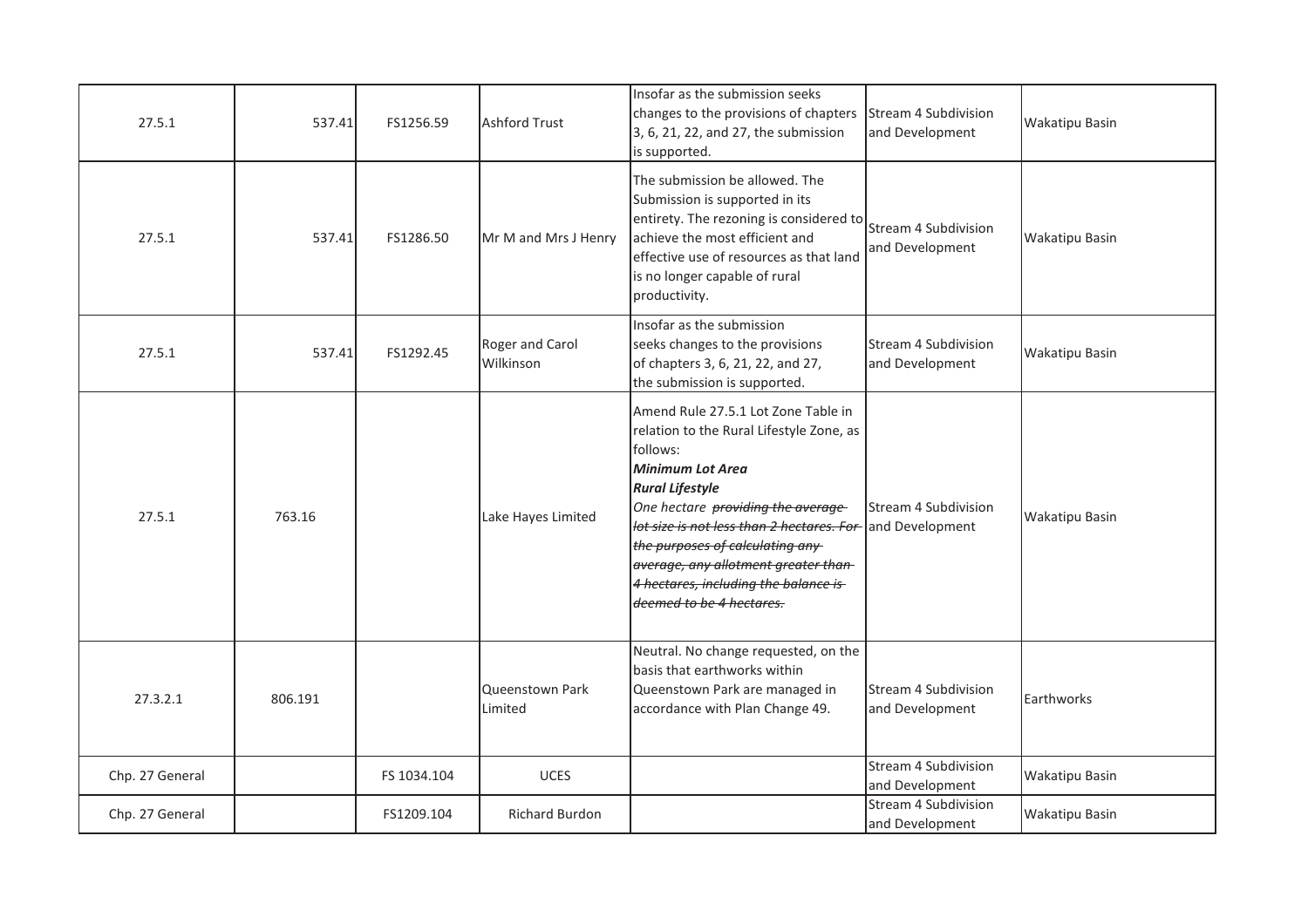| Chp. 27 General  | FS1029.24  | Universal<br>Developments Ltd                     | Stream 4 Subdivision<br>and Development        | <b>Wakatipu Basin</b> |
|------------------|------------|---------------------------------------------------|------------------------------------------------|-----------------------|
| Chp. 27 General  | FS1270.124 | Hansen Family<br>Partnership                      | Stream 4 Subdivision<br>and Development        | <b>Wakatipu Basin</b> |
| Chp. 27 General  | FS1270.23  | Hansen Family<br>Partnership                      | Stream 4 Subdivision<br>and Development        | <b>Wakatipu Basin</b> |
| Chp. 27 Specific | FS1111.6   | C Mantel                                          | Stream 4 Subdivision<br>and Development        | <b>Wakatipu Basin</b> |
| Chp. 27 Specific | FS1065.1   | Ohapi Trust                                       | Stream 4 Subdivision<br>and Development        | <b>Wakatipu Basin</b> |
| Chp. 27 Specific | FS1286.61  | M & J Henry                                       | Stream 4 Subdivision<br>and Development        | <b>Wakatipu Basin</b> |
| Chp. 27 Specific | FS1065.2   | Ohapi Trust                                       | Stream 4 Subdivision<br>and Development        | <b>Wakatipu Basin</b> |
| Chp. 27 Specific | FS1286.71  | M & J Henry                                       | <b>Stream 4 Subdivision</b><br>and Development | <b>Wakatipu Basin</b> |
| Chp. 27 Specific | FS1065.3   | Ohapi Trust                                       | Stream 4 Subdivision<br>and Development        | <b>Wakatipu Basin</b> |
| Chp. 27 Specific | FS1065.4   | Ohapi Trust                                       | Stream 4 Subdivision<br>and Development        | Wakatipu Basin        |
| Chp. 27 Specific | FS1065.5   | Ohapi Trust                                       | <b>Stream 4 Subdivision</b><br>and Development | <b>Wakatipu Basin</b> |
| Chp. 27 Specific | FS1071.98  | Lake Hayes Estate<br>Community Association        | <b>Stream 4 Subdivision</b><br>and Development | <b>Wakatipu Basin</b> |
| Chp. 27 Specific | FS1309.5   | Alpine Group                                      | Stream 4 Subdivision<br>and Development        | <b>Wakatipu Basin</b> |
| Chp. 27 Specific | FS1286.7   | M & J Henry                                       | Stream 4 Subdivision<br>and Development        | <b>Wakatipu Basin</b> |
| Chp. 27 Specific | FS1071.57  | Lake Hayes Community<br>Association               | Stream 4 Subdivision<br>and Development        | <b>Wakatipu Basin</b> |
| Chp. 27 Specific | FS1255.13  | Arcadian Triangle Ltd                             | Stream 4 Subdivision<br>and Development        | <b>Wakatipu Basin</b> |
| Chp. 27 Specific | FS1071.107 | Lake Hayes Estate<br><b>Community Association</b> | Stream 4 Subdivision<br>and Development        | <b>Wakatipu Basin</b> |
| Chp. 27 Specific | FS1292.91  | R & C Wilkinson                                   | Stream 4 Subdivision<br>and Development        | <b>Wakatipu Basin</b> |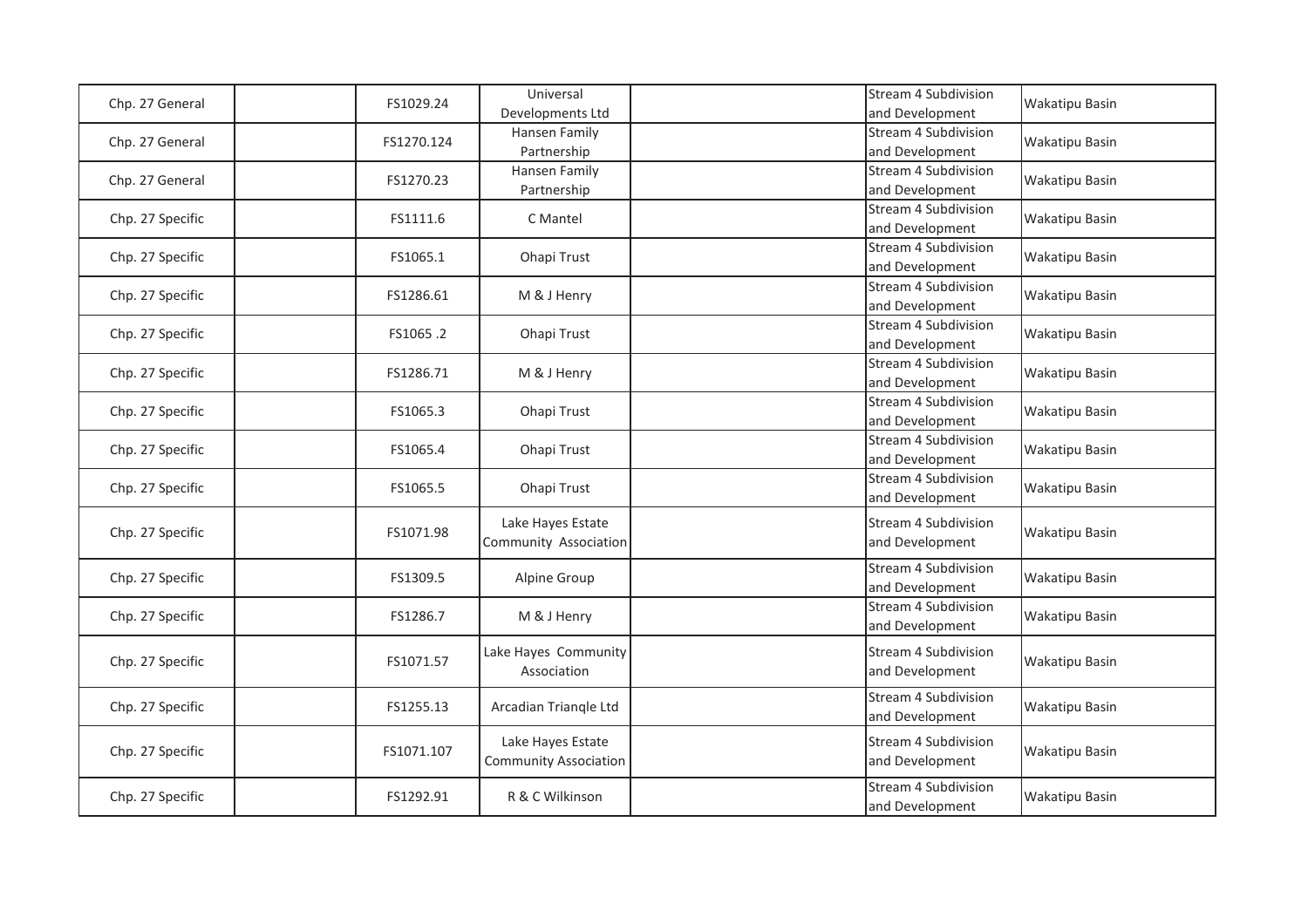| Chp. 27 Specific | FS1292.92  | R & C Wilkinson                                      | <b>Stream 4 Subdivision</b><br>and Development | <b>Wakatipu Basin</b> |
|------------------|------------|------------------------------------------------------|------------------------------------------------|-----------------------|
| Chp. 27 Specific | FS1256.17  | <b>Ashford Trust</b>                                 | <b>Stream 4 Subdivision</b><br>and Development | <b>Wakatipu Basin</b> |
| Chp. 27 Specific | FS1256.18  | <b>Ashford Trust</b>                                 | Stream 4 Subdivision<br>and Development        | <b>Wakatipu Basin</b> |
| Chp. 27 Specific | FS1071.93  | Lake Hayes Estate<br><b>Community Association</b>    | Stream 4 Subdivision<br>and Development        | <b>Wakatipu Basin</b> |
| Chp. 27 Specific | FS1322.39  | Julie QT Ltd                                         | Stream 4 Subdivision<br>and Development        | <b>Wakatipu Basin</b> |
| Chp. 27 Specific | FS1071.94  | Lake Haves Estate<br>Community Association           | Stream 4 Subdivision<br>and Development        | <b>Wakatipu Basin</b> |
| Chp. 27 Specific | FS1322.40  | Julie QT Ltd                                         | Stream 4 Subdivision<br>and Development        | <b>Wakatipu Basin</b> |
| Chp. 27 Specific | FS1322.76  | Julie QT Ltd                                         | Stream 4 Subdivision<br>and Development        | <b>Wakatipu Basin</b> |
| Chp. 27 Specific | FS1322.77  | Julie QT Ltd                                         | Stream 4 Subdivision<br>and Development        | <b>Wakatipu Basin</b> |
| Chp. 27 Specific | FS1068.36  | K & R Lemaire-Sicre<br>(Part)                        | Stream 4 Subdivision<br>and Development        | Wakatipu Basin        |
| Chp. 27 Specific | FS1071.49  | Lake Haves Estate<br>Community Association<br>(Part) | Stream 4 Subdivision<br>and Development        | <b>Wakatipu Basin</b> |
| Chp. 27 Specific | FS1259.20  | <b>Bill and Jan Walker</b><br><b>Family Trust</b>    | Stream 4 Subdivision<br>and Development        | <b>Wakatipu Basin</b> |
| Chp. 27 Specific | FS1267.20  | DV Bill and Jan Walker<br><b>Family Trust</b>        | Stream 4 Subdivision<br>and Development        | <b>Wakatipu Basin</b> |
| Chp. 27 Specific | FS1322.113 | Julie QT Ltd                                         | Stream 4 Subdivision<br>and Development        | <b>Wakatipu Basin</b> |
| Chp. 27 Specific | FS1068.37  | K & R Lemaire-Sicre<br>(Part)                        | Stream 4 Subdivision<br>and Development        | <b>Wakatipu Basin</b> |
| Chp. 27 Specific | FS1071.50  | Lake Haves Estate<br>Community Association<br>(Part) | <b>Stream 4 Subdivision</b><br>and Development | <b>Wakatipu Basin</b> |
| Chp. 27 Specific | FS1259.21  | <b>Bill and Jan Walker</b><br><b>Family Trust</b>    | Stream 4 Subdivision<br>and Development        | <b>Wakatipu Basin</b> |
| Chp. 27 Specific | FS1267.21  | DV Bill and Jan Walker<br><b>Family Trust</b>        | Stream 4 Subdivision<br>and Development        | <b>Wakatipu Basin</b> |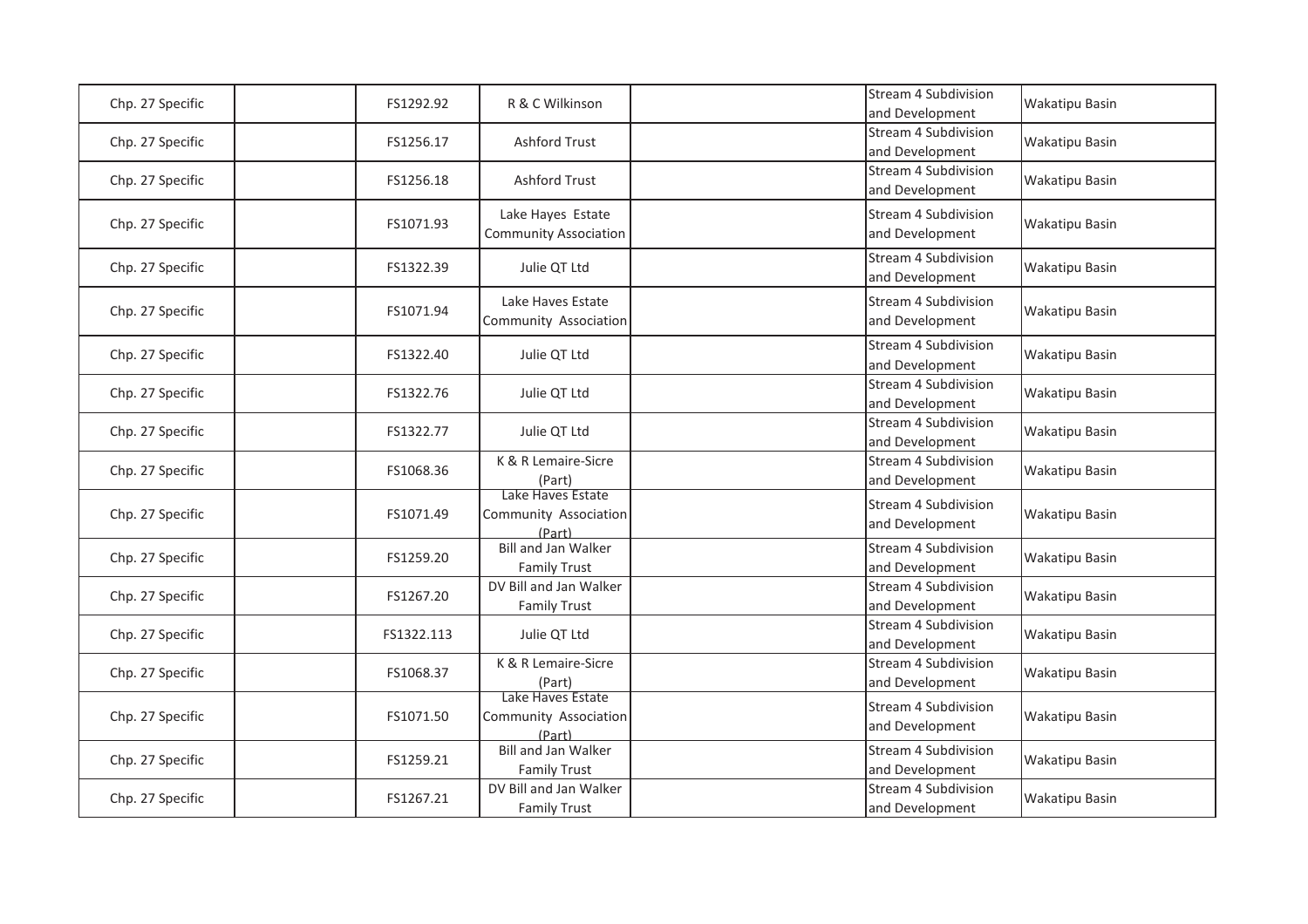| Chp. 27 Specific                               | FS1322.114 | Julie QT Ltd         | Stream 4 Subdivision<br>and Development        | <b>Wakatipu Basin</b>     |
|------------------------------------------------|------------|----------------------|------------------------------------------------|---------------------------|
| Chp. 27 Specific                               | FS1120.44  | M Bria! (Part)       | Stream 4 Subdivision<br>and Development        | <b>Wakatipu Basin</b>     |
| Chp. 27 Specific                               | FS1256.58  | <b>Ashford Trust</b> | <b>Stream 4 Subdivision</b><br>and Development | <b>Wakatipu Basin</b>     |
| Chp. 27 Specific                               | FS1286.49  | M & J Henry          | Stream 4 Subdivision<br>and Development        | <b>Wakatipu Basin</b>     |
| Chp. 27 Specific                               | FS1292.44  | R & C Wilkinson      | <b>Stream 4 Subdivision</b><br>and Development | <b>Wakatipu Basin</b>     |
| Chp. 27 Specific                               | FS1120.45  | M Brial (Part)       | Stream 4 Subdivision<br>and Development        | <b>Wakatipu Basin</b>     |
| Chp. 27 Specific                               | FS1256.59  | <b>Ashford Trust</b> | <b>Stream 4 Subdivision</b><br>and Development | <b>Wakatipu Basin</b>     |
| Chp. 27 Specific                               | FS1286.50  | M & J Henry          | Stream 4 Subdivision<br>and Development        | Wakatipu Basin            |
| Chp. 27 Specific                               | FS1292.45  | R & C Wilkinson      | Stream 4 Subdivision<br>and Development        | <b>Wakatipu Basin</b>     |
| Chp. 27 Specific                               | FS1286.79  | M & J Henry          | Stream 4 Subdivision<br>and Development        | <b>Wakatipu Basin</b>     |
| Rule 27.4.2                                    |            | Not applicable       |                                                | <b>Wakatipu Basin</b>     |
| Rule 27.4.3                                    |            | Not applicable       |                                                | <b>Wakatipu Basin</b>     |
| Rule 27.5.1                                    |            | Not applicable       |                                                | Open Space and Recreation |
| Rule 27.5.1                                    |            | Not applicable       |                                                | Wakatipu Basin            |
| <b>Rule 27.7</b>                               |            | Not applicable       |                                                | <b>Wakatipu Basin</b>     |
| Objective 27.7.6 and<br>Policy 27.7.6.1        |            | Not applicable       |                                                | <b>Wakatipu Basin</b>     |
| Rule 27.7.6.2                                  |            | Not applicable       |                                                | Wakatipu Basin            |
| Rules 27.8.6 including<br>27.8.6.1 to 27.8.6.8 |            | None identified      |                                                | <b>Wakatipu Basin</b>     |
| Rule 27.13.1                                   |            | None identified      |                                                | <b>Wakatipu Basin</b>     |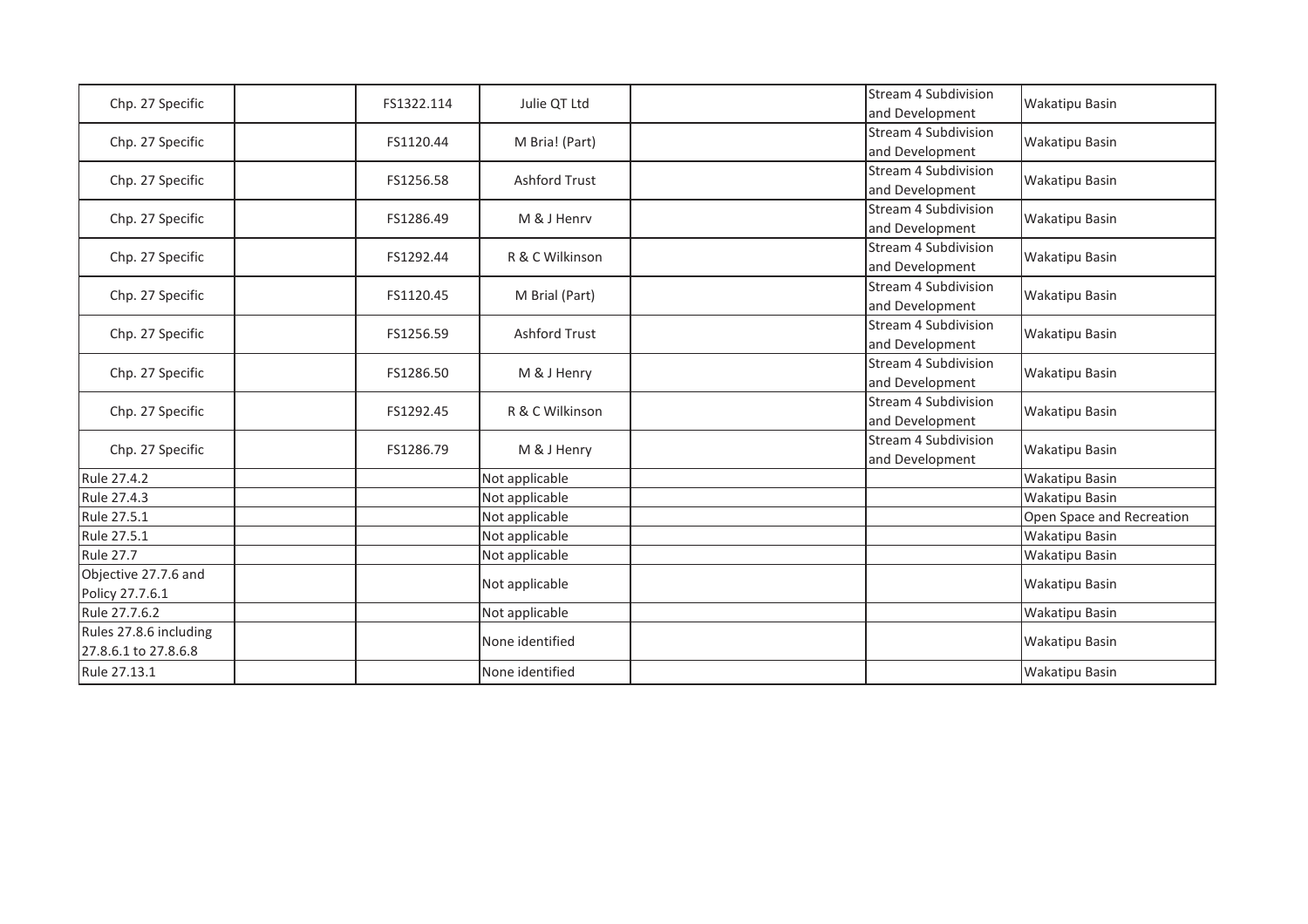## **Appendix H**

**PDP (Stage 1) provisions and Stage 1 Submission points affected by: Rezoning Submissions**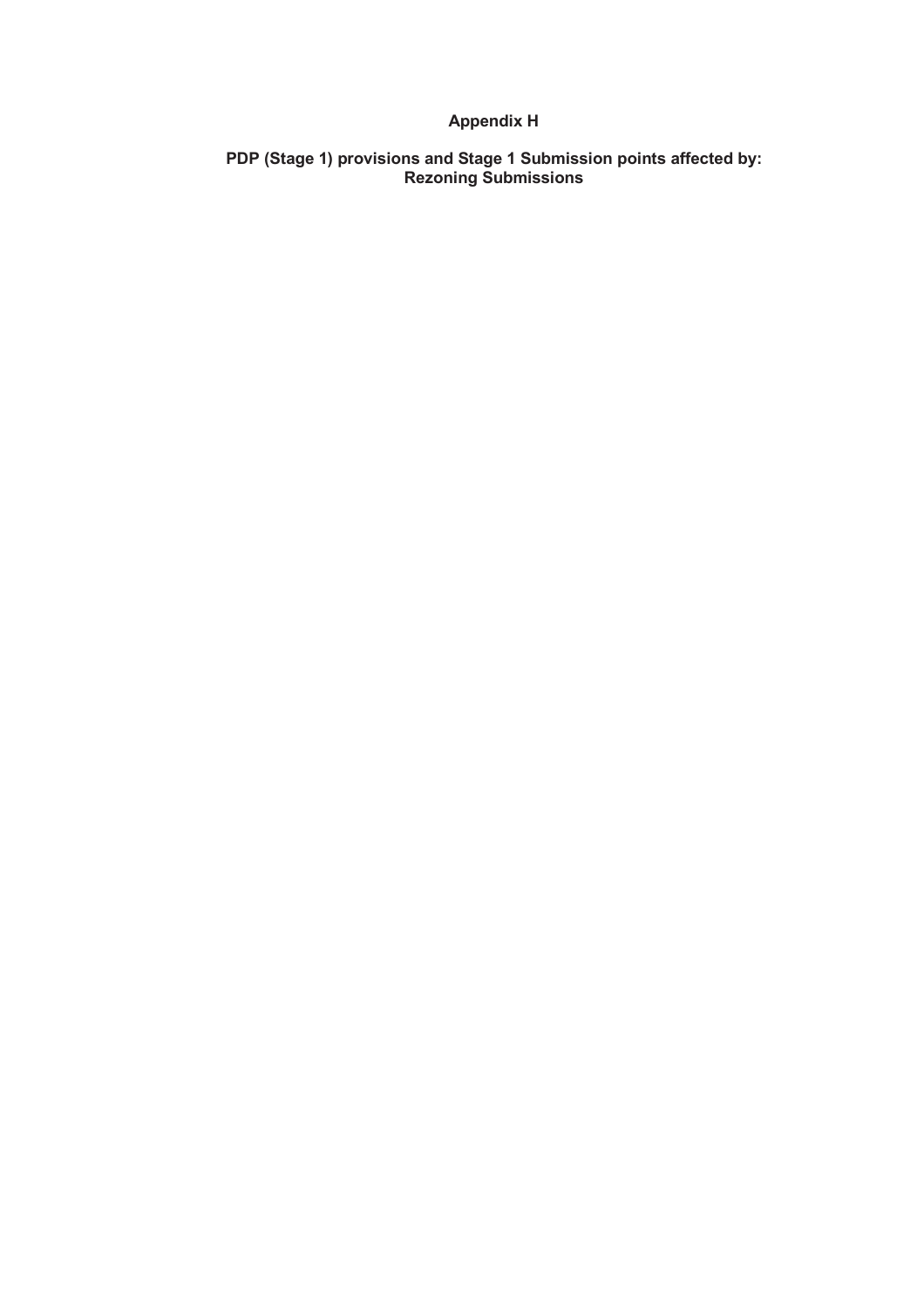| PDP (Stage 1)<br><b>Planning Map</b><br>subject to Variation<br>where it relates to                | <b>Original Point</b><br><b>No</b> | <b>Further Submission No</b> | <b>Submitter</b>                      | <b>Submission Summary</b>                                                                                                                                                                                                                                                                                                                                                                                                                                                                                                                                                                                                                                                                                                                                                                                                                                                            | Stage 1 hearing where<br>recommendations were<br>made | <b>Stage 2 hearing</b><br>topic that Stage 1<br>provision and<br>submissions to be<br>transferred to |
|----------------------------------------------------------------------------------------------------|------------------------------------|------------------------------|---------------------------------------|--------------------------------------------------------------------------------------------------------------------------------------------------------------------------------------------------------------------------------------------------------------------------------------------------------------------------------------------------------------------------------------------------------------------------------------------------------------------------------------------------------------------------------------------------------------------------------------------------------------------------------------------------------------------------------------------------------------------------------------------------------------------------------------------------------------------------------------------------------------------------------------|-------------------------------------------------------|------------------------------------------------------------------------------------------------------|
| Map 34 - Fernhill<br>and Sunshine Bay<br>as it relates to the<br>PDP Stage 1 map<br>being varied.  | 574.5                              |                              | <b>Skyline Enterprises</b><br>Limited | That a new Commercial Tourism and Recreation Sub-Zone and<br>associated provisions as outlined in this submission and attachments<br>to this submission are adopted into the PDP.                                                                                                                                                                                                                                                                                                                                                                                                                                                                                                                                                                                                                                                                                                    | Stream 13<br>Queenstown                               | Open Space and<br>Recreation                                                                         |
| Map 34 - Fernhill<br>and Sunshine Bay<br>as it relates to the<br>PDP Stage 1 map<br>being varied.  | 574.5                              | FS1063.23                    | Peter Fleming and<br>Others           | Oppose all                                                                                                                                                                                                                                                                                                                                                                                                                                                                                                                                                                                                                                                                                                                                                                                                                                                                           | Stream 13<br>Queenstown                               | Open Space and<br>Recreation                                                                         |
| Map 34 - Fernhill<br>and Sunshine Bay<br>las it relates to the<br>PDP Stage 1 map<br>being varied. | 574.5                              | FS1370.1                     | ZJV (NZ) Limited                      | The liberal controls promoted within the proposed "Commercial<br>Tourism & Recreation Sub-Zone" are inappropriate in ONL setting.<br>The proposed "Commercial Tourism & Recreation Sub-Zone" is not<br>supported by an adequate examination of alternatives, costs and<br>benefits under section 32 of the RMA 1991. The existing designation<br>enables a range of activities that are appropriate for the location and in<br>inconsistent with a recent Environment Court Decision.                                                                                                                                                                                                                                                                                                                                                                                                | Stream 13<br>Queenstown                               | Open Space and<br>Recreation                                                                         |
| Map 31 - Lower<br>Shotover as it<br>relates to the<br>Stage 1 PDP map<br>being varied              | 338.4                              |                              | <b>Middleton Family Trust</b>         | Rezone the land on planning map 31 generally located between Lake<br>Johnson and the Shotover River (as shown in Attachment B to the<br>submission and legally described as secs 21, 24, 40, 41, 44, 61 Blk<br>XXI Shotover SD, Sec 93 Blk II Shotover SD, Secs 43- 45, 52-55, 60<br>Blk II Shotover SD, Pt Sec 47 Blk II Shotover SD, Pt sec 123 & 124<br>Blk I Shotover SD, and Secs 130-132 Blk I Shotover SD) from Rural to<br>part Low Density Residential and part Rural Residential with provision<br>made to protect escarpment areas. NB: Attachment B shall take<br>precedence over the legal descriptions cited above as it is unclear<br>whether all these sites are affected by the rezoning (copied from<br>Submission Point 338.2); AND Apply an urban growth boundary to the<br>land zoned low density residential, as defined by Attachment B to the<br>submission. | Stream 13<br>Queenstown                               | <b>Wakatipu Basin</b>                                                                                |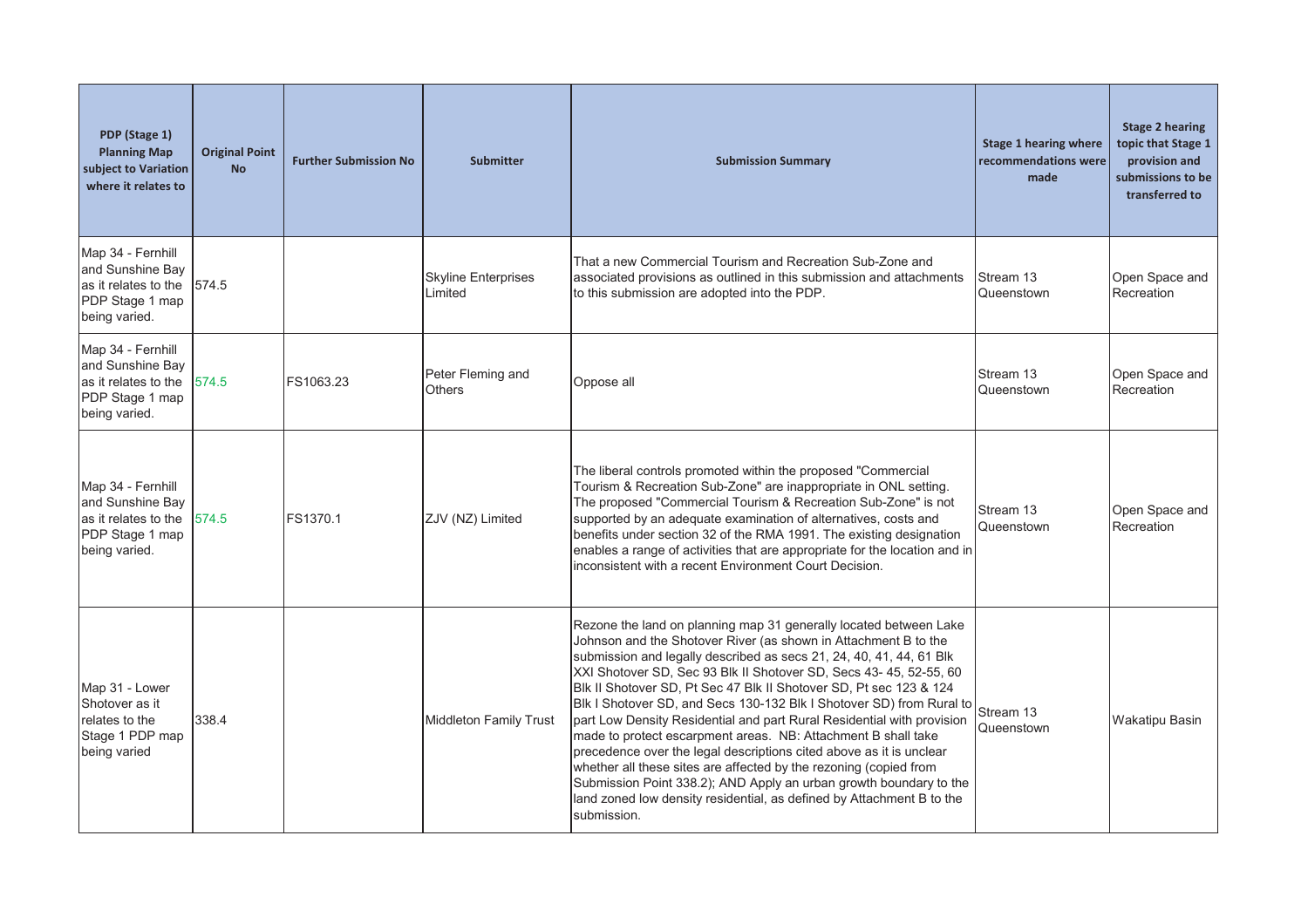| Map 31 - Lower<br>Shotover as it<br>relates to the<br>Stage 1 PDP map<br>being varied | 501.17 |           | <b>Woodlot Properties</b><br>Limited                                                                                                       | Opposes the proposed rural zoning of land identified on Planning Map<br>31 and is within close proximity to other rural living/residential area.<br>Seeks that land identified within the hatched area on the map attached<br>to submission 501 (generally located adjacent to Hansen Road and<br>east of Quail Rise) be zoned as Rural Residential and/or Rural<br>Lifestyle.<br>Requests that Proposed Planning Map 31 is amended to change the<br>zoning of the area identified on the attached map (generally located<br>adjacent to Hansen Road and east of Quail Rise) to Rural Residential<br>and/or Rural Lifestyle. | Transferred to hearing<br>stream 14 (Wakatipu<br>Basin Mapping) | Wakatipu Basin        |
|---------------------------------------------------------------------------------------|--------|-----------|--------------------------------------------------------------------------------------------------------------------------------------------|------------------------------------------------------------------------------------------------------------------------------------------------------------------------------------------------------------------------------------------------------------------------------------------------------------------------------------------------------------------------------------------------------------------------------------------------------------------------------------------------------------------------------------------------------------------------------------------------------------------------------|-----------------------------------------------------------------|-----------------------|
| Map 31 - Lower<br>Shotover as it<br>relates to the<br>Stage 1 PDP map<br>being varied | 501.17 | FS1112.1  | <b>Middleton Family Trust</b><br>(Arnold Andrew<br>Middletonm Isabella<br>Gladys Middletonm<br>Webb Farry Nominees<br>Ltd & Steward Parker | That the part of the submission that relates to land outlined in yellow<br>on the plan contained in Attachment C to submission 501 be<br>disallowed.                                                                                                                                                                                                                                                                                                                                                                                                                                                                         | Transferred to hearing<br>stream 14 (Wakatipu<br>Basin Mapping) | Wakatipu Basin        |
| Map 31 - Lower<br>Shotover as it<br>relates to the<br>Stage 1 PDP map<br>being varied | 501.17 | FS1270.97 | Hansen Family<br>Partnership                                                                                                               | Supports in part. Leave is reserved to alter this position, and seek<br>changes to the proposed provisions, after review of further information Transferred to hearing<br>from the submitter. Seeks conditional support for allowing the<br>submission, subject to the review of further information that will be<br>required to advance the submission.                                                                                                                                                                                                                                                                     | stream 14 (Wakatipu<br>Basin Mapping)                           | <b>Wakatipu Basin</b> |
| Map 31 - Lower<br>Shotover as it<br>relates to the<br>Stage 1 PDP map<br>being varied | 501.17 | FS1289.17 | Oasis In The Basin<br>Association                                                                                                          | The whole of the submission be allowed.                                                                                                                                                                                                                                                                                                                                                                                                                                                                                                                                                                                      | Transferred to hearing<br>stream 14 (Wakatipu<br>Basin Mapping) | <b>Wakatipu Basin</b> |
| Map 31 - Lower<br>Shotover as it<br>relates to the<br>Stage 1 PDP map<br>being varied | 310.1  |           | Jon Waterston                                                                                                                              | Submitter seeks an extension to the Rural Residential zoning (see<br>attached map - including the eastern portions of lots Proposed Lots 9<br>and 10 of Proposed Lot 1 DP 366504 and other portions of the subject Transferred to hearing<br>land, being LOT 20 DP 464459 HAVING 3/11 SH IN LOTS 18-19 DP<br>430336) beyond the existing Ferry Hills Sub-Zone to resolve minor<br>split zonings across lots and to enable additional rural residential<br>development on an area of land which is difficult to farm productively.                                                                                            | stream 14 (Wakatipu<br>Basin Mapping)                           | <b>Wakatipu Basin</b> |
| Map 31 - Lower<br>Shotover as it<br>relates to the<br>Stage 1 PDP map<br>being varied | 396.4  |           |                                                                                                                                            | Submitter opposes the zoning of part of the submitter's land (legally<br>described as Lot 1 and 2 DP 486552) being that part of the land west<br>James Canning Muspratt and north of the Outstanding Natural Landscape line shown in<br>proposed planning Map 31 and submits it is rezoned to Rural<br>Residential. Copied from points 396.2 and 396.3.                                                                                                                                                                                                                                                                      | Stream 13<br>Queenstown                                         | Wakatipu Basin        |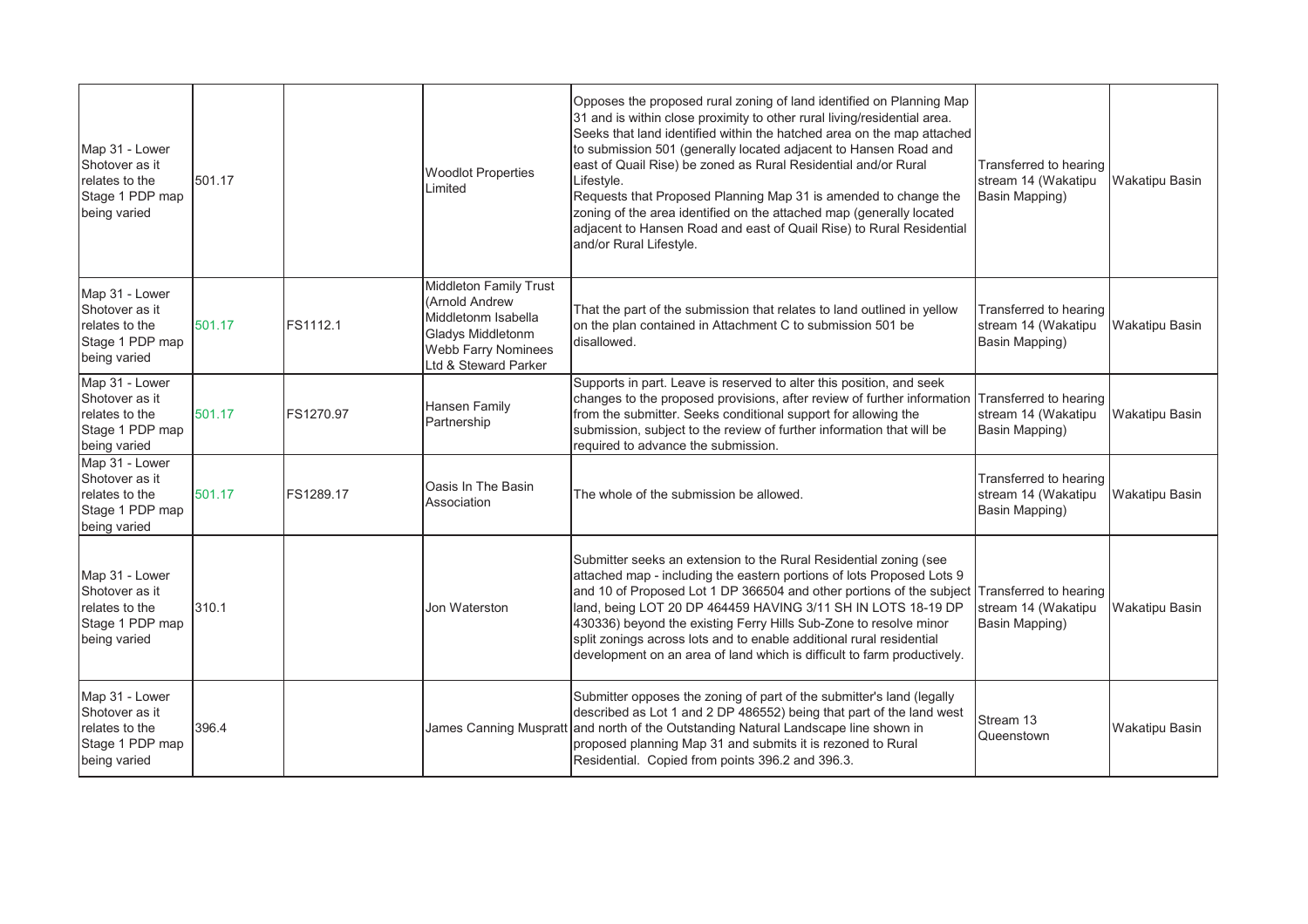| Map 31 - Lower<br>Shotover as it<br>relates to the<br>Stage 1 PDP map<br>being varied | 467.1 | Mr Scott Conway     | Submitter owns land on Tucker Beach Road, Lower Shotover, which<br>adjoins the Quail Rise Zone to the east and south east, shown on the<br>Proposed District PLan Map 31 - Lower Shotover.<br>Opposes the proposed Rural Zoning of the subject land identified in<br>the submission.<br>Seeks that land identified on the map attached to the submission be<br>rezoned as Rural Residential. Requests Planning Map 31 be amended<br>to reflect this.                                                                                                                                                                                                                                                           | Transferred to hearing<br>stream 14 (Wakatipu<br>Basin Mapping) | <b>Wakatipu Basin</b>        |
|---------------------------------------------------------------------------------------|-------|---------------------|----------------------------------------------------------------------------------------------------------------------------------------------------------------------------------------------------------------------------------------------------------------------------------------------------------------------------------------------------------------------------------------------------------------------------------------------------------------------------------------------------------------------------------------------------------------------------------------------------------------------------------------------------------------------------------------------------------------|-----------------------------------------------------------------|------------------------------|
| Map 31 - Lower<br>Shotover as it<br>relates to the<br>Stage 1 PDP map<br>being varied | 500.1 | Mr David Broomfield | Submitter owns land on Tucker Beach Road, Lower Shotover, which<br>adjoins the Quail Rise Zone to the east and south east (including Lot 1<br>DP 473899, Lot 3 DP 473899, and Lot 10 473899). Opposes the<br>proposed zoning of the submitters properties (and those adjoining my<br>properties identified in Attachment 1) as Rural zone and Ferry Hill rural Transferred to hearing<br>Residential Subzone identified on Planning Map 31 - Lower Shotover. stream 14 (Wakatipu<br>Requests that proposed Planning Map 31 - Lower Shotover is<br>amended to change the zoning of the specific area identified within<br>'Attachment 1: Proposed Rural Residential Zone Location Map' to<br>Rural Residential. | Basin Mapping)                                                  | <b>Wakatipu Basin</b>        |
| Map 31 - Lower<br>Shotover as it<br>relates to the<br>Stage 1 PDP map<br>being varied | 473.1 | Mr Richard Hanson   | Submitter owns land on Tucker Beach Road, Lower Shotover, which<br>adjoins the Quail Rise Zone to the east and south east, shown on the<br>Proposed District PLan Map 31 - Lower Shotover.<br>Opposes the proposed Rural Zoning of the subject land identified in<br>the submission.<br>Seeks that land identified on the map attached to the submission be<br>rezoned as Rural Residential. Requests Planning Map 31 be amended<br>to reflect this.                                                                                                                                                                                                                                                           | Transferred to hearing<br>stream 14 (Wakatipu<br>Basin Mapping) | <b>Wakatipu Basin</b>        |
| Map 31 - Lower<br>Shotover as it<br>relates to the<br>Stage 1 PDP map<br>being varied | 473.2 | Mr Richard Hanson   | Submitter owns land on Tucker Beach Road, Lower Shotover, which<br>adjoins the Quail Rise Zone to the east and south east, shown on the<br>Proposed District PLan Map 31 - Lower Shotover. Opposes the<br>proposed Rural Zoning of the subject land identified in the submission<br>Seeks that land identified on the map attached to the submission be<br>rezoned as Rural Residential.                                                                                                                                                                                                                                                                                                                       | Transferred to hearing<br>stream 14 (Wakatipu<br>Basin Mapping) | <b>Wakatipu Basin</b>        |
| Maps 8 and 17 as<br>lit relates to the<br>Stage 1 PDP map<br>being varied             | 384.2 | Glen Dene Ltd       | We submit that the Hawea Campground, including underlying the<br>campground designation 175, be rezoned to Rural Visitor Zone.                                                                                                                                                                                                                                                                                                                                                                                                                                                                                                                                                                                 | Stream 12 Upper<br>Clutha                                       | Open Space and<br>Recreation |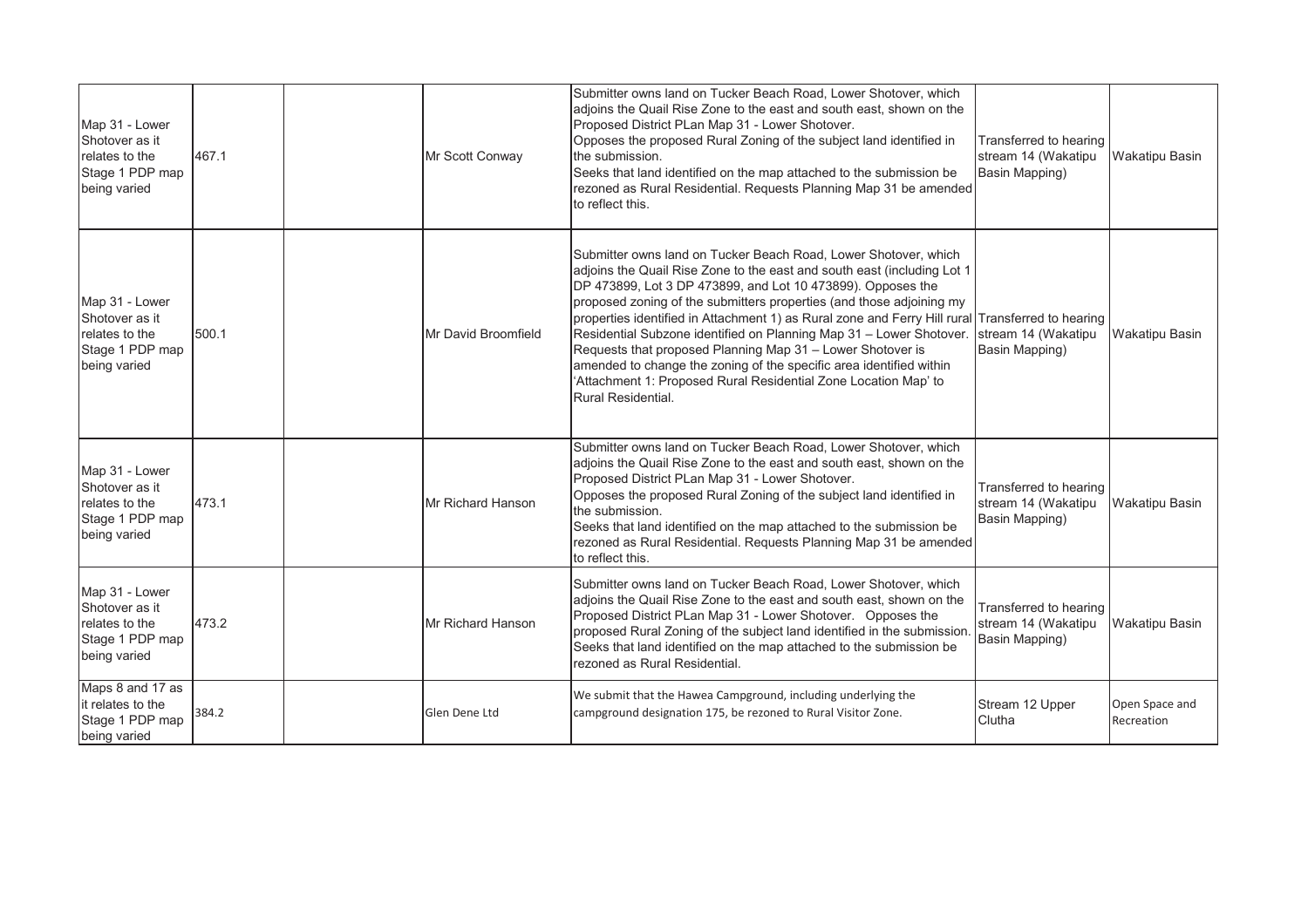| Maps 8 and 17 as<br>lit relates to the<br>Stage 1 PDP map<br>being varied | 282.3 |  | Sarah Burdon | Currently the zoning of the camp and surrounding land – approximately 23<br>hectares is zoned Rural General. We support that this area, including<br>underlying the campground designation 175, be rezoned to Rural Visitor<br>Zone and that the area be planned for future development which can be<br>done in stages.<br>That the classification ONL be removed from the Lake Hawea Holiday Park<br>(shown on Proposed Planning Map 17) and surrounding area $\approx$ 23 ha. This<br>area should be considered as being within the Rural Landscape<br>Classification.<br>Would like to see Designation 175 extended to cover campground<br>operations and facilities which extend over both Pt Sec 2 Block II Lower<br>Hawea Survey District parcel so that the whole campground (15.7 hectares)<br>is designated for Motor Park not just Part. | Stream 12 Upper<br>Clutha | Open Space and<br>Recreation |
|---------------------------------------------------------------------------|-------|--|--------------|----------------------------------------------------------------------------------------------------------------------------------------------------------------------------------------------------------------------------------------------------------------------------------------------------------------------------------------------------------------------------------------------------------------------------------------------------------------------------------------------------------------------------------------------------------------------------------------------------------------------------------------------------------------------------------------------------------------------------------------------------------------------------------------------------------------------------------------------------|---------------------------|------------------------------|
|---------------------------------------------------------------------------|-------|--|--------------|----------------------------------------------------------------------------------------------------------------------------------------------------------------------------------------------------------------------------------------------------------------------------------------------------------------------------------------------------------------------------------------------------------------------------------------------------------------------------------------------------------------------------------------------------------------------------------------------------------------------------------------------------------------------------------------------------------------------------------------------------------------------------------------------------------------------------------------------------|---------------------------|------------------------------|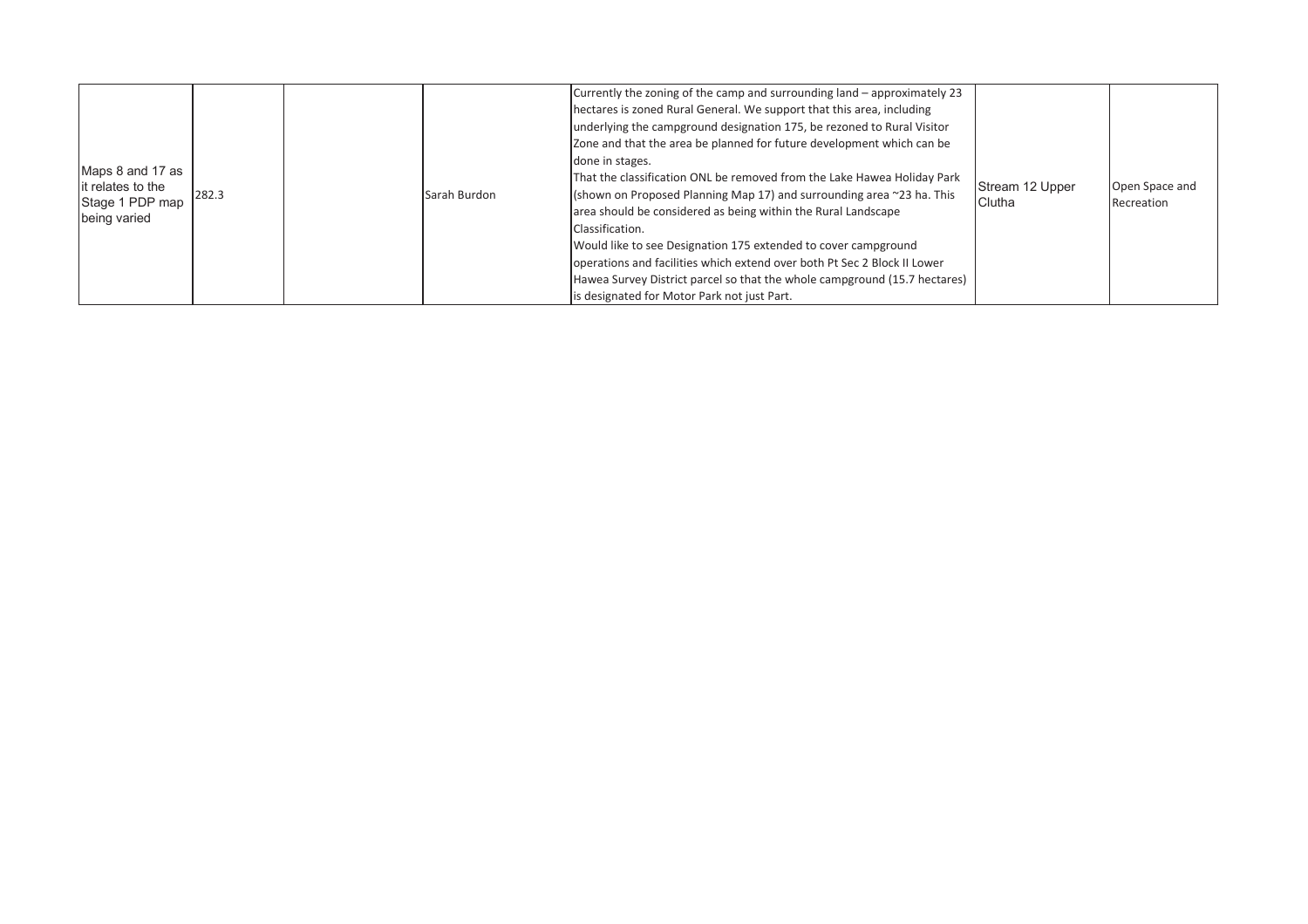## **Appendix I**

**Changes to parcels and properties affected by: Updating new roading data into planning maps**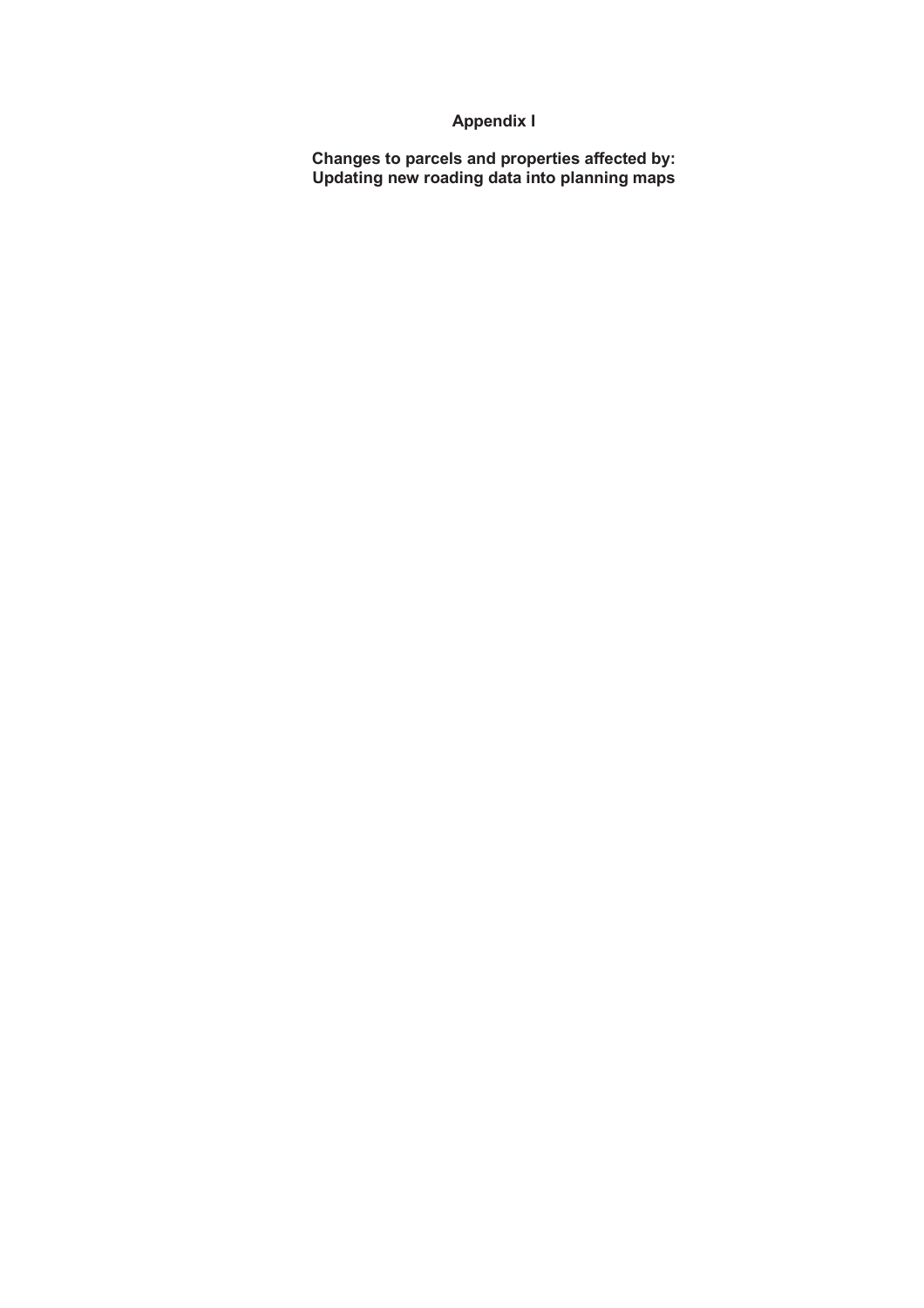|              | <b>MAP</b>    |                                                            |                    |                              |                                      |             |                       |                 | Submitter no.<br>(includes any<br>associated<br>further |
|--------------|---------------|------------------------------------------------------------|--------------------|------------------------------|--------------------------------------|-------------|-----------------------|-----------------|---------------------------------------------------------|
| <b>GISID</b> | <b>NUMBER</b> | <b>OLD LEGAL DESCRIPTION</b>                               | <b>STAGE 1 PDP</b> | <b>NEW LEGAL DESCRIPTION</b> | <b>Operative DP Zone STAGE 2 PDP</b> |             | <b>ROAD NAME</b>      | <b>AREA SqM</b> | submissions)                                            |
| 1997 13      |               |                                                            | <b>ROAD</b>        | Sec 1, SO 495820, 1234m2     | <b>Industrial A</b>                  |             |                       |                 | 924.7 720                                               |
| 1998 13      |               |                                                            | <b>ROAD</b>        | Sec 1, SO 495820, 1234m2     | <b>Industrial A</b>                  |             |                       | 44.7            |                                                         |
| 1999 13      |               |                                                            | <b>ROAD</b>        | Sec 2, SO 495820, 62m2       | <b>Industrial A</b>                  |             |                       | 23.3            |                                                         |
| 2000 13      |               | Lot 12, DP 322851, 2616m2                                  | <b>ROAD</b>        | Sec 2, SO 495820, 62m2       | <b>Industrial A</b>                  |             |                       | 13.7            |                                                         |
| 2001 13      |               |                                                            | <b>ROAD</b>        | Sec 2, SO 495820, 62m2       | <b>Industrial A</b>                  |             |                       | 24.9            |                                                         |
| 1743 10      |               | Section 11, SO 459834, 357.3183Ha                          | Rural              |                              |                                      | <b>ROAD</b> | <b>Crown Range Rd</b> |                 | 17.7 610                                                |
|              | 3 1 3         | Pt Section 1, SO 342162, 222.4497Ha                        | Rural              | Sec 4, SO 357952, 260m2      |                                      | <b>ROAD</b> | Crown Range Rd        | 261.0           |                                                         |
|              | 11 13         | Section 8, SO 342162, 365.9500Ha                           | Rural              |                              |                                      | <b>ROAD</b> | <b>Crown Range Rd</b> | 162.1           |                                                         |
|              | 13 10         |                                                            | Rural              |                              |                                      | <b>ROAD</b> | Crown Range Rd        | 348.1           |                                                         |
|              | 15 10         | Section 4, SO 342162, 956.2400Ha                           | Rural              |                              |                                      | <b>ROAD</b> | Crown Range Rd        | 115.7           |                                                         |
|              |               |                                                            |                    |                              |                                      |             | Glenorchy-            |                 |                                                         |
|              | 27 12         | Section 2 Blk XII, Mid Wakatipu SD, 5.8949Ha               | <b>Rural</b>       | Sec 2, SO 471631, 126m2      |                                      | <b>ROAD</b> | Queenstown Rd         | 126.7           |                                                         |
|              | 31 10         | Crown Land Block VII Cardrona Survey District, , 1.3470~Ha | Rural              | Sec 13, SO 467007, 1772m2    |                                      | <b>ROAD</b> | Cardrona Valley Rd    | 1776.7          |                                                         |
|              | 32 10         | Crown Land Block III Crown Survey District, , 1.4521~Ha    | <b>WATER</b>       | Sec 78, SO 357952, 22m2      |                                      | <b>ROAD</b> | <b>Crown Range Rd</b> | 21.3            |                                                         |
|              | 34 10         | Crown Land Block III Crown Survey District, , 1.5390~Ha    | Rural              | Sec 58, SO 357952, 5766m2    |                                      | <b>ROAD</b> | Crown Range Rd        | 5586.9          |                                                         |
|              | 42 10         | Section 41, SO 342162, 1.4150Ha                            | Rural              | Sec 44, SO 357952, 44m2      |                                      | <b>ROAD</b> | Crown Range Rd        | 44.7            |                                                         |
|              | 43 10         | Section 1 Blk III, Crown SD, 132.7369Ha                    | Rural              | Sec 74, SO 357952, 243m2     |                                      | <b>ROAD</b> | <b>Crown Range Rd</b> | 244.5           |                                                         |
|              |               |                                                            |                    |                              |                                      |             |                       |                 |                                                         |
|              | 44 10         | Section 27 Blk VII, Cardrona SD, 21.2460Ha                 | Rural              | Sec 1, SO 467007, 335m2      |                                      | <b>ROAD</b> | Cardrona Valley Rd    | 336.9           |                                                         |
|              | 48 10         | Section 45, SO 342162, 2360m2                              | Rural              | Sec 36, SO 357952, 186m2     |                                      | <b>ROAD</b> | <b>Crown Range Rd</b> | 176.8           |                                                         |
|              |               |                                                            |                    |                              |                                      |             | Glenorchy-            |                 |                                                         |
|              | 51 12         | Pt Reserve A Blk XIII, Mid Wakatipu SD, 15.3063~Ha         | Rural              | Sec 7, SO 471631, 199m2      |                                      | <b>ROAD</b> | Queenstown Rd         | 199.5           |                                                         |
|              | 57 10         | Crown Land Block III Crown Survey District, , 1.0208~Ha    | Rural              | Sec 84, SO 357952, 366m2     |                                      | <b>ROAD</b> | Crown Range Rd        | 368.4           |                                                         |
|              | 63 10         | Section 47, SO 342162, 1170m2                              | Rural              | Sec 29, SO 357952, 73m2      |                                      | <b>ROAD</b> | Crown Range Rd        | 72.7            |                                                         |
|              | 65 10         | Section 41, SO 342162, 1.4150Ha                            | Rural              | Sec 48, SO 357952, 73m2      |                                      | <b>ROAD</b> | <b>Crown Range Rd</b> | 73.4            |                                                         |
|              | 67 10         | Pt, RUN 25, 5626.5295~Ha                                   | Rural              | Sec 49, SO 357952, 298m2     |                                      | <b>ROAD</b> | Crown Range Rd        | 298.9           |                                                         |
|              | 79 10         | Section 4, SO 342162, 956.2400Ha                           | Rural              | Sec 31, SO 357952, 1812m2    |                                      | <b>ROAD</b> | <b>Crown Range Rd</b> | 1815.9          |                                                         |
|              |               |                                                            |                    |                              |                                      |             | Glenorchy-            |                 |                                                         |
|              | 83 12         | Section 37 Blk XIII, Mid Wakatipu SD, 4.9150Ha             | Rural              | Sec 5, SO 471631, 522m2      |                                      | <b>ROAD</b> | Queenstown Rd         | 524.1           |                                                         |
|              |               |                                                            |                    |                              |                                      |             | Glenorchy-            |                 |                                                         |
|              | 85 12         | Pt Reserve A Blk XII, Mid Wakatipu SD, 90.9909~Ha          | Rural              | Sec 1, SO 471631, 865m2      |                                      | <b>ROAD</b> | Queenstown Rd         | 867.5           |                                                         |
|              | 86 13         | Section 2, SO 342162, 199.8700Ha                           | Rural              | Sec 7, SO 357952, 122m2      |                                      | <b>ROAD</b> | <b>Crown Range Rd</b> | 122.8           |                                                         |
|              | 90 10         | Section 41, SO 342162, 1.4150Ha                            | Rural              | Sec 45, SO 357952, 164m2     |                                      | <b>ROAD</b> | <b>Crown Range Rd</b> | 164.4           |                                                         |
|              | 91 10         | Crown Land Block III Crown Survey District, , 4852~m2      | Rural              | Sec 63, SO 357952, 288m2     |                                      | <b>ROAD</b> | Crown Range Rd        | 126.2           |                                                         |
|              | 92 10         |                                                            | Rural              | Sec 63, SO 357952, 288m2     |                                      | <b>ROAD</b> | <b>Crown Range Rd</b> | 51.0            |                                                         |
|              |               |                                                            |                    |                              |                                      |             | Glenorchy-            |                 |                                                         |
|              | 95 25         | Crown Land Block XXI Town of Glenorchy, , 3.3471~Ha        | Rural              | Sec 2, SO 460860, 1240m2     |                                      | <b>ROAD</b> | <b>Queenstown Rd</b>  | 1243.9          |                                                         |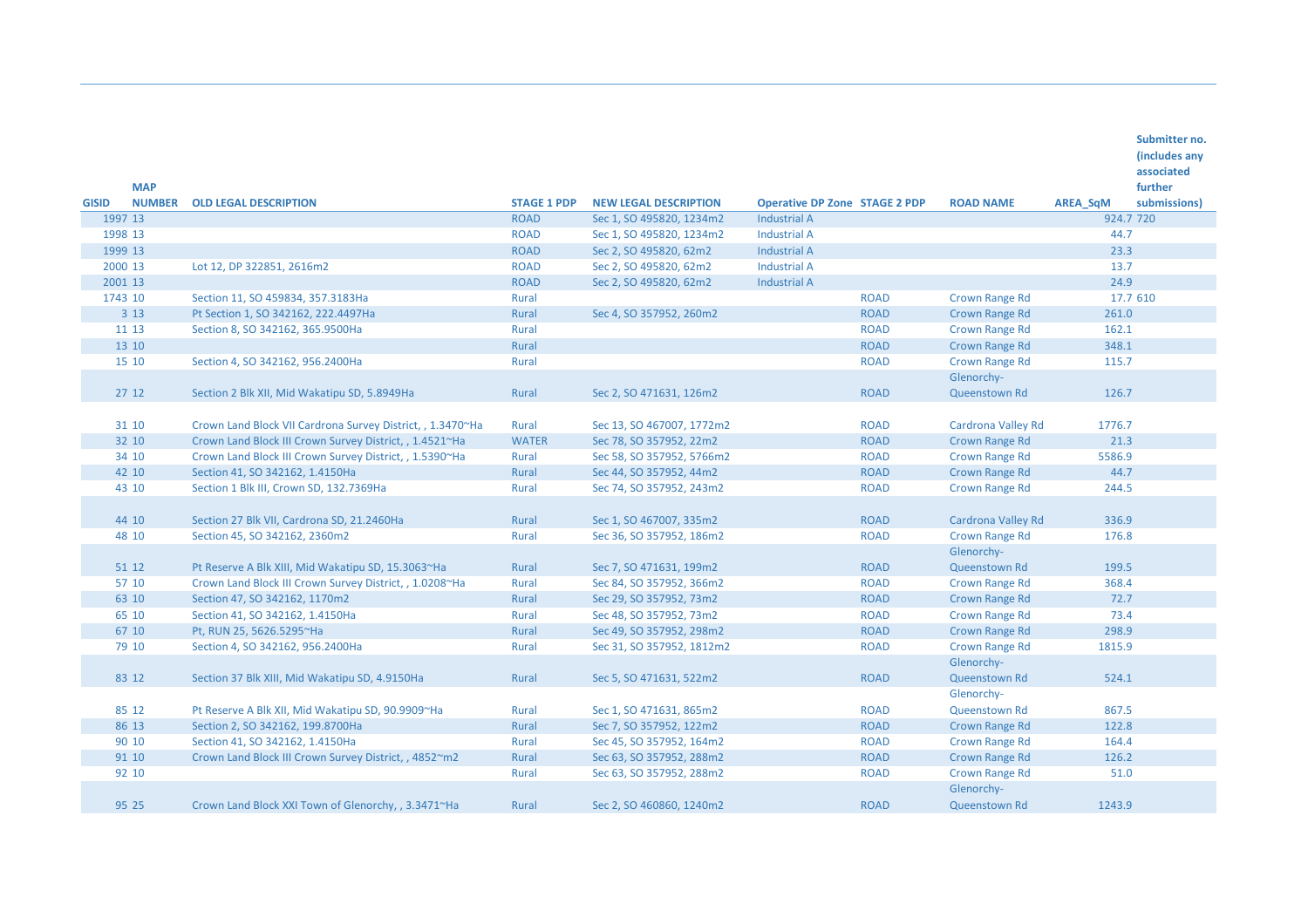|              | <b>MAP</b>       |                                                                                            |                    |                                                     |                                      |                                        |          | Submitter no.<br>(includes any<br>associated<br>further |
|--------------|------------------|--------------------------------------------------------------------------------------------|--------------------|-----------------------------------------------------|--------------------------------------|----------------------------------------|----------|---------------------------------------------------------|
| <b>GISID</b> |                  | <b>NUMBER OLD LEGAL DESCRIPTION</b>                                                        | <b>STAGE 1 PDP</b> | <b>NEW LEGAL DESCRIPTION</b>                        | <b>Operative DP Zone STAGE 2 PDP</b> | <b>ROAD NAME</b>                       | AREA_SqM | submissions)                                            |
|              | 98 10            | Pt, RUN 340B, 5751.2176~Ha                                                                 | Rural              | Sec 18, SO 467007, 373m2                            | <b>ROAD</b>                          | Cardrona Valley Rd                     | 373.7    |                                                         |
|              | 101 10           | Section 4, SO 342162, 956.2400Ha                                                           | Rural              | Sec 38, SO 357952, 266m2                            | <b>ROAD</b>                          | Crown Range Rd                         | 258.3    |                                                         |
|              | 117 10           | Pt, RUN 25, Total 7266.1307Ha                                                              | Rural              |                                                     | <b>ROAD</b>                          | <b>Crown Range Rd</b>                  | 1584.9   |                                                         |
|              | 118 10           | Pt, RUN 25, 5626.5295~Ha                                                                   | Rural              |                                                     | <b>ROAD</b>                          | <b>Crown Range Rd</b>                  | 823.9    |                                                         |
|              | 121 10           |                                                                                            | Rural              |                                                     | <b>ROAD</b>                          | Crown Range Rd                         | 22.4     |                                                         |
|              |                  |                                                                                            |                    |                                                     |                                      | Glenorchy-                             |          |                                                         |
|              | 129 12           | Section 36 Blk XIII, Mid Wakatipu SD, 98.2000Ha                                            | Rural              |                                                     | <b>ROAD</b>                          | Queenstown Rd                          | 43.9     |                                                         |
|              |                  |                                                                                            |                    |                                                     |                                      | Glenorchy-                             |          |                                                         |
|              | 130 12           | , RUN 346A, 6.0039~Ha                                                                      | Rural              |                                                     | <b>ROAD</b>                          | Queenstown Rd                          | 150.4    |                                                         |
|              |                  |                                                                                            |                    |                                                     |                                      | Glenorchy-                             |          |                                                         |
|              | 1319             | Pt Reserve D Blk X, Glenorchy SD, 63.0931~Ha                                               | Rural              |                                                     | <b>ROAD</b>                          | Queenstown Rd                          | 14079.4  |                                                         |
|              |                  |                                                                                            |                    |                                                     |                                      | Glenorchy-                             |          |                                                         |
|              | 138 12           | , RUN 346A, 2679.9486~Ha                                                                   | Rural              |                                                     | <b>ROAD</b>                          | Queenstown Rd                          | 799.8    |                                                         |
|              | 149 10           |                                                                                            | <b>WATER</b>       | Sec 43, SO 357952, 198m2                            | <b>ROAD</b>                          | Crown Range Rd                         | 189.8    |                                                         |
|              |                  |                                                                                            |                    |                                                     | <b>ROAD</b>                          | Glenorchy-                             | 224.9    |                                                         |
|              | 150 12<br>152 10 | Section 36 Blk XIII, Mid Wakatipu SD, 98.2000Ha<br>Section 2 Blk III, Crown SD, 152.3641Ha | Rural<br>Rural     | Sec 6, SO 471631, 224m2<br>Sec 57, SO 357952, 413m2 | <b>ROAD</b>                          | Queenstown Rd<br><b>Crown Range Rd</b> | 411.4    |                                                         |
|              | 154 10           | Pt, RUN 25, 5626.5295~Ha                                                                   | Rural              | Sec 28, SO 357952, 59m2                             | <b>ROAD</b>                          | <b>Crown Range Rd</b>                  | 92.5     |                                                         |
|              |                  |                                                                                            |                    |                                                     |                                      | Glenorchy-                             |          |                                                         |
|              | 165 9            | Pt Reserve D Blk X, Glenorchy SD, 63.0931~Ha                                               | Rural              | Sec 8, SO 471631, 487m2                             | <b>ROAD</b>                          | Queenstown Rd                          | 488.7    |                                                         |
|              | 168 10           | Pt, RUN 25, 5626.5295~Ha                                                                   | Rural              | Sec 26, SO 357952, 143m2                            | <b>ROAD</b>                          | <b>Crown Range Rd</b>                  | 145.0    |                                                         |
|              | 170 10           | Section 4, SO 342162, 956.2400Ha                                                           | Rural              | Sec 52, SO 357952, 2231m2                           | <b>ROAD</b>                          | Crown Range Rd                         | 2235.3   |                                                         |
|              | 176 10           |                                                                                            | <b>WATER</b>       | Sec 42, SO 357952, 333m2                            | <b>ROAD</b>                          | <b>Crown Range Rd</b>                  | 227.3    |                                                         |
|              | 177 10           | Section 2 Blk III, Crown SD, 152.3641Ha                                                    | Rural              | Sec 68, SO 357952, 811m2                            | <b>ROAD</b>                          | <b>Crown Range Rd</b>                  | 700.2    |                                                         |
|              | 178 10           | Crown Land Block III Crown Survey District, , 1.5390~Ha                                    | Rural              | Sec 68, SO 357952, 811m2                            | <b>ROAD</b>                          | Crown Range Rd                         | 12.3     |                                                         |
|              |                  |                                                                                            |                    |                                                     |                                      |                                        |          |                                                         |
|              | 181 10           | Crown Land Block VII Cardrona Survey District, , 6.4114~Ha                                 | Rural              | Sec 7, SO 467007, 1009m2                            | <b>ROAD</b>                          | Cardrona Valley Rd                     | 1001.7   |                                                         |
|              | 187 10           | Section 48, SO 342162, 1300m2                                                              | Rural              | Sec 25, SO 357952, 90m2                             | <b>ROAD</b>                          | <b>Crown Range Rd</b>                  | 90.3     |                                                         |
|              | 188 10           | Pt, RUN 25, 5626.5295~Ha                                                                   | Rural              | Sec 24, SO 357952, 1869m2                           | <b>ROAD</b>                          | <b>Crown Range Rd</b>                  | 1542.7   |                                                         |
|              | 189 10           |                                                                                            | Rural              | Sec 24, SO 357952, 1869m2                           | <b>ROAD</b>                          | <b>Crown Range Rd</b>                  | 255.2    |                                                         |
|              | 191 10           | Section 4, SO 342162, 956.2400Ha                                                           | Rural              | Sec 39, SO 357952, 301m2                            | <b>ROAD</b>                          | Crown Range Rd                         | 302.0    |                                                         |
|              |                  |                                                                                            |                    |                                                     |                                      | Glenorchy-                             |          |                                                         |
|              | 193 25           | Section 15, SO 369025, 29.8891Ha                                                           | Rural              |                                                     | <b>ROAD</b>                          | Queenstown Rd                          | 38.3     |                                                         |
|              |                  |                                                                                            |                    |                                                     |                                      | Glenorchy-                             |          |                                                         |
|              | 194 25           | Crown Land Block IV Glenorchy Survey District, , 4.1096~Ha                                 | Rural              |                                                     | <b>ROAD</b>                          | Queenstown Rd                          | 23.1     |                                                         |
|              |                  |                                                                                            |                    |                                                     |                                      | Glenorchy-                             |          |                                                         |
|              | 195 25           | Section 27 Blk IV, Glenorchy SD, 5893m2                                                    | Rural              |                                                     | <b>ROAD</b>                          | Queenstown Rd                          | 293.1    |                                                         |
|              | 200 10           | Section 46, SO 342162, 2520m2                                                              | Rural              | Sec 32, SO 357952, 159m2                            | <b>ROAD</b>                          | Crown Range Rd                         | 159.6    |                                                         |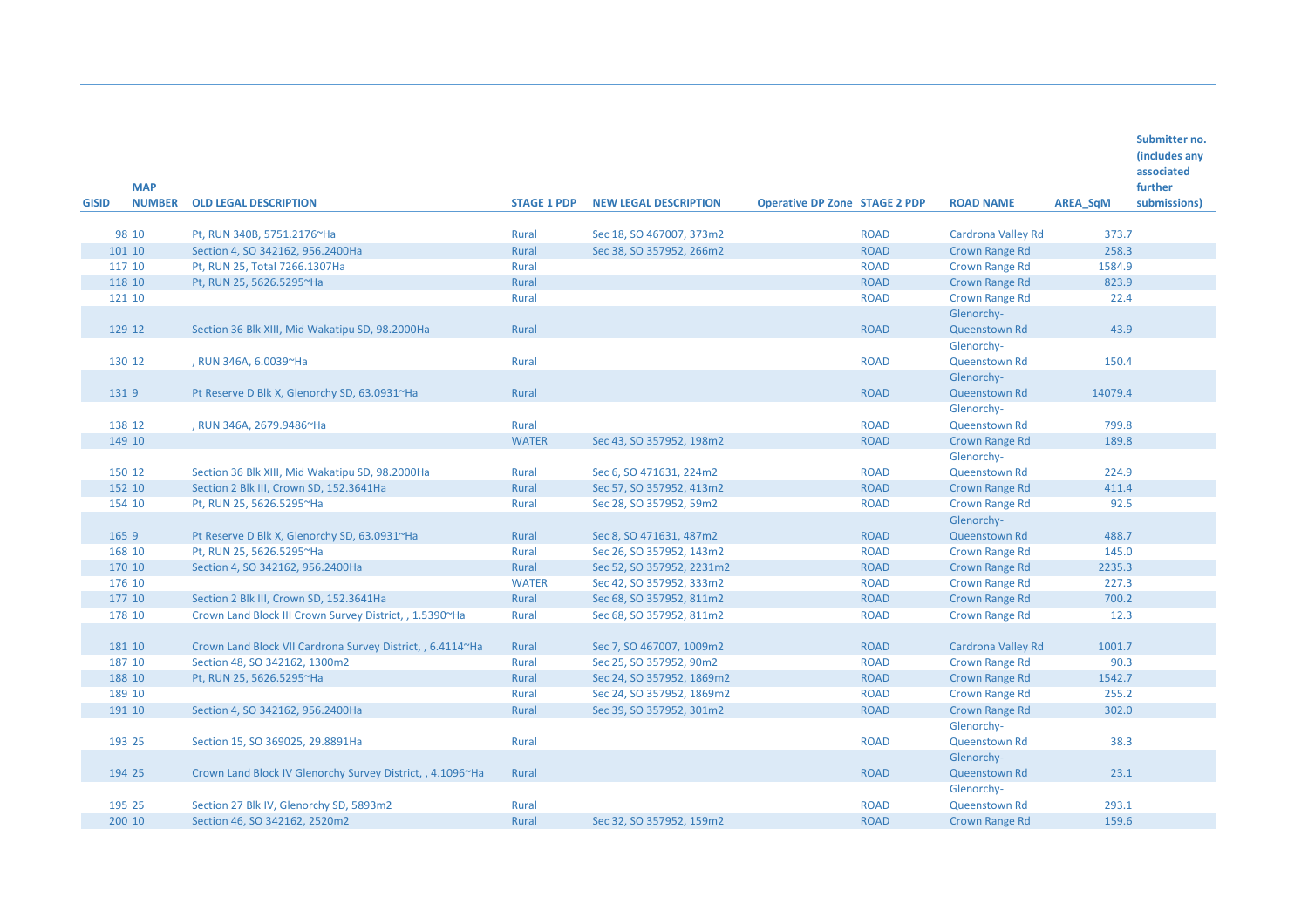|              |               |                                                            |                    |                              |                                      |             |                       |                 | Submitter no. |
|--------------|---------------|------------------------------------------------------------|--------------------|------------------------------|--------------------------------------|-------------|-----------------------|-----------------|---------------|
|              |               |                                                            |                    |                              |                                      |             |                       |                 | (includes any |
|              |               |                                                            |                    |                              |                                      |             |                       |                 | associated    |
|              | <b>MAP</b>    |                                                            |                    |                              |                                      |             |                       |                 | further       |
| <b>GISID</b> | <b>NUMBER</b> | <b>OLD LEGAL DESCRIPTION</b>                               | <b>STAGE 1 PDP</b> | <b>NEW LEGAL DESCRIPTION</b> | <b>Operative DP Zone STAGE 2 PDP</b> |             | <b>ROAD NAME</b>      | <b>AREA SqM</b> | submissions)  |
|              | 201 10        | Crown Land Block III Crown Survey District, , 1.0208~Ha    | Rural              | Sec 80, SO 357952, 257m2     |                                      | <b>ROAD</b> | <b>Crown Range Rd</b> | 241.4           |               |
|              | 219 10        | Pt, RUN 25, Total 7266.1307Ha                              | Rural              | Sec 50, SO 357952, 107m2     |                                      | <b>ROAD</b> | <b>Crown Range Rd</b> | 105.8           |               |
|              | 230 10        | Section 4, SO 342162, 956.2400Ha                           | Rural              | Sec 30, SO 357952, 83m2      |                                      | <b>ROAD</b> | <b>Crown Range Rd</b> | 82.8            |               |
|              | 235 13        | Section 2, SO 342162, 199.8700Ha                           | Rural              | Sec 3, SO 357952, 122m2      |                                      | <b>ROAD</b> | <b>Crown Range Rd</b> | 122.2           |               |
|              | 237 10        |                                                            | <b>WATER</b>       | Sec 66, SO 357952, 5m2       |                                      | <b>ROAD</b> | <b>Crown Range Rd</b> | 30.7            |               |
|              |               |                                                            |                    |                              |                                      |             |                       |                 |               |
|              | 238 10        | Section 27 Blk VII, Cardrona SD, 21.2460Ha                 | Rural              | Sec 6, SO 467007, 2180m2     |                                      | <b>ROAD</b> | Cardrona Valley Rd    | 2183.1          |               |
|              | 239 13        | Pt, RUN 25, 5626.5295~Ha                                   | Rural              | Sec 1, SO 476808, 2564m2     |                                      | <b>ROAD</b> | <b>Crown Range Rd</b> | 2558.8          |               |
|              | 240 10        | Pt, RUN 25, Total 7266.1307Ha                              | Rural              | Sec 54, SO 357952, 156m2     |                                      | <b>ROAD</b> | Crown Range Rd        | 156.0           |               |
|              |               |                                                            |                    |                              |                                      |             |                       |                 |               |
|              | 244 10        | Section 27 Blk VII, Cardrona SD, 21.2460Ha                 | Rural              | Sec 3, SO 467007, 134m2      |                                      | <b>ROAD</b> | Cardrona Valley Rd    | 134.4           |               |
|              | 248 10        | Pt, RUN 25, Total 7266.1307Ha                              | Rural              | Sec 53, SO 357952, 245m2     |                                      | <b>ROAD</b> | <b>Crown Range Rd</b> | 246.1           |               |
|              |               |                                                            |                    |                              |                                      |             | Glenorchy-            |                 |               |
|              | 249 12        | Pt, RUN 706, 4332.9595~Ha                                  | Rural              | Sec 3, SO 471631, 2679m2     |                                      | <b>ROAD</b> | Queenstown Rd         | 2686.3          |               |
|              |               |                                                            |                    |                              |                                      |             | Glenorchy-            |                 |               |
|              | 257 25        | Crown Land Block XXI Town of Glenorchy, , 3.3471~Ha        | Rural              | Sec 3, SO 460860, 1651m2     |                                      | <b>ROAD</b> | Queenstown Rd         | 1583.2          |               |
|              | 258 10        | Pt, RUN 25, 5626.5295~Ha                                   | Rural              | Sec 41, SO 357952, 3159m2    |                                      | <b>ROAD</b> | <b>Crown Range Rd</b> | 3276.8          |               |
|              |               |                                                            |                    |                              |                                      |             |                       |                 |               |
|              | 261 10        | Section 2, SO 24173, 71.0000Ha                             | Rural              |                              |                                      | <b>ROAD</b> | Cardrona Valley Rd    | 27.8            |               |
|              | 268 10        | Pt, RUN 25, 5626.5295~Ha                                   | <b>WATER</b>       | Sec 23, SO 357952, 1577m2    |                                      | <b>ROAD</b> | <b>Crown Range Rd</b> | 12.3            |               |
|              | 269 10        |                                                            | <b>WATER</b>       | Sec 23, SO 357952, 1577m2    |                                      | <b>ROAD</b> | Crown Range Rd        | 1648.0          |               |
|              | 270 10        | Section 41, SO 342162, 1.4150Ha                            | Rural              | Sec 46, SO 357952, 231m2     |                                      | <b>ROAD</b> | Crown Range Rd        | 231.6           |               |
|              | 271 10        | Section 45, SO 342162, 2360m2                              | Rural              | Sec 33, SO 357952, 330m2     |                                      | <b>ROAD</b> | Crown Range Rd        | 301.2           |               |
|              | 277 10        | Section 1 Blk III, Crown SD, 132.7369Ha                    | Rural              | Sec 75, SO 357952, 146m2     |                                      | <b>ROAD</b> | <b>Crown Range Rd</b> | 146.3           |               |
|              | 280 10        | Pt, RUN 25, 5626.5295~Ha                                   | Rural              | Sec 19, SO 357952, 15m2      |                                      | <b>ROAD</b> | <b>Crown Range Rd</b> | 14.9            |               |
|              | 281 13        | Section 4, SO 342162, 956.2400Ha                           | Rural              | Sec 17, SO 357952, 492m2     |                                      | <b>ROAD</b> | <b>Crown Range Rd</b> | 493.9           |               |
|              |               |                                                            |                    |                              |                                      |             |                       |                 |               |
|              | 289 10        | Section 27 Blk VII, Cardrona SD, 21.2460Ha                 | Rural              | Sec 5, SO 467007, 1108m2     |                                      | <b>ROAD</b> | Cardrona Valley Rd    | 1109.9          |               |
|              | 306 10        | Pt, RUN 25, 5626.5295~Ha                                   | Rural              | Sec 22, SO 357952, 67m2      |                                      | <b>ROAD</b> | <b>Crown Range Rd</b> | 30.5            |               |
|              | 310 10        | Crown Land Blk I, Knuckle Peak SD, 8604~m2                 | Rural              | Sec 72, SO 357952, 320m2     |                                      | <b>ROAD</b> | <b>Crown Range Rd</b> | 351.6           |               |
|              |               |                                                            |                    |                              |                                      |             |                       |                 |               |
|              | 312 10        | Section 28 Blk VII, Cardrona SD, 8600m2                    | Rural              | Sec 8, SO 467007, 29m2       |                                      | <b>ROAD</b> | Cardrona Valley Rd    | 28.9            |               |
|              |               |                                                            |                    |                              |                                      |             | Glenorchy-            |                 |               |
|              | 320 25        | Crown Land Block IV Glenorchy Survey District, , 4.1096~Ha | Rural              | Sec 6, SO 460860, 405m2      |                                      | <b>ROAD</b> | Queenstown Rd         | 407.1           |               |
|              | 325 13        | Section 2, SO 342162, 199.8700Ha                           | Rural              | Sec 10, SO 357952, 528m2     |                                      | <b>ROAD</b> | Crown Range Rd        | 526.6           |               |
|              | 326 10        | Section 4, SO 342162, 956.2400Ha                           | Rural              | Sec 35, SO 357952, 27m2      |                                      | <b>ROAD</b> | Crown Range Rd        | 38.4            |               |
|              | 493 30        | Lot 600, DP 480834, 18.6264Ha                              | <b>SCSZ</b>        | Lot 800, DP 485096, 5466m2   |                                      | <b>ROAD</b> | <b>Myles Way</b>      | 5476.5          |               |
|              | 494 30        | Lot 600, DP 480834, 18.6264Ha                              | <b>SCSZ</b>        | Lot 801, DP 485096, 391m2    |                                      | <b>ROAD</b> | <b>Primrose Lane</b>  | 391.8           |               |
|              | 495 30        | Lot 600, DP 480834, 18.6264Ha                              | <b>SCSZ</b>        | Lot 802, DP 485096, 663m2    |                                      | <b>ROAD</b> | <b>Primrose Lane</b>  | 665.0           |               |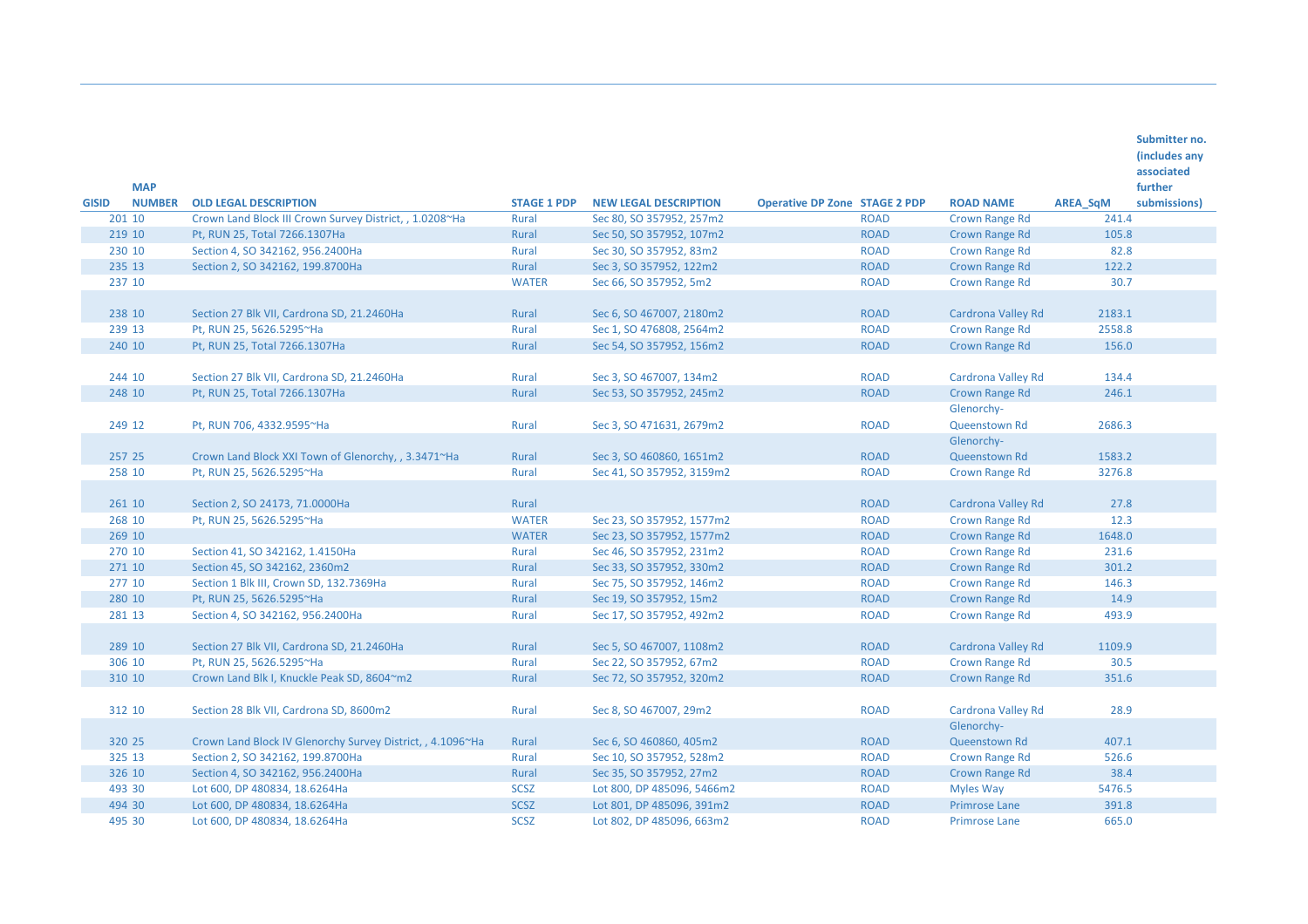|                                                                                                                                                             |                            |                 | (includes any |
|-------------------------------------------------------------------------------------------------------------------------------------------------------------|----------------------------|-----------------|---------------|
|                                                                                                                                                             |                            |                 | associated    |
| <b>MAP</b>                                                                                                                                                  |                            |                 | further       |
| <b>NUMBER</b><br><b>GISID</b><br><b>OLD LEGAL DESCRIPTION</b><br><b>STAGE 1 PDP</b><br><b>NEW LEGAL DESCRIPTION</b><br><b>Operative DP Zone STAGE 2 PDP</b> | <b>ROAD NAME</b>           | <b>AREA SqM</b> | submissions)  |
| 502 33<br>Remarkables<br><b>ROAD</b><br>Lot 7, DP 475347, 43.9200Ha<br>Lot 4, DP 485537, 2698m2                                                             | <b>Red Oaks Dr</b>         | 2702.9          |               |
| 642 30<br><b>SCSZ</b><br><b>ROAD</b><br>Lot 2, DP 479975, 2.0392Ha<br>Lot 101, DP 486079, 2034m2                                                            | <b>Marston Rd</b>          | 2038.0          |               |
| <b>SCSZ</b><br>645 30<br><b>ROAD</b><br>Lot 2, DP 479975, 2.0392Ha<br>Lot 100, DP 486079, 1896m2                                                            | <b>Coventry Cr</b>         | 1900.2          |               |
| LDR<br>702 18<br>Lot 100, DP 453936, 2.4664Ha<br>Lot 997, DP 482460, 2691m2<br><b>ROAD</b>                                                                  | <b>Nancy Lane</b>          | 2694.4          |               |
| Rural<br>932 18<br><b>ROAD</b><br>Section 12 Blk VIII, Lower Hawea SD, Total 2.2662Ha<br>Sec 2, SO 489559, 2149m2                                           | Church Rd                  | 2130.5          |               |
| 938 18<br>Rural<br><b>ROAD</b><br>Pt Section 34 Blk VIII, Lower Hawea SD, 1.7955Ha<br>Sec 5, SO 489559, 330m2                                               | Church Rd                  | 315.8           |               |
| 1059 30<br><b>SCSZ</b><br><b>ROAD</b><br>Lot 600, DP 480834, 18.6264Ha<br>Lot 801, DP 488075, 1.1835Ha                                                      | <b>Marsden Place</b>       | 11859.4         |               |
| 1060 30<br><b>SCSZ</b><br>Lot 600, DP 480834, 18.6264Ha<br>Lot 802, DP 488075, 255m2<br><b>ROAD</b>                                                         | <b>Tudor Lane</b>          | 255.7           |               |
| <b>SCSZ</b><br>1061 30<br>Lot 803, DP 488075, 379m2<br><b>ROAD</b><br>Lot 600, DP 480834, 18.6264Ha                                                         | Violet Way                 | 379.5           |               |
| 1062 30<br><b>SCSZ</b><br>Lot 600, DP 480834, 18.6264Ha<br>Lot 804, DP 488075, 1798m2<br><b>ROAD</b>                                                        | Violet Way                 | 1802.1          |               |
| 1091 24<br>Township<br><b>ROAD</b><br>Lot 1012, DP 475648, 13.2818Ha<br>Lot 972, DP 483256, 3249m2                                                          | Finch St                   | 3250.8          |               |
| <b>LDR</b><br><b>ROAD</b><br>1134 18<br>Lot 919, DP 479637, 17.9589Ha<br>Lot 816, DP 486039, 4637m2                                                         | <b>Bull Ridge</b>          | 4646.4          |               |
| 1159 18<br>Rural<br><b>ROAD</b><br>Pt Section 49 Blk VII, Lower Hawea SD, Total 1.7402~Ha<br>Marked C, SO 21757, 1310m2                                     | Luggate-Tarras Rd          | 1310.3          |               |
| 1282 18<br>LDR<br>Lot 98, DP 484206, 2102m2<br><b>ROAD</b><br>Lot 49, DP 346120, 1.9911Ha                                                                   | <b>Eden Close</b>          | 2104.9          |               |
| 1470 18<br><b>LDR</b><br>Lot 500, DP 481348, 3.9087Ha<br>Lot 300, DP 491833, 5111m2<br><b>ROAD</b>                                                          | Kahu Close                 | 5115.3          |               |
| 1473 18<br>LDR<br><b>ROAD</b><br>Lot 500, DP 481348, 3.9087Ha<br>Lot 301, DP 491833, 1589m2                                                                 | <b>Matipo St</b>           | 1590.7          |               |
| 1575 30<br><b>SCSZ</b><br><b>ROAD</b><br>Lot 800, DP 491188, 3091m2<br>Lot 12, DP 386956, 10.1429Ha                                                         | Ashenhurst Way             | 2144.8          |               |
| 1576 30<br><b>SCSZ</b><br><b>ROAD</b><br>Lot 3, DP 470413, 11.5515Ha<br>Lot 800, DP 491188, 3091m2                                                          | Ashenhurst Way             | 952.6           |               |
| 1577 30<br><b>SCSZ</b><br>Lot 801, DP 491188, 6702m2<br><b>ROAD</b><br>Lot 4, DP 473343, 17.7892Ha                                                          | <b>Toni's Terrace</b>      | 4309.7          |               |
| 1578 30<br><b>SCSZ</b><br><b>ROAD</b><br>Lot 11, DP 386956, 7.9264Ha<br>Lot 801, DP 491188, 6702m2                                                          | <b>Toni's Terrace</b>      | 2404.5          |               |
| 1617 18<br><b>LDR</b><br>Lot 815, DP 491676, 5392m2<br><b>ROAD</b><br>Lot 919, DP 479637, 17.9589Ha                                                         | <b>Avalanche Place</b>     | 5400.9          |               |
| 1637 24<br>Township<br>Lot 971, DP 492801, 3692m2<br><b>ROAD</b><br>Lot 1012, DP 475648, 13.2818Ha                                                          | <b>Kingfisher Cr</b>       | 3697.8          |               |
| <b>Remarkables</b>                                                                                                                                          |                            |                 |               |
| Park<br>1667 33<br>Lot 4, DP 475347, 11.0935Ha<br>Lot 3, DP 492600, 960m2<br><b>ROAD</b>                                                                    | <b>Cherry Blossom Ave</b>  | 962.7           |               |
| 1683 18<br><b>LDR</b><br><b>ROAD</b><br>Lot 38, DP 443395, 4091m2<br>Lot 100, DP 489206, 798m2                                                              | <b>Pukeko Place</b>        | 795.9           |               |
| <b>SCSZ</b><br>1735 30<br><b>ROAD</b><br>Lot 3, DP 470413, 11.5515Ha<br>Sec 3, SO 494244, 411m2                                                             | Ashenhurst Way             | 411.0           |               |
|                                                                                                                                                             | Luggate-Cromwell           |                 |               |
| 1915 11<br>Rural<br><b>ROAD</b><br>Lot 2, DP 474192, 299.2370Ha                                                                                             | Rd                         | 11585.4         |               |
| 1963 39<br><b>LDR</b><br>Lot 101, DP 495396, 3170m2<br><b>ROAD</b><br>Lot 104, DP 454410, 7.4031Ha                                                          | <b>Evening Star Rd</b>     | 3175.0          |               |
| 2179 30<br><b>SCSZ</b><br>Lot 601, DP 473621, 4.3188Ha<br>Lot 600, DP 496374, 4270m2<br><b>ROAD</b>                                                         | Cheltenham Rd              | 4275.7          |               |
| 2181 30<br><b>SCSZ</b><br>Lot 601, DP 496374, 2962m2<br><b>ROAD</b><br>Lot 601, DP 473621, 4.3188Ha                                                         | Cheltenham Rd              | 2966.9          |               |
| 2182 30<br><b>SCSZ</b><br><b>ROAD</b><br>Lot 1, DP 459652, 6914m2<br>Lot 604, DP 496374, 1303m2                                                             | Cheltenham Rd              | 1306.4          |               |
| <b>SCSZ</b><br>2271 30<br><b>ROAD</b><br>Lot 4, DP 479975, 1.7730Ha<br>Lot 103, DP 491820, 3036m2                                                           | <b>Coventry Cr</b>         | 3041.6          |               |
|                                                                                                                                                             |                            |                 |               |
| <b>SCSZ</b><br>2273 30<br><b>ROAD</b><br>Lot 4, DP 479975, 1.7730Ha<br>Lot 104, DP 491820, 1910m2                                                           | <b>Stone Walls Terrace</b> | 1913.7          |               |
| 2315 24<br><b>ROAD</b><br>Lot 1012, DP 475648, 13.2818Ha<br>Large Lot<br>Lot 971, DP 496259, 9286m2                                                         | Kingfisher Cr              | 9298.0          |               |
| 2361 30<br><b>SCSZ</b><br><b>ROAD</b><br>Lot 600, DP 480834, 18.6264Ha<br>Lot 806, DP 491187, 1438m2                                                        | <b>Primrose Lane</b>       | 1441.1          |               |
| 2389 32<br><b>LDR</b><br>Lot 2, DP 305273, 3.5103Ha<br>Lot 200, DP 490069, 6778m2<br><b>ROAD</b>                                                            | <b>Highlands Close</b>     | 6791.9          |               |
| <b>ROAD</b><br>2453 13<br>Section 5, SO 461463, 7655m2<br>Frankton Flats Lot 100, DP 494556, 1504m2                                                         | Hawthorne Dr               | 1505.7          |               |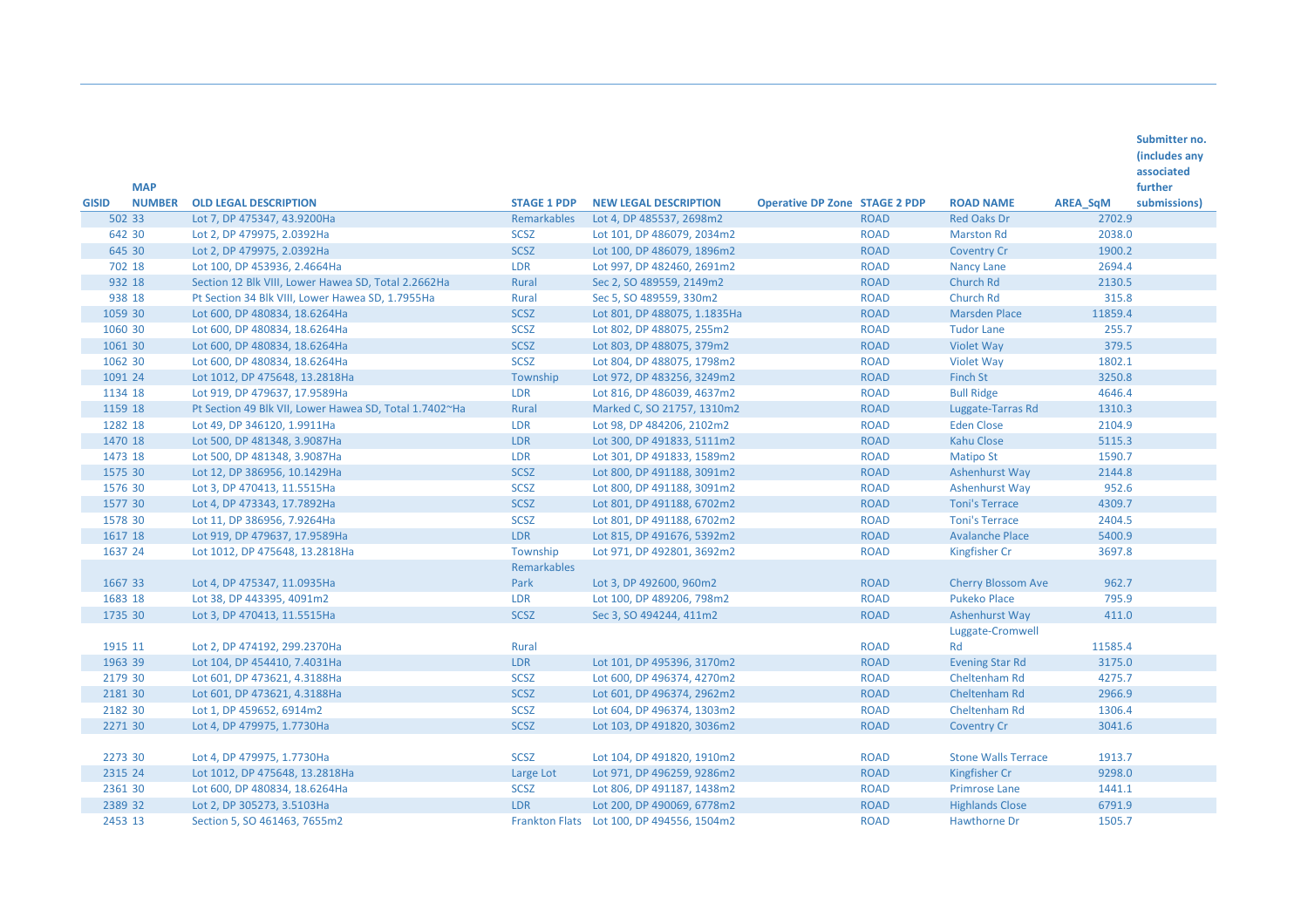|                    | <b>MAP</b>    |                                                        |                      |                                           |                                      |             |                             |                 | (includes any<br>associated<br>further |
|--------------------|---------------|--------------------------------------------------------|----------------------|-------------------------------------------|--------------------------------------|-------------|-----------------------------|-----------------|----------------------------------------|
| <b>GISID</b>       | <b>NUMBER</b> | <b>OLD LEGAL DESCRIPTION</b>                           | <b>STAGE 1 PDP</b>   | <b>NEW LEGAL DESCRIPTION</b>              | <b>Operative DP Zone STAGE 2 PDP</b> |             | <b>ROAD NAME</b>            | <b>AREA SqM</b> | submissions)                           |
| 2456 13            |               | Section 6, SO 461463, 17.4653Ha                        |                      | Frankton Flats Lot 101, DP 494556, 4065m2 |                                      | <b>ROAD</b> | Hawthorne Dr                | 4067.9          |                                        |
| 2505 18<br>2600 30 |               | Pt Section 49 Blk VII, Lower Hawea SD, Total 1.7402~Ha | Rural<br><b>SCSZ</b> | Sec 1, SO 496286, 788m2                   |                                      | <b>ROAD</b> | Luggate-Tarras Rd           | 789.0           |                                        |
|                    |               | Lot 600, DP 480834, 18.6264Ha                          |                      | Lot 805, DP 497934, 2323m2                |                                      | <b>ROAD</b> | <b>Tudor Lane</b>           | 2327.8          |                                        |
| 2601 30            |               | Lot 600, DP 480834, 18.6264Ha                          | <b>SCSZ</b>          | Lot 807, DP 497934, 720m2                 |                                      | <b>ROAD</b> | <b>Tudor Lane</b>           | 721.5           |                                        |
|                    |               |                                                        |                      |                                           |                                      |             | Frankton-Ladies             |                 |                                        |
| 3152 13            |               | Section 26 Blk II, Shotover SD, 2.0234Ha               | <b>MDR</b>           | Sec 4, SO 502556, 216m2                   |                                      | <b>ROAD</b> | Mile Hwy                    |                 | 37.1 847, 717                          |
| 3154 13            |               |                                                        | <b>MDR</b>           | Sec 4, SO 502556, 216m2                   |                                      | <b>ROAD</b> | Frankton-Ladies             |                 | 11.0 847, 717                          |
|                    |               | Section 25 Blk II, Shotover SD, 2.0234Ha               |                      |                                           |                                      |             | Mile Hwy<br>Frankton-Ladies |                 |                                        |
| 3159 13            |               | Section 130 Blk I, Shotover SD, 2.0234Ha               | <b>MDR</b>           | Sec 1, SO 502556, 4518m2                  |                                      | <b>ROAD</b> | Mile Hwy                    | 238.0 717       |                                        |
|                    |               |                                                        |                      |                                           |                                      |             | Frankton-Ladies             |                 |                                        |
| 3160 13            |               | Section 132 Blk I, Shotover SD, 2.0234Ha               | Rural                | Sec 1, SO 502556, 4518m2                  |                                      | <b>ROAD</b> | Mile Hwy                    |                 | 2113.2 717, 751                        |
|                    |               |                                                        |                      |                                           |                                      |             | Frankton-Ladies             |                 |                                        |
| 3161 13            |               | Section 131 Blk I, Shotover SD, 2.0234Ha               | Rural                | Sec 1, SO 502556, 4518m2                  |                                      | <b>ROAD</b> | Mile Hwy                    | 371.0 717       |                                        |
|                    |               |                                                        |                      |                                           |                                      |             | Frankton-Ladies             |                 |                                        |
| 3162 13            |               | Section 133 Blk I, Shotover SD, 2.0234Ha               | <b>MDR</b>           | Sec 1, SO 502556, 4518m2                  |                                      | <b>ROAD</b> | Mile Hwy                    |                 | 970.2 717, 847, 751                    |
|                    |               |                                                        |                      |                                           |                                      |             | <b>Haast Pass-</b>          |                 |                                        |
| 3191 16            |               | Lot 2, DP 25911, 6.3680Ha                              |                      | Rural Lifestyle Sec 1, SO 502159, 109m2   |                                      | <b>ROAD</b> | Makarora Rd                 |                 | 110.0 706, 585                         |
|                    |               |                                                        |                      |                                           |                                      |             |                             |                 |                                        |
| 3202 30            |               | Lot 500, DP 470412, 23.6578Ha                          | <b>SCSZ</b>          |                                           |                                      | <b>ROAD</b> | <b>Howards Dr</b>           |                 | 16.3 239 & 404                         |
| 3708 17            |               | Lot 998, DP 372972, 1.5151Ha                           | Township             | Lot 99, DP 502374, 2492m2                 |                                      | <b>ROAD</b> | <b>Edna Lane</b>            | 2494.9 249      |                                        |
| 3710 17            |               | Lot 997, DP 372972, 1.8109Ha                           | Township             | Lot 98, DP 502374, 2947m2                 |                                      | <b>ROAD</b> | <b>Francis Lane</b>         | 2951.8 249      |                                        |
|                    |               |                                                        | Rural                |                                           |                                      |             |                             |                 |                                        |
| 3806 18            |               | Lot 301, DP 471213, 4.3729Ha                           | Residential          | Lot 100, DP 490923, 1469m2                |                                      | <b>ROAD</b> | <b>Mount Linton Ave</b>     | 1471.0 638      |                                        |
|                    |               |                                                        | Rural                |                                           |                                      |             |                             |                 |                                        |
| 3807 18            |               | Lot 301, DP 471213, 4.3729Ha                           | Residential          | Lot 101, DP 490923, 24m2                  |                                      | <b>ROAD</b> | <b>Aubrey Rd</b>            |                 | 25.1 638                               |
| 4276 30            |               | Lot 1, DP 26719, 3.8393Ha                              | <b>LDR</b>           | Lot 201, DP 505513, 1.1482Ha              |                                      | <b>ROAD</b> | <b>Bathans Lane</b>         | 10948.0 655     |                                        |
| 4278 30            |               | Lot 3, DP 392823, 6843m2                               | <b>LDR</b>           | Lot 201, DP 505513, 1.1482Ha              |                                      | <b>ROAD</b> | <b>Dewar St</b>             | 521.5 655       |                                        |
| 4279 30            |               | Lot 4, DP 447906, 27.3981Ha                            | LDR                  | Lot 201, DP 505513, 1.1482Ha              |                                      | <b>ROAD</b> | Lorne St                    |                 | 30.8 655                               |
| 4281 30            |               | Lot 3, DP 392823, 6843m2                               | LDR                  | Lot 202, DP 505513, 7637m2                |                                      | <b>ROAD</b> | Lauder St                   | 1412.4 655      |                                        |
| 4282 30            |               | Lot 4, DP 447906, 27.3981Ha                            | LDR                  | Lot 202, DP 505513, 7637m2                |                                      | <b>ROAD</b> | <b>Clover Lane</b>          | 6239.0 655      |                                        |
| 4285 30            |               | Lot 4, DP 447906, 27.3981Ha                            | Rural                | Lot 203, DP 505513, 5820m2                |                                      | <b>ROAD</b> | <b>Hayes Creek Rd</b>       | 5829.3 655      |                                        |
| 4288 30            |               | Lot 4, DP 447906, 27.3981Ha                            | Rural                | Lot 204, DP 505513, 2554m2                |                                      | <b>ROAD</b> | <b>Huxley Place</b>         | 2558.4 655      |                                        |
| 4293 30            |               | Lot 1, DP 26719, 3.8393Ha                              | <b>LDR</b>           | Lot 300, DP 505513, 1656m2                |                                      | <b>ROAD</b> | <b>Red Cottage Dr</b>       | 1134.1 655      |                                        |
| 4294 30            |               | Lot 3, DP 392823, 6843m2                               | <b>LDR</b>           | Lot 300, DP 505513, 1656m2                |                                      | <b>ROAD</b> | <b>Red Cottage Dr</b>       | 525.4 655       |                                        |
| 4542 33            |               | Lot 102, DP 411971, 20.3888Ha                          | <b>LDR</b>           | Lot 501, DP 505699, 7578m2                |                                      | <b>ROAD</b> | <b>Florence Close</b>       | 6871.5 347      |                                        |
| 4543 33            |               | Lot 104, DP 411971, 661m2                              | LDR                  | Lot 501, DP 505699, 7578m2                |                                      | <b>ROAD</b> | <b>Middleton Rd</b>         | 485.2 347       |                                        |
| 4545 33            |               | Lot 102, DP 411971, 20.3888Ha                          | <b>LDR</b>           | Lot 502, DP 505699, 119m2                 |                                      | <b>ROAD</b> | <b>Middleton Rd</b>         | 116.5 347       |                                        |
| 4547 33            |               | Lot 102, DP 411971, 20.3888Ha                          | <b>LDR</b>           | Lot 510, DP 505699, 1460m2                |                                      | <b>ROAD</b> | <b>Middleton Rd</b>         |                 | 1454.3 347, 336                        |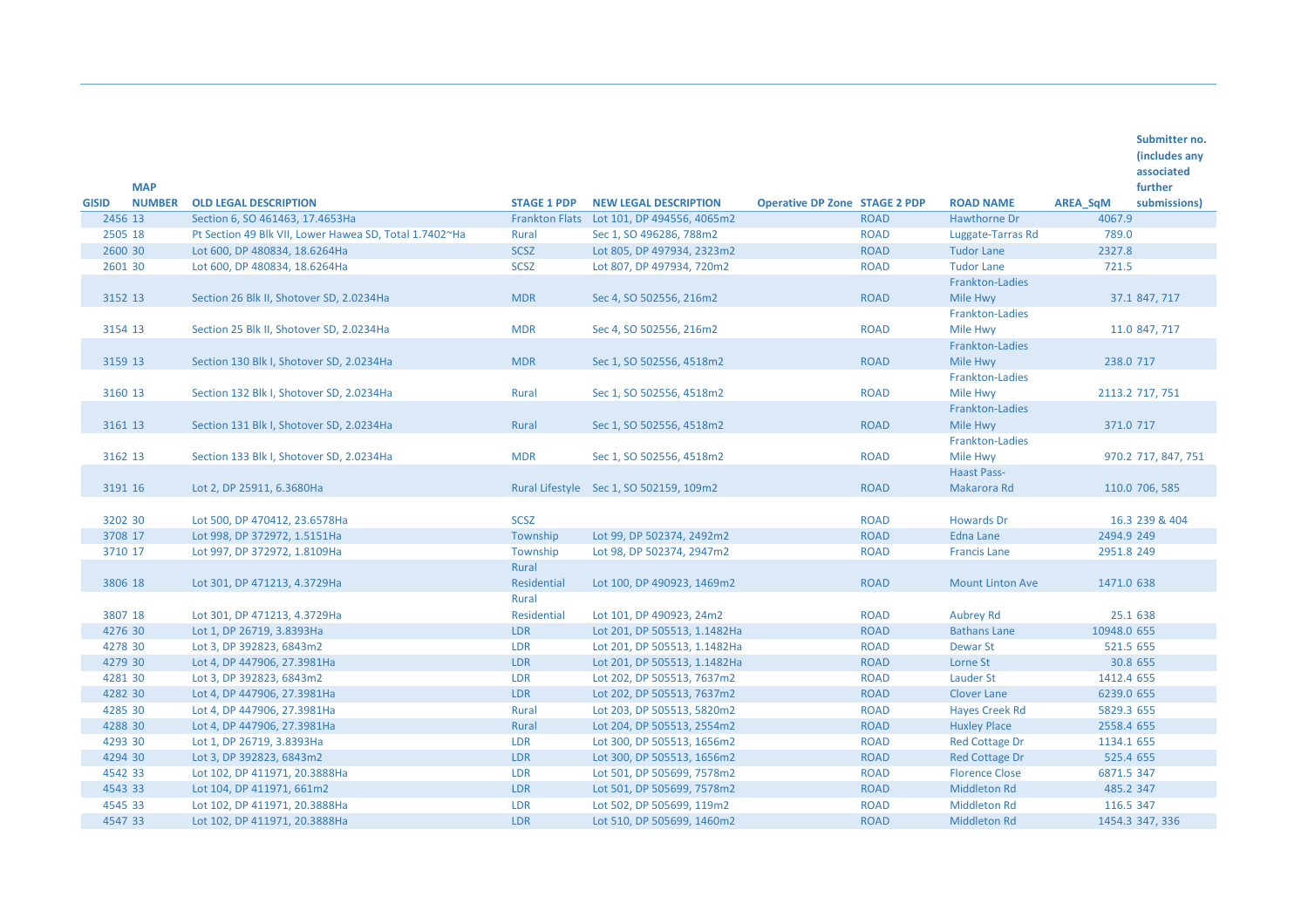| <b>MAP</b>                    |                                |                                            |                                           |                                      |             |                        |                 | Submitter no.<br>(includes any<br>associated<br>further |
|-------------------------------|--------------------------------|--------------------------------------------|-------------------------------------------|--------------------------------------|-------------|------------------------|-----------------|---------------------------------------------------------|
| <b>NUMBER</b><br><b>GISID</b> | <b>OLD LEGAL DESCRIPTION</b>   | <b>STAGE 1 PDP</b><br><b>Rural General</b> | <b>NEW LEGAL DESCRIPTION</b>              | <b>Operative DP Zone STAGE 2 PDP</b> |             | <b>ROAD NAME</b>       | <b>AREA SqM</b> | submissions)                                            |
| 4966 18                       | Lot 65, DP 371470, 106.8838Ha  | (Operative)                                | Lot 3000, DP 510104, 1.1679Ha             |                                      | <b>ROAD</b> | <b>Cluden Cr</b>       | 11695.3 638     |                                                         |
| 2602 13                       | Lot 3, DP 22742, 1.2000Ha      |                                            | Frankton Flats Lot 102, DP 495348, 778m2  |                                      | <b>ROAD</b> | Hawthorne Dr           | 779.2           |                                                         |
| 2857 24                       | Lot 1012, DP 475648, 13.2818Ha | Township                                   | Lot 972, DP 498916, 7522m2                |                                      | <b>ROAD</b> | Kingfisher Cr          | 7534.1          |                                                         |
| 2942 30                       | Lot 14, DP 386956, 8.3215Ha    | SCSZ                                       | Lot 2000, DP 501112, 9536m2               |                                      | <b>ROAD</b> | <b>Regent St</b>       | 5465.3          |                                                         |
| 2943 30                       | Lot 15, DP 386956, 10.4683Ha   | <b>SCSZ</b>                                | Lot 2000, DP 501112, 9536m2               |                                      | <b>ROAD</b> | <b>Nobles Lane</b>     | 2799.7          |                                                         |
| 2944 30                       | Lot 3, DP 470413, 11.5515Ha    | <b>SCSZ</b>                                | Lot 2000, DP 501112, 9536m2               |                                      | <b>ROAD</b> | <b>Regent St</b>       | 1292.1          |                                                         |
| 2945 30                       | Lot 3, DP 470413, 11.5515Ha    | <b>SCSZ</b>                                | Lot 2001, DP 501112, 1392m2               |                                      | <b>ROAD</b> | <b>Ashenhurst Way</b>  | 1394.8          |                                                         |
| 2946 30                       | Lot 3, DP 470413, 11.5515Ha    | <b>SCSZ</b>                                | Lot 2002, DP 501112, 807m2                |                                      | <b>ROAD</b> | <b>Stalker Rd</b>      | 809.1           |                                                         |
| 3195 30                       | Lot 2, DP 20797, 4.3946Ha      | Rural                                      |                                           |                                      | <b>ROAD</b> | <b>Herries Lane</b>    | 19.8            |                                                         |
| 3279 30                       | Lot 12, DP 386956, 10.1429Ha   | <b>SCSZ</b>                                | Lot 2002, DP 503962, 8452m2               |                                      | <b>ROAD</b> | <b>Regent St</b>       | 1807.7          |                                                         |
| 3280 30                       | Lot 3, DP 470413, 11.5515Ha    | <b>SCSZ</b>                                | Lot 2002, DP 503962, 8452m2               |                                      | <b>ROAD</b> | Peterley Rd            | 6660.2          |                                                         |
| 3412 18                       | Lot 5, DP 300734, 4.0183Ha     | <b>LDR</b>                                 | Lot 28, DP 502229, 4561m2                 |                                      | <b>ROAD</b> | <b>Barclay Place</b>   | 4566.0          |                                                         |
|                               |                                |                                            |                                           |                                      |             | Frankton-Ladies        |                 |                                                         |
| 3574 13                       | Section 1, SO 461463, 279m2    |                                            | Frankton Flats Lot 101, DP 505552, 1339m2 |                                      | <b>ROAD</b> | Mile Hwy               | 279.4           |                                                         |
|                               |                                |                                            |                                           |                                      |             | Frankton-Ladies        |                 |                                                         |
| 3576 13                       | Section 5, SO 461463, 7655m2   |                                            | Frankton Flats Lot 101, DP 505552, 1339m2 |                                      | <b>ROAD</b> | Mile Hwy               | 1062.8          |                                                         |
| 3617 18                       | Lot 1, DP 356941, 2.5001Ha     | <b>LDR</b>                                 | Lot 22, DP 500646, 3057m2                 |                                      | <b>ROAD</b> | <b>Stackbrae Ave</b>   | 3060.9          |                                                         |
|                               |                                |                                            |                                           |                                      |             | Luggate-Cromwell       |                 |                                                         |
| 3646 11                       | Lot 2, DP 474192, 299.2370Ha   | Rural                                      | Lot 100, DP 504734, 2.5094Ha              |                                      | <b>ROAD</b> | Rd                     | 17207.1         |                                                         |
| 3832 24                       | Pt Lot 1, DP 304935, 1.1711Ha  | Township                                   | Lot 13, DP 506991, 1563m2                 |                                      | <b>ROAD</b> | <b>Hebbard Court</b>   | 1565.6          |                                                         |
| 3964 30                       | Lot 12, DP 386956, 10.1429Ha   | <b>SCSZ</b>                                | Lot 800, DP 506583, 2880m2                |                                      | <b>ROAD</b> | <b>Chadlington Way</b> | 2494.9          |                                                         |
| 3965 30                       | Lot 11, DP 386956, 7.9264Ha    | <b>SCSZ</b>                                | Lot 800, DP 506583, 2880m2                |                                      | <b>ROAD</b> | <b>Stalker Rd</b>      | 391.4           |                                                         |
| 3966 30                       | Lot 12, DP 386956, 10.1429Ha   | <b>SCSZ</b>                                | Lot 801, DP 506583, 2012m2                |                                      | <b>ROAD</b> | <b>Masons Court</b>    | 1923.3          |                                                         |
| 3967 30                       | Lot 3, DP 470413, 11.5515Ha    | <b>SCSZ</b>                                | Lot 801, DP 506583, 2012m2                |                                      | <b>ROAD</b> | Peterley Rd            | 93.4            |                                                         |
| 3968 30                       | Lot 12, DP 386956, 10.1429Ha   | <b>SCSZ</b>                                | Lot 802, DP 506583, 1523m2                |                                      | <b>ROAD</b> | <b>Chadlington Way</b> | 1526.0          |                                                         |
| 3969 30                       | Lot 12, DP 386956, 10.1429Ha   | <b>SCSZ</b>                                | Lot 803, DP 506583, 919m2                 |                                      | <b>ROAD</b> | <b>Masons Court</b>    | 548.0           |                                                         |
| 3970 30                       | Lot 3, DP 470413, 11.5515Ha    | <b>SCSZ</b>                                | Lot 803, DP 506583, 919m2                 |                                      | <b>ROAD</b> | <b>Masons Court</b>    | 372.6           |                                                         |
| 4275 30                       | Lot 3, DP 337268, 4013m2       | LDR                                        | Lot 200, DP 505513, 1413m2                |                                      | <b>ROAD</b> | <b>Red Cottage Dr</b>  | 1414.0          |                                                         |
|                               |                                |                                            |                                           |                                      |             | Luggate-Cromwell       |                 |                                                         |
| 4478 11                       | Lot 2, DP 474192, 299.2370Ha   | Rural                                      |                                           |                                      | <b>ROAD</b> | Rd                     | 3316.7          |                                                         |
| 4541 33                       | Lot 103, DP 411971, 2.2181Ha   | LDR                                        | Lot 501, DP 505699, 7578m2                |                                      | <b>ROAD</b> | <b>Middleton Rd</b>    | 226.6           |                                                         |
| 4979 30                       | Lot 4, DP 473343, 17.7892Ha    | <b>SCSZ</b>                                | Lot 800, DP 510123, 7046m2                |                                      | <b>ROAD</b> | <b>Cherwell Lane</b>   | 4396.4          |                                                         |
| 4980 30                       | Lot 11, DP 386956, 7.9264Ha    | <b>SCSZ</b>                                | Lot 800, DP 510123, 7046m2                |                                      | <b>ROAD</b> | <b>Butler Lane</b>     | 2664.8          |                                                         |
| 4981 30                       | Lot 12, DP 386956, 10.1429Ha   | <b>SCSZ</b>                                | Lot 801, DP 510123, 7861m2                |                                      | <b>ROAD</b> | Peterley Rd            | 1711.3          |                                                         |
| 4982 30                       | Lot 4, DP 473343, 17.7892Ha    | <b>SCSZ</b>                                | Lot 801, DP 510123, 7861m2                |                                      | <b>ROAD</b> | <b>Cherwell Lane</b>   | 2619.3          |                                                         |
| 4983 30                       | Lot 11, DP 386956, 7.9264Ha    | <b>SCSZ</b>                                | Lot 801, DP 510123, 7861m2                |                                      | <b>ROAD</b> | <b>Foxwell Way</b>     | 3545.4          |                                                         |
| 4984 30                       | Lot 12, DP 386956, 10.1429Ha   | <b>SCSZ</b><br><b>SCSZ</b>                 | Lot 802, DP 510123, 291m2                 |                                      | <b>ROAD</b> | <b>Chadlington Way</b> | 121.5           |                                                         |
| 4985 30                       | Lot 11, DP 386956, 7.9264Ha    |                                            | Lot 802, DP 510123, 291m2                 |                                      | <b>ROAD</b> | <b>Chadlington Way</b> | 170.3           |                                                         |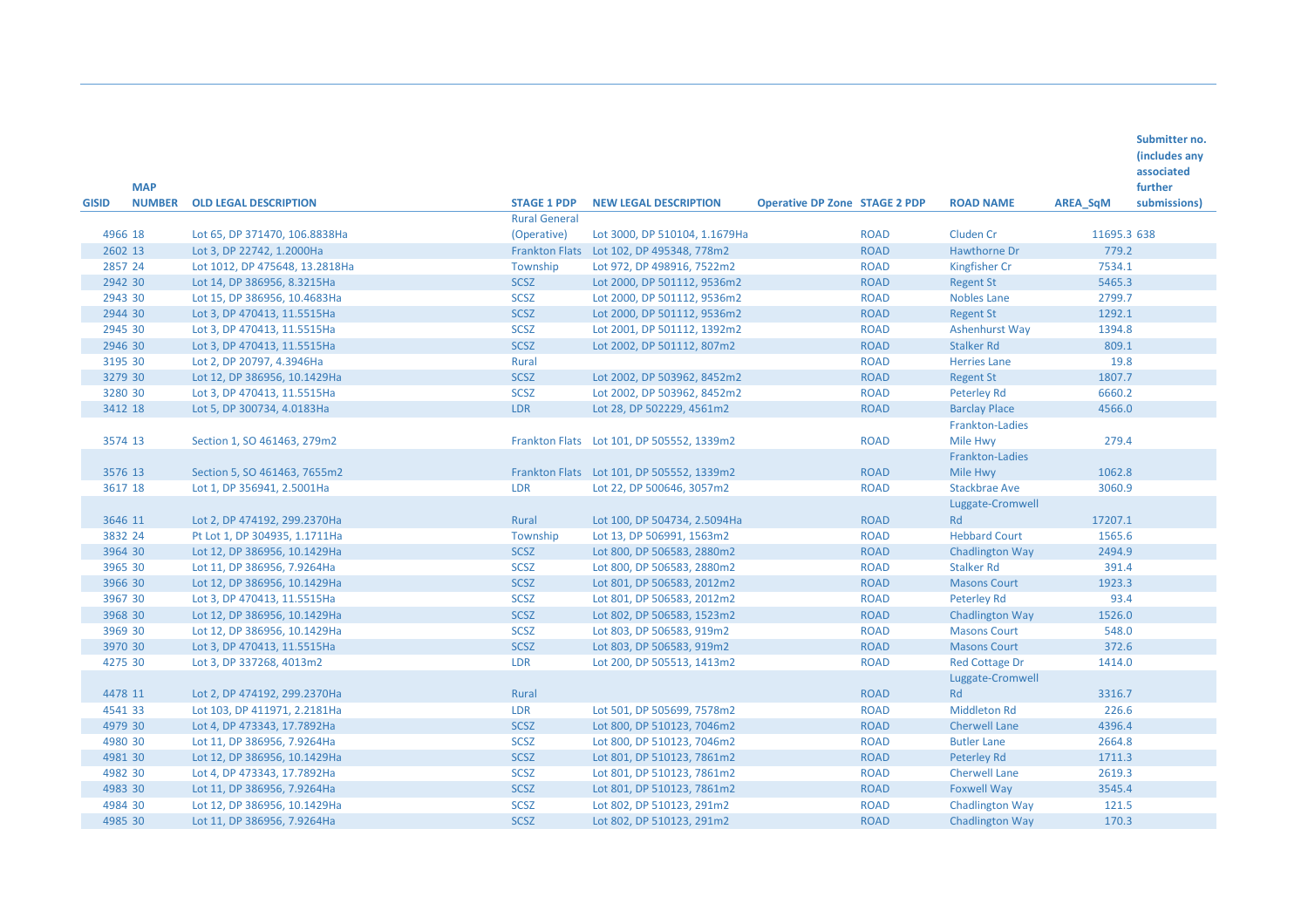|              | <b>MAP</b>    |                                                |                    |                                   |                                      |             |                      |                 | (includes any<br>associated<br>further |
|--------------|---------------|------------------------------------------------|--------------------|-----------------------------------|--------------------------------------|-------------|----------------------|-----------------|----------------------------------------|
| <b>GISID</b> | <b>NUMBER</b> | <b>OLD LEGAL DESCRIPTION</b>                   | <b>STAGE 1 PDP</b> | <b>NEW LEGAL DESCRIPTION</b>      | <b>Operative DP Zone STAGE 2 PDP</b> |             | <b>ROAD NAME</b>     | <b>AREA SqM</b> | submissions)                           |
| 4986 30      |               | Lot 11, DP 386956, 7.9264Ha                    | <b>SCSZ</b>        | Lot 803, DP 510123, 1826m2        |                                      | <b>ROAD</b> | <b>Butler Lane</b>   | 1829.5          |                                        |
| 4987 30      |               | Lot 11, DP 386956, 7.9264Ha                    | <b>SCSZ</b>        | Lot 804, DP 510123, 900m2         |                                      | <b>ROAD</b> | <b>Butler Lane</b>   | 902.1           |                                        |
| 4988 30      |               | Lot 11, DP 386956, 7.9264Ha                    | <b>SCSZ</b>        | Lot 805, DP 510123, 751m2         |                                      | <b>ROAD</b> | <b>Headley Dr</b>    | 752.9           |                                        |
| 4989 30      |               | Lot 4, DP 473343, 17.7892Ha                    | Rural              | Lot 806, DP 510123, 541m2         |                                      | <b>ROAD</b> | Peasmoor Rd          | 542.8           |                                        |
| 4990 30      |               | Lot 4, DP 473343, 17.7892Ha                    | Rural              | Lot 807, DP 510123, 2499m2        |                                      | <b>ROAD</b> | <b>Hicks Rd</b>      | 2504.0          |                                        |
| 4991 30      |               | Lot 4, DP 473343, 17.7892Ha                    | Rural              | Lot 808, DP 510123, 762m2         |                                      | <b>ROAD</b> | <b>Cherwell Lane</b> | 764.0           |                                        |
| 5121 18      |               | Lot 3, DP 449599, 16.7836Ha                    | <b>LDR</b>         | Lot 900, DP 509001, 1.0417Ha      |                                      | <b>ROAD</b> | <b>Garnet Grove</b>  | 10432.3         |                                        |
| 5147 18      |               | Pt Section 52 Blk XIV, Lower Wanaka SD, 4381m2 | <b>LDR</b>         |                                   |                                      | <b>ROAD</b> | <b>Kidson Lane</b>   | 155.5           |                                        |
| 1996 13      |               |                                                | <b>ROAD</b>        | Sec 1, SO 495820, 1234m2          |                                      | Rural       |                      |                 | 266.8 720, 344                         |
|              |               |                                                |                    | Pt Sec 16 BLK XVIII, Shotover SD, |                                      |             |                      |                 |                                        |
|              | 1 10          |                                                | <b>ROAD</b>        | 594m2                             |                                      | Rural       |                      | 222.9           |                                        |
|              |               |                                                |                    | Pt Sec 16 BLK XVIII, Shotover SD, |                                      |             |                      |                 |                                        |
|              | $2 10$        |                                                | <b>ROAD</b>        | 594m2                             |                                      | Rural       |                      | 867.4           |                                        |
|              | 4 10          |                                                | <b>ROAD</b>        | Sec 12, SO 467007, 58m2           |                                      | Rural       |                      | 59.0            |                                        |
|              | 53 10         |                                                | <b>ROAD</b>        | Sec 76, SO 357952, 613m2          |                                      | Rural       |                      | 613.6           |                                        |
|              | 66 12         |                                                | <b>ROAD</b>        | Sec 9, SO 471631, 350m2           |                                      | Rural       |                      | 351.4           |                                        |
|              | 94 10         |                                                | <b>ROAD</b>        | Sec 83, SO 357952, 968m2          |                                      | Rural       |                      | 1855.6          |                                        |
|              | 96 10         |                                                | <b>ROAD</b>        | Sec 4, SO 467007, 23m2            |                                      | Rural       |                      | 23.7            |                                        |
|              | 99 10         |                                                | <b>ROAD</b>        | Sec 11, SO 467007, 192m2          |                                      | Rural       |                      | 193.3           |                                        |
| 102 10       |               |                                                | <b>ROAD</b>        | Sec 9, SO 467007, 324m2           |                                      | Rural       |                      | 324.8           |                                        |
| 104 10       |               |                                                | <b>ROAD</b>        | Sec 59, SO 357952, 6188m2         |                                      | Rural       |                      | 232.5           |                                        |
| 105 10       |               |                                                | <b>ROAD</b>        | Sec 59, SO 357952, 6188m2         |                                      | Rural       |                      | 5731.1          |                                        |
| 109 10       |               |                                                | <b>ROAD</b>        | Sec 2, SO 467007, 97m2            |                                      | Rural       |                      | 97.3            |                                        |
| 125 10       |               |                                                | <b>ROAD</b>        | Sec 65, SO 357952, 22m2           |                                      | Rural       |                      | 159.7           |                                        |
| 155 10       |               |                                                | <b>ROAD</b>        | Sec 69, SO 357952, 201m2          |                                      | Rural       |                      | 216.9           |                                        |
| 184 25       |               |                                                | <b>ROAD</b>        | Sec 5, SO 460860, 321m2           |                                      | Rural       |                      | 299.1           |                                        |
| 192 10       |               |                                                | <b>ROAD</b>        | Sec 61, SO 357952, 53m2           |                                      | Rural       |                      | 168.8           |                                        |
| 220 10       |               |                                                | <b>ROAD</b>        | Sec 82, SO 357952, 211m2          |                                      | Rural       |                      | 231.9           |                                        |
| 234 25       |               |                                                | <b>ROAD</b>        | Sec 7, SO 460860, 6350m2          |                                      | Rural       |                      | 6871.7          |                                        |
| 267 10       |               |                                                | <b>ROAD</b>        | Sec 18, SO 357952, 4129m2         |                                      | Rural       |                      | 4132.5          |                                        |
| 294 10       |               |                                                | <b>ROAD</b>        | Sec 10, SO 467007, 195m2          |                                      | Rural       |                      | 195.5           |                                        |
| 3194 30      |               |                                                | <b>ROAD</b>        | Sec 9, SO 504525, 927m2           |                                      | Rural       |                      | 920.4 850       |                                        |
|              |               |                                                |                    | Pt Sec 4 Blk XI, Lower Wanaka     |                                      |             |                      |                 |                                        |
| 3114 18      |               |                                                | <b>ROAD</b>        | SD, 25.77~Ha                      |                                      | Rural       |                      | 1943.7          |                                        |
|              |               |                                                |                    | Pt Sec 9 Blk VI, Lower Hawea      |                                      |             |                      |                 |                                        |
| 3117 18      |               |                                                | <b>ROAD</b>        | SD, 71.77~Ha                      |                                      | Rural       |                      | 5506.1          |                                        |
|              |               |                                                |                    | Pt Sec 11 Blk VI, Lower Hawea     |                                      |             |                      |                 |                                        |
| 3121 18      |               |                                                | <b>ROAD</b>        | SD, 57.85~Ha                      |                                      | Rural       |                      | 6091.9          |                                        |
| 3283 10      |               |                                                | <b>ROAD</b>        | Lot 3, DP 493411, 91.8608Ha       |                                      | Rural       |                      | 3276.1          |                                        |